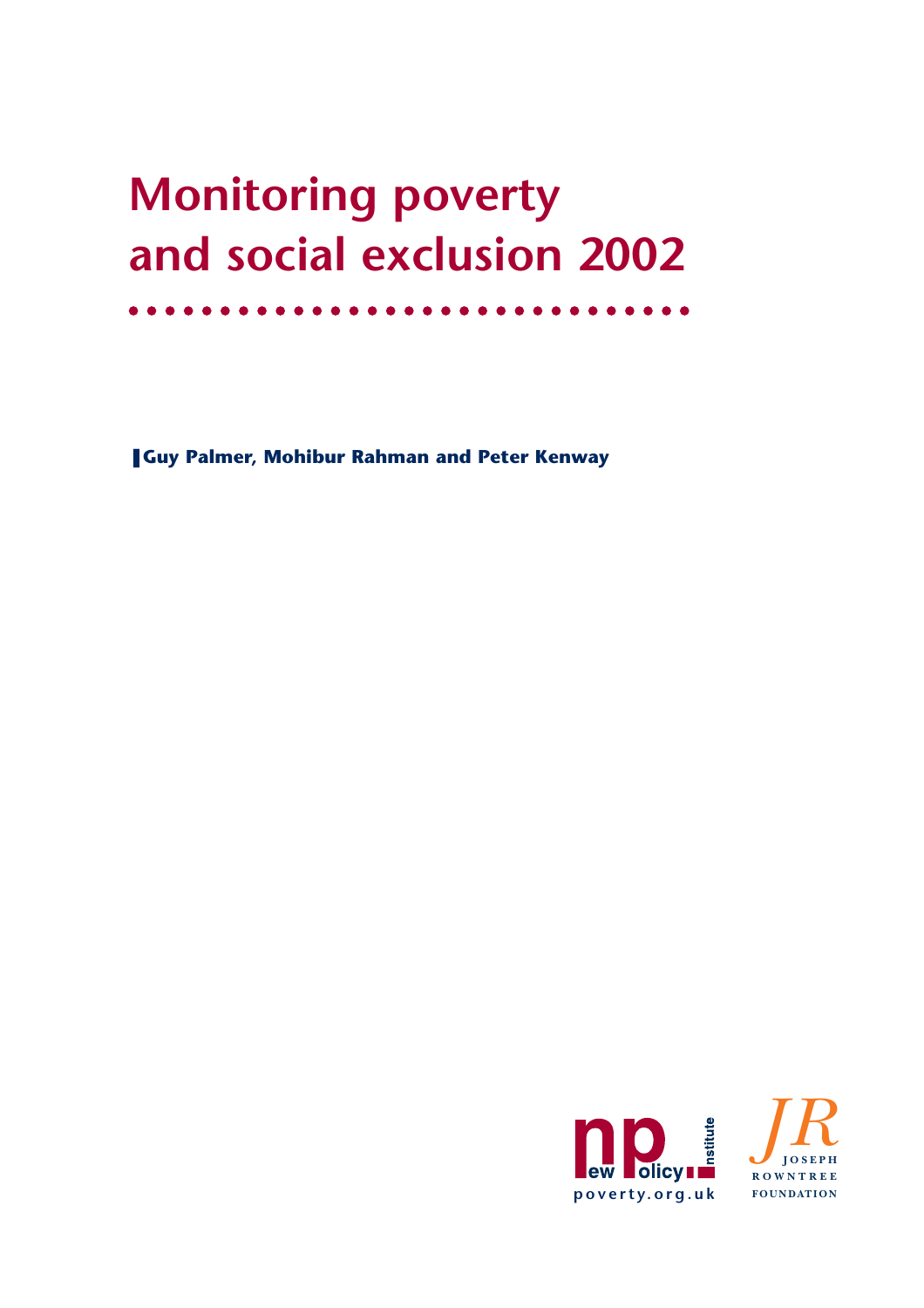### **Acknowledgements**

As ever, our thanks go to the large number of statisticians from across government departments in Whitehall, in the Scottish Executive and in the Welsh Assembly who have helped us to assemble all the data for the indicators in this report, and who quality assured the results. They are too numerous to be named individually, but without their co-operation this project would simply not have been possible.

Specific thanks go to John Rigg and Steven Jenkins, at the Institute for Social and Economic Research, University of Essex, for their analysis of the British Household Panel Survey.

We would also like to thank our researcher, Naomi Parsons, for her background research.

Finally, we are once again very grateful for the unstinting support that we have had from the Joseph Rowntree Foundation, in particular Alison Elks for her patient assistance on production.

Responsibility for the report, including errors within it, belongs to the authors alone.

**Crown Copyright is reproduced with permission from the Controller of Her Majesty's Stationery Office.**

**The BHPS and LFS data used in this report was made available through the ESRC Data Archive. The data was collected by the ESRC Research Centre on Micro Social Change at the University of Essex. Neither the original collectors of the data nor the Archive bear any responsibility for the analyses presented here.**

**The same applies for all datasets used in this report, including those from the Department of Health, the Department for Education and Skills, the Department for Work and Pensions, the Office of the Deputy Prime Minister, the Home Office, the General Register Office for Scotland, the Welsh Assembly, the Scottish Executive, and the Office for National Statistics.**

**The Joseph Rowntree Foundation has supported this project as part of its programme of research and innovative development projects, which it hopes will be of value to policy makers, practitioners and service users. The facts presented and views expressed in this report are, however, those of the authors and not necessarily those of the Foundation.**

**Published by Joseph Rowntree Foundation The Homestead 40 Water End York YO30 6WP Website: www.jrf.org.uk**

**© New Policy Institute 2002**

**First published 2002 by the Joseph Rowntree Foundation All rights reserved. Reproduction of this report by photocopying or electronic means for non-commercial purposes is permitted. Otherwise, no part of this report may be reproduced, adapted, stored in a retrieval system or transmitted by any means, electronic, mechanical, photocopying, or otherwise without the prior written permission of the Joseph Rowntree Foundation.**

**ISBN 1 85935 074 7 (paperback) 1 85935 075 5 (pdf: available at www.jrf.org.uk)**

**A CIP catalogue record for this report is available from the British Library.**

**Designed by Adkins Design Printed by Colorworks Ltd**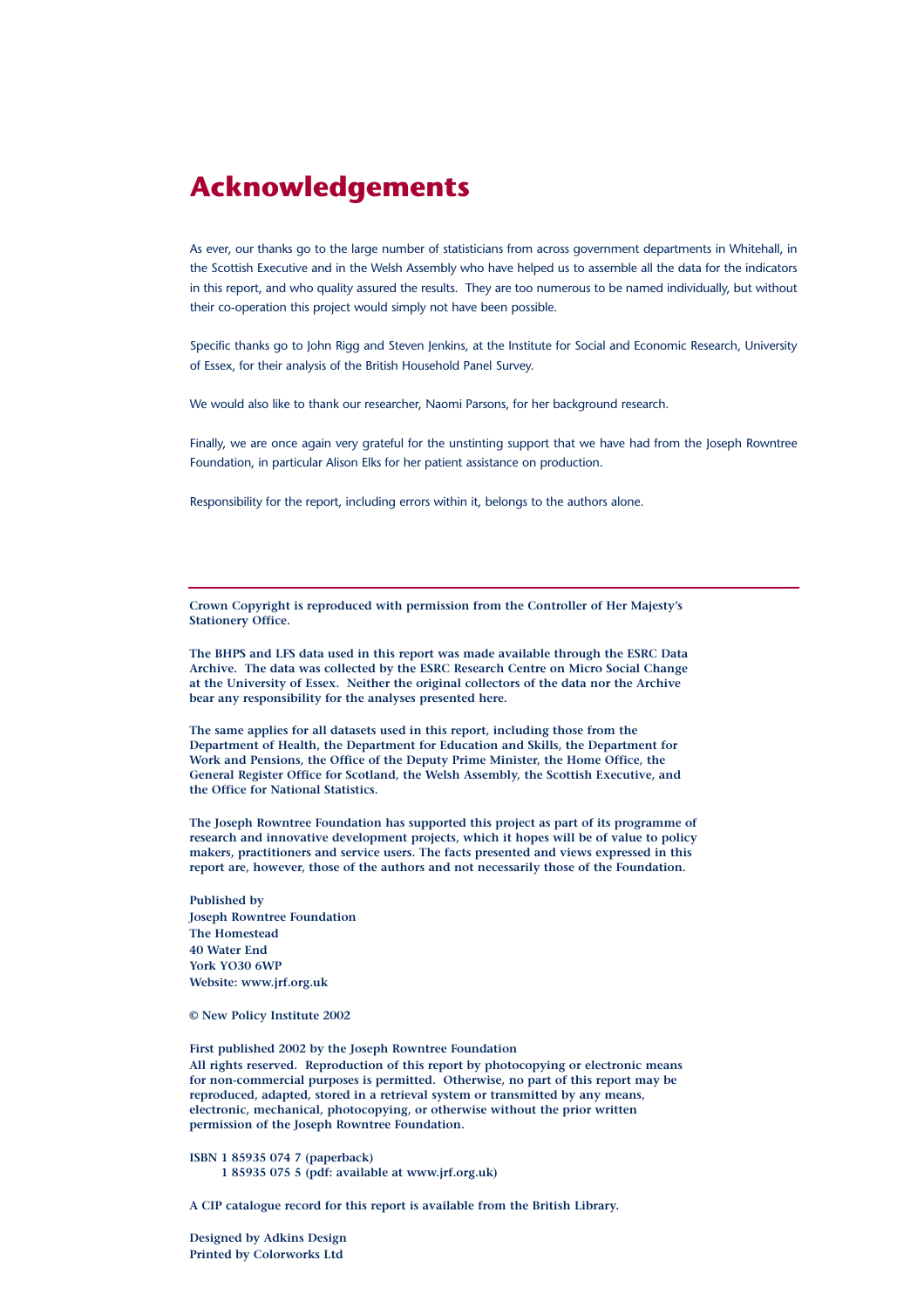### **Contents**

| The scope of the report                                                        | 5        |
|--------------------------------------------------------------------------------|----------|
| <b>Executive summary</b>                                                       | 6        |
| <b>1 Poverty and low income</b>                                                | 13       |
|                                                                                |          |
| Why the indicators were chosen                                                 | 13       |
| What the indicators show<br>Choices in the definition of particular indicators | 14       |
| <b>Technical matters</b>                                                       | 16       |
| Selected major initiatives under way                                           | 18<br>19 |
| <b>Income levels</b>                                                           | 22       |
| 1 Gap between low and median income                                            | 22       |
| 2 Individuals with low income                                                  | 23       |
| 3 Intensity of low income                                                      | 24       |
| 4 In receipt of means-tested benefit                                           | 25       |
| <b>Income dynamics</b>                                                         | 26       |
| 5 Long-term recipients of benefit                                              | 26       |
| 6 Periods of low income                                                        | 27       |
| 7 The location of low income                                                   | 28       |
|                                                                                |          |
| <b>2 Children</b>                                                              | 29       |
| Why the indicators were chosen                                                 | 29       |
| What the indicators show                                                       | 30       |
| Selected major initiatives under way                                           | 33       |
| Economic circumstances                                                         | 36       |
| 8 Living in workless households                                                | 36       |
| 9 Living in low income households                                              | 37       |
| <b>Health and well-being</b>                                                   | 38       |
| 10 Low birth-weight babies                                                     | 38       |
| 11 Accidental deaths                                                           | 39       |
| <b>Education</b>                                                               | 40       |
| 12 Low attainment at school                                                    | 40       |
| 13 Permanently excluded from school                                            | 41       |
| Social stability                                                               | 42       |
| 14 Children whose parents divorce                                              | 42       |
| 15 Births to girls conceiving under age 16                                     | 43       |
| 16 In young offender institutions                                              | 44       |
| <b>3 Young adults</b>                                                          | 45       |
| Why the indicators were chosen                                                 | 45       |
| What the indicators show                                                       | 46       |
| Selected major initiatives under way                                           | 48       |
| Economic circumstances                                                         | 52       |
| 17 Unemployment                                                                | 52       |
| 18 On low rates of pay                                                         | 53       |
| 19 Not in education, training or work                                          | 54       |
| <b>Health and well-being</b>                                                   | 55       |
| 20 Problem drug use                                                            | 55       |
| 21 Suicide                                                                     | 56       |
| <b>Barriers to work</b>                                                        | 57       |
| 22 Without a basic qualification                                               | 57       |
| 23 With a criminal record                                                      | 58       |
|                                                                                |          |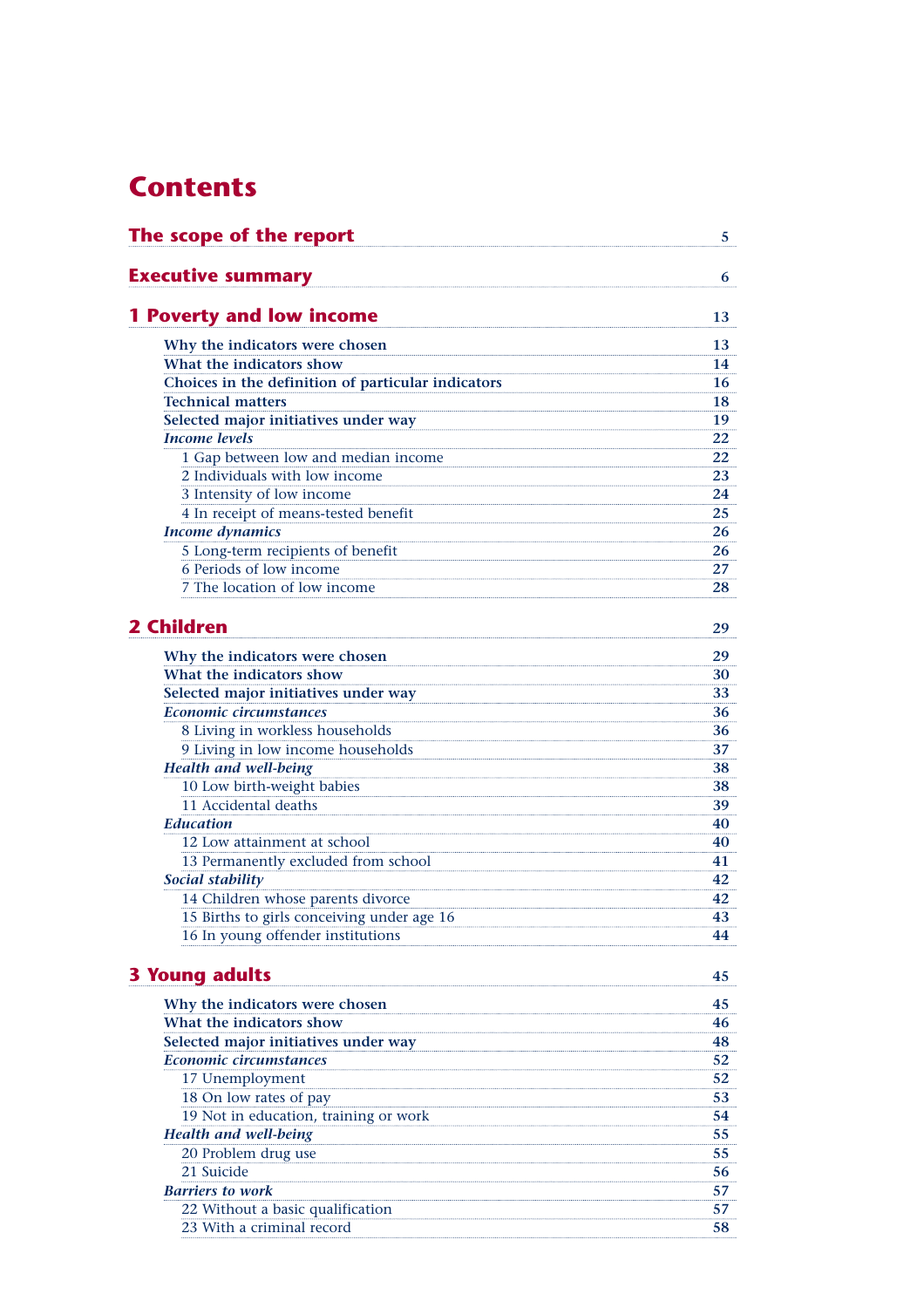### **4 Adults 59**

| Why the indicators were chosen                   |    |
|--------------------------------------------------|----|
| What the indicators show                         |    |
| Selected major initiatives under way             |    |
| <b>Exclusion from work</b>                       |    |
| 24 Individuals wanting paid work                 | 66 |
| 25 Households without work for two years or more |    |
| Disadvantaged at work                            |    |
| 26 On low rates of pay                           |    |
| 27 Insecure at work                              |    |
| 28 Without access to training                    |    |
| <b>Health and well-being</b>                     |    |
| 29 Premature death                               |    |
| 30 Obesity                                       | 72 |
| 31 Limiting long-standing illness or disability  |    |
| 32 Mental health                                 |    |

### **5 Older people 75**

| Why the indicators were chosen                  |  |
|-------------------------------------------------|--|
| What the indicators show                        |  |
| Selected major initiatives under way            |  |
| Economic circumstances                          |  |
| 33 No private income                            |  |
| 34 Spending on 'essentials'                     |  |
| <b>Health and well-being</b>                    |  |
| 35 Excess winter deaths                         |  |
| 36 Limiting long-standing illness or disability |  |
| 37 Anxiety                                      |  |
| <b>Access to services</b>                       |  |
| 38 Help from social services to live at home    |  |
| 39 Without a telephone                          |  |

| Communities                                   |  |
|-----------------------------------------------|--|
| Why the indicators were chosen                |  |
| What the indicators show                      |  |
| Selected major initiatives under way          |  |
| Social cohesion                               |  |
| 40 Non-participation in civic organisations   |  |
| 41 Polarisation of work                       |  |
| 42 Spending on travel                         |  |
| 43 Without a bank or building society account |  |
| Crime and its costs                           |  |
| 44 Burglaries                                 |  |
| 45 Without household insurance                |  |
| 46 Dissatisfaction with local area            |  |
| <b>Housing</b>                                |  |
| 47 Without central heating                    |  |
| 48 Overcrowding                               |  |
| 49 Households in temporary accommodation      |  |
| 50 Mortgage arrears                           |  |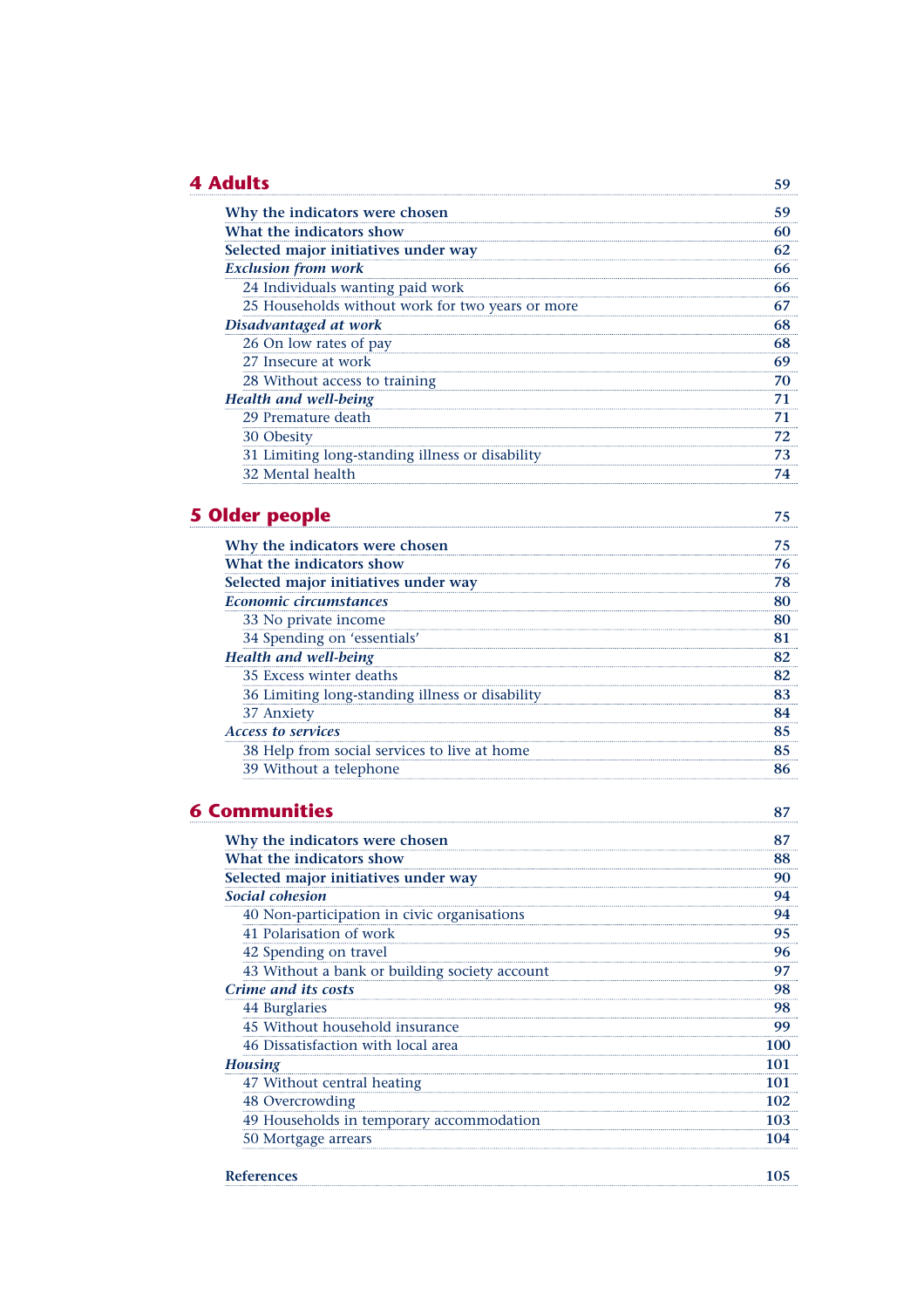# **The scope of the report**

This report provides updated statistics for 50 indicators which between them portray the key features of poverty and social exclusion today in Great Britain. Whilst income is the focus of many of the indicators, they also cover a wide range of other subjects including health, education, work, and engagement in community activities.

The report is the fifth in our annual series Monitoring Poverty and Social Exclusion, with the indicators updated for an extra year's data. The set of indicators used has remained almost unchanged since our first report in 1998 and were selected to provide a rounded view of what has been happening rather than to present a particular view on the government's performance.

In most cases, the latest data is either 2001 or 2002 data, the main exceptions being the data on income distribution (for which the latest official statistics are 2000/01) and on health (2000).

This paper report is complemented by a website – www.poverty.org.uk – where all the graphs are updated as and when new data becomes available and with extensive links to other relevant sites.

Each indicator is presented on a single page, and comprises two graphs: one showing how the indicator has changed over time and the other typically showing how the indicator varies between different groups within the population.

The indicators are grouped into six chapters, with the four central chapters dividing the population by age (children, young adults, adults and older people), with an initial chapter on income and a final chapter on communities. Within each chapter, the indicators are grouped by theme, as summarised in the table below.

|                        | <i>Income</i> | Children | Young adults | <b>Adults</b> | Older people | Community |
|------------------------|---------------|----------|--------------|---------------|--------------|-----------|
| <b>Income levels</b>   |               |          |              |               |              |           |
| Income dynamics        |               |          |              |               |              |           |
| Economic circumstances |               |          |              |               |              |           |
| Health and well-being  |               |          |              |               |              |           |
| Education              |               |          |              |               |              |           |
| Social stability       |               |          |              |               |              |           |
| Barriers to work       |               |          |              |               |              |           |
| Exclusion from work    |               |          |              |               |              |           |
| Disadvantage at work   |               |          |              |               |              |           |
| Access to services     |               |          |              |               |              |           |
| Social cohesion        |               |          |              |               |              |           |
| Crime and its costs    |               |          |              |               |              |           |
| Housing                |               |          |              |               |              |           |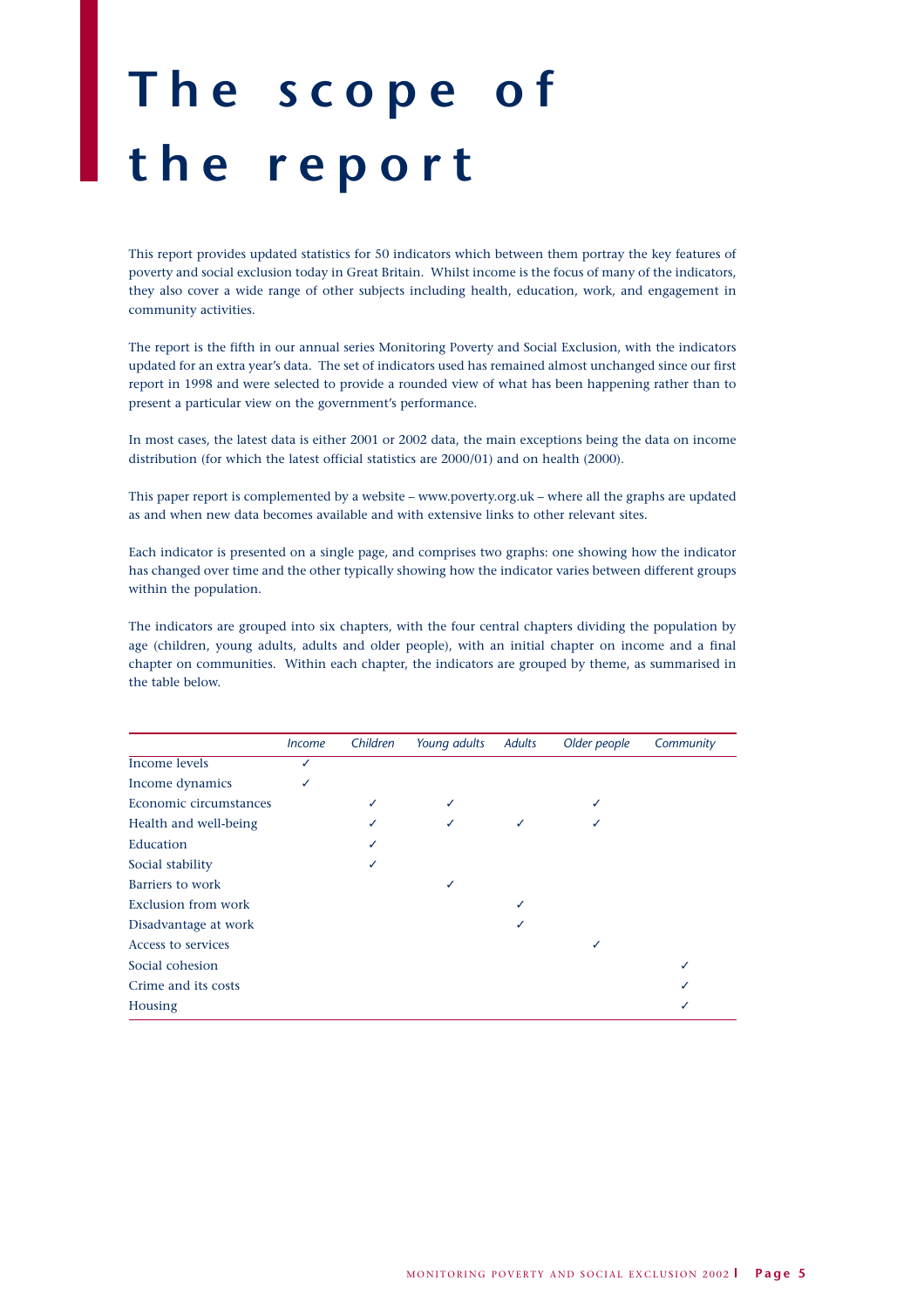# **Executive**

## **summary**

#### **Income and work**

#### *Some recent progress on income poverty, but a long way still to go…*

The latest statistics on low income are for 2000/01, the first full year in which people were able to claim the Working Families Tax Credit (introduced in October 1999), as well as the second year for the national minimum wage (introduced in April 1999).

Like both the UK government and the EU, our 'headline' indicator for low income is '60 per cent of contemporary median income'. In 2000/01, there were 12.9 million people below this threshold (after deducting housing costs). This is a fall of 300,000 compared with 1999/2000 and a fall of 1 million since 1996/97. The recent trend is therefore favourable.

However, the falls thus far have only been sufficient to bring the numbers back to the 1995/96 levels, and the number of people below the low income threshold is still almost double that of 20 years ago. 1998 data also suggests that only Greece had a greater proportion of its population on low incomes relative to the rest of its population than the UK.

The patterns for the very poorest are similar, with a threefold increase in the numbers below 50 per cent of the median during the 1980s and early 1990s, followed by no change in the mid-1990s and a modest but noticeable decrease in the late 1990s.

The patterns for the number of children in low income households are also similar, with 3.9 million children living in households below the low income threshold in 2000/01. This is a fall of 200,000 compared with 1999/2000 and a fall of 500,000 since the peak in 1996/97, but is the same number as at the start of the 1990s. Children remain more likely to be in low income households than adults.

The real incomes of the poorest increased by about  $11/2$  per cent per annum ( $£2$  per week) in real terms during the 1990s, with 3 per cent increases in the latest two years. These increases are reflected by the fall in the numbers below the *fixed* threshold of 60 per cent of 1994/95 median income, from 13 million in 1994/95 to 81/2 million in 2000/01. The real incomes of the poorest and at the median increased at roughly the same percentage rate during the 1990s, and this is why the numbers on relative low incomes remained largely unchanged.

#### *…and the government's 2004 target represents a major challenge…*

The government has set a specific target to reduce the number of children in low income households by at least a quarter by 2004/05 compared with 1998/99. In 1998/99, there were 4.2 million children living in households below the low income threshold, so the target is for there to be 3.2 million children or less below the threshold by 2004/05. Given that lifting children above the threshold also implies lifting their parents above the threshold, achieving this target would represent a major step-change in the number of people living on relative low income.

Simple arithmetic suggests that the government's target is potentially achievable: the 2000/01 figures were around a third of the way through the period and around a third of the target had been achieved. But further progress cannot be taken for granted. The initial impact of the national minimum wage and Working Families Tax Credit has already been included in the 2000/01 figures. Furthermore, the main reason that the numbers have fallen in recent years is because the numbers of unemployed (a high risk group) fell and the numbers of employed (a low risk group) rose, rather than because the risk of low income of either group changed substantially. With unemployment at a historic low, there appears to be limited scope for further falls of this type.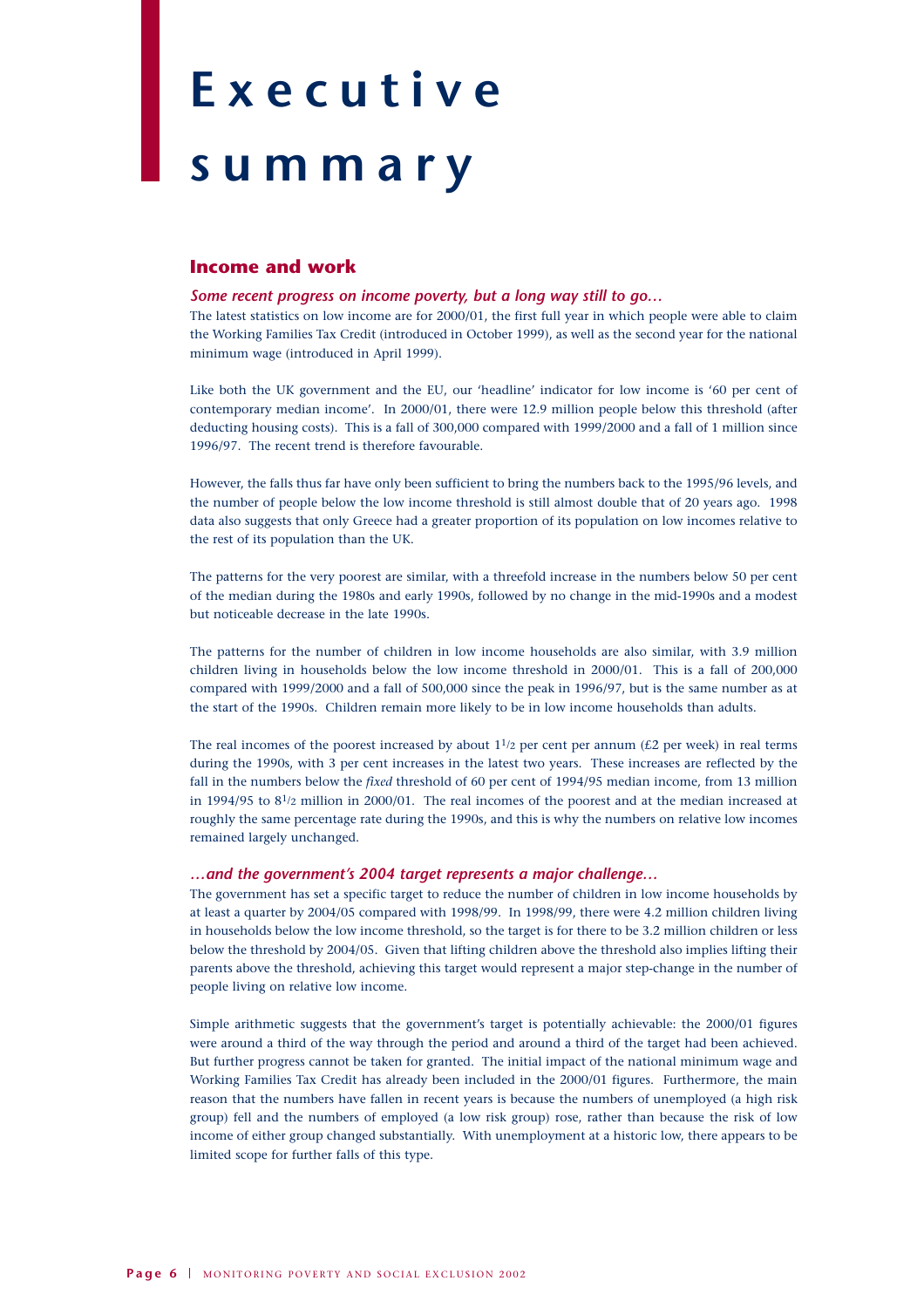One of the issues here is the large number of people who are economically inactive but want paid work, many of whom are sick and disabled. At 21/2 million people, they now substantially outnumber the number of people classed as unemployed by the ILO because they are actively seeking work (now down to 11/2 million people). Many sick and disabled people find it difficult to obtain paid work and this clearly poses a serious challenge to the strategy of reducing poverty by encouraging people into work. The scale of this challenge is reinforced by the lack of change in the number of long-term workless households, which has remained at about 2 million since 1996.

#### *…with disadvantage at work continuing to be a major problem*

Since the introduction of the national minimum wage in 1998, the official estimate of the number of adults paid below this hourly rate of pay has undergone a step-change, down from 11/2 million in 1998 to 200,000 in 2001. But the trend is much less favourable when looking at slightly higher rates of hourly pay: in 1998, 21/2 million adults aged 22 or over were paid less than £4 per hour; by 2001, an estimated 2 million were still being paid less than this hourly rate, after uprating for inflation. The vast majority of these are women, and represent a particularly high proportion of the workforce in the distribution, hotels and restaurant trades.

This continuing prevalence of low pay is illustrated by the observation that half of all children and working age adults living in low income households have someone in their household in paid work. This connection reinforces our concerns about the lack of adequate official data about the extent of low pay, which is now only available at government discretion, with a substantial time lag and subject to a complex statistical procedure to derive the 'estimates'.

Disadvantage at work is not limited to low pay. Those without any educational qualifications are three times less likely to get work-related training as those with qualifications. And levels of job insecurity are illustrated by the fact that around two-fifths of people who make a new claim for Jobseeker's Allowance last claimed less than six months ago, the same as in 1995. As we have argued elsewhere,<sup>1</sup> people who face disadvantage entering the labour market often continue to do so when actually in work, and raising the quality and experience of work for those on low pay is a crucial element in dealing with the causes of chronic poverty.

#### **Education, housing, crime, health and essential services**

#### *Favourable trends in education…*

The general pattern here is of substantial improvements throughout much of the 1990s. For example, a quarter of 16-year-olds failed to achieve any GCSEs above a grade D in 2001, compared with a third in 1994 (although unchanged since 1999). A quarter of 11-year-olds failed to achieve Level 4 at Key Stage 2 in English in 2001, compared with more than two-fifths in 1996 (with a similar pattern in maths). And a quarter of 19-year-olds were without a basic qualification in 2001, compared with a third in 1992.

For 11-year-olds at least, it appears that schools in more deprived areas are fully sharing in the improved educational outcomes: two-fifths of children in schools with high numbers of children on free school meals failed to achieve Level 4 at Key Stage 2 in English and maths in 2001, compared with three-fifths in 1996. These schools' results in 2001 were actually better than the all-schools average in 1996.

Even though the trends are favourable, low attainment at school remains a serious problem, with 190,000 19-year-olds lacking a basic qualification (at least NVQ Level 2 or equivalent) and 60,000 (8 per cent of the age group) having no qualifications at all (at least GCSEs at grade G or above).

#### *…in housing…*

Less than 15 per cent of poorer families now lack central heating, compared with 25 per cent in 1994/95. The scale of progress is illustrated by the fact that a greater proportion of poorer families now have central heating than did the population as a whole in 1994/95. Notwithstanding an apparent rise in the latest statistics (2000), the proportion of households that are overcrowded is still down by a third compared with a decade ago.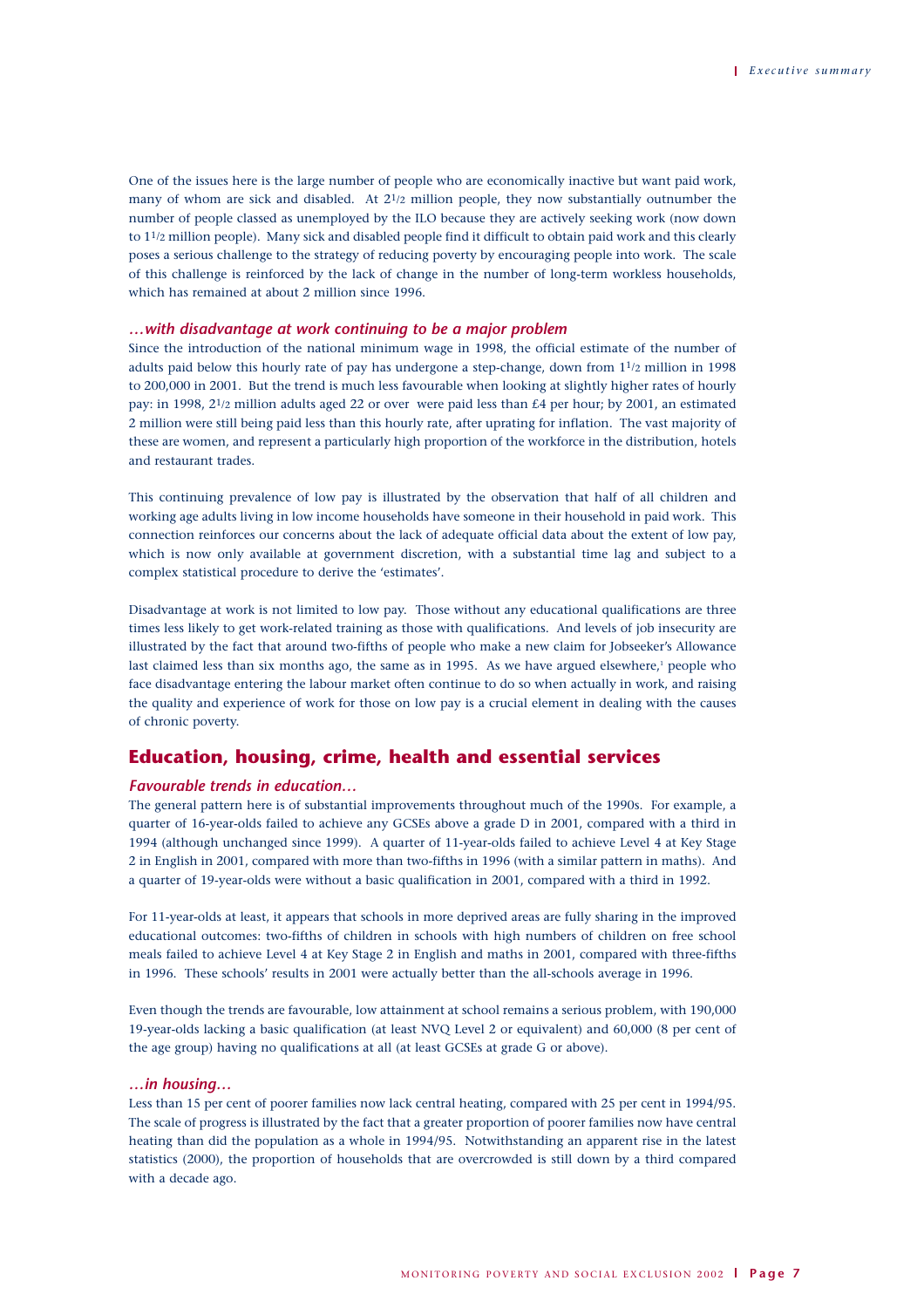#### *…and in crime*

The number of burglaries continues to decline, down to almost half of its peak in 1993 and lower than at any time in the previous 15 years. Lone parents and households headed by young people (aged 16 to 24) are three times more likely to be burgled than the average, and low income households one and a half times more likely.

#### *But a doubling in the numbers in temporary accommodation…*

The number of households in temporary accommodation continues to rise and has now almost doubled over the last five years: from 45,000 in 1997 to 85,000 in 2002.

#### *…and no progress in financial exclusion…*

In 2000/01, one in five of the poorest households did not have any type of bank or building society account, the same proportion as in 1994/95. This compares with one in twenty households on average incomes. The lack of change is despite government initiatives to encourage the development of bank accounts for people who are not comfortable with the products currently on the market.

Half of all low income households still lack home contents insurance, the same as five years ago. This compares with a fifth of households on average incomes. Households with no household insurance are around three times as likely to be burgled as those with insurance and the impact is obviously particularly serious for those on low incomes who, by definition, are less able to replace stolen goods themselves.

#### *…or in access to work for those in social housing*

Two-thirds of heads of households in social housing do not have paid work, the same as a decade ago and twice the rate in other tenures. This difference between tenures is reflected in the relatively low incomes of social housing tenants, with two-thirds living on a weekly income of less than £200, compared with a quarter of those living in other tenures.

Reflecting these differences, people in low income households are twice as likely to report that their quality of life is significantly affected by fear of crime than the average, and one and a half times as likely to feel very dissatisfied with the area in which they live.

#### *An absence of up-to-date statistics on health*

Although quite a lot of data is available on various aspects of health, most of it is somewhat out-of-date, with 2000 being typically the latest year available. In part, this is because there appears to be some delay in the government processing of the 2001 data in some areas – notably premature death and accidental deaths.

The 2001 data on premature deaths will be important to see if the significant fall in geographic concentrations of premature death that occurred in 2000 represents the start of a downward trend or a blip in the statistics. The number of accidental deaths of children halved during the 1990s and, furthermore, it appears that the rate of reduction was greatest in children from manual backgrounds. The number of births to girls conceiving before their 16th birthday fell by a fifth between 1996 and 2000, but the vast majority of these births were still concentrated in manual backgrounds. The number of suicides amongst 15- to 24-year-olds in England and Wales has also been declining since 1997.

In contrast, the proportion of babies with low birth weight did not change between 1995 and 2000, with noticeable differences in the incidence of low birth-weight babies across social classes. The level of young people starting treatment for problem drug use each year was double the levels of the early 1990s. And levels of obesity were at a historic high.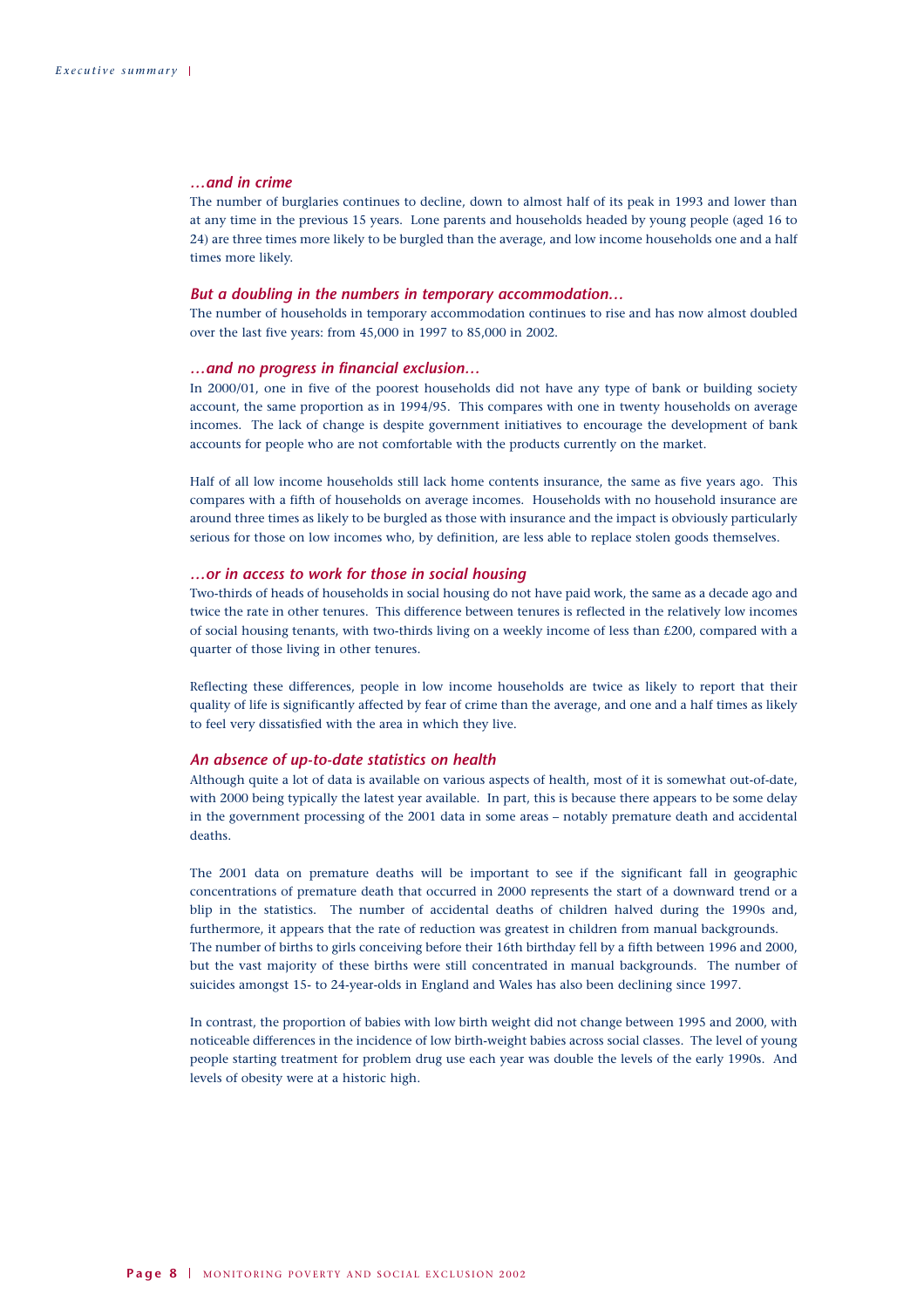#### **A continuing need for independent monitoring**

#### *The government's* **Opportunity For All** *reports*

Since 1999 – a year after our original report – the government has produced its own annual assessments of progress being made on poverty and social exclusion. There are strong similarities between their report and ours in terms of the scope of the subjects covered, the choice of indicators and the actual statistics, with both reports using the same government surveys as their main data source.

Like our report, the government's report also suffers from the lack of adequate data on low pay and upto-date data on health.

However, there are several factors that make this independent report different from the government's *Opportunity For All*, and that tend to cause the latter systematically to show a more optimistic picture. First, the government's report has quite naturally tended to select indicators that relate directly to particular government initiatives, whereas our list of indicators was chosen prior to these initiatives; for example, whereas we monitor the numbers of people in temporary accommodation, they monitor the narrower subject of rough sleepers. Second, the interpretation of the indicators in *Opportunity For All* is interleaved with a discussion of how the government has been tackling the issues since they came into power.

#### *The Government's Public Service Agreement 2002*

In July 2002, the government published its list of key objectives and targets for the next three or so years in a document entitled *The Public Service Agreement*. This document is important as it is being used within government to focus actions in all departments and also because it provides the basis upon which the government wishes progress to be judged.

Around 30 of the targets relate to poverty and social exclusion and, as such, provide a clear picture of what the government is trying to achieve. At least in income, education and health, the targets are both comprehensive and specific. The focus on children and young adults is also noteworthy, with comparatively little on either working age adults or older people. Each of the targets is listed in the relevant chapters of this report and will be used in our assessments over the next few years.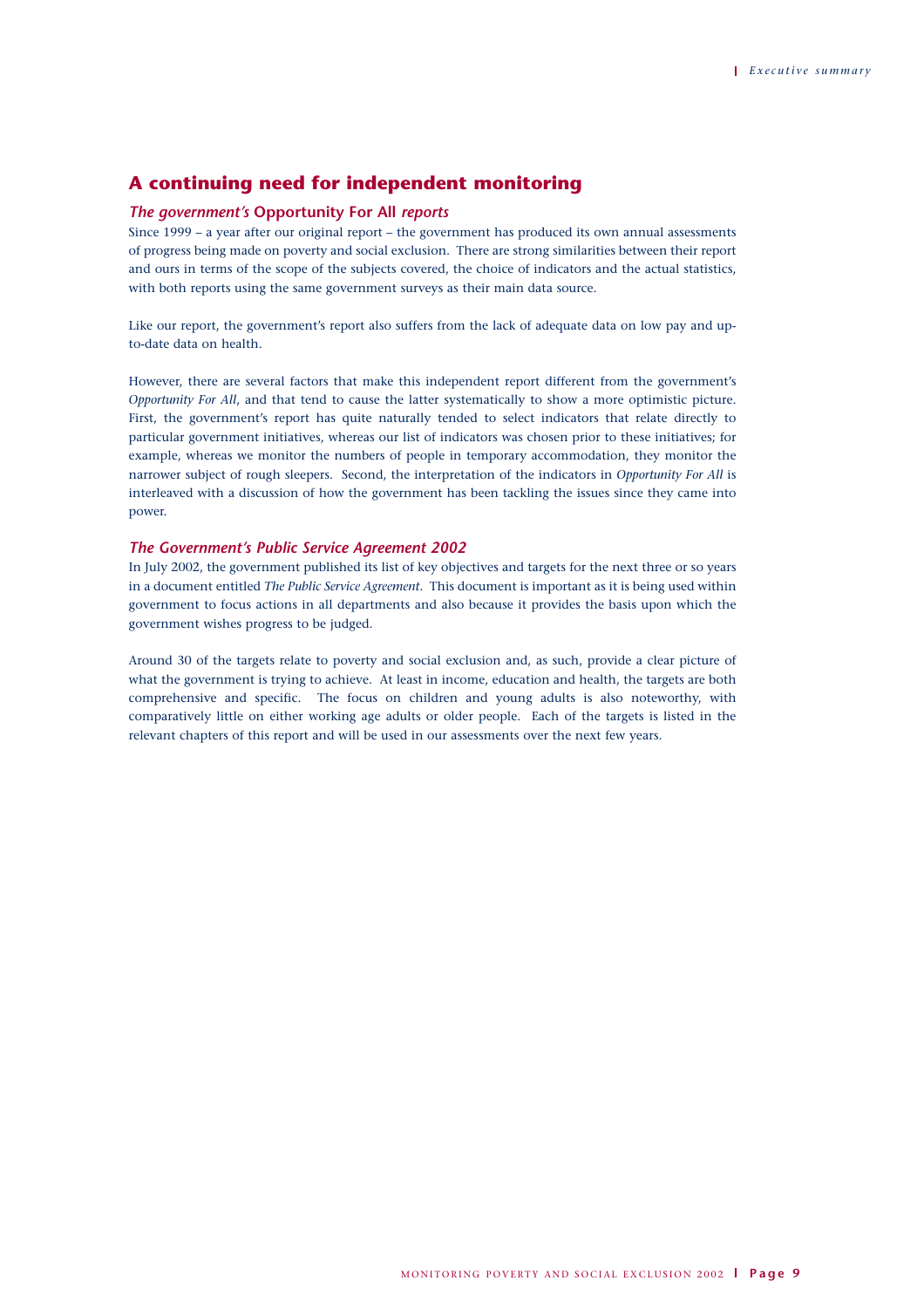| Indicator                                                                                                                                        | Trends over time        |                                       |                                                      | Variation across groups                                                                                                                                                                                       |
|--------------------------------------------------------------------------------------------------------------------------------------------------|-------------------------|---------------------------------------|------------------------------------------------------|---------------------------------------------------------------------------------------------------------------------------------------------------------------------------------------------------------------|
|                                                                                                                                                  | medium term<br>Over the | of available data<br>Over latest year | Approximate numbers affected<br>in latest year       |                                                                                                                                                                                                               |
| Individuals with low income (below 60%<br>Gap between low and median income<br>of median income)<br><b>Income</b><br>$\sim$                      | Steady<br>Steady        | Improved<br>Steady                    | 13 million (after housing costs)<br>$\overline{N}$ a | of working age but not in paid work, in two-<br>fifths the head of the household is in paid work,<br>Two-fifths are in households where the head is<br>and in one-fifth the head of the household is          |
| Intensity of low income (below 50%<br>of median income)<br>$\overline{m}$                                                                        | Steady                  | Improved                              | 8 million (after housing costs)                      | Lone parents twice as likely as couples with<br>children to have live on low incomes and three<br>over sixty.                                                                                                 |
| In receipt of means-tested benefits<br>4                                                                                                         | Improved                | Steady                                | 4 million                                            | Sick and disabled are the largest single group of<br>times as likely as adults with no children.                                                                                                              |
| Long-term recipients of benefits (all ages)<br>(working age only)<br>$\sqrt{2}$                                                                  | Improved                | Steady                                | $2^{3/4}$ million                                    | Pensioners make up almost half of those on<br>Income Support for two years or longer,<br>followed by the sick and disabled who make up<br>working age on means-tested benefits.                               |
| Periods of low income (at least two years in<br>three on a low income)<br>$\bullet$                                                              | Steady                  | Steady                                | 10 million                                           | a quarter, and lone parents who make up a fifth.<br>The UK has a similar proportion of the<br>population on persistent low income as the EU                                                                   |
| The location of low income<br>$\overline{\phantom{0}}$                                                                                           | N/a                     | N/a                                   |                                                      | Proportion of the population in the poorest fifth<br>range from 27% in London to 14% in the<br>South East. In the EU, only Greece has a higher<br>proportion on relative low incomes than the UK.<br>average. |
| Living in low income households (below<br>60% of median income)<br>8 Living in workless households<br>9 Living in low income househo<br>Children | Improved<br>Improved    | Worsened<br>Improved                  | 2 million<br>4 million (after housing costs)         | average to be in a low income household. The<br>concentration of poor children within particular<br>Children are 30% more likely than people on                                                               |
| 10 Low birth-weight babies (%)                                                                                                                   | Steady                  | Improved                              | $\frac{4}{2}$                                        | 25% higher rate among mothers in social<br>primary schools is continuing to rise.                                                                                                                             |
| Accidental deaths<br>$\equiv$                                                                                                                    | Improved                | Improved                              | 400 per year                                         | One and a half times the rate among children<br>in social classes IIIM to IV than in social classes<br>classes IIIM to V than in social classes I-IIINM.                                                      |
| Low attainment at school: pupils gaining no<br>above Grade D<br>$\overline{2}$                                                                   | Improved                | Steady                                | 150,000 in England and Wales                         | school meals are 1 <sup>1</sup> /2 times more likely to fail to<br>At Key Stage 2 (11 years old), children in GCSE<br>schools with at least one-third of pupils on free<br>I to IIINM.                        |
| Permanently excluded from school<br>$\frac{1}{2}$                                                                                                | Improved                | Worsened                              | 10,000 per year                                      | Four times the rate among black Caribbean<br>reach Level 4 than pupils in other schools.                                                                                                                      |
| Children whose parents divorce<br>$\overline{4}$                                                                                                 | Improved                | Improved                              | 140,000 per year                                     | children compared with white children.<br>Double the rate for unskilled husbands                                                                                                                              |
| Births to girls conceiving under age 16<br>15                                                                                                    | Improved                | Steady                                | 4,000 per year                                       | Cirls in social class V are three times as likely to<br>become mothers in their teens as girls in social<br>compared with the average.                                                                        |
| 16 In young offender institutions (age 10 to 16)                                                                                                 | Worsened                | Worsened                              | 3,000 per year in England and Wales                  | class III.                                                                                                                                                                                                    |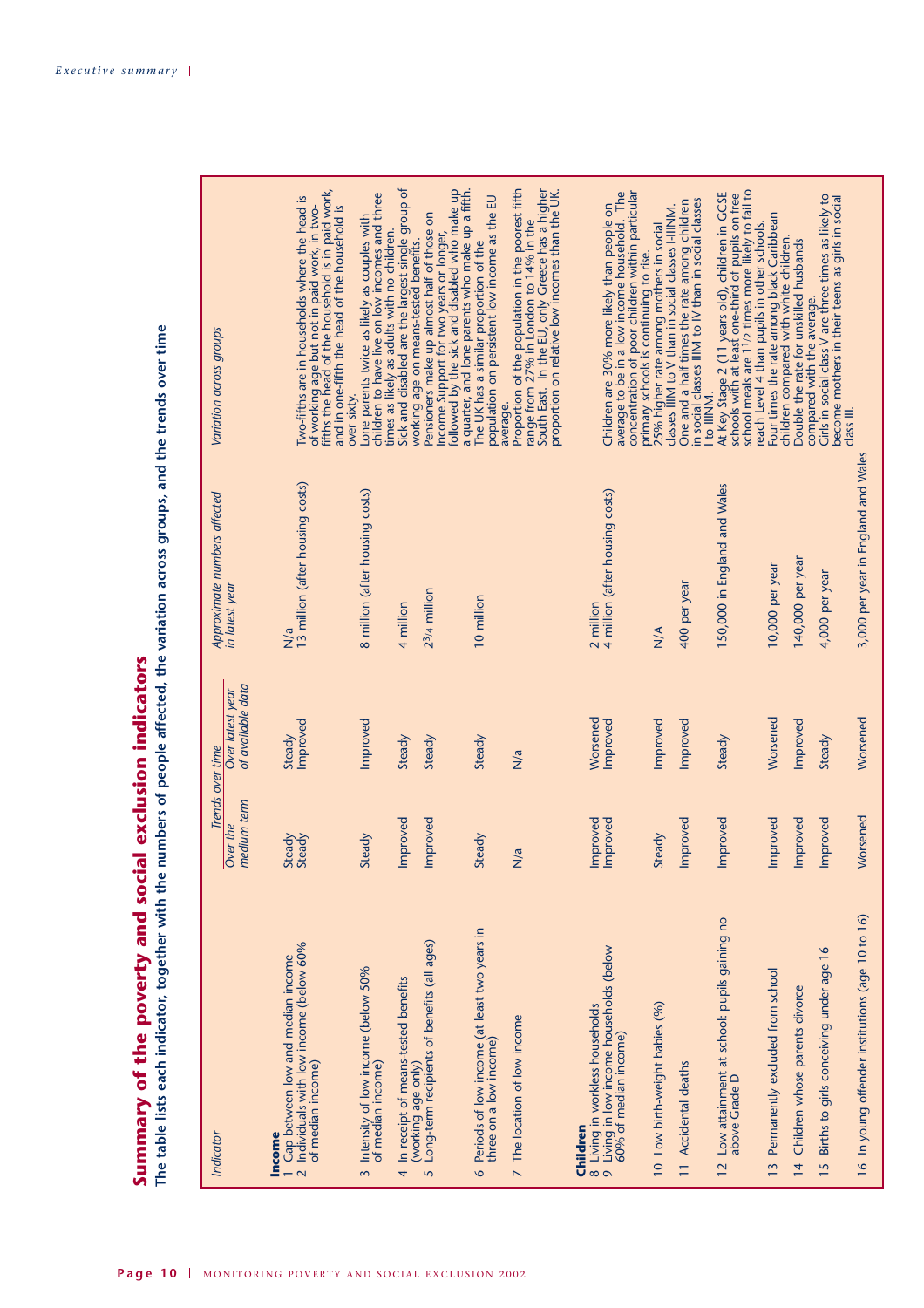| Indicator                                                                               | Trends over time        |                                       | Approximate numbers affected           | Variation across groups                                                                                                                              |
|-----------------------------------------------------------------------------------------|-------------------------|---------------------------------------|----------------------------------------|------------------------------------------------------------------------------------------------------------------------------------------------------|
|                                                                                         | medium term<br>Over the | of available data<br>Over latest year | in latest year                         |                                                                                                                                                      |
| 17 Unemployed (16 to 24)<br><b>Young adults</b>                                         | Improved                | Steady                                | 500,000                                | The unemployment rate among 18- to 24-year-                                                                                                          |
| 18 On low rates of pay (16 to 21)                                                       | Steady                  | Steady                                | 600,000                                | olds is more than double that for older workers.<br>More than half of low-paid adults work in the<br>distribution, hotel and restaurant trades.      |
| 19 Not in education, training or work (16 to 18)                                        | Steady                  | Steady                                | 170,000                                | A fifth of those not in education, training or                                                                                                       |
| 20 Problem drug use (15 to 24)                                                          | Worsened                | Steady                                | 15,000 treatment episodes              | work live independently.<br>$\frac{4}{2}$                                                                                                            |
| Suicide (15 to 24)                                                                      | Improved                | Improved                              | in six months<br>600 per year          | Double the rate for social classes IIIM to V than                                                                                                    |
| 22 Without a basic qualification (19 year olds)<br>23 With a criminal record (18 to 20) | Steady<br>Steady        | Worsened<br>Improved                  | 60,000 convictions per year<br>200,000 | be in prisons than white young adults, and ten<br>Black young adults are seven times as likely to<br>for social classes I to IIINM.<br>$\frac{4}{2}$ |
| 24 Individuals wanting paid work<br>Adults aged 25 to retirement                        | Improved                | Worsened                              | 3.8 million                            | Twice the rate among people of Caribbean,<br>African and Bangladeshi ethnicity as the rest of<br>times as likely as Asian young adults.              |
| 25 Households wanting work for two years or more                                        | Steady                  | Steady                                | 2 million                              | Nearly half of all lone parents do not have<br>the population.                                                                                       |
| On low rates of pay<br>26                                                               | Improved                | Improved                              | 2 million                              | distribution, hotel, restaurant and other service<br>ow pay is much more prevalent in the<br>paid work.                                              |
| 28 Without access to training<br>27 Insecure at work                                    | Improved<br>Improved    | Improved<br>Steady                    | $rac{4}{2}$                            | sector industries than in other industries.<br>Three times less likely for those without<br>$\frac{4}{2}$                                            |
| 29 Premature death                                                                      | Steady                  | Improved                              | $\frac{4}{2}$                          | Significantly worse in Scotland, the North of<br>qualifications than for those with.                                                                 |
| 30 Obesity                                                                              | Worsened                | Steady                                | 20% classified as obese                | social classes IIIM to V than in social classes I to<br>1 <sup>1</sup> /4 times more prevalent amongst women in<br>England and London.               |
| 31 Limiting long-standing illness or disability<br>(45 to 64 year olds)                 | Steady                  | Steady                                | $31/2$ million                         | 11/2 times more prevalent among unskilled<br>manual professions than the average.<br>IIINM.                                                          |
| Mental health<br>$\overline{32}$                                                        | Steady                  | Improved                              | $31/2$ million                         | fifths of the population compared to the rest of<br>Two times more prevalent in the poorest two-<br>the population.                                  |
| 33 No private income<br>Older people                                                    | Steady                  | Improved                              | $11$ /4 million                        | Single pensioners and pensioners aged over 75<br>are 11/2 times more likely to be in the poorest<br>fifth of the population than pensioner couples   |
| 34 Spending on 'essentials'                                                             | Improved                | Steady                                | $\frac{4}{\sqrt{2}}$                   | Those mainly dependent on the state pension<br>spend a quarter less on food than other<br>aged 75 and under.<br>pensioners.                          |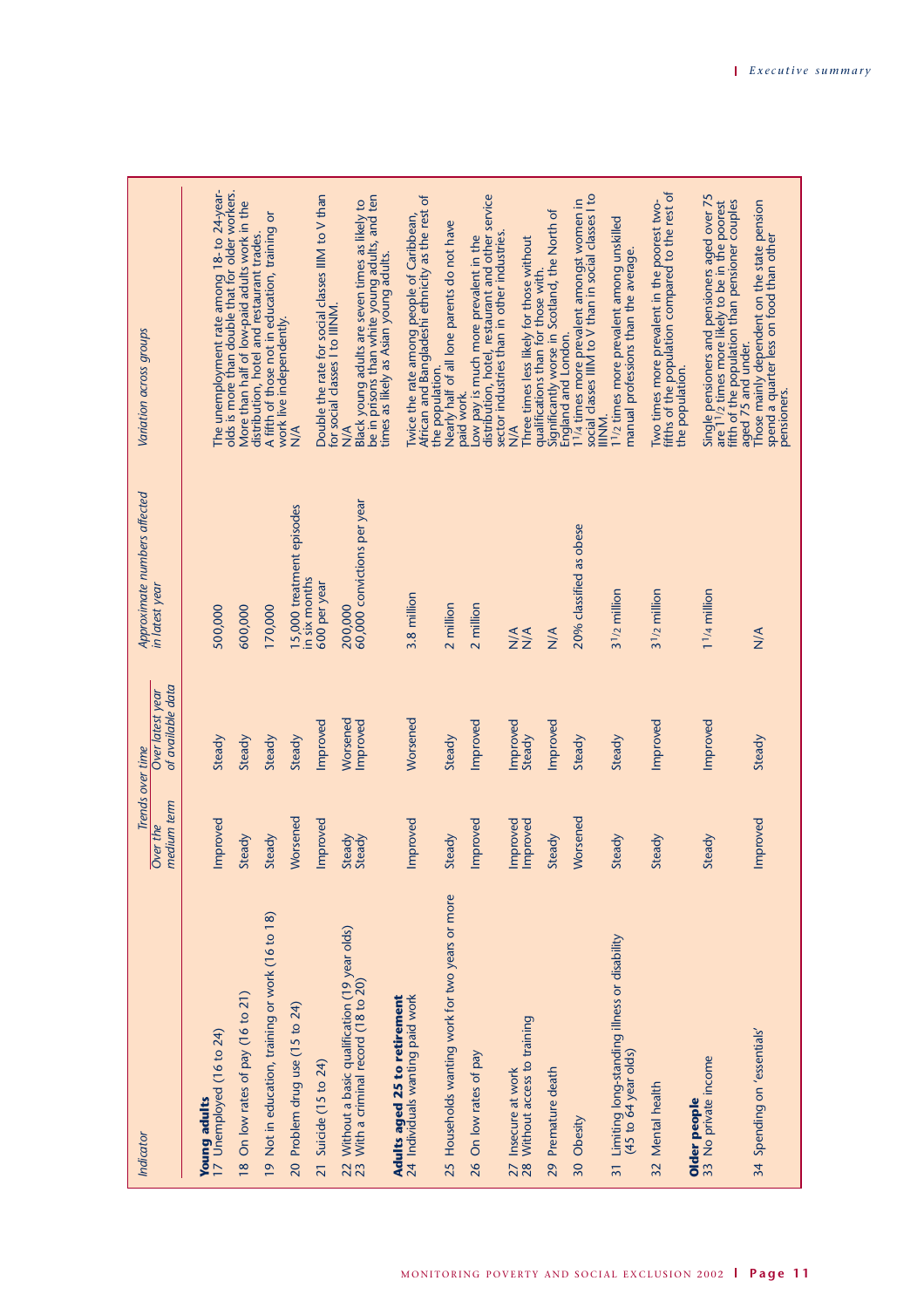| Indicator                                                          | Trends over time        |                                       | Approximate numbers affected | Variation across groups                                                                                                                                                                                            |
|--------------------------------------------------------------------|-------------------------|---------------------------------------|------------------------------|--------------------------------------------------------------------------------------------------------------------------------------------------------------------------------------------------------------------|
|                                                                    | medium term<br>Over the | of available data<br>Over latest year | in latest year               |                                                                                                                                                                                                                    |
| 35 Excess winter deaths                                            | Worsened                | Improved                              | 20,000-50,000 each year      | The poorest pensioners are twice as likely to live<br>in poorly insulated home as the best off<br>pensioners.                                                                                                      |
| 36 Limiting long-standing illness or disability                    | Steady                  | Steady                                | 4 million                    | manual professions than the professional and<br>1/2 times more prevalent among unskilled<br>managerial professions.                                                                                                |
| 37 Anxiety (feeling unsafe out at night)                           | Steady                  | Steady                                | 5 million                    | third more likely to be depressed than those<br>Older people from manual backgrounds are<br>from non-manual backgrounds.                                                                                           |
| 38 Help from social services to live at home (%)                   | Worsened                | Worsened                              | $\frac{4}{2}$                | independently at home than urban or Welsh<br>County Councils and Unitary Authorities<br>support far fewer pensioners in living<br>authorities.                                                                     |
| 39 Without a telephone<br><b>Communities</b>                       | Improved                | Steady                                | 200,000                      | Those without private income are three times as<br>likely as other pensioners not to have a phone.                                                                                                                 |
| 40 Non-participation in civic organisations                        | Steady                  | Worsened                              | 10 million                   | The poorest fifth of the population is 1 <sup>1</sup> / <sub>2</sub> times<br>less likely to participate than the richest fifth.                                                                                   |
| 41 Polarisation of work (%)                                        | Steady                  | Steady                                | $\frac{4}{\sqrt{2}}$         | In two-thirds of households in social housing,<br>the head of household is not in paid work,<br>compared with one-third of heads of<br>households in other tenures.                                                |
| 42 Spending on travel                                              | Improved                | Improved                              | $\frac{4}{2}$                | The poorest fifth of the population spend one-<br>quarter of what those with average incomes<br>spend.                                                                                                             |
| 43 Without a bank or building society account                      | Steady                  | Worsened                              | $\frac{4}{2}$                | times as likely not to have an account as those<br>The poorest fifth of the population are four<br>with average incomes.                                                                                           |
| 44 Burglaries                                                      | Improved                | Improved                              | 1 million                    | one parent, and young households twice as<br>ikely as average to be burgled.                                                                                                                                       |
| 45 Without household insurance                                     | Improved                | Steady                                | $\frac{4}{2}$                | as likely to be burgled as those with insurance.<br>Households without insurance are three times<br>compared with a quarter of those on average<br>Half of the poorest households are uninsured<br><b>INCOMES.</b> |
| 46 Dissatisfaction with local area (%)                             | Steady                  | Improved                              | $\frac{4}{2}$                | Poor households are 1 <sup>1</sup> /2 times as likely to be<br>dissatisfied as the average.                                                                                                                        |
| 47 Without central heating                                         | Improved                | Improved                              | $\frac{4}{\sqrt{2}}$         | More prevalent in the private rented sector than<br>in other tenures.                                                                                                                                              |
| Overcrowding<br>$\frac{48}{5}$                                     | Improved                | Worsened                              | 500,000 households           | Two to three times as prevalent in rented<br>nousing as in owner occupation.                                                                                                                                       |
| 49 Households in temporary accommodation<br>Mortgage arrears<br>50 | Worsened<br>Improved    | Worsened<br>Steady                    | 20,000<br>85,000             | $\frac{4}{2}$<br>$\frac{4}{2}$                                                                                                                                                                                     |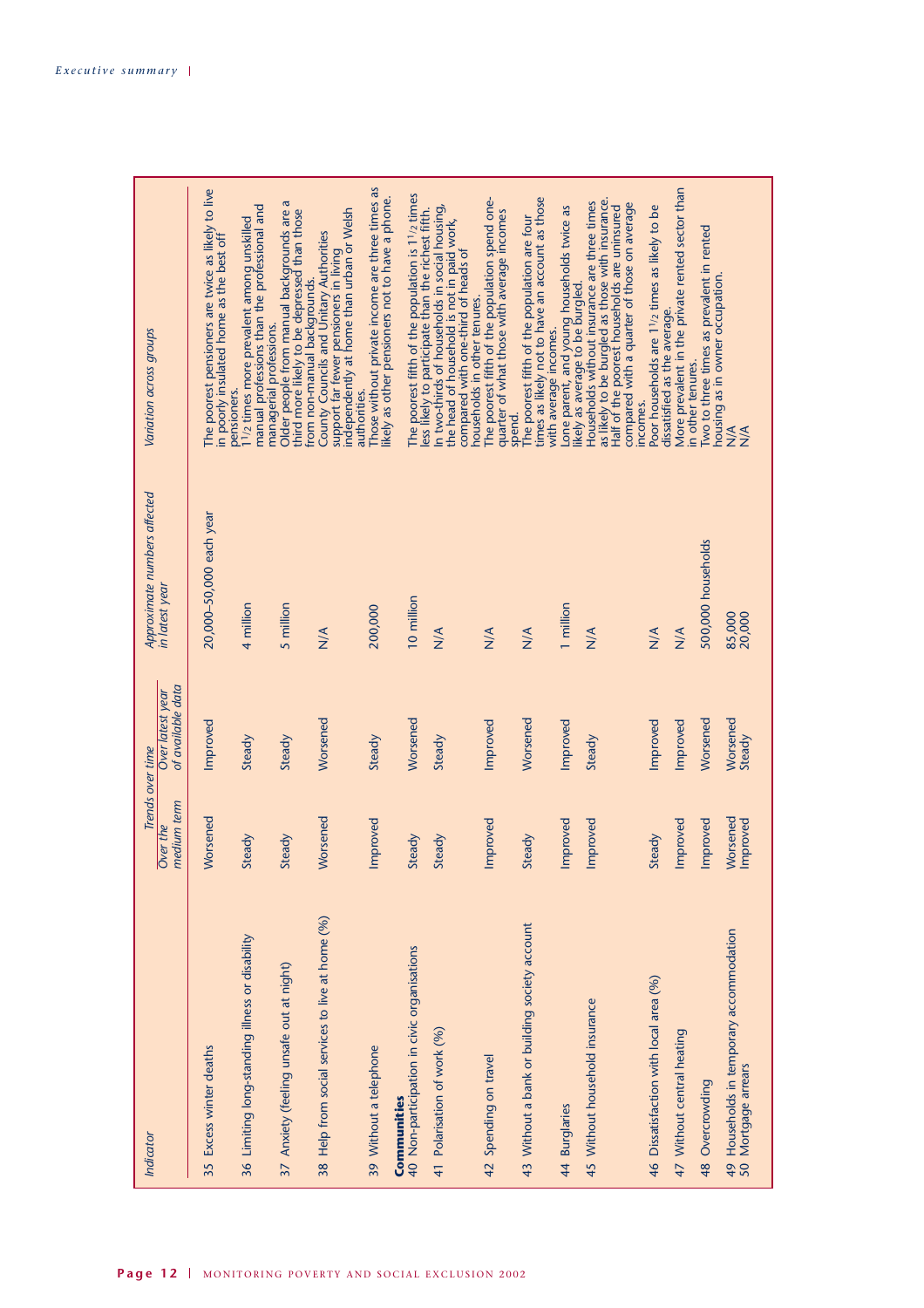# **1 Poverty and low income**

#### **Why the indicators were chosen**

This chapter looks at a range of indicators of income poverty, picking up on both long-term and shorter-term trends, and covering both income inequality and what is happening to the incomes of the poorest in real terms. It also provides indicators on persistent low income, on some of the geographical patterns in distribution of people on low incomes, and on the numbers of people in receipt of means-tested benefits.

In discussing income poverty, we have tried to use a variety of indicators that collectively provide a reasonably full picture of what is going on. In so doing, we have inevitably had to make choices from a wide range of possibilities. Those interested in this range of possibilities and the reasons for our particular choices should refer to the material presented later in this chapter under the heading 'Choices in the definition of particular indicators' (page 16).

There is, however, no doubt about the 'headline' indicator of low income. Like both the UK government and the EU, our 'headline' indicator is '**60 per cent of contemporary median income**'. Whilst this threshold is expressed in terms that might not immediately resonate with the public, it is widely agreed to be right in principle and is, for example, the main threshold that was used by all the interested parties when the latest (2000/01) income numbers were published in April.

#### *Income levels*

The first indicator is the '**gap between low and median income**', comparing the income before housing costs of someone a tenth of the way up the income distribution with someone half-way up. The movement between these two points is a good indicator of relative poverty and social exclusion, demonstrating the extent to which the poorest are keeping up or falling behind society's norm.

The second indicator, the '**number of individuals in households with less than 60 per cent of median income**' after deducting taxes and housing costs, looks at the actual numbers of people who are living on low incomes, using a relative threshold. This threshold is used by both the UK government and the EU when looking at trends in the numbers of people in income poverty.

Since it is also important to know the extent to which the incomes of the poorest are falling or rising in real terms, the indicator also shows the number of people below a fixed threshold, which rises with inflation.

The third indicator, the '**intensity of low income**', shows what has been happening over a longer time-frame – since 1979 – in the numbers with less than 50 per cent, 60 per cent and 70 per cent of median income.

The fourth indicator, '**in receipt of means-tested benefit**', shows the trends in the total numbers of working age people in Britain whose incomes depend, at least in part, on one of the following benefits/tax credits: Income Support, Jobseeker's Allowance, Family Credit/Working Families Tax Credit and Disability Working Allowance/Disabled Person's Tax Credit. To allow like-for-like comparisons over time, figures are presented both including and excluding the recent tax credits and the benefits that they replaced.

In each case, the second graph shows how the indicator varies between different groups of the population, demonstrating which groups are at a particularly high risk of poverty.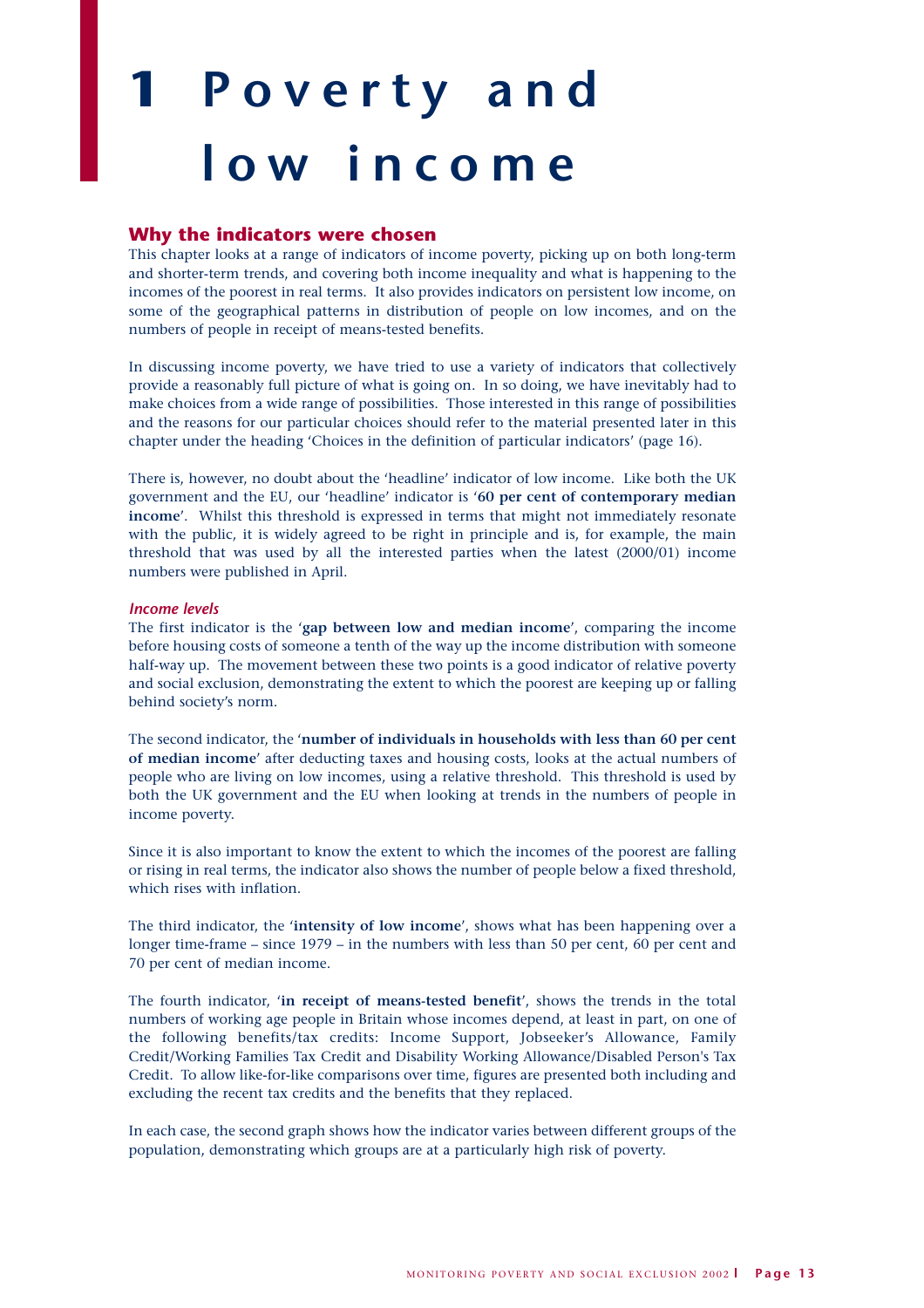#### *Income dynamics*

The duration of time spent on a very low income can have a considerable effect on the deprivation of a person or family. The majority of individuals who experience persistent low income are claiming either Income Support (IS) or Jobseeker's Allowance (JSA). The first indicator in this section is the '**number of recipients claiming JSA or IS for two years or more**'.

In addition to those who spend long periods on the same very low income level, there is a substantial group whose incomes fluctuate into and out of low income. The second indicator of income dynamics is the '**number of individuals who have spells on low income in at least two years in three**'. The second graph compares the proportion of the population on persistent low income across all the EU countries.

The final indicator is the '**location of low income**', showing how the proportion of the population who are poor varies between different regions in England. The second graph compares the proportion of the population on low income in each of the countries in the EU.

#### **What the indicators show**

In all cases, our indicators use the latest data available. For statistics about benefit recipients, this typically means data from 2001 or 2002. For income statistics, it means 2000/01 data (effectively, late 2000). The fact that official data on income is always between one and two years out-of-date is a major problem over which we have no control. It means that any factual assessment of the success or otherwise of the government's major initiatives, both by the government and by independent observers such as ourselves, is inevitably retrospective.

The year 2000/01 is, however, the first year that includes at least some of the impact of the Working Families Tax Credit (introduced in October 1999), as well as the second year of the national minimum wage and the Minimum Income Guarantee for pensioners (both introduced in April 1999).

#### *How have the numbers on low income changed over time?*

In 2000/01, there were 12.9 million people living in households with less than 60 per cent of median income (after housing costs).<sup>1</sup> This is a fall of 300,000 compared to 1999/2000 and a fall of 1 million since 1996/97. The short-term trend is therefore favourable.

However, the falls thus far have only been sufficient to bring the numbers back to the 1995/96 levels, and the number of people below the low-income threshold is still almost double that of 20 years ago.

The patterns for the very poorest are similar, with a threefold increase in the numbers below 50 per cent of the median during the 1980s and early 1990s, followed by no change in the mid-1990s and a modest but noticeable decrease in the late 1990s.

The real incomes of the poorest increased by about  $1\frac{1}{2}$  per cent per annum (£2 per week) in real terms, with 3 per cent increases in the latest two years. These increases are reflected by the fall in the numbers below the *fixed* threshold of 60 per cent of 1994/95 median income, from 13 million in 1994/95 to 81/2 million in 2000/01. The real incomes of the poorest and those at the median increased at roughly the same percentage rate during the 1990s, and this is why the numbers on relatively low income remain largely unchanged.

The 1998 data suggests that only Greece had a greater proportion of its population on low incomes, relative to the rest of the population, than the UK.

Government targets in the 2002 Public Service Agreements for reducing the numbers living in low income households are expressed entirely in terms of children and, as such, are discussed in the chapter on children.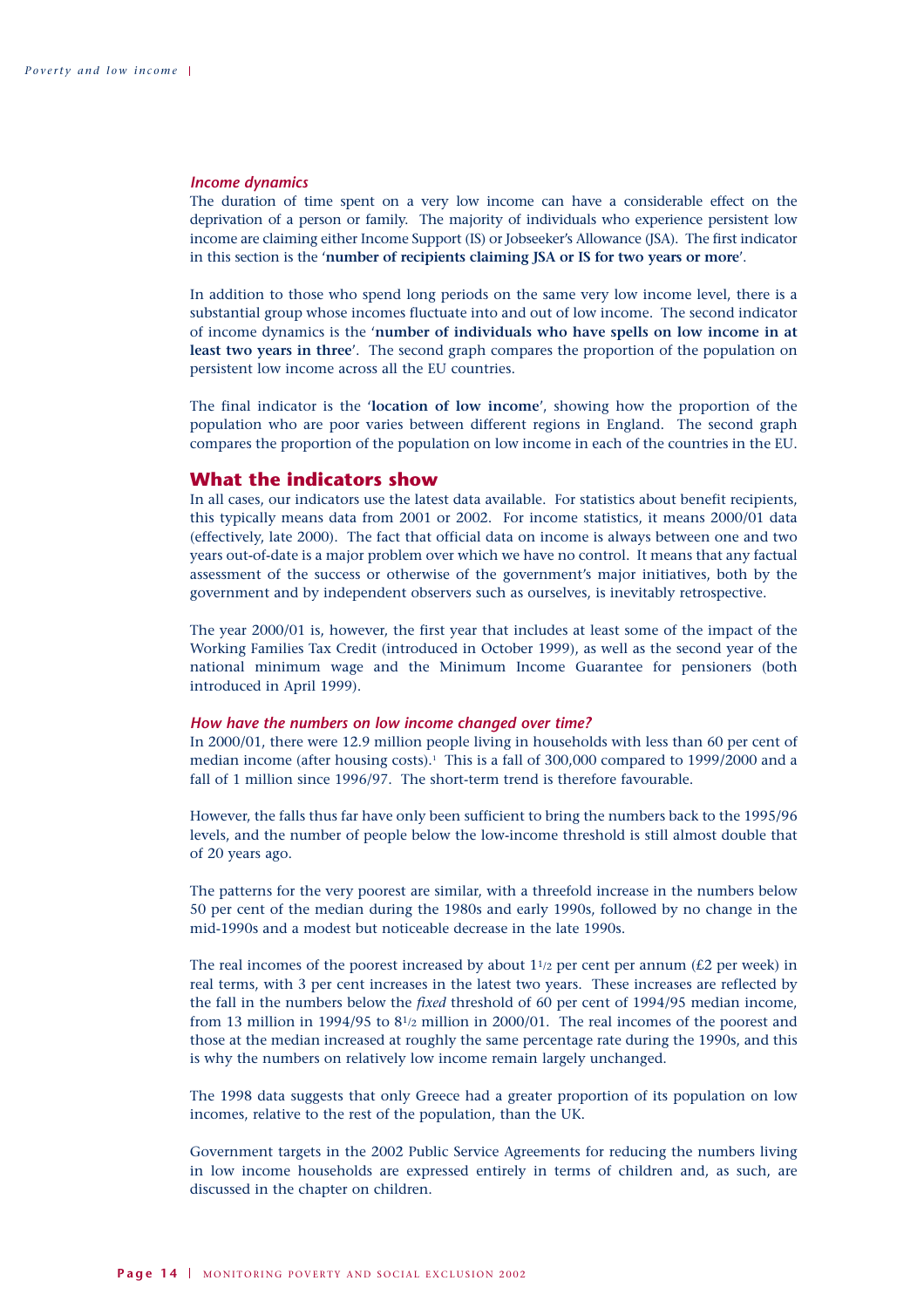#### *How persistent is low income?*

Around a tenth of the population were persistently in the poorest fifth throughout the period 1997/99. The implication is that the other tenth in any particular year were on a higher income in at least one of the other two years.

Interestingly, 1998 data suggests that the UK proportion of population on persistent low income was similar to the EU average. This is somewhat in contrast with the UK's position in having a greater proportion of its population on low income in any given year (see above), and suggests that movements in and out of low income are somewhat more common in the UK than in many other EU countries.

#### *Who was on low income?2*

Of the 12.9 million people below 60 per cent of median income (after housing costs) in 2000/01, around 5 million were children and working age adults in workless households, 5 million were children and working age adults in households where at least one of the adults was in paid work, and 23/4 million were in households where the head of the household was aged over 60.

Thus, excluding pensioners, around half of those in households with incomes below the threshold were in households where someone was in paid work. Of these, 80 per cent were in households where either one adult was not working, no adults were employed full time, or adults were self-employed. These are the working patterns where the risk of being on low income is greatest.

More than half of all lone parents lived on incomes below 60 per cent of the median, compared with one in five of other adults of working age.

There are also significant geographic variations in the prevalence of low income. For example, 27 per cent of the London population are in the poorest fifth, compared with 14 per cent of those in the rest of the South East. The difference between regions has increased somewhat in recent years.<sup>3</sup> Interestingly, as well as a high proportion of poor people, London also has a high proportion of rich people.

#### *How deep are the levels of low income?*

The number of people below any particular low income threshold is not the only thing that matters in assessing poverty. What also matters is how far they are below that threshold.

Of the 12.9 million people below 60 per cent of median income after housing costs in  $2000/01$ , around 2 million people were in households that were less than £10 a week below the threshold, 51/2 million were £10–50 below, 3 million were £50–100 below, and 21/2 million were more than £100 below.<sup>4</sup>

Within these overall totals, there are major differences between different economic groups. For example, around 50 per cent of children and working age adults in low income households were more than £50 per week below the threshold, compared with 15 per cent of the people aged over 60.

At less than 20 per cent of average earnings, the levels of Income Support are at a historic low in recent times, down from around 30 per cent in 1983. Whilst median income rose by 13 per cent between 1996/97 and 2000/01, the incomes of the poorest tenth of the population rose by only an estimated 7 per cent.<sup>5</sup>

#### *Why have the numbers on low income fallen in recent years?*

The chances of a particular household having an income below the low income threshold varies hugely, depending on how much the adults are working. Just 4 per cent of households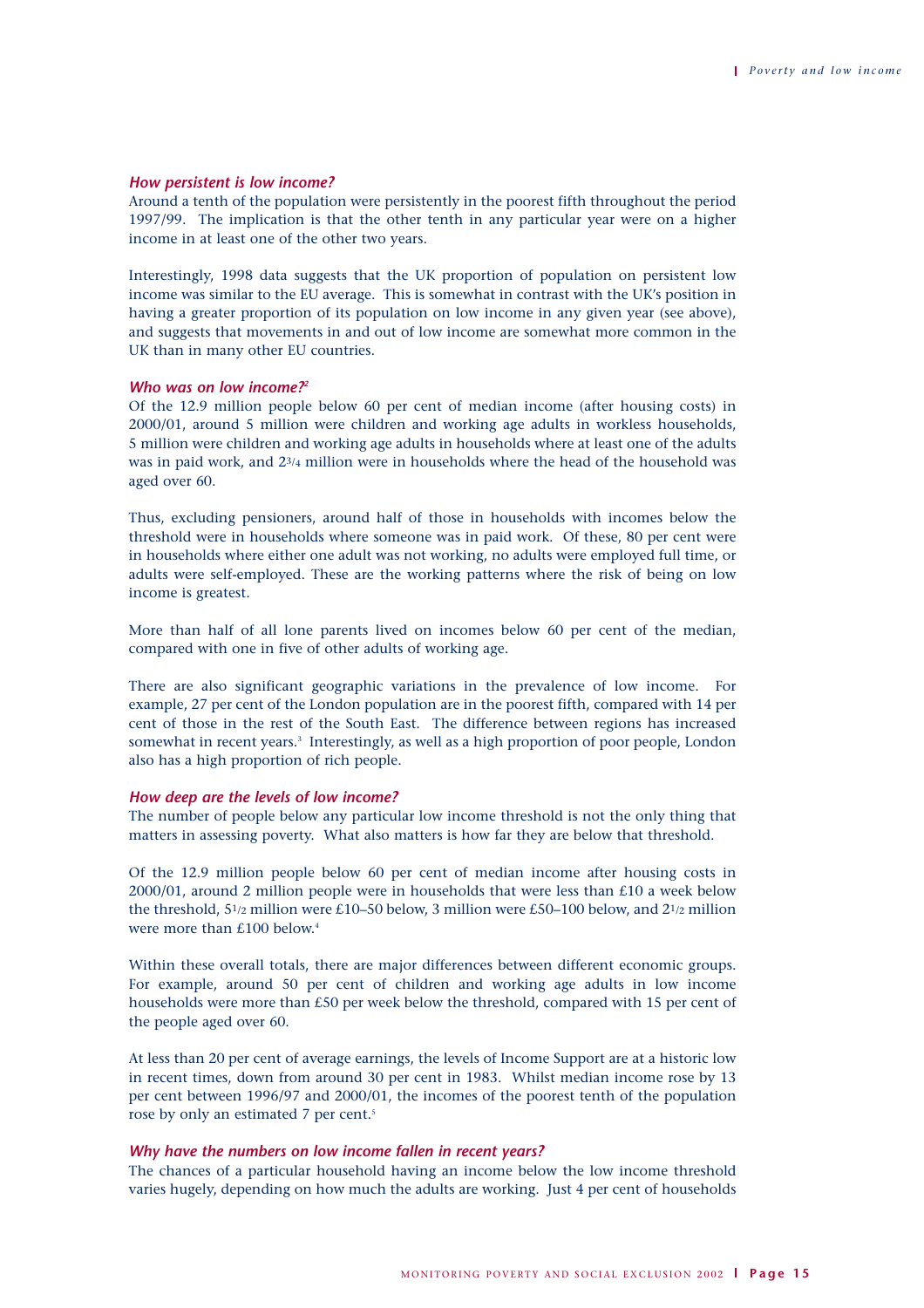where all adults are working have low incomes, and 19 per cent of households where one of the couple is in full-time work but the other is not working. In contrast, three-quarters of households where all the adults are unemployed have incomes below the low income threshold.6 In this context, any fall in the total number of people with low income is a result of two interacting factors, namely changes in the numbers of people in the various economic status (with people shifting out of higher risk groups into lower risk ones), and changes in the risks for each group.

Our analysis suggests that three-quarters of the total fall since 1996/97 was due to changes in the sizes of various groups, while just one quarter was due to changes in the risks for individual groups. The 'size' change was mainly driven by a fall in the number of unemployed households (a high-risk group) and a rise in the number of households with all adults working full time (a low-risk group).

#### *How have the numbers of working age recipients of means-tested benefits changed over time?*

The total number of working age claimants of means-tested benefits and tax credits increased by 60,000 in 2001, following a rise of 150,000 in 2000. However, these rises were entirely due to the more generous levels of the Working Families and Disabled Person's Tax Credits in comparison with the benefits that they replaced. If these benefits and tax credits are excluded then, on a like-for-like basis, the total number of working age claimants of means-tested benefit continued to fall, and by 2001 was three-quarters of the level of 1995. The number of working age long-term recipients of means-tested benefits shows a similar pattern.

Two-fifths of working age claimants have disabilities or are long-term sick, as are half of working age long-term claimants.

#### **Choices in the definition of particular indicators**

Following both the UK government and the EU, the 'headline' indicator of low income that we have used in this chapter is '**60 per cent of contemporary median income**'. The various graphs also present trends for a variety of other indicators, including 50 per cent and 70 per cent thresholds, a fixed (or absolute) income threshold, persistence of low income, and recipients of means-tested benefits. The material below explains why the headline indicator has been used and how the other indicators help in illustrating the essence of what has been happening.

The fact that we have used a variety of indicators should not be taken to imply that there is gross uncertainty about how levels of low income have been changing over time. Rather, most of the indicators typically show similar trends over time, even if they give very different answers in terms of absolute numbers (for example, see the first graph of indicator 3). The main exception to this is those indicators that use a fixed (or absolute) threshold of low income – rather than a moving (or relative) threshold. These fixed indicators invariably fall quite quickly in developed countries, as society as a whole becomes richer (for example, see the first graph of indicator 2).

#### *Why 'contemporary income'?*

It is generally accepted that poverty is concerned with a lack of possessions, or ability to do things that are, in some sense, considered 'normal' or 'essential' in society.

What is considered 'normal' depends on the society in which the person lives. So, for example, a widely accepted indicator of third world poverty is the numbers of people living on less than \$1 per day, on the grounds that people on such incomes are literally in danger of starving to death. This threshold is often termed 'absolute income poverty'. But the use of such a threshold in the UK would obviously be completely inappropriate – no one in the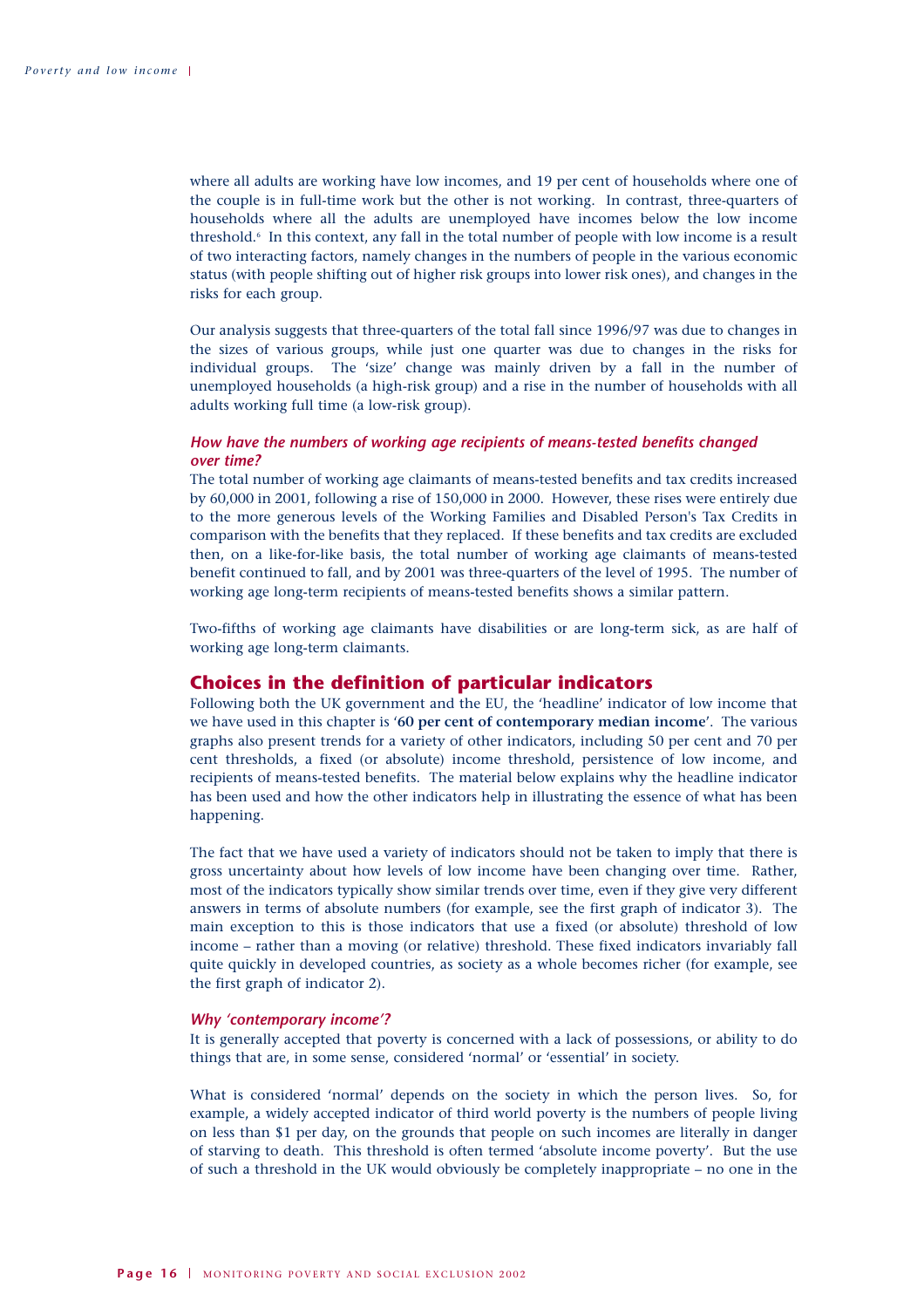UK lives on incomes anywhere near this low and its use would imply that all people with incomes above \$1 per day did not suffer from serious deprivation.

What is considered 'normal' also changes over time. Levels of income that would have been considered adequate in the UK 100 years' ago would certainly not be considered to be adequate nowadays. Rather, as society becomes richer, so norms change and the levels of income and resources that are considered to be adequate rise. Unless the poorest can keep up with growth in average incomes, they will progressively become more excluded from the opportunities that the rest of society enjoys.

The conclusion is that the main indicators of low income in the UK – and thus of income poverty – should be defined in terms of thresholds that rise or fall as average incomes rise or fall. Such thresholds are often termed 'moving thresholds' or indicators of 'relative poverty'. This conclusion is generally accepted by most researchers, by the EU and by the UK government.

However, sole reliance on moving thresholds can become misleading if either average income falls or if it rises dramatically over a sustained period of time. In the former case, even if the lowest incomes remained unchanged, this would clearly not represent an improvement in the capacity of the poorest to attain what society had become accustomed to as the norm. In the latter case (as has been the experience in Ireland over the last ten years or so), sole reliance on moving thresholds can give a misleading impression by suggesting that no progress has been made in reducing the extent of poverty. The conclusion is that the use of fixed thresholds combined with moving thresholds can help to provide a fuller picture of what is happening to the extent of income poverty.

#### *Why 'median income'?*

The main advantage of using median income as the definition of the average, rather than mean income, is that it is less sensitive to changes in the incomes for groups of the population. For example, if everybody below half mean income were given enough money to bring them up to half mean then, assuming all else was equal, the mean itself would rise. By contrast, if everybody below half of the median were given enough to bring them to that threshold, the median would still remain the same. This gives the median a practical advantage in terms of setting targets and goals for the numbers below a certain threshold. Furthermore, unlike the mean, the median is unaffected by changes in the incomes of the very rich and, in our view, this makes it a better indicator of what is considered normal in contemporary society.

#### *Why '60 per cent' as the main threshold?*

Until relatively recently, the most commonly used threshold of low income in the UK was '50 per cent of mean income'. The rationale for choosing 50 per cent was twofold. First, it represented a level of income that was of the same order of magnitude as independent experts' estimates of 'low, but acceptable' levels of income; and, second, it was arithmetically simple and relatively easy to understand. When it was understood that income thresholds should be defined in terms of the median, rather than the mean, 60 per cent of median income was chosen as it was roughly the same income level as the 50 per cent of the mean level that had been used in previous years.

However, as previously discussed, looking at a variety of thresholds potentially provides a fuller picture of what is happening, and some of our indicators therefore use both 50 per cent of median and 70 per cent of median, as well as 60 per cent.

If, as we have previously recommended, the government ever commissions independent research on what levels of income would constitute the 'minimum acceptable level of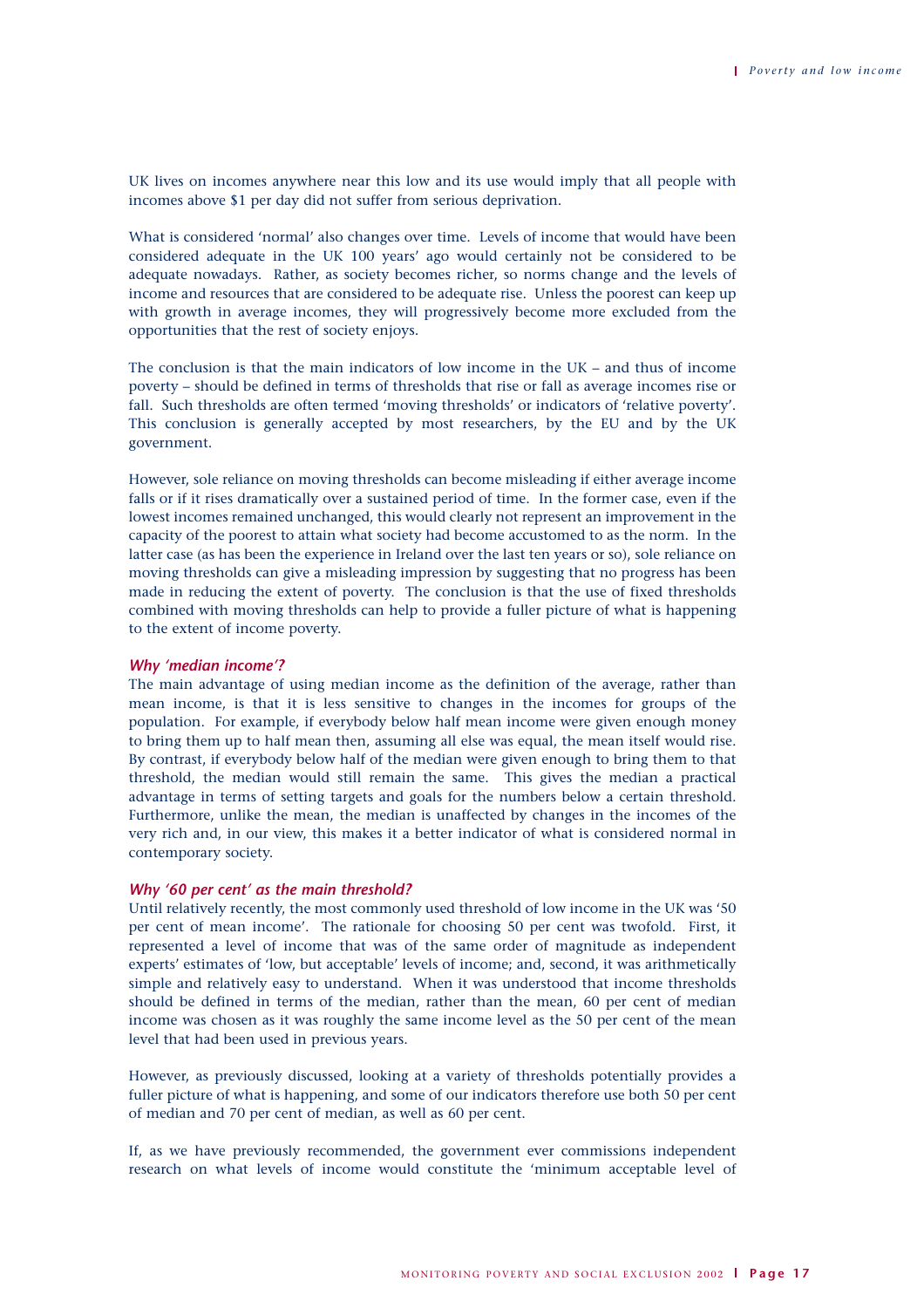income', then we would be happy to use such definitions in our indicators – so long as these levels of income then rose over time as average income rises.

#### *Why income in a single year?*

Some commentators argue that an exclusive focus on income at a single point in time does not provide a full picture. They point out that some people ('those at risk of poverty') can temporarily have low incomes but not be suffering serious deprivation, whilst others ('those emerging from poverty') can temporarily have higher incomes but still be suffering material deprivation.7 Rather, they argue, an important aspect of poverty is the lack of essential goods and services that arises from prolonged periods on low income.

We are sympathetic to such arguments. In response, some of our indicators (indicators 5 and 6) look at incomes over time and, in particular, the numbers of people who are persistently on low incomes. Furthermore, some of the indicators in other chapters look at the numbers of people who lack certain essential goods and services, such as food, transport, telephones and bank accounts.

Note that we have not attempted to construct more complex indicators that combine lack of income and lack of essential goods and services, using surveys and statistical techniques to define what is considered 'essential'. Such indicators could not easily be constructed and updated on an annual basis from government surveys.

#### **Technical matters**

#### *Housing costs*

In common with most other commentators, most of the data in this chapter is presented on an '**after housing costs**' basis: this is disposable income after housing costs have been removed. The reasons for this are twofold: first, housing costs can vary considerably for people in otherwise identical circumstances (e.g. pensioners who have paid off their mortgage versus pensioners who are renting); and, second, unlike a 'before housing costs' basis, the 'after housing costs' calculations are not affected by such matters as whether housing benefit – which provides for the housing costs of many of the poorest – is considered to be income or not.

Whilst the 'after housing cost' calculations are generally agreed to be more accurate, they do have the disadvantage of making the absolute levels of income less meaningful, as people find it difficult to interpret income levels after housing costs have been removed. For this reason, those of our indicators that are in terms of absolute income levels (e.g. indicator 1) are presented on a '**before housing costs**' basis.

#### *Equivalisation*

Clearly, a lone adult does not require the same income as a family of four in order to have the same standard of living. However, importantly but less obviously, economies of scale mean that the family of four does not require four times the level of income: many costs can be shared. To estimate the numbers of people below particular income thresholds requires that these incomes are adjusted to reflect the family grouping, and thus put on a like-for-like basis. This process is called 'equivalisation'. In the UK, there are agreed equivalisation scales. For example, the income of a couple is divided by around 1.8 to put it on the same basis as a single adult, and the income of a family of two adults plus two children is divided by around 2.6.8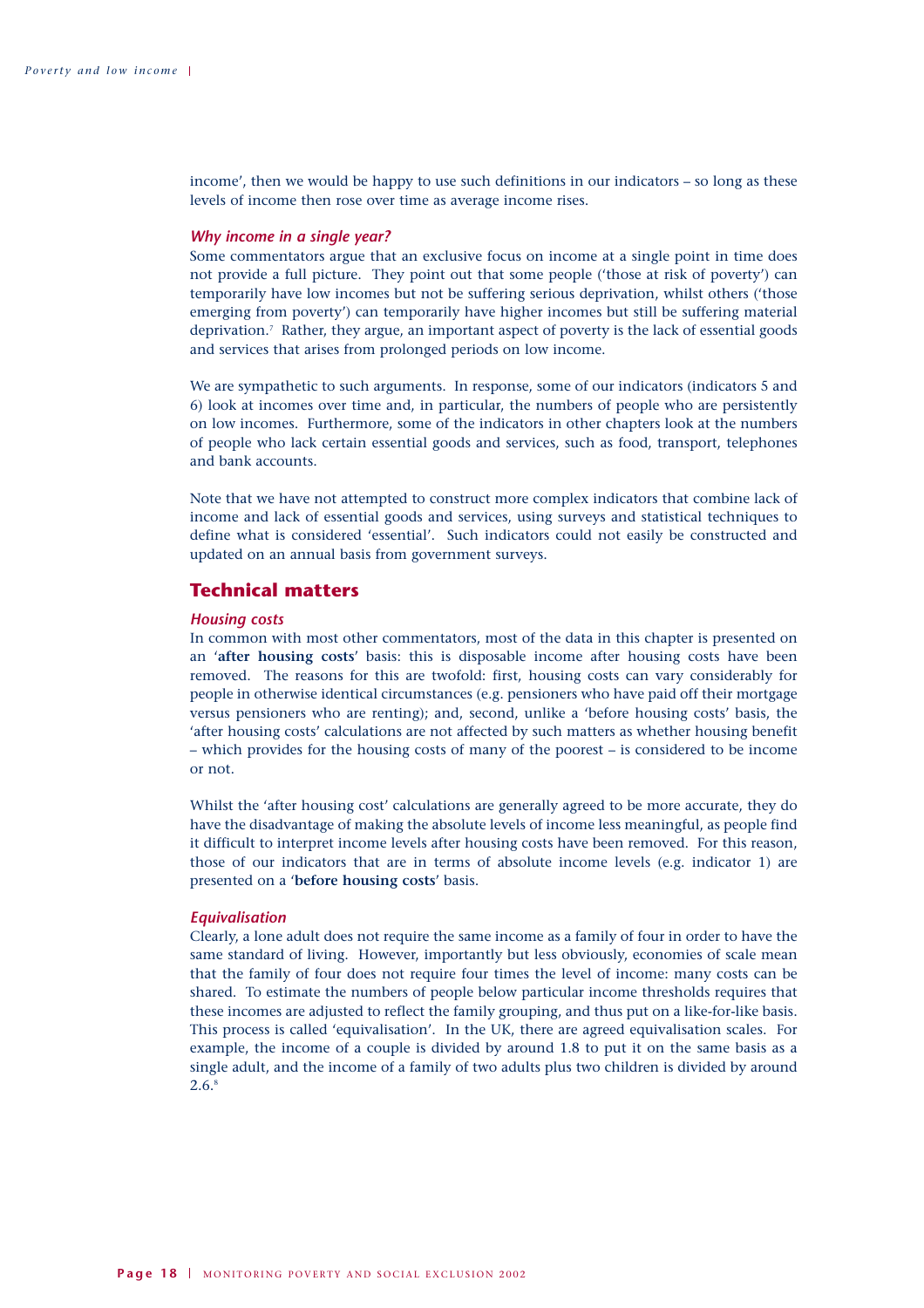| Relevant Public Service Agreement targets                         |                                                                                                                                                                                                                                                                                                 |                             |                                 |                                                                                                                                                                                                                                                                                                                                                                                                                                                                                                                                                                                                                                                                                                                                                                                                                                                                                                                                                                                                                                                                                                                                                                                                                                                                   |
|-------------------------------------------------------------------|-------------------------------------------------------------------------------------------------------------------------------------------------------------------------------------------------------------------------------------------------------------------------------------------------|-----------------------------|---------------------------------|-------------------------------------------------------------------------------------------------------------------------------------------------------------------------------------------------------------------------------------------------------------------------------------------------------------------------------------------------------------------------------------------------------------------------------------------------------------------------------------------------------------------------------------------------------------------------------------------------------------------------------------------------------------------------------------------------------------------------------------------------------------------------------------------------------------------------------------------------------------------------------------------------------------------------------------------------------------------------------------------------------------------------------------------------------------------------------------------------------------------------------------------------------------------------------------------------------------------------------------------------------------------|
|                                                                   | Public Service Agreement 2002, DWP and Treasury, Target 1                                                                                                                                                                                                                                       |                             |                                 | Reduce the number of children in low income households by at least a quarter by 2004, as a contribution towards<br>the broader target of halving child poverty by 2010 and eradicating it by 2020.                                                                                                                                                                                                                                                                                                                                                                                                                                                                                                                                                                                                                                                                                                                                                                                                                                                                                                                                                                                                                                                                |
|                                                                   | Public Service Agreement 2002, DWP and Treasury, Target 2                                                                                                                                                                                                                                       |                             |                                 | Double the proportion of parents with care who are on Income Support and income-based Jobseeker's Allowance<br>and who receive maintenance for their children, to 60% by March 2006.                                                                                                                                                                                                                                                                                                                                                                                                                                                                                                                                                                                                                                                                                                                                                                                                                                                                                                                                                                                                                                                                              |
|                                                                   | Public Service Agreement 2002, DWP and Treasury, Target 5                                                                                                                                                                                                                                       | 2006 by 6 <sup>1</sup> /2%. |                                 | Reduce the proportion of children in households with no one in work over the 3 years from Spring 2003 to Spring                                                                                                                                                                                                                                                                                                                                                                                                                                                                                                                                                                                                                                                                                                                                                                                                                                                                                                                                                                                                                                                                                                                                                   |
|                                                                   |                                                                                                                                                                                                                                                                                                 |                             |                                 |                                                                                                                                                                                                                                                                                                                                                                                                                                                                                                                                                                                                                                                                                                                                                                                                                                                                                                                                                                                                                                                                                                                                                                                                                                                                   |
| Selected major initiatives under way                              |                                                                                                                                                                                                                                                                                                 |                             |                                 |                                                                                                                                                                                                                                                                                                                                                                                                                                                                                                                                                                                                                                                                                                                                                                                                                                                                                                                                                                                                                                                                                                                                                                                                                                                                   |
| Policy                                                            | Start date                                                                                                                                                                                                                                                                                      | Key department              | Key delivery agency             | Budget/target/comments                                                                                                                                                                                                                                                                                                                                                                                                                                                                                                                                                                                                                                                                                                                                                                                                                                                                                                                                                                                                                                                                                                                                                                                                                                            |
| National minimum wage                                             | October 2002: to be uprated<br>October 2001: uprated<br>October 2000: uprated<br>April 1999: introduced                                                                                                                                                                                         | Б                           | Inland Revenue and<br>employers | The Low Pay Commission estimated that the original national minimum wage<br>affected 1.3 million jobs, potentially rising to 1.5 million after the 2001 and<br>Increased in October 2000 to £3.70 (£3.20 for those aged 18 to 21).<br>Increased in October 2001 to £4.10 (£3.50 for those aged 18 to 21).<br>When first introduced, set at £3.60 for those over 22 years, unless<br>which case, only £3.20). £3.00 per hour for those aged 18 to 21.<br>in an exempt category or on a registered training scheme (in<br>To be increased to £4.20 (and £3.60) in October 2002.<br>2002 increases.                                                                                                                                                                                                                                                                                                                                                                                                                                                                                                                                                                                                                                                                  |
| Working Families Tax Credit<br>(replaced Family Credit)<br>(WFTC) | To be replaced by a combination<br>$\overline{0}$<br>October 2002: to be uprated<br>Child Tax Credit in April 20<br>of Working Tax Credit and<br>October 1999: introduced<br>October 2000: uprated<br>October 2001: uprated<br>April 2002: uprated<br>April 2001: uprated<br>June 2002: uprated | Treasury and DWP            | Inland Revenue and<br>employers | When first introduced, guaranteed a weekly gross income of £200 for a family<br>Increased in April 2001, minimum income guarantee to £214. Also, no tax is<br>for a minimum of 16 hours/week. It consists of a basic element, an element<br>for those working 30+ hours per week, and an element for each child. Help<br>with one full-time worker. No tax until £235 per week for families with one<br>full-timer (55p taper, down from 70p under Family Credit). The level of the<br>As of November 2001, 1.3 million families were claiming (nearly 1/2 million<br>credit depends on the number of children, how many hours worked (the<br>paid until earnings of £250 are reached, for a family with one full-timer.<br>For families/lone parents with one child or more, who are working<br>Increased in October 2000, minimum income guarantee to £208.<br>Increased in October 2001, minimum income guarantee to £225.<br>Increased in October 2002, minimum income guarantee to £231<br>Increased in April 2002, minimum income guarantee to £227.<br>Increased in June 2002, minimum income guarantee to £230.<br>minimum is 16 hours), childcare costs and levels of savings.<br>towards childcare cost is also available.<br>more than Family Credit). |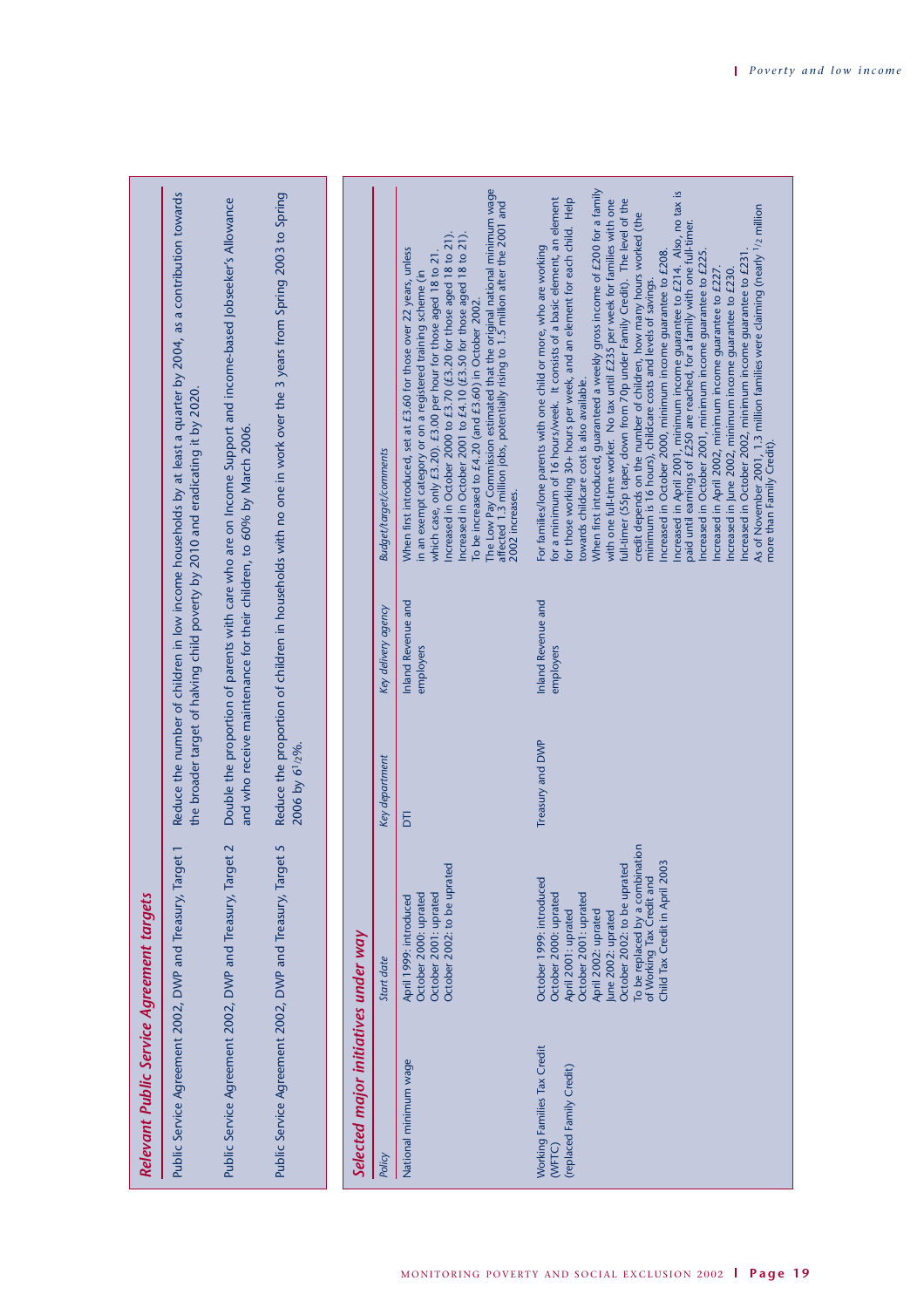| Budget/target/comments | Benefit, Housing Benefit, Disability Living Allowance and Council Tax Benefit,<br>is not included in the calculation for entitlement to WFTC.<br>maximum WFTC. Above that, for every pound earned over that level, 55p is<br>those with over £8,000 cannot claim WFTC and those with savings of under<br>£3,000 are unaffected. For every £250 over £3,000 savings, £1 is added to<br>Credit. The 2002 budget estimated that families on WFTC are, on average,<br>£40 a week better off than they were under Family Credit.<br>the net weekly income. Income from most other benefits, including Child<br>deducted from the amount payable. Savings are also taken into account:<br>Provides £5bn of help each year, compared with £3 <sup>1</sup> /2 billion for Family<br>Those with a net weekly income below £92.90 per week receive the | parents, up to a limit of £100 for one child and £150 for 2+ children.<br>Raised in April 2001 to £135 for one child and £200 for 2+ children.<br>When first introduced, up to 70% of childcare costs for working<br>Since its introduction, around 90,000 families have claimed | Maximum amount for the family element will be given to those on an annual<br>Estimated to reach 5 million low income families at an estimated expenditure<br>Maximum tax reduction of £529 per annum (double in the first year of the<br>child's life). This compares with £197 for the Married Couples' Allowance.<br>income of £32,750 or less. For every £15 above this, £1 will be deducted.<br>Payable to anyone paying tax who has a child aged 16 or under<br>(implemented as a reduction in the tax bill of the claimant).<br>of £2bn in 2001/02. | 32,000 people are currently receiving the tax credit (70% more than the<br>Operates like the Working Families Tax Credit, except no children<br>Originally guaranteed a weekly income of £231 for a couple with<br>To be replaced by Working Tax Credit in April 2003<br>Raised in October 2002 to £264 per week.<br>Disability Working Allowance at its peak).<br>Raised in April 2001 to £246 per week.<br>Raised in April 2002 to £260 per week.<br>Raised in June 2002 to £263 per week.<br>are required to be eligible.<br>one child. | Around half a million had benefited from extra childcare places between April<br>Aims to create up to 1 million accessible and affordable new childcare places<br>1997 and September 2001.<br>by March 2004. |
|------------------------|----------------------------------------------------------------------------------------------------------------------------------------------------------------------------------------------------------------------------------------------------------------------------------------------------------------------------------------------------------------------------------------------------------------------------------------------------------------------------------------------------------------------------------------------------------------------------------------------------------------------------------------------------------------------------------------------------------------------------------------------------------------------------------------------------------------------------------------------|----------------------------------------------------------------------------------------------------------------------------------------------------------------------------------------------------------------------------------------------------------------------------------|-----------------------------------------------------------------------------------------------------------------------------------------------------------------------------------------------------------------------------------------------------------------------------------------------------------------------------------------------------------------------------------------------------------------------------------------------------------------------------------------------------------------------------------------------------------|--------------------------------------------------------------------------------------------------------------------------------------------------------------------------------------------------------------------------------------------------------------------------------------------------------------------------------------------------------------------------------------------------------------------------------------------------------------------------------------------------------------------------------------------|--------------------------------------------------------------------------------------------------------------------------------------------------------------------------------------------------------------|
| Key delivery agency    |                                                                                                                                                                                                                                                                                                                                                                                                                                                                                                                                                                                                                                                                                                                                                                                                                                              | <b>Inland Revenue and</b><br>employers                                                                                                                                                                                                                                           | Inland Revenue and<br>employers                                                                                                                                                                                                                                                                                                                                                                                                                                                                                                                           | Inland Revenue and<br>employers                                                                                                                                                                                                                                                                                                                                                                                                                                                                                                            | Local authorities                                                                                                                                                                                            |
| Key department         |                                                                                                                                                                                                                                                                                                                                                                                                                                                                                                                                                                                                                                                                                                                                                                                                                                              | Treasury and DWP                                                                                                                                                                                                                                                                 | Treasury and DWP                                                                                                                                                                                                                                                                                                                                                                                                                                                                                                                                          | Treasury and DWP                                                                                                                                                                                                                                                                                                                                                                                                                                                                                                                           | <b>DfES</b>                                                                                                                                                                                                  |
| Start date             |                                                                                                                                                                                                                                                                                                                                                                                                                                                                                                                                                                                                                                                                                                                                                                                                                                              | October 1999: introduced<br>April 2001: uprated                                                                                                                                                                                                                                  | April 2001: introduced                                                                                                                                                                                                                                                                                                                                                                                                                                                                                                                                    | Tax<br>be<br>June and October 2002: to<br>To be replaced by Working<br>October 1999: introduced<br>October 2001: uprated<br>Credit in April 2003<br>April 2001: uprated<br>April 2002: uprated<br>uprated                                                                                                                                                                                                                                                                                                                                  | May 1998: introduced                                                                                                                                                                                         |
| Policy                 |                                                                                                                                                                                                                                                                                                                                                                                                                                                                                                                                                                                                                                                                                                                                                                                                                                              | (part of the Working<br>Childcare allowance<br>Families Tax Credit)                                                                                                                                                                                                              | (replaced Married Couples'<br>Children's Tax Credit<br>Allowance)                                                                                                                                                                                                                                                                                                                                                                                                                                                                                         | (replaced Disability Working<br>Disabled Persons Tax Credit<br>Allowance)                                                                                                                                                                                                                                                                                                                                                                                                                                                                  | National Childcare Strategy                                                                                                                                                                                  |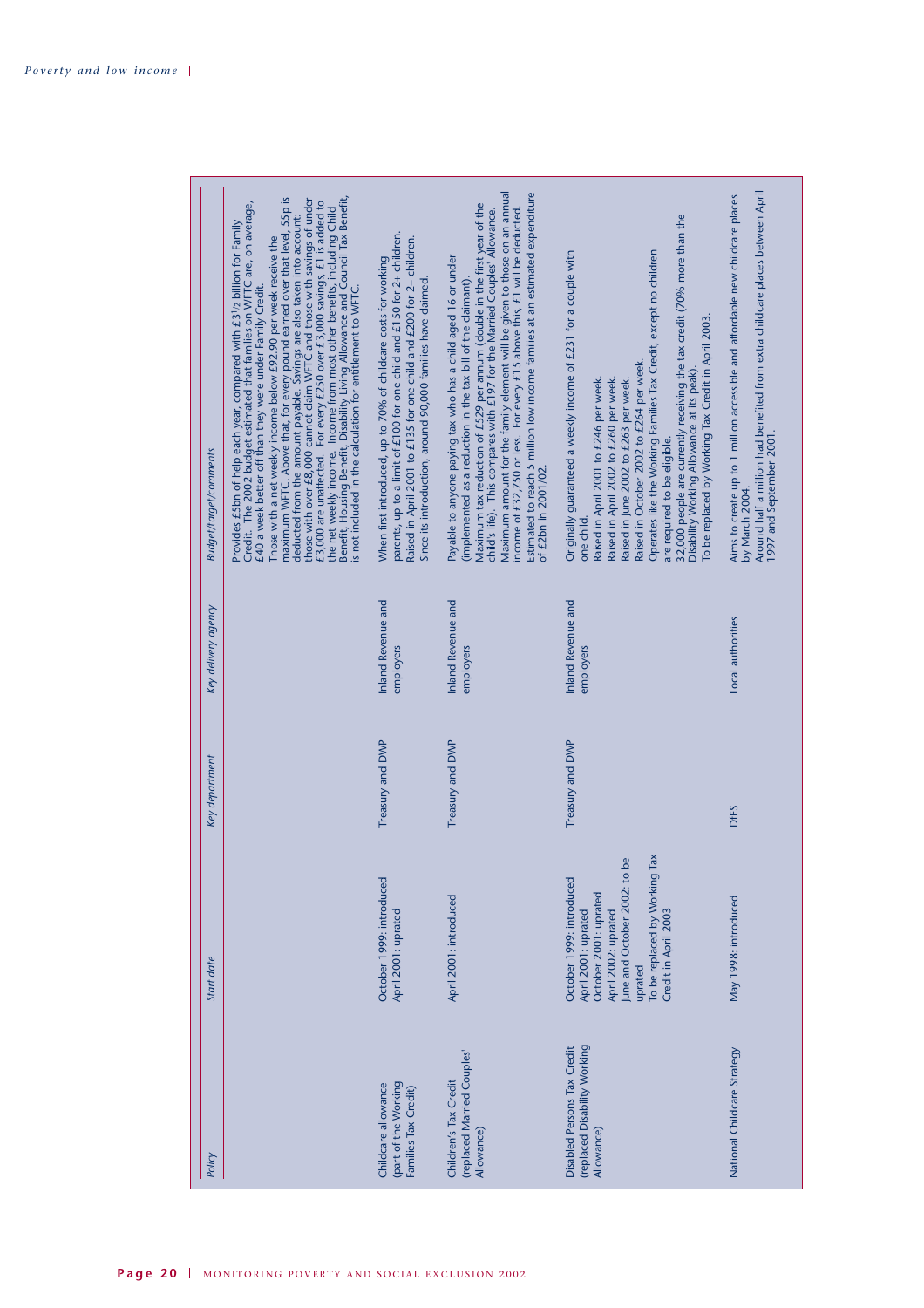| <b>Budget/target/comments</b> | By December 2004, there should be a childcare place in the most<br>disadvantaged areas for every lone parent entering employment.<br>Budget of £66m in 2000/01 to over £200m by 2003/04 | Increased in April 2000 to £15 eldest child, £10 for other children and £17.55<br>Increased in April 1999 to £14.40 eldest child (a £2.50 increase above inflation).<br>ncreased in April 2001 to £15.50 eldest child, £10.35 for other children and<br>Increased in April 2002 to £15.75 for eldest child, £10.55 for other children<br>and remains at £17.55 for eldest child of lone parent.<br>£17.55 for eldest child of lone parents.<br>for eldest child of lone parents. | Child premium to be replaced by the Child Tax Credit in April 2003.<br>Estimated to benefit around 3 million children.<br>Raised in November 1998 by £2.50 per week.<br>Raised in October 1999 by £4.70 per week.<br>Raised in October 2000 by £4.35 per week.<br>Raised in April 2000 by £1.10 per week.<br>Raised in April 2002 by £3.50 per week.<br>Budget of £700m in 2001/02. | benefiting, and announced the set up of the Pension Service (a network of 26<br>Raised in April 2000 to £78.45 for single pensioners and £121.95 a week for<br>Budget estimated at £3.8bn for 1999/00, £4.1bn for 2000/01, and £4.4bn<br>pensioner couples, representing increases of around £4 and £7 respectively<br>When introduced, set at £75 a week for single pensioners and £116.60 for<br>Take-up was estimated to be 64-78% - almost 1 <sup>1</sup> /2 million for 1999/2000<br>In April 2002, the Government estimated that 2 million pensioners were<br>over the levels of Income Support that were previously available.<br>Available to anyone with savings of no more than £12,000.<br>Raised in April 2002: to £98.15 and £149.80 respectively.<br>Raised in April 2001 to £92.15 and £140.55 respectively.<br>Pension Centres) to promote further take-up.<br>(most recent statistics available).<br>pensioner couples.<br>for 2002/03. | An extension to SERPS and will double income provided by SERPS for those<br>18 million people are expected to benefit.<br>on incomes of less than £10,800. |
|-------------------------------|-----------------------------------------------------------------------------------------------------------------------------------------------------------------------------------------|----------------------------------------------------------------------------------------------------------------------------------------------------------------------------------------------------------------------------------------------------------------------------------------------------------------------------------------------------------------------------------------------------------------------------------------------------------------------------------|-------------------------------------------------------------------------------------------------------------------------------------------------------------------------------------------------------------------------------------------------------------------------------------------------------------------------------------------------------------------------------------|----------------------------------------------------------------------------------------------------------------------------------------------------------------------------------------------------------------------------------------------------------------------------------------------------------------------------------------------------------------------------------------------------------------------------------------------------------------------------------------------------------------------------------------------------------------------------------------------------------------------------------------------------------------------------------------------------------------------------------------------------------------------------------------------------------------------------------------------------------------------------------------------------------------------------------------------------------|------------------------------------------------------------------------------------------------------------------------------------------------------------|
| Key delivery agency           |                                                                                                                                                                                         | Child Benefits Agency                                                                                                                                                                                                                                                                                                                                                                                                                                                            | Jobcentre Plus                                                                                                                                                                                                                                                                                                                                                                      | Pension Service                                                                                                                                                                                                                                                                                                                                                                                                                                                                                                                                                                                                                                                                                                                                                                                                                                                                                                                                          | Pension Service                                                                                                                                            |
| Key department                |                                                                                                                                                                                         | Treasury                                                                                                                                                                                                                                                                                                                                                                                                                                                                         | <b>DWP</b>                                                                                                                                                                                                                                                                                                                                                                          | <b>DWP</b>                                                                                                                                                                                                                                                                                                                                                                                                                                                                                                                                                                                                                                                                                                                                                                                                                                                                                                                                               | <b>DWP</b>                                                                                                                                                 |
| <b>Start</b> date             |                                                                                                                                                                                         | April 2001: uprated<br>April 2002: uprated<br>April 1999: uprated<br>April 2000: uprated                                                                                                                                                                                                                                                                                                                                                                                         | November 1998: uprated<br>October 1999: uprated<br>October 2000: uprated<br>April 2000: uprated<br>April 2002: uprated                                                                                                                                                                                                                                                              | To be subsumed within Pension<br>April 1999: introduced<br>Credit in April 2003<br>April 2000: uprated<br>April 2001: uprated<br>April 2002: uprated                                                                                                                                                                                                                                                                                                                                                                                                                                                                                                                                                                                                                                                                                                                                                                                                     | April 2002: introduced                                                                                                                                     |
| Policy                        |                                                                                                                                                                                         | Increases in Child Benefit                                                                                                                                                                                                                                                                                                                                                                                                                                                       | Increase in Child Allowance<br>within Income Support                                                                                                                                                                                                                                                                                                                                | Pensioners' Minimum Income<br><b>Cuarantee (MIC)</b>                                                                                                                                                                                                                                                                                                                                                                                                                                                                                                                                                                                                                                                                                                                                                                                                                                                                                                     | Second State Pension                                                                                                                                       |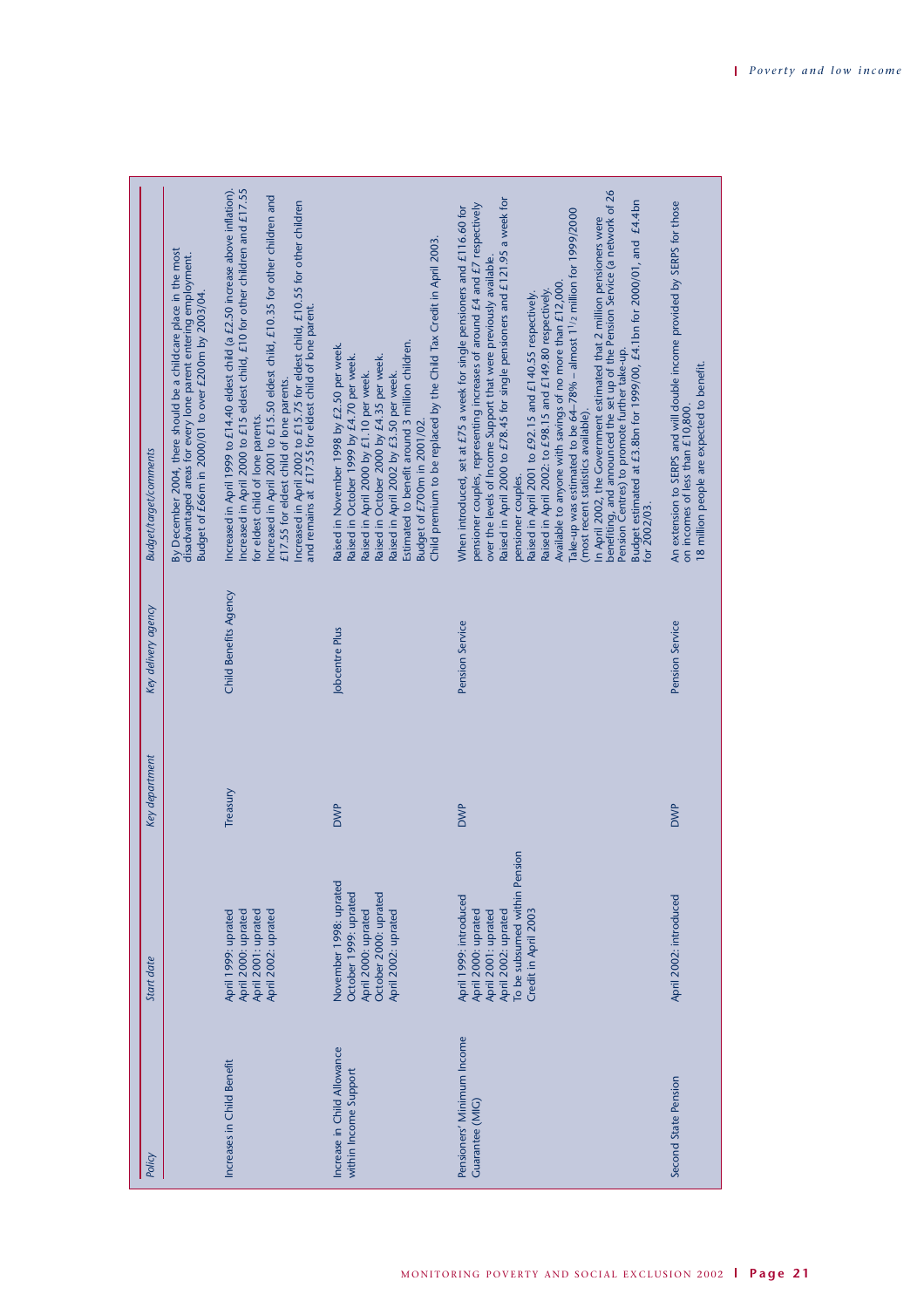## **Gap between low and median income**



**Disposable incomes for households nine-tenths of the way down the income distribution remained at around half those of middle-income households throughout the 1990s.**



**In 2001, Income Support fell to below 20 per cent of average earnings, compared with 22 per cent in the mid-1990s and nearly 30 per cent in the early 1980s.**



The first graph shows the income of households (composed of a couple with no children) at different points on the income distribution: for a 'poorer' individual at the 10th percentile (i.e. 10 per cent of the population received an income below that value); and for an 'average' individual at the 50th percentile (i.e. the median).

Income is weekly disposable household income, adjusted for the size of the household, before housing costs, measured at 2000/01 prices. The data source is Households Below Average Income, based on the Family Expenditure Survey (FES) to 1993/94 and the Family Resources Survey (FRS) thereafter. The data relates to Great Britain and has been equivalised for different household compositions.

The second graph shows the value of Income Support for a married couple as a percentage of the average gross weekly pay of a full-time employee on adult rates. Note that the New Earnings Survey (NES) data includes individual employees and not couples. Care should therefore be taken when comparing NES data with Income Support data.

*Overall adequacy of the indicator: high. The FES and FRS are both well-established annual government surveys, designed to be representative of the population as a whole. Note, however, that they only cover people living in private households and do not cover people in residential institutions (such as nursing homes), sleeping rough, or in bed and breakfast accommodation.*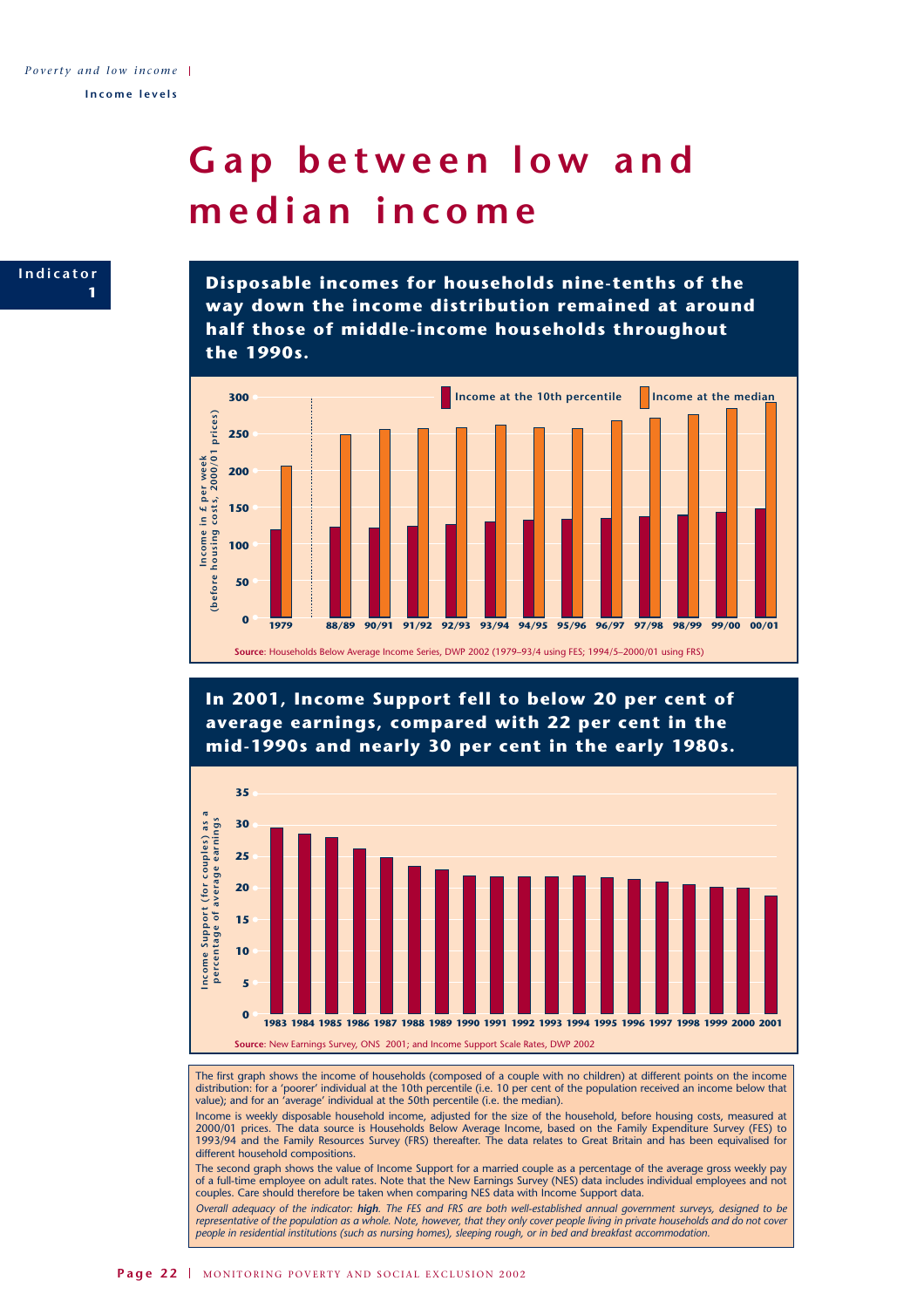## **Individuals with low income**

**In 2000/01, thirteen million people lived in low income households – the same as five years earlier. As real incomes have risen, the numbers below a fixed 1994/95 low income threshold have fallen to 9 million.**



#### **Two in five of those living on low incomes live in households where the head of household has some form of paid work.**



The first graph shows the number of people below half average income for years since 1994/95. Two measures are shown, corresponding to two different definitions of low income: 'relative' low income, i.e. 60 per cent of the current year average (median) income; and 'fixed' low income, i.e. 60 per cent of the 1994/95 median income (adjusted for price inflation). The second graph classifies those below 'relative' low income in 2000/01 according to the economic status of the head of household. 'Other, not in employment' includes those without work who are long-term sick, or disabled, or lone parents. Income is disposable household income equivalised for household membership, after housing costs. The data source is Households Below Average Income, based on the Family Resources Survey (FRS). The data relates to Great Britain. Data is equivalised (adjusted) to account for variation in household size and composition. The income needs of a single person with no dependants, for example, are lower than that of a family with children. Income is divided into scales which vary according to the number of adults and the number and age of dependants in the household. *Overall adequacy of the indicator: high. The FRS is a well-established annual government survey, designed to be representative of the population as a whole.*

#### **Indicator 2**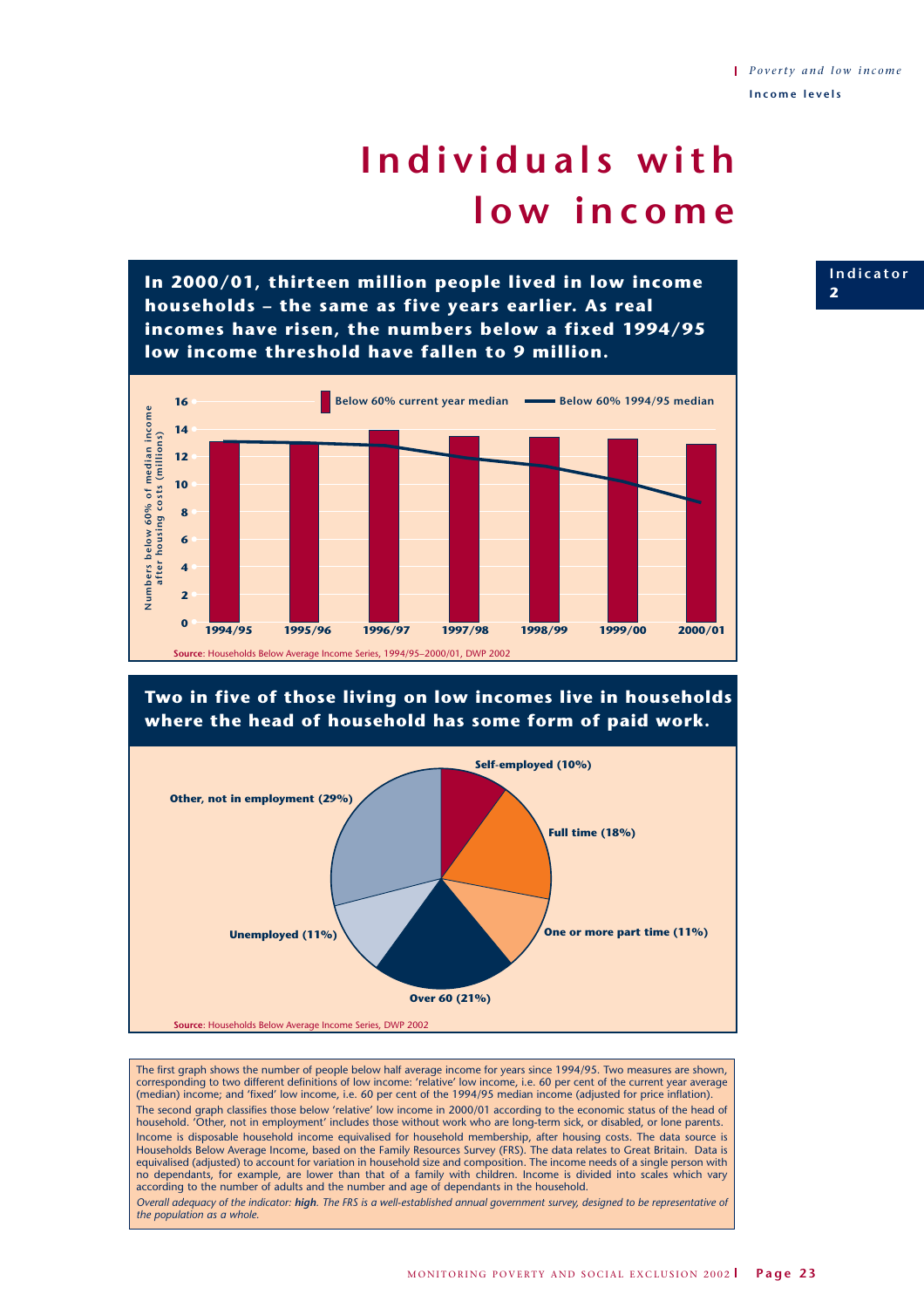### **Intensity of low income**



**The numbers on low incomes have been falling steadily since 1996/97, but are still nearly double the levels of the late 1970s.**



**Lone-parent families are more than twice as likely to be on low incomes as couples with children, and three times as likely as adults without children.**



The first graph shows the number of people below 50 per cent, 60 per cent and 70 per cent of current year median income from 1979. Note that no data exists for 1980, 1982–86 and 1998–90.

The second graph, using data for 2000/01, shows the percentages below each of the three thresholds for each family type. The types are: one or more adults without children; couples with children; lone adults with children; and pensioners. The data source for both graphs is Households Below Average Income, based on the Family Expenditure Survey (FES) data

1993/94 and Family Resources Survey (FRS) thereafter. The data relates to Great Britain. Income is disposable income, equivalised (adjusted) to account for variation in household size and composition. For example, the income needs of a single person with no dependants are lower than that of a family with children. Income is divided into scales which vary according to the number of adults and the number and age of dependants in the household.

*Overall adequacy of the indicator: high. The FRS and FES are both well-established annual government surveys, designed to be* representative of the population as a whole. A qualification is that numbers below 50 per cent are subject to greater uncertainty,<br>particularly when looking at different family types separately: there is some tendency for *people on low incomes and to over-represent families with children on low incomes.*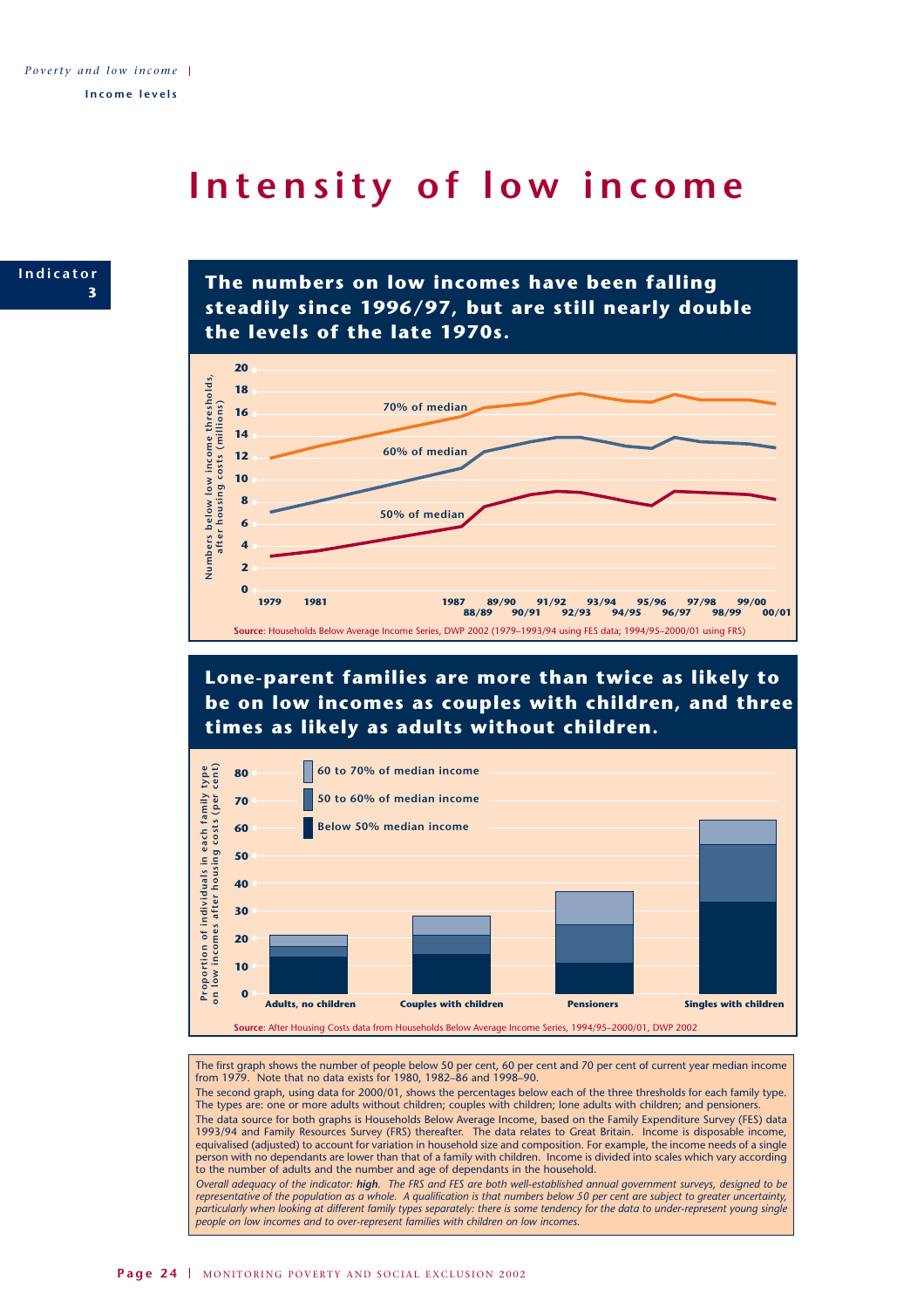**Indicator**

**4**

# **In receipt of meanstested benefit**

**On a like-for-like basis, the number on means-tested benefits has fallen by a quarter since 1995.**



### **Sick and disabled people make up two-fifths of all working age people on a means-tested benefit.**



The first graph shows the total number of working age people in receipt of a means-tested benefit or (from 2000) a tax credit. In order to retain comparability over time, recipients of means-tested benefits are split between those in receipt of Income Support or Jobseeker's Allowance, and those in receipt of Family Credit or Disability Working Allowance. The latter two became tax credits in October 1999 and are now known as the Working Families Tax Credit and the Disabled Person's Tax Credit respectively.

The second graph shows the relative sizes of different groups on means-tested benefits only (Income Support, Jobseeker's Allowance) for August 2001.

The data is based on information collected by the DWP for the administration of benefits and by the Inland Revenue for the administration of tax credits. For benefits, by matching data from individual samples, an estimate can be made of the number of people claiming at least one of the key benefits that are available to the population of working age. Analysis of such factors as family type and numbers of children is based only on those for whom some additional allowance of benefit is payable. The data does not include those whose incomes make them eligible, but nevertheless do not claim benefit to which they are entitled.

*Overall adequacy of the indicator: high. The data is thought to be very reliable and this provides an accurate count of those on benefit.*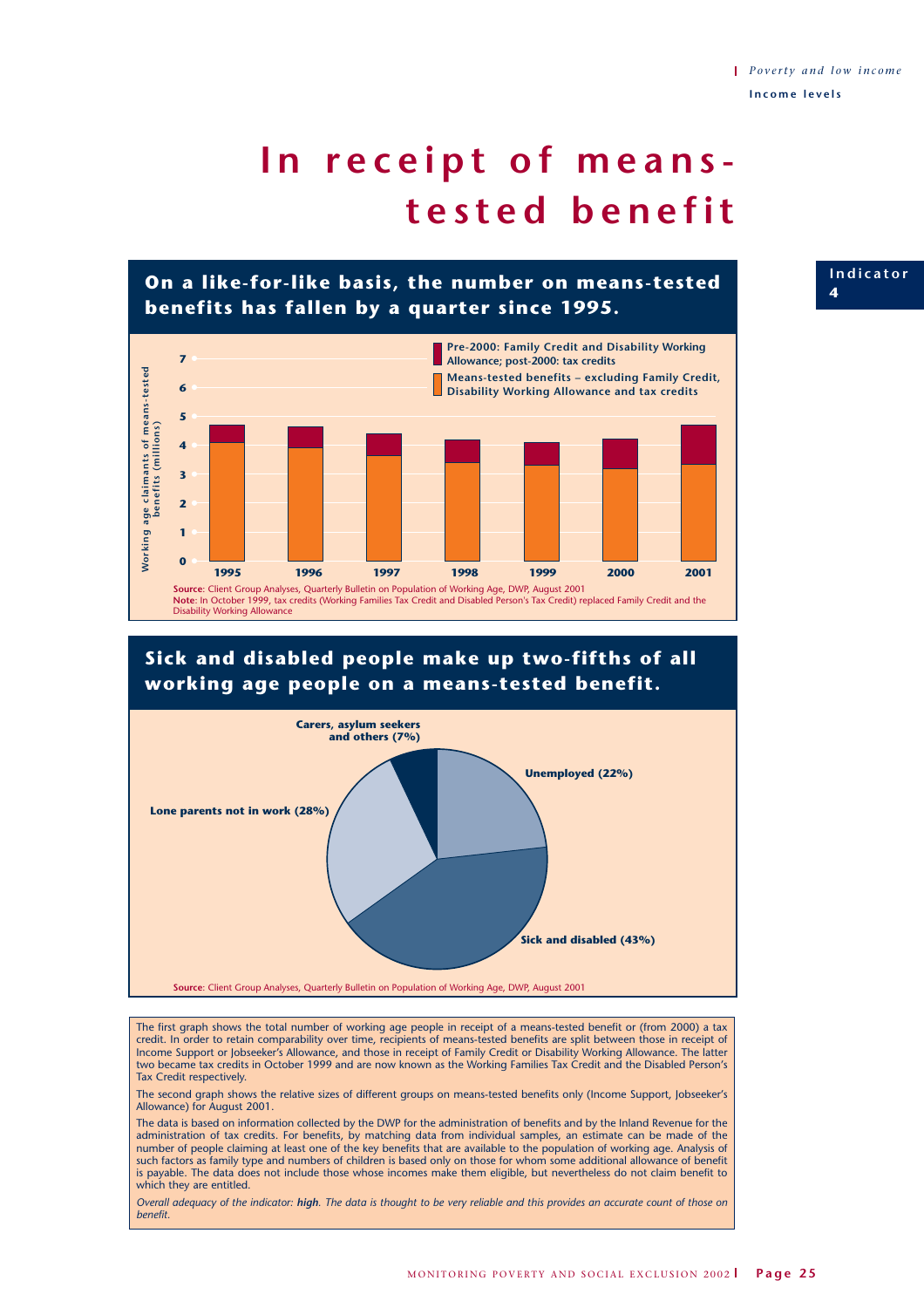## **Long-term recipients of benefit**



**The number of long-term claimants of means-tested benefits has remained broadly unchanged in recent years. One and a half million of those currently claiming means-tested benefits are of working age.**



**Pensioners make up almost half of those on meanstested benefits, sick and disabled people make up a quarter, and lone parents make up a fifth.**



The first graph shows the number of people receiving either Income Support (IS) or Jobseeker's Allowance (JSA) in February of each year who had been receiving benefit for two years or more.

The second graph shows the breakdown for 2002 according to types of claimants. 'IS for pensioners' and 'the Minimum Income Guarantee for pensioners' are used by DWP (and ourselves) as synonymous terms and are thus included in the figures.

*Overall adequacy of the indicator: high. The data is thought to be very reliable. It is based on information collected by the DWP for the administration of benefits. By matching individual samples, a 'best estimate' can be made of the number of people claiming at least one of the key benefits that are available to the working population in each region.*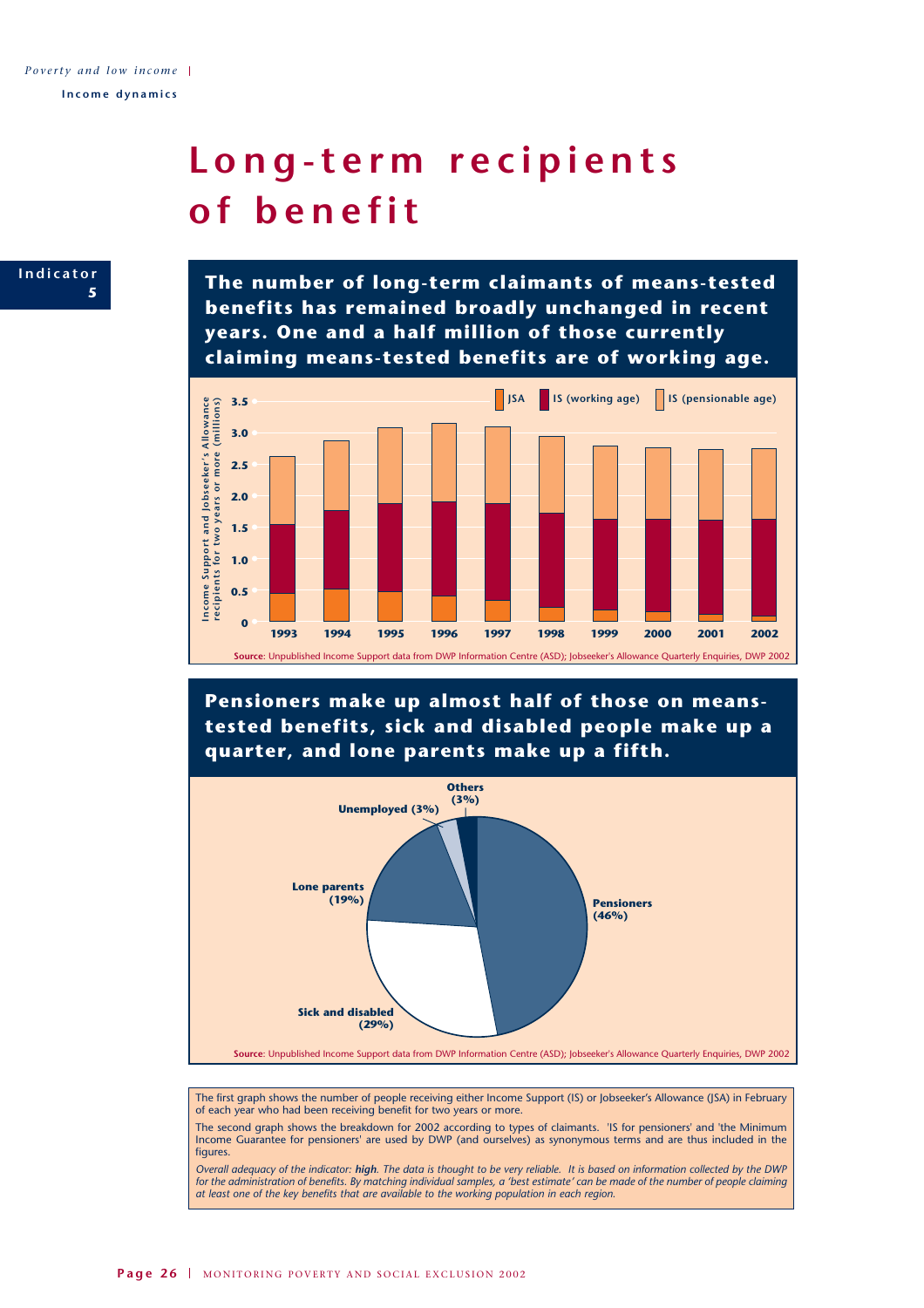### **Periods of low income**

**Nearly a fifth of the population – around 10 million people – continues to experience low income at least two years in three.**



### **In 1998, the UK had a similar proportion of the population on persistent low income as the EU average.**



The first graph shows the number of people on low income in at least two years out of three between 1991–93 and 1997–99 (the latest years for which the analysis is available). The bars are split to show those on low income in all three years, those in two consecutive years only, and those in the first and the third year only. The second graph looks at transitions in and out of low income. It takes a four-year period (1996–99) and classifies individuals who have experienced at least one year of low income in that period according to the number of times they switch into or out of low income. Income is net disposable income before housing costs, deflated and equivalised for the size of the household. Persons have

low income in a given year if they are among the poorest fifth of people in that year. This group is similar to, but not the same as, the people who have an income below 60 per cent of the median.

The second graph looks at proportion of the population in persistent low income across 12 EU countries. In this graph, individuals in persistent low income are defined as those whose income is below 60 per cent of the national median (measured before housing costs) in the most recent year and either two or three of the three previous years – this is a different definition than that used in the first graph. Data is for 1998 and is from the European Household Panel Survey.

*Overall adequacy of the indicator: medium. The British Household Panel Survey is a much smaller survey than the Family Resources Survey and suffers from a loss of members over time. Care is also required in interpreting the percentages since all that is recorded is the income of the individual at a point in each year, rather than continuously.*

**Indicator 6**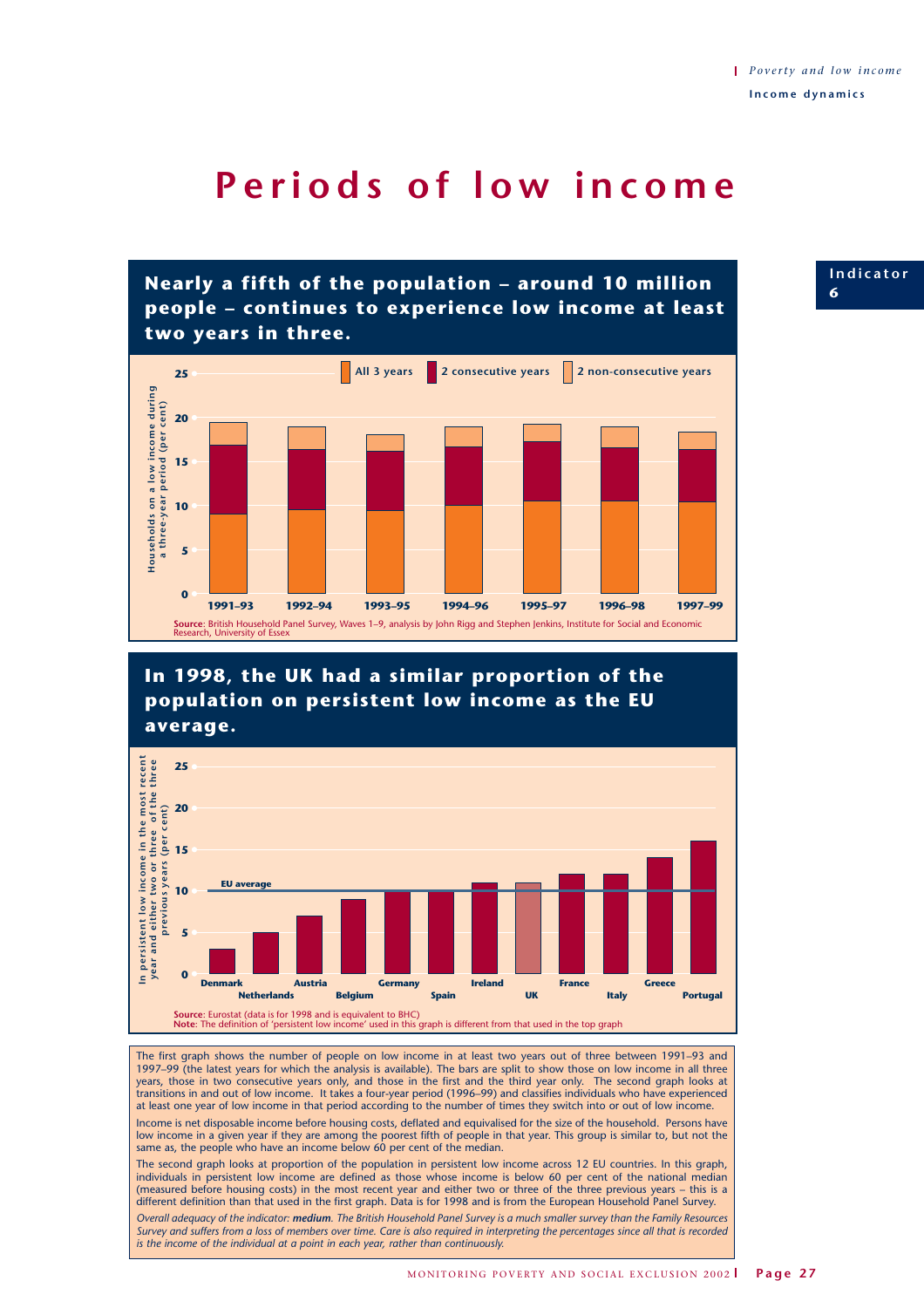## **The location of low income**



**London has the highest proportion of people on a low income, but also has a high proportion of people on a high income.**



**In 1998, the UK had a greater proportion of its population on low income than any other EU country except Greece.**



The first graph shows the proportion of the population whose income is in the lowest and highest income quintiles in each region in Great Britain in 2000/01. The data source is Households Below Average Income, based on the Family Resources Survey (FRS).

The second graph shows the proportion of people in EU countries with an equivalised income that was less than 60 per cent of the median for their country in 1998 on a before housing costs basis. Sixty per cent of median income is the preferred EU measure of levels of poverty. The average is for the 13 EU countries shown.

*Overall adequacy of the indicator: high. Data for the first graph is from the FRS, which is a well-established annual government survey, designed to be representative of the population as a whole. Note, however, that the data for the second graph is from the European Community Household Panel, which is a smaller survey compared with the FRS and suffers from a loss of members over time. The adequacy of this graph can be considered medium.*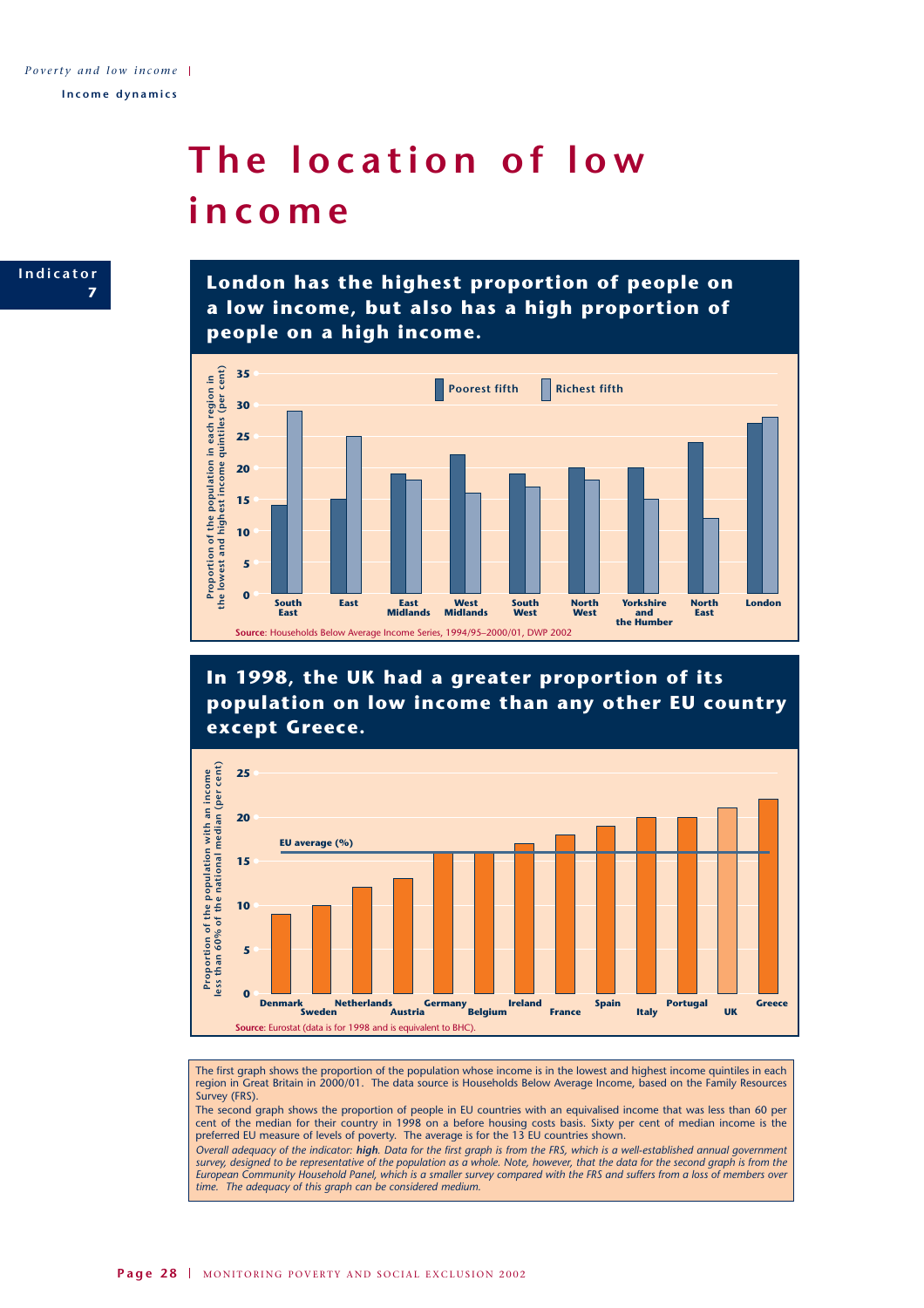# **2 Children**

#### **Why the indicators were chosen**

#### *Economic circumstances*

The particular concern with children's economic circumstances arises partly from the high numbers of children in poor households and partly because of the effect of childhood poverty on the likelihood of disadvantage later in life.

A large number of children are in households where none of the adults have paid work. The first indicator is the '**number of children living in workless households**'.

In Britain, a greater proportion of children live in poverty than adults. The second indicator for children's economic circumstances is the '**number of children living in households with less than half average income**'.

#### *Health and well-being*

Our first indicator of health inequalities is the '**percentage of low birth-weight babies by social class**', chosen because it is closely correlated with poor health in the first weeks of life, with death before the age of two years and with ill health in later years.<sup>1</sup>

The second indicator is the '**number of accidental deaths amongst children aged 0 to 15 years old**'. Accidents have historically been the commonest cause of hospital admission for children aged 5 to 15 years,<sup>2</sup> and the biggest single cause of childhood deaths.<sup>3</sup>

#### *Education*

Those without qualifications are at a higher risk of being unemployed or on low wages as adults. More generally, success in acquiring formal qualifications bolsters self-esteem, and enhances a healthy development of self-identity. The first educational indicator is the '**numbers failing to obtain a qualification above a Grade D at GCSE**'.

Permanent school exclusions have been the focus of public attention in the last few years and a high proportion of children excluded from school, particularly those at secondary level, do not return to mainstream education. The second education indicator is the '**number of children permanently excluded from school**'.4

#### *Social stability*

Successful child development depends in part on stable emotional and physical environments. The first indicator of social stability reflects one aspect of family stability, the '**number of children whose parents divorce**'. Family breakdown is associated with the development of mental health problems in children and young people,<sup>5</sup> and with lower educational attainment and employment prospects.<sup>6</sup>

One economically vulnerable group is girls who give birth as teenagers.7 The second indicator of social stability is the '**number of births to girls conceiving under age 16**'.

The final indicator is the '**number of children in custodial care**'. High re-conviction rates of those aged under 17 discharged from custody<sup>8</sup> illustrate the heightened risks of young offenders developing criminal careers that may exclude them from mainstream society on a long-term basis.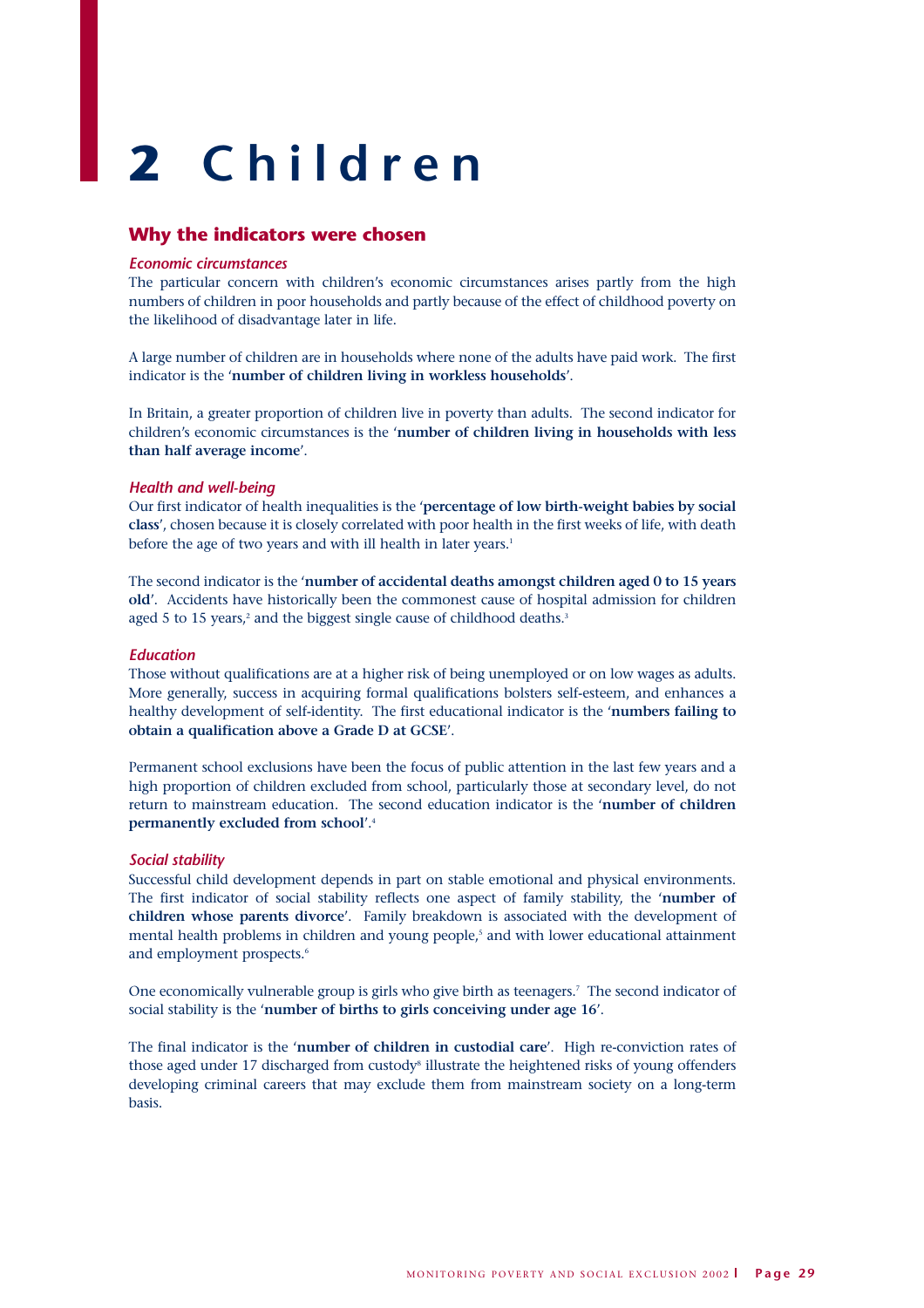#### **What the indicators show**

#### *Some progress in alleviating child poverty, but still a long way to go*

In 2000/01, 3.9 million children were living in low income households, using a low income threshold of 60 per cent of median income after deducting housing costs. This represents a fall of 0.5 million since 1996/97 and is 200,000 less than in 2000/01. The short-term trend is therefore favourable.<sup>9</sup>

However, a longer-term perspective illustrates how much more progress is still needed. The falls in recent years have, thus far, only been sufficient to bring the numbers back to what they were in 1995/96, and they are still double what they were 20 years ago. With 30 per cent of all children still in low income households, they are noticeably more likely to suffer from income poverty than adults.

More than half of children of lone parents are below the low income threshold, and these children represent nearly half of those in low income households.10

Finally, there is substantial geographic variation, with 40 per cent of children in London being in low income households compared with 22 per cent in the South East.<sup>11</sup>

#### *The government's 2004 target remains possible – but only just*

Tackling child poverty is clearly at the centre of the government's anti-poverty strategy. Within this, reducing the number of children in low income households is its major strategic objective. The 2002 Public Service Agreement sets out the government's targets very clearly: "To reduce the number of children in low-income households by at least a quarter by 2004, as a contribution towards the broader target of halving child poverty by 2010 and eradicating it by 2020."12 The income threshold used to monitor progress is explicitly defined in the supporting technical notes as '60 per cent of contemporary median income' and the baseline year is 1998/99. It is understood that the 2004 target relates to 2004/05.

In 1998/99, there were 4.2 million children living in households below the low income threshold (after housing costs have been deducted). So, the target is for there to be 3.2 million children or less below the threshold by 2004, and 2.1 million by 2010. Given the 3.9 million figure in 2000/01, achieving the 2004 target will therefore require a further fall of 700,000 over the following 4 years.

Simple arithmetic suggests that the government's target is potentially achievable: the 2000/01 figures were around a third of the way through the period and around a third of the target had been achieved. But further progress cannot be taken for granted. The initial impact of the national minimum wage and Working Families Tax Credit has already been included in the 2000/01 figures. Furthermore, the main reason that the numbers have fallen in recent years is because the numbers of unemployed (a high risk group) fell and the numbers of employed (a low risk group) rose, rather than because the risk of low income of either group changed substantially.13 With unemployment at a historic low, there appears to be limited scope for further falls of this type.

#### *Substantial numbers of children still in workless households*

In Spring 2002, around 2 million children were living in **workless households**, a reduction of 500,000 since its peak in 1994. This rate of reduction does, however, compare unfavourably with the halving in unemployment over the same period. One of the reasons for this is the continuing large number of sick and disabled parents who will probably never obtain paid work.14

Analysis of key benefit recipients shows a similar picture: whereas the numbers of households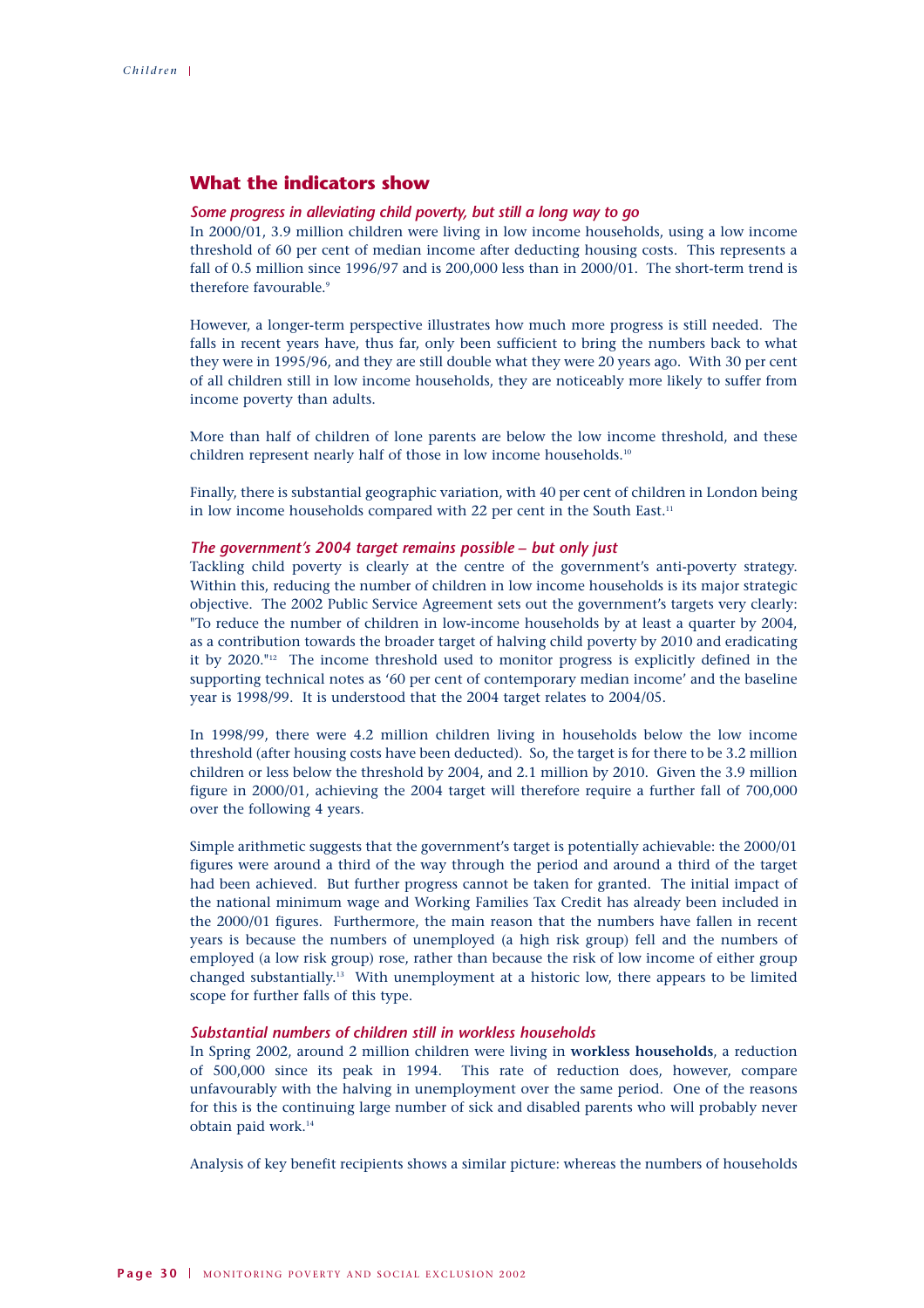without children in receipt of such benefits reduced by a third between 1995 and 2001, for families with children the reduction was around a fifth.

Given that around half of children in low income households are also in workless households,<sup>15</sup> these figures imply that, at some time, substantial reductions in income poverty amongst children will depend on adequate policies being in place to relieve poverty in households that remain workless, in addition to those work-related policies that are the focus of much of the current political debate.16

#### *Education: a possible slow down in the rate of improvement?*

Around 150,000 **16-year-olds** – 25 per cent of the relevant population – failed to achieve any GCSEs above a grade D in 2000/01. Interpretation of these figures depends on the time horizon that is used. On the one hand, the number fell by a fifth during the 1990s, and by a sixth since their most recent peak in 1994/95. On the other, the numbers actually rose slightly in 2000/01 and another similar rise in 2001/02 would see the numbers back near where they were in 1993/94. Whichever interpretation is used, it is clear that low attainment at school remains a serious problem.

A total of 25,000 – 4 per cent of the relevant population – failed to achieve any grades at all. Whilst the numbers fell by a third during the 1990s, there was no further fall between 1998/99 and 2000/01.

Levels of low attainment for a lower age group – **11-year-olds** – show a similar pattern of substantial falls in the failure rates for Key Stage 2 English and Maths over a 5-year period, but little change over the most recent year (2001).

For 11-year-olds at least, however, it does appear that schools in more deprived areas are fully sharing in the improved educational outcomes: failure rates in English and Maths in schools with relatively high numbers of children on free school meals fell by a third between 1996 and 2001, the improvements continued in 2001, and the 2001 results were actually better than the allschools average in 1996.

The government has a range of targets for improved educational performance. Notably, those announced in the 2002 Public Service Agreement include several that specifically relate to educational inequalities between schools, for example, to significantly reduce the number of schools in which fewer than 65 per cent of pupils achieve Level 4 in Key Stage 2 English and maths. These targets complement initiatives such as Education Action Zones and Sure Start, which focus on particular geographic areas.

After dropping sharply between 1997/98 and 1999/2000, the number of **school exclusions** rose in 2000/01. The sizeable changes in the statistics from year to year suggest that government policy – which has undergone several changes in recent years – can have a substantial and immediate effect on these figures. Pupils of black Caribbean ethnic background are much more likely to be permanently excluded than white pupils.

#### *A mixed picture for health and social stability*

Although quite a lot of data is available on various aspects of health and social stability amongst children, most of it is somewhat out-of-date, with 2000 typically being the latest year available. In part, this is because there appears to be some delay in the government processing of the 2001 data in some areas – notably accidental deaths and numbers of children in custody – so these two sets of graphs are unchanged from last year's report.

The number of **accidental deaths** of children halved during the 1990s and, furthermore, it appears that the falls were greatest in children from manual backgrounds.<sup>17</sup> The UK now has the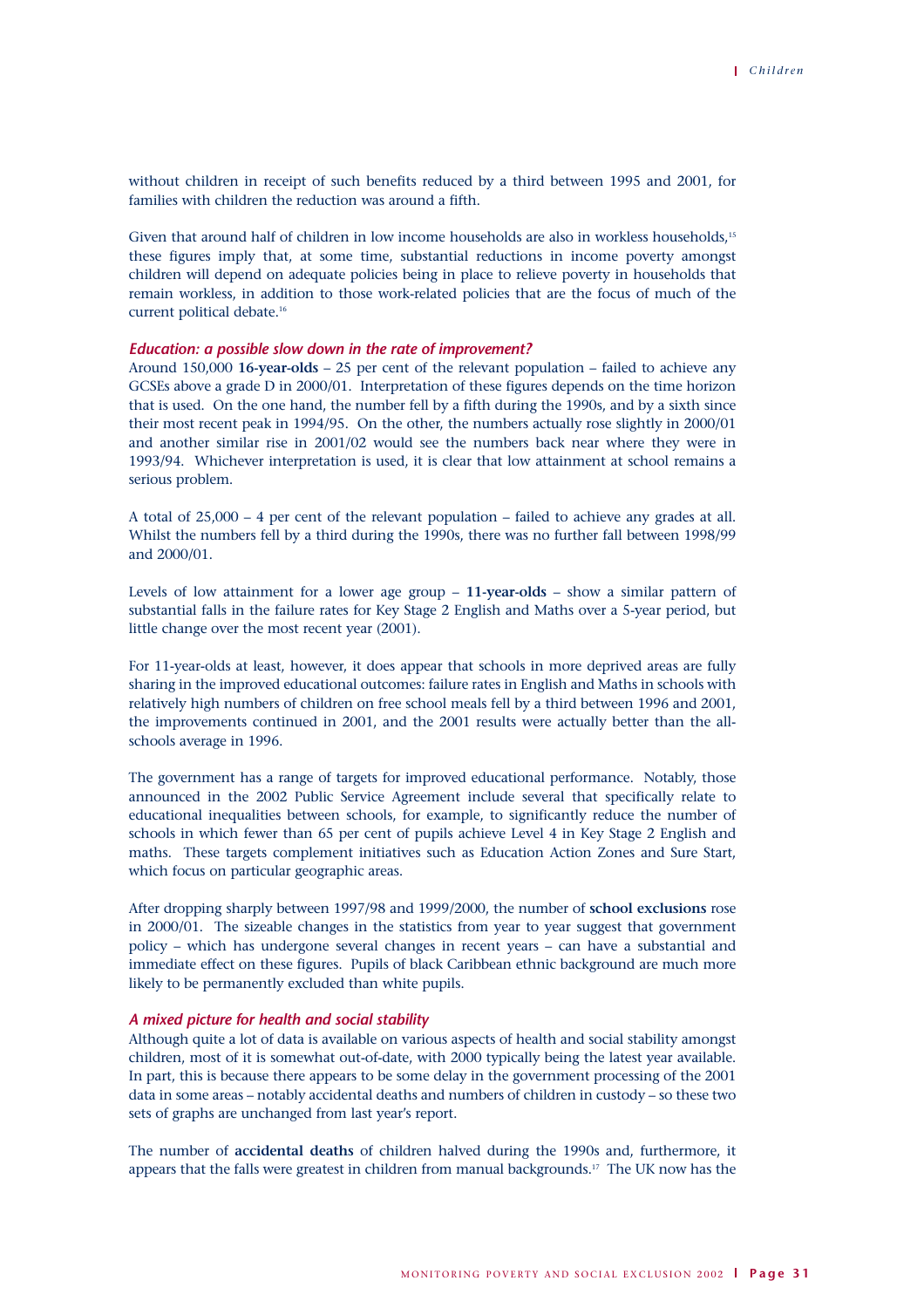lowest rate of child deaths from injuries in the developed world, second only to Sweden, according to UNICEF.<sup>18</sup>

In contrast, the proportion of babies who are of low birth weight did not change between 1995 and 2000, with noticeable differences in the incidence of low birth-weight babies across social classes.

The number of **births to girls conceiving before their 16th birthday** fell by 20 per cent between 1996 and 2000, following its peak in 1996, but the vast majority of these births were concentrated in manual backgrounds. Rates of teenage conception in Britain remain much higher than elsewhere in Western Europe.19

The government has initiated a variety of policies and targets to address some of these issues, many centred on the Sure Start initiative. It is still too early to assess the impact of this initiative, as it only began in June 1999 and the latest data available is for 2000. One issue for such an assessment is whether the inequalities between social classes also diminish, as well as the overall totals. In this context, it is interesting to note that the reduction of health inequalities features prominently in the government's 2002 Public Service Agreement, with a specific target to reduce inequalities in health outcomes by 10 per cent by 2010, as measured by infant mortality and life expectancy at birth.

The number of children aged 10 to 16 in **young offender** institutions and secure units rose throughout the 1990s, rising by more than a half. This is despite the fact that the number of children found guilty or cautioned of an indictable offence actually fell over the same period.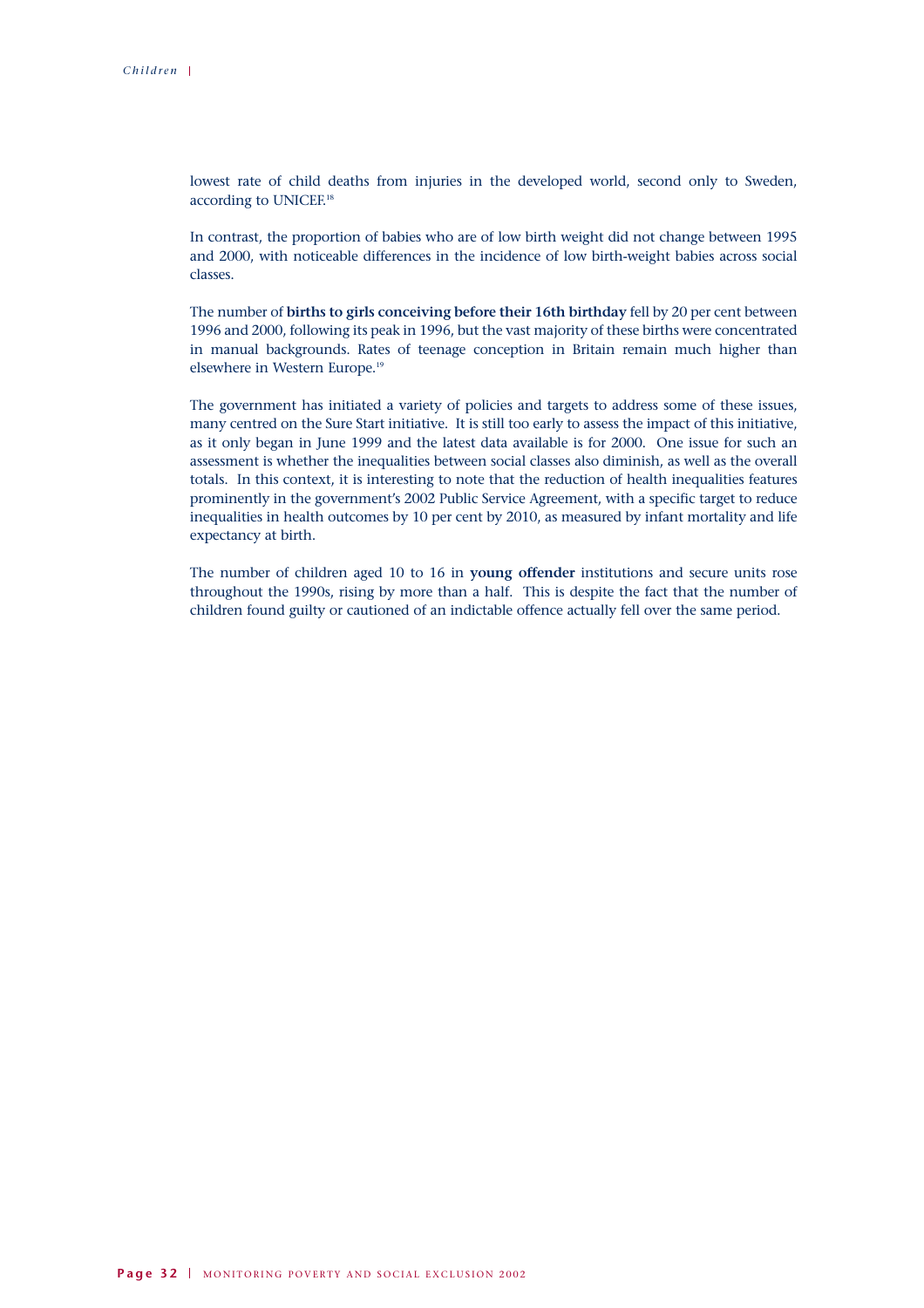| Indicator 9: Living in low income households<br>Indicator 8: Living in workless households                                                                                                                                                                                                                                                                                                                                                                                                                                                                                                                                                                                                                                                                                                                                                                                                                                                                                                                                                                                                                                                                                                                                                                                                                                    |  |
|-------------------------------------------------------------------------------------------------------------------------------------------------------------------------------------------------------------------------------------------------------------------------------------------------------------------------------------------------------------------------------------------------------------------------------------------------------------------------------------------------------------------------------------------------------------------------------------------------------------------------------------------------------------------------------------------------------------------------------------------------------------------------------------------------------------------------------------------------------------------------------------------------------------------------------------------------------------------------------------------------------------------------------------------------------------------------------------------------------------------------------------------------------------------------------------------------------------------------------------------------------------------------------------------------------------------------------|--|
| Relevant Public Service Agreement targets                                                                                                                                                                                                                                                                                                                                                                                                                                                                                                                                                                                                                                                                                                                                                                                                                                                                                                                                                                                                                                                                                                                                                                                                                                                                                     |  |
| contribution towards the broader target of halving child poverty by 2010 and eradicating it by 2020.<br>Reduce the number of children in low income households by at least a quarter by 2004, as a<br>Public Service Agreement 2002, DWP and Treasury, Target 1                                                                                                                                                                                                                                                                                                                                                                                                                                                                                                                                                                                                                                                                                                                                                                                                                                                                                                                                                                                                                                                               |  |
| Reduce the proportion of children in households with no one in work by 6 <sup>1</sup> /2% over the<br>3 years from Spring 2003 to Spring 2006.<br>Public Service Agreement 2002, DWP and Treasury, Target 5                                                                                                                                                                                                                                                                                                                                                                                                                                                                                                                                                                                                                                                                                                                                                                                                                                                                                                                                                                                                                                                                                                                   |  |
| me chapter.<br>For details of relevant major initiatives, see those listed in the inco                                                                                                                                                                                                                                                                                                                                                                                                                                                                                                                                                                                                                                                                                                                                                                                                                                                                                                                                                                                                                                                                                                                                                                                                                                        |  |
| Indicator 15: Births to girls conceiving under age 16<br>ies<br>Indicator 10: Low birth-weight bab<br>Indicator 11: Accidental deaths                                                                                                                                                                                                                                                                                                                                                                                                                                                                                                                                                                                                                                                                                                                                                                                                                                                                                                                                                                                                                                                                                                                                                                                         |  |
| Relevant Public Service Agreement targets                                                                                                                                                                                                                                                                                                                                                                                                                                                                                                                                                                                                                                                                                                                                                                                                                                                                                                                                                                                                                                                                                                                                                                                                                                                                                     |  |
| improve life outcomes of adults and children with mental health problems through year-on-year improvements in access to crisis and<br>Foundation Stage, and an increase in the proportion of young children with satisfactory speech and language development at age<br>$\bullet$ an increase in the proportion of young children aged 0 to 5 with normal levels of personal, social and emotional development for<br>$\bullet$ an increase in the proportion of children having normal levels of communication, language and literacy at the end of the<br>CAMHS services, and reduce the mortality rate from suicide and undetermined injury by at least 20% by 2010.<br>• a 6 percentage point reduction in the proportion of mothers who continue to smoke during pregnancy;<br>a 12% reduction in the proportion of young children living in households where no one is working.<br>· reducing the under-18 conception rate by 50% by 2010.<br>In fully operational programmes, achieve by 2005/06:<br>Improve life chances for children, including by:<br>2 years; and<br>their age;<br>(part)<br>Public Service Agreement 2002, Department of Health, Target 9 (<br>Public Service Agreement 2002, Department of Health, Target 7<br>Public Service Agreement 2002, Sure Start, Childcare and Early<br>Years, Target 1 |  |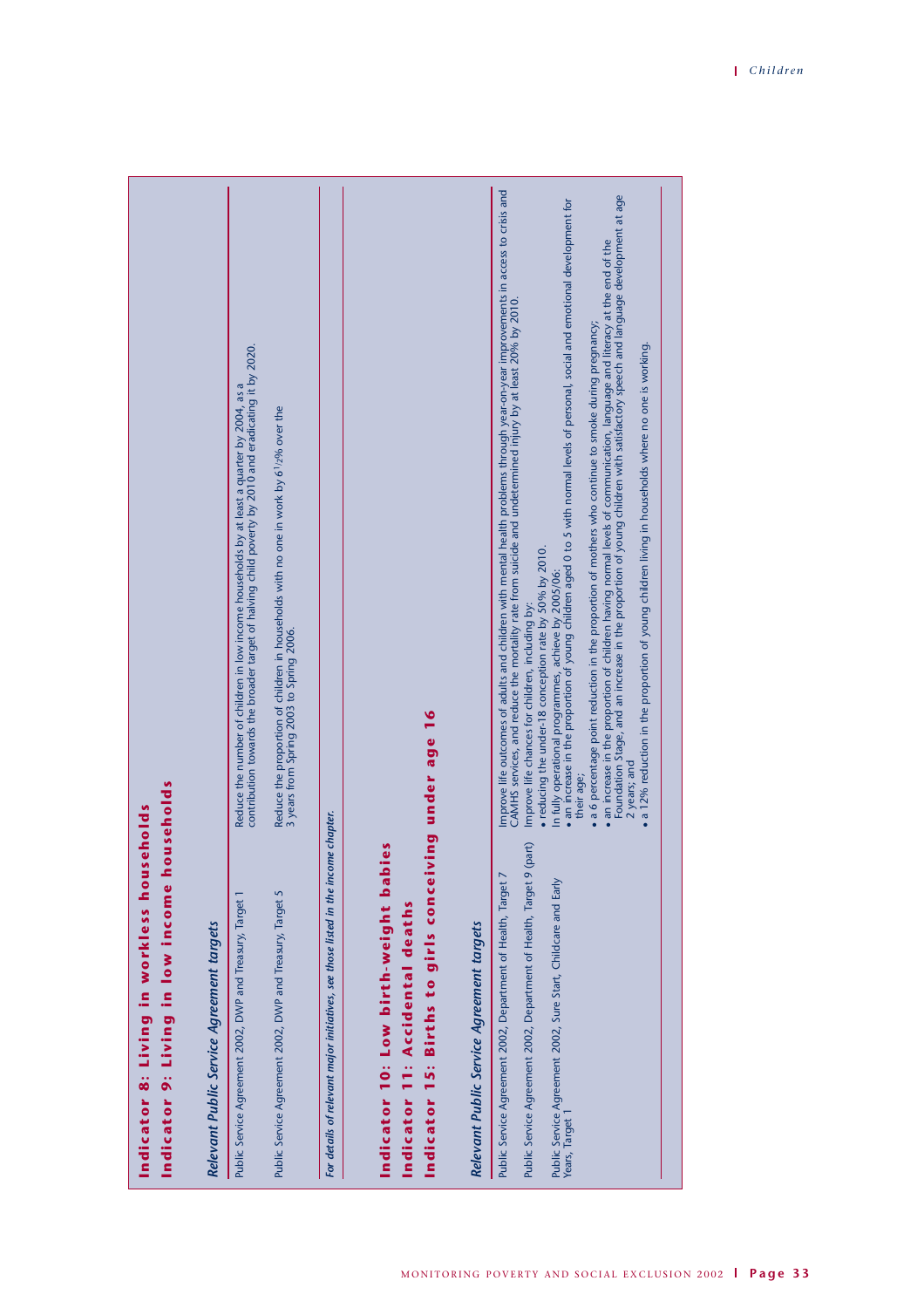| Selected major initiatives under way                                                |                                                                                                                   |                                                                                                     |                                                                                    |                                                                                                                                                                                                                                                                                                                                                                                                               |
|-------------------------------------------------------------------------------------|-------------------------------------------------------------------------------------------------------------------|-----------------------------------------------------------------------------------------------------|------------------------------------------------------------------------------------|---------------------------------------------------------------------------------------------------------------------------------------------------------------------------------------------------------------------------------------------------------------------------------------------------------------------------------------------------------------------------------------------------------------|
| Policy                                                                              | Start date                                                                                                        | Key department                                                                                      | Key delivery agency                                                                | <b>Budget/target/comments</b>                                                                                                                                                                                                                                                                                                                                                                                 |
| Sure Start for children aged<br>0 to 4 and their families in<br>selected areas      | introduced<br>June 1999:                                                                                          | DH, DfES, Treasury, DTLR                                                                            | voluntary sector, NHS,<br>government and<br>Local authorities,<br>regional offices | £450m for 1999/2000 to 2001/02, and a further £580m for the period to 2004.<br>which time Sure Start aims to be reaching one-third of under fours living in<br>Over 250 Sure Start schemes are in action - the target by 2004 is 500, by<br>poverty.                                                                                                                                                          |
| Sure Start Maternity Grant                                                          | (replacing maternity payment<br>March 2000 : introduced<br>Autumn 2000: uprated<br>April 2002: uprated<br>scheme) | <b>DWP</b>                                                                                          | Jobcentre Plus                                                                     | Grants for parents who provide evidence that health advice has been received<br>The 2002 increase is expected to benefit an additional 215,000 low income<br>Initial rate was £200, increased to £300 in Autumn 2000, and to £500 in<br>from a professional and who are in receipt of qualifying benefits.<br>April 2002.<br>families.                                                                        |
| Measures to tackle teenage<br>pregnancy                                             | 1999                                                                                                              | H                                                                                                   | Schools, clinics, social<br>services, etc                                          | Budget of £4m in 1999/00, £8m in 2000/01 and £16m for 2001/02 and<br>2002/03 combined.                                                                                                                                                                                                                                                                                                                        |
| Indicator 12: Low attainment at school<br>Relevant Public Service Agreement targets |                                                                                                                   |                                                                                                     |                                                                                    |                                                                                                                                                                                                                                                                                                                                                                                                               |
| Public Service Agreement 2002, DfES, Target 1                                       |                                                                                                                   | Raise standards in English and maths so that:<br>to 2006; and                                       |                                                                                    | • by 2004, 85% of 11-year-olds achieve level 4 or above and 35% achieve level 5 or above, with this level of performance sustained<br>• by 2006, the number of schools in which fewer than 65% of pupils achieve level 4 or above is significantly reduced                                                                                                                                                    |
| Public Service Agreement 2002, DfES, Target 2                                       |                                                                                                                   | $\bullet$ by 2007, 90% of pupils reach level 4 in English and maths by age 12.<br>(80% in science); |                                                                                    | $\bullet$ by 2004, 75% of 14-year-olds achieve level 5 or above in English, maths and ICT (70% in science) nationally, and by 2007, 85%<br>• by 2007, the number of schools where fewer than 60% of 14-year-olds achieve level 5 or above is significantly reduced; and<br>Raise standards in English, maths, ICT and science in secondary education so that:                                                 |
| Public Service Agreement 2002, DfES, Target 5                                       |                                                                                                                   | Raise standards in schools and colleges so that:<br>2006; and                                       |                                                                                    | • between 2002 and 2006 the proportion of those aged 16 who get qualifications equivalent to 5 GCSEs at grades A* to C rises by<br>percentage points each year on average and in all schools at least 20% of pupils achieve this<br>• the proportion of 19-year-olds who achieve this standard rises by 3 percentage points<br>between 2002 and 2004, with a further increase of 3 percentage points by 2006. |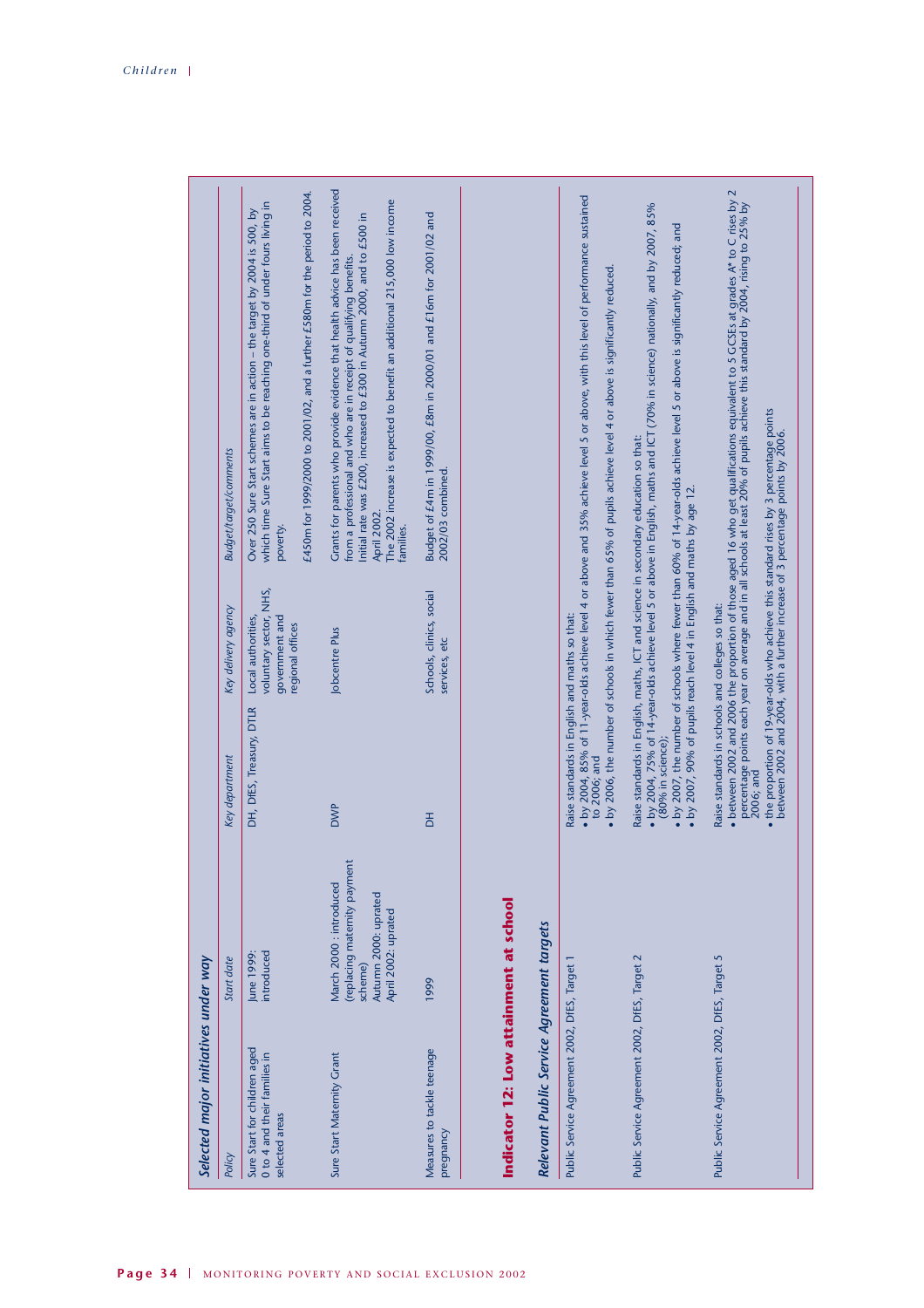| Selected major initiatives under way                                                      |                                                                                                   |                                                  |                                  |                                                                                                                                                                                                                                                                                                                                                               |
|-------------------------------------------------------------------------------------------|---------------------------------------------------------------------------------------------------|--------------------------------------------------|----------------------------------|---------------------------------------------------------------------------------------------------------------------------------------------------------------------------------------------------------------------------------------------------------------------------------------------------------------------------------------------------------------|
| Policy                                                                                    | Start date                                                                                        | Key department                                   | Key delivery agency              | <b>Budget/target/comments</b>                                                                                                                                                                                                                                                                                                                                 |
| <b>Education Action Zones</b>                                                             | January 1999: the first 25 zones<br>Early 2000: a further 48 zones<br>Successive rounds from 1998 | <b>DfES</b>                                      | School-led local<br>partnerships | Zones initially run for 3 years with a possibility of being extended<br>Budget of around £1m per zone per year.<br>for a further two.                                                                                                                                                                                                                         |
| National Literacy and Numeracy<br>Strategies including Summer<br><b>Schools</b>           | and numeracy period introduced<br>September 1998: literacy hour                                   | <b>DfES</b>                                      | Schools                          | By 2002: 80% of 11-year-olds to be at Level 4 at Key Stage 2 in English, and<br>2,300 summer schools operative in 2000, of which 1,800 were devoted to<br>£240m over 3 years (+ $£16m$ for summer schools).<br>75% per cent in maths.<br>literacy and numeracy.                                                                                               |
|                                                                                           | Indicator 13: Permanently excluded from school                                                    |                                                  |                                  |                                                                                                                                                                                                                                                                                                                                                               |
| Selected major initiatives under way                                                      |                                                                                                   |                                                  |                                  |                                                                                                                                                                                                                                                                                                                                                               |
| Policy                                                                                    | Start date                                                                                        | Key department                                   | Key delivery agency              | <b>Budget/target/comments</b>                                                                                                                                                                                                                                                                                                                                 |
| Tackling truancy and<br>exclusion in schools                                              | April 1998: new powers to police<br>September 1999: LEAs set new<br>targets for schools           | DfES and Home Office                             | Schools, LEAs and police.        | 1. By 2002, to reduce the number of exclusions by a third from their 1997/98<br>By September 2002, schools most affected by unaccounted absenteeism must<br>2. By 2002, to reduce time lost through truancy by a third.<br>produce a strategy with the LEA to reduce absence levels.<br>£500m over 1999/02. £66m announced for 2002/03.<br>Targets:<br>level. |
| Indicator 16: In young offender institutions<br>Relevant Public Service Agreement targets |                                                                                                   |                                                  |                                  |                                                                                                                                                                                                                                                                                                                                                               |
| Public Service Agreement 2002, Department of Health, Target 9                             | (part)                                                                                            | Improve life-chances for children, including by: |                                  | • narrowing the gap between the proportions of children in care and their peers who are cautioned or convicted.                                                                                                                                                                                                                                               |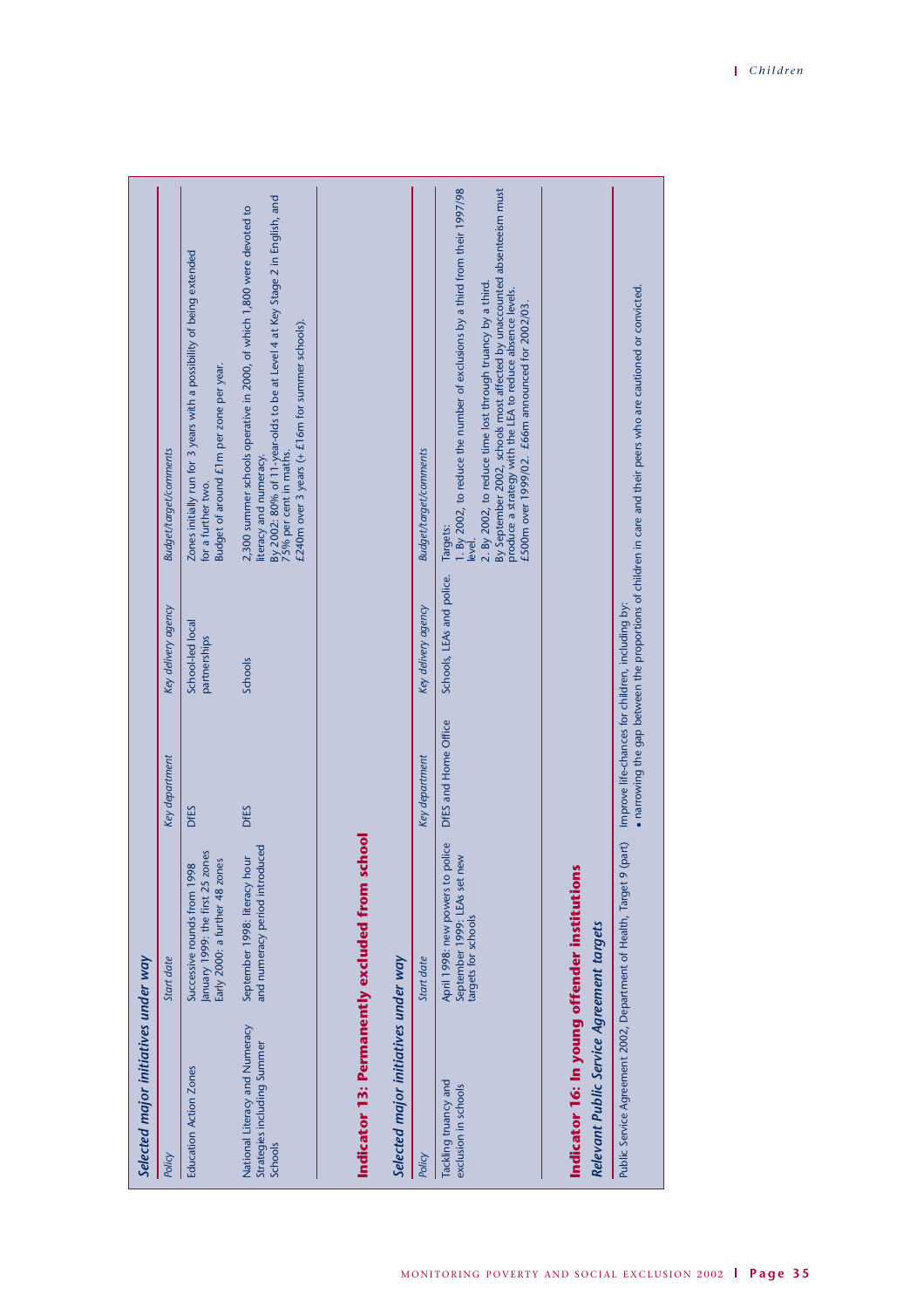## **Living in workless households**



**Around 2 million children still live in workless households. Although this number fell somewhat in the late 1990s, there has been no change over the last three years.**



**The number of benefit claimants of working age with children has been falling, but much less rapidly than for claimants without children.**



The first graph shows the number of dependent children living in households in which none of the working age adults have paid employment. Dependent children are those aged less than 16 years. Working age households are those with at least one person of working age. Households made up of students and those in which the head of household is retired are excluded. The graph is based on the Labour Force Survey Households Datasets. The data covers the United Kingdom.

The second graph shows those in receipt of a key benefit (Income Support, Jobseeker's Allowance, Incapacity Benefit or Severe Disablement Allowance) in August of each year, split by those with and those without dependent children. Note that the graph omits people in receipt of Family Credit and Disability Working Allowance, both of which were replaced by tax credits from October 1999.

*Overall adequacy of the indicator: high. The LFS is a well-established, quarterly government survey, designed to be representative of the population as a whole. Data for the second graph is considered to provide a reliable and accurate count of those claiming the relevant benefits.*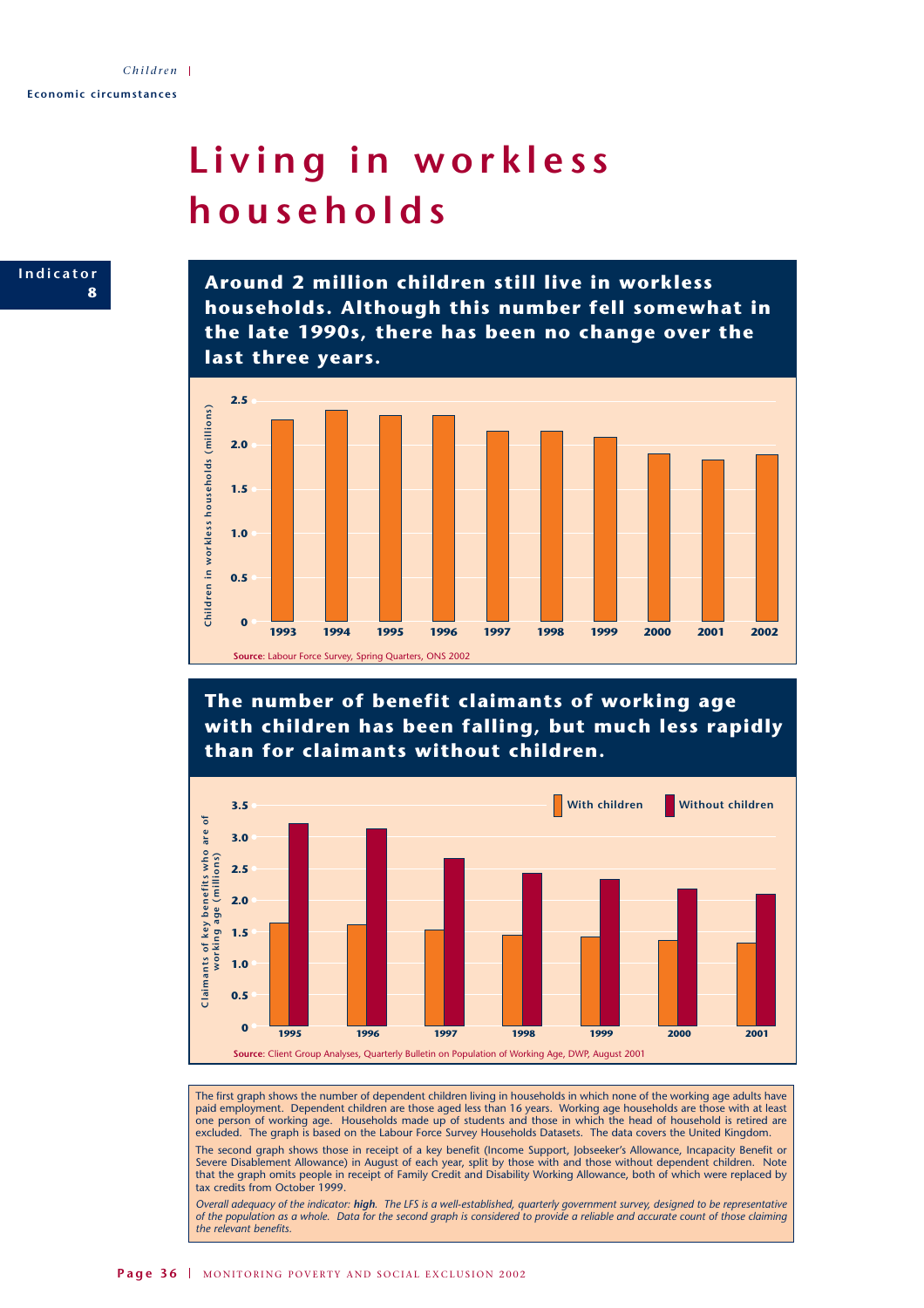# **Living in low income households**

**The number of children in low income households has fallen by half a million since 1996/97 and currently stands at 4 million. Children are more likely than adults to live in low income households.**



## **The concentration of poor children within particular primary schools is now rising in four-fifths of local authorities.**



The first graph shows the number of children living in households below 60 per cent of median income. The bar is split to show the extent to which children are at a higher risk than adults of being in households below that threshold. Income is weekly disposable household income equivalised for household membership, after housing costs. The data source is<br>Households Below Average Income, based on the Family Expenditure Survey to 1993/94 and the Family Resources S thereafter. Data is equivalised (adjusted) to account for variation in household size and composition (see Indicator 2). The second graph is a proxy for the extent to which poorer children are becoming more or less concentrated in particular areas. Using data from English local education authorities on the number of children in each school who are eligible for free school meals, the graph tracks the extent to which such children are becoming more or less concentrated in, or polarised between, particular schools. The measure of concentration that the graphs use is just the ratio of (1) the average poor child's perception of how many poor children there are in their school, and (2) the average child's perception of how many poor children there are. If every school had the same proportion of poor children in it as every other, this ratio would be 1.0. As poor children become concentrated in particular schools, so the ratio rises. *Overall adequacy of the indicator: high. The FES and FRS are well-established government surveys, designed to be representative of the population as a whole. The second graph, based on own calculations, can be regarded as medium.*

**Indicator 9**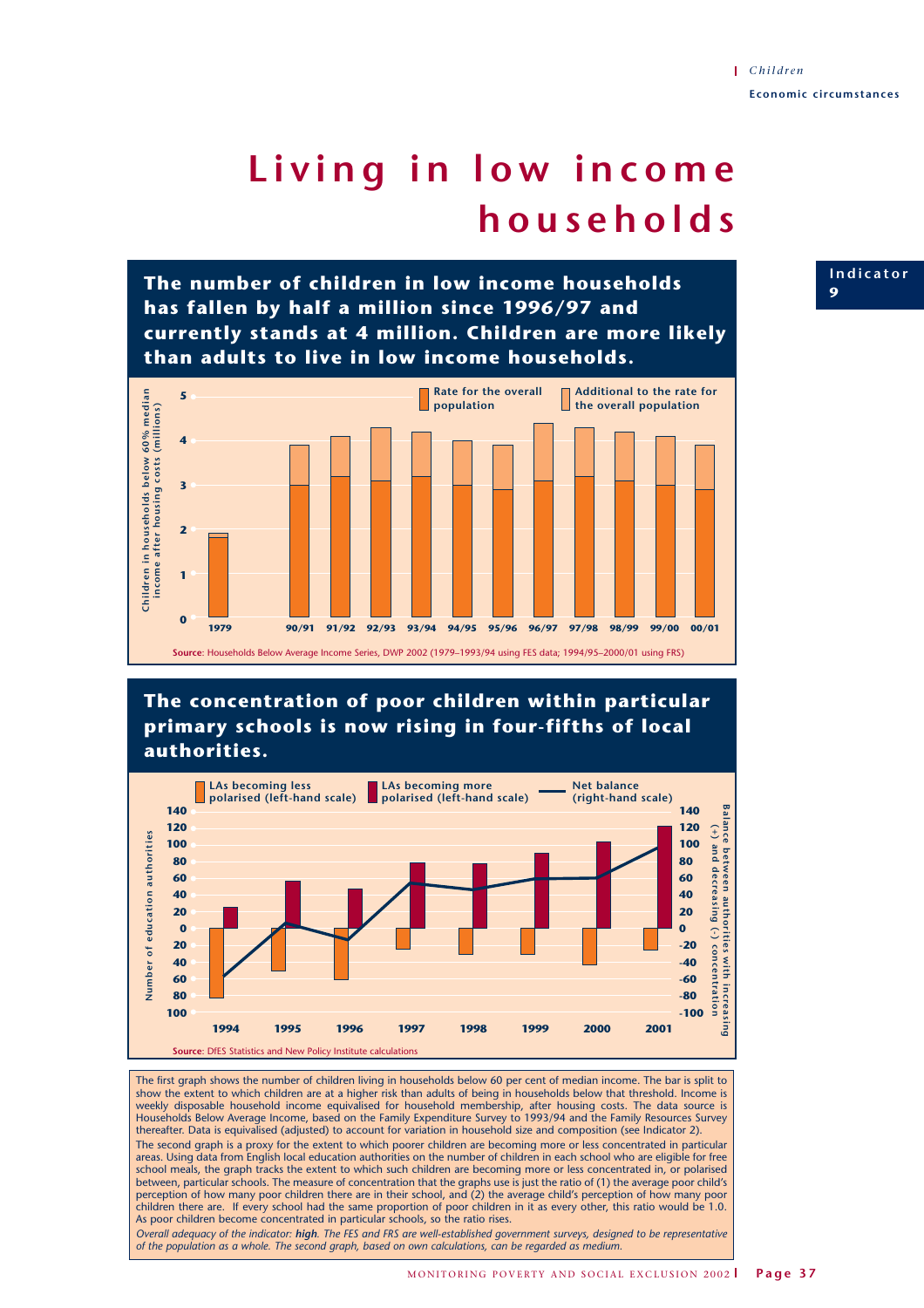## **Low birth-weight babies**



**Babies born to parents from manual backgrounds are more likely to have a low birth weight than those born to parents from non-manual backgrounds.**





## .ow birth-weight babies (per cent) **Low birth-weight babies (per cent) 6 4 2 0 Outside marriage – Inside marriage Outside marriage – joint registration, Registered solely by the mother joint registration, different addresses same address Source**: Childhood, infant and perinatal mortality statistics, DH3, ONS 2002 (2000 data)

The first graph shows the percentage of babies born each year who are defined as having a low birth weight, i.e. less than 21/2 kilograms (51/2lbs). The percentages are shown separately for babies whose fathers are in social classes I to IIINM and IIIM to V. The data for live births is a 10 per cent sample coded to father's occupation, and therefore excludes sole registration by mothers.

The second graph shows these percentages for 2000 according to the parents' marital status at the time of the registration of birth. The data is a 100 per cent count of live births. The data relates to England and Wales.

*Overall adequacy of the indicator: limited. The data itself is large and reputable, but classification by the social class of the father may be problematic since those where no details are known about the father are not included at all. There are also problems relating to the reliability of the time series.*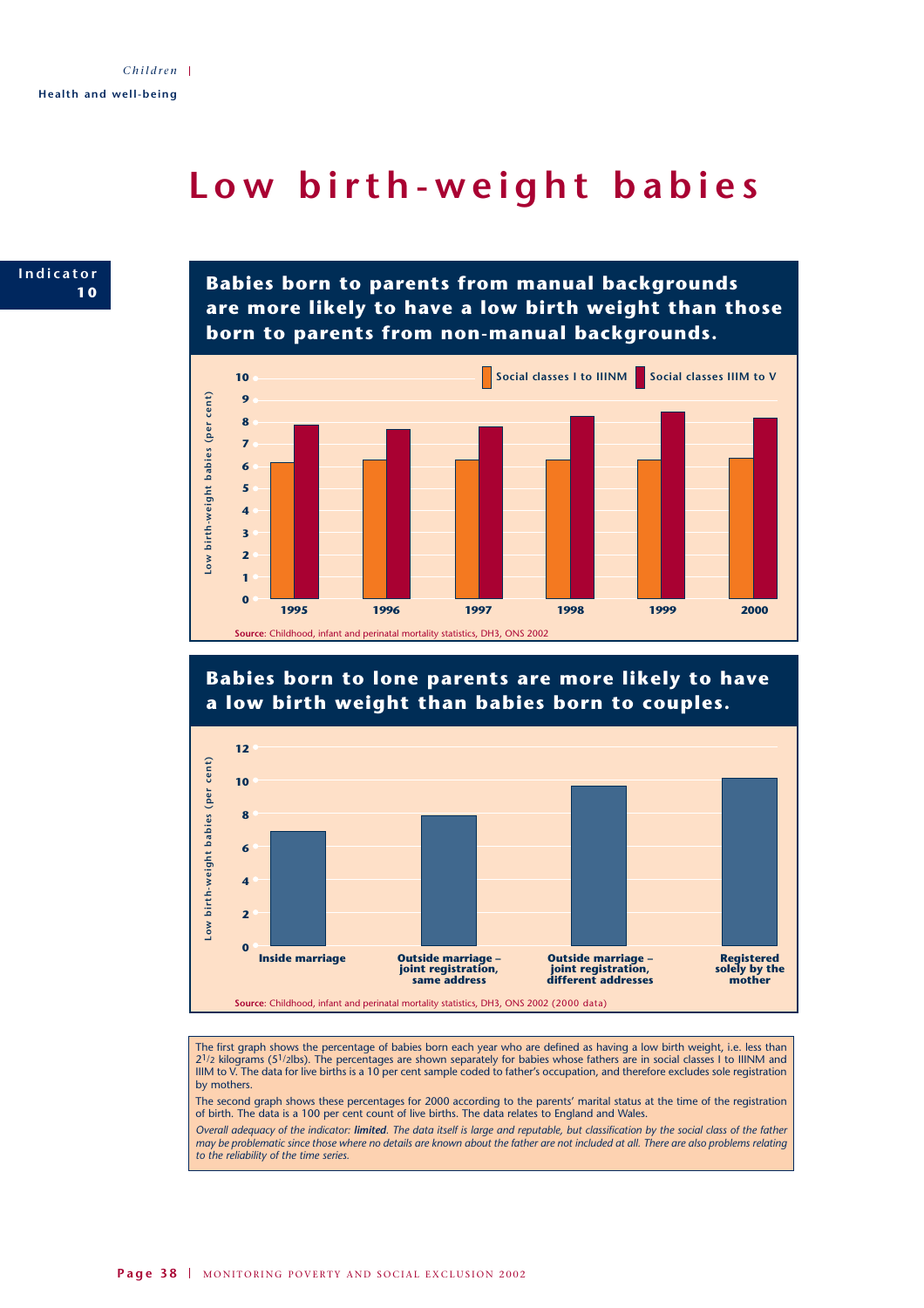## **Accidental deaths**



**Children from manual backgrounds are now only slightly more likely to die in accidents than other children.**



The first graph shows the annual number of deaths due to external causes among those under 16. The second graph shows the relative likelihood of such deaths split by social classes I to IIINM and IIIM to V in 1996 and 2000.

'Accidental deaths' encompasses all forms of accidental death, including traffic accidents, poisoning, falls and drowning, as well as suicides and homicides. Note that data for England and Wales published in previous years included categories of deaths not strictly classified as accidental. Data published now is restricted to accidents only (as defined above). Also, data is based on year of occurrence. In previous years' publications, data for England was based on year of registration. The former is regarded as a more reliable recording. Data published this year is therefore not comparable with data published in previous years. The method used to record mortality in Scotland was revised in 2000 (to ICD10) and this may slightly affect data continuity. Updates of mortality data were not available from the ONS and the Scottish General Register Office at the time of publication. The data relates to Great Britain.

*Overall adequacy of the indicator: medium. An important qualification to the split by social class is that over a third of such deaths in England and Wales are unclassified by social class, due either to a lack of information or because no socio-economic class can be attributed.*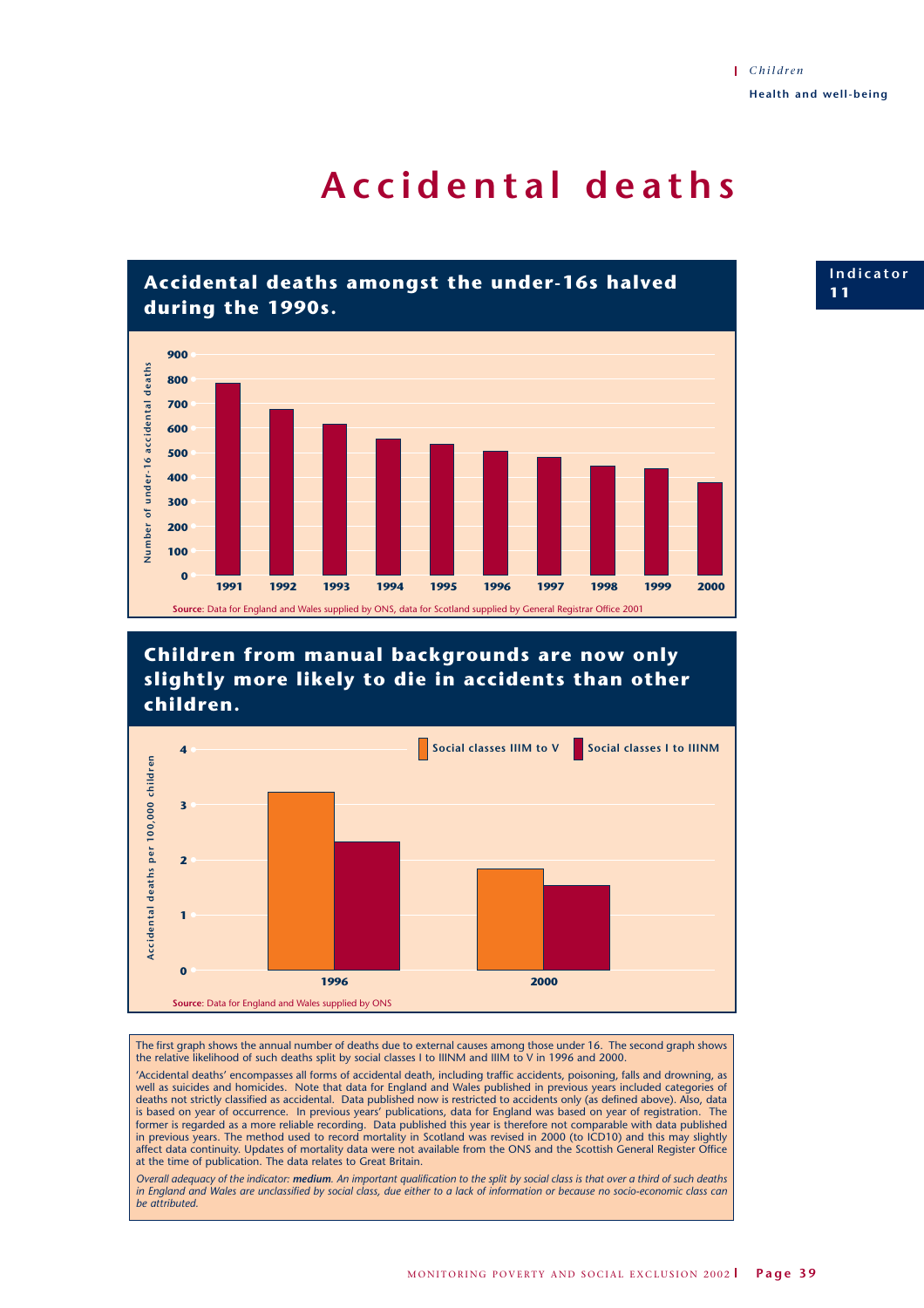## **Low attainment at school**







**Although 11-years-olds in schools with high numbers on free schools meals still do worse in English and maths than pupils in other schools, their results are now better than the all-schools average in 1996.**



The first graph shows the number of 15-year-old school students (defined as pupils aged 15 at 31 August in the calendar year prior to sitting the exams) failing to obtain at least one GCSE at grade C or above in England and Wales. The numbers are split between those who obtain no GCSE grade at all, either because they don't enter for exams or achieve no passes, and those who do obtain grades but none higher than D.

The second graph compares the percentage of children failing to reach Level 4 at Key Stage 2 (11 years old) in schools which have at least 35 per cent of pupils on free school meals, with all maintained mainstream schools. The graph shows maths and English separately and shows changes over time. The data is for English schools only.

The data source for the first graph is DfES and the Welsh Assembly. The data source for the second graph is DfES only. *Overall adequacy of the indicator: medium. While the data itself is sound enough, the choice of the particular level of exam success is a matter of judgement.*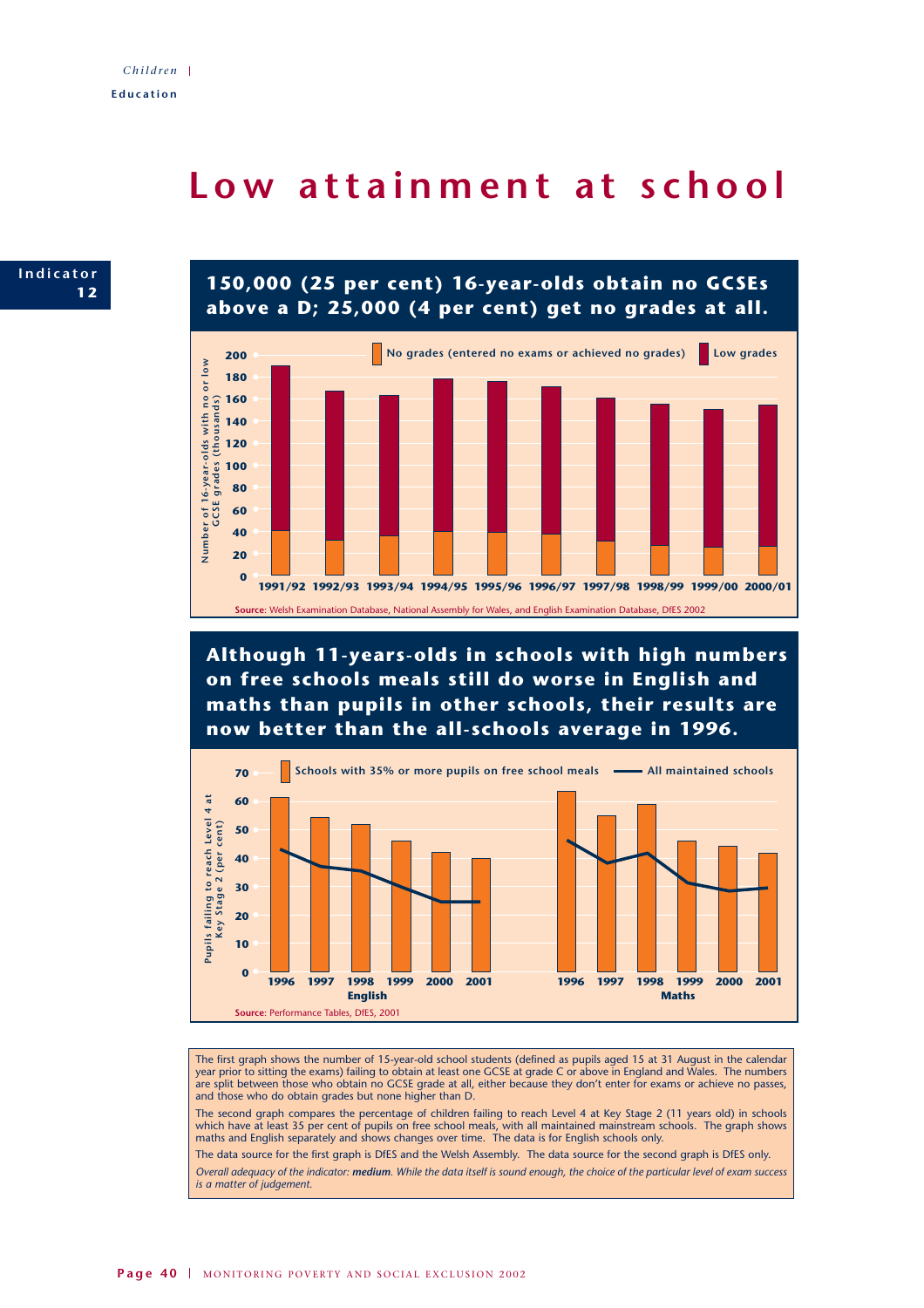# **Permanently excluded from school**



**Although the rate of permanent exclusions of black pupils has dropped substantially over the last two years, they are still much more likely to be excluded than white pupils.**



The first graph shows the number of pupils permanently excluded from maintained primary, secondary and special schools. Data is available from 1990/91 (England) and 1994/95 (Scotland and Wales). Note that data for England for the latest year is provisional.

In Scotland, the data (referred to as 'removals from register') was collected from local authorities via a new survey from 1998/99. Data from 1994/95 to 1997/98 is therefore not strictly comparable with the new figures.

The second graph shows the rate of exclusion for children from different ethnic backgrounds in 1998/99 and 1999/2000. The update for this graph was not available at the time of publication due to a delay in the publication of this data by DfES in 2002. The data relates to England only.

*Overall adequacy of the indicator: medium. Data prior to 1994/95 was collected on a voluntary basis and the rise in the early 1990s may in part be due to this change in the method of collection. For Scotland, data was collected on the basis of a consistent definition only from 1998/99 onwards. Exclusions are also susceptible to administrative procedures; for example, these officially recorded numbers may well under-represent the true number of exclusions if parents are persuaded to withdraw their child rather than leave the school to exclude them.*

**Indicator 1 3**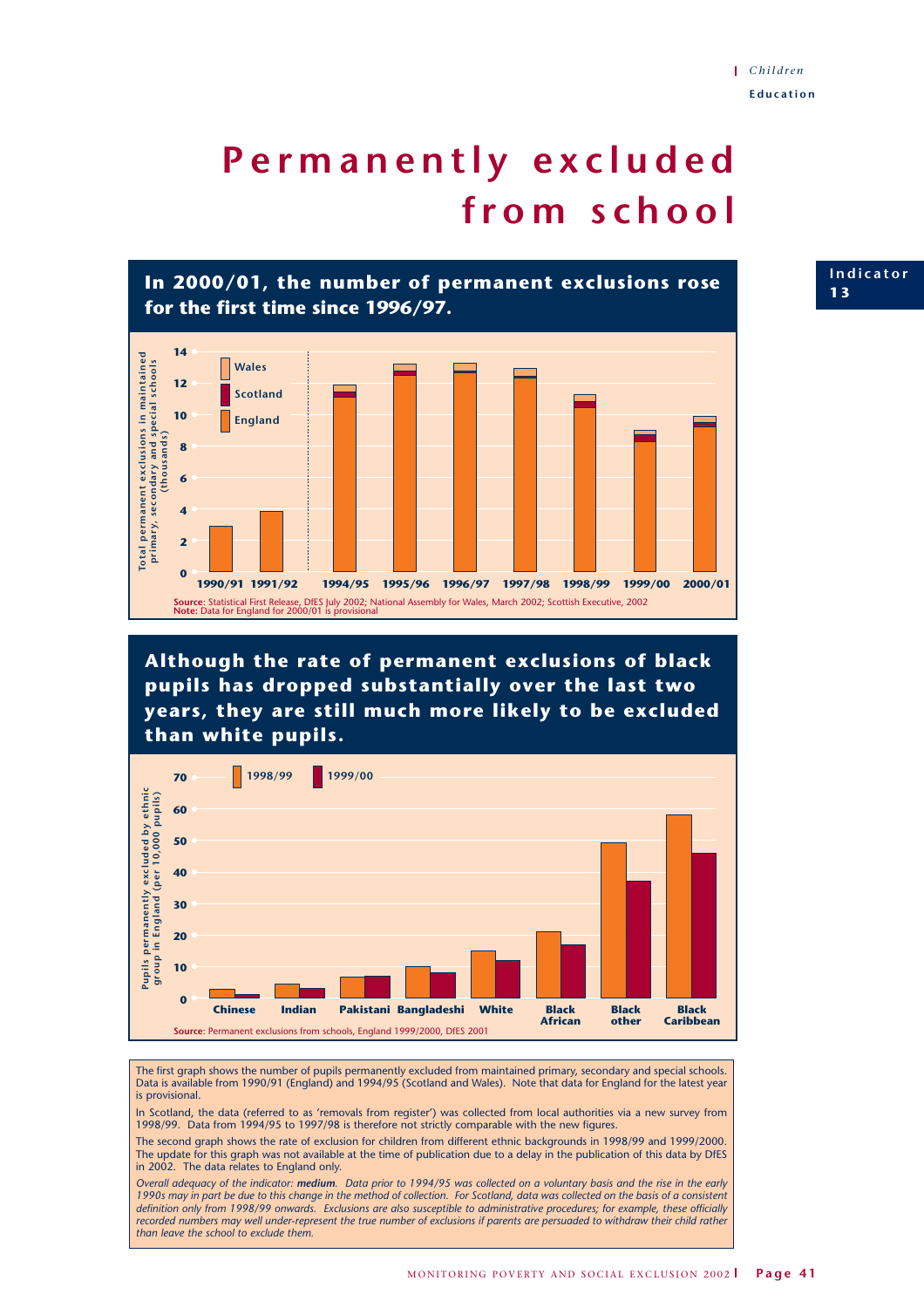## **Children whose parents divorce**



**There has been something of a reduction in the number of children whose parents divorce since 1993.**



**Half of all children from lone-parent families are in the poorest fifth of the population.**



The first graph shows the number of children under age 16 in all households whose parents divorce in the year in question. The data is for England and Wales only. Data refers to children of the family. This includes children born to the couple divorcing, those born outside marriage, children of previous marriages and adopted children – provided that they were treated by both parents as children of the family. An update of this graph was not possible at the time of publication due to a postponement by ONS in the publication of this data in 2002 because of the census.

The second graph shows the distribution of children across the income quintiles in 2000/01, split by whether they are living in couple or lone-parent households. The data comes from Households Below Average Income based on the Family Resources Survey (FRS) and relates to Great Britain. Divorce is only one reason for lone parenthood and only 30 per cent of single mothers are divorced.

*Overall adequacy of the indicator: limited. While there are few problems with the data itself (although the lack of any recent information on divorce rates by socio-economic status is clearly limiting), interpretation of movements in the indicator could be complicated by any legislative changes which make divorce either much easier or much harder. Furthermore, many children whose parents split up are not captured by this indicator.*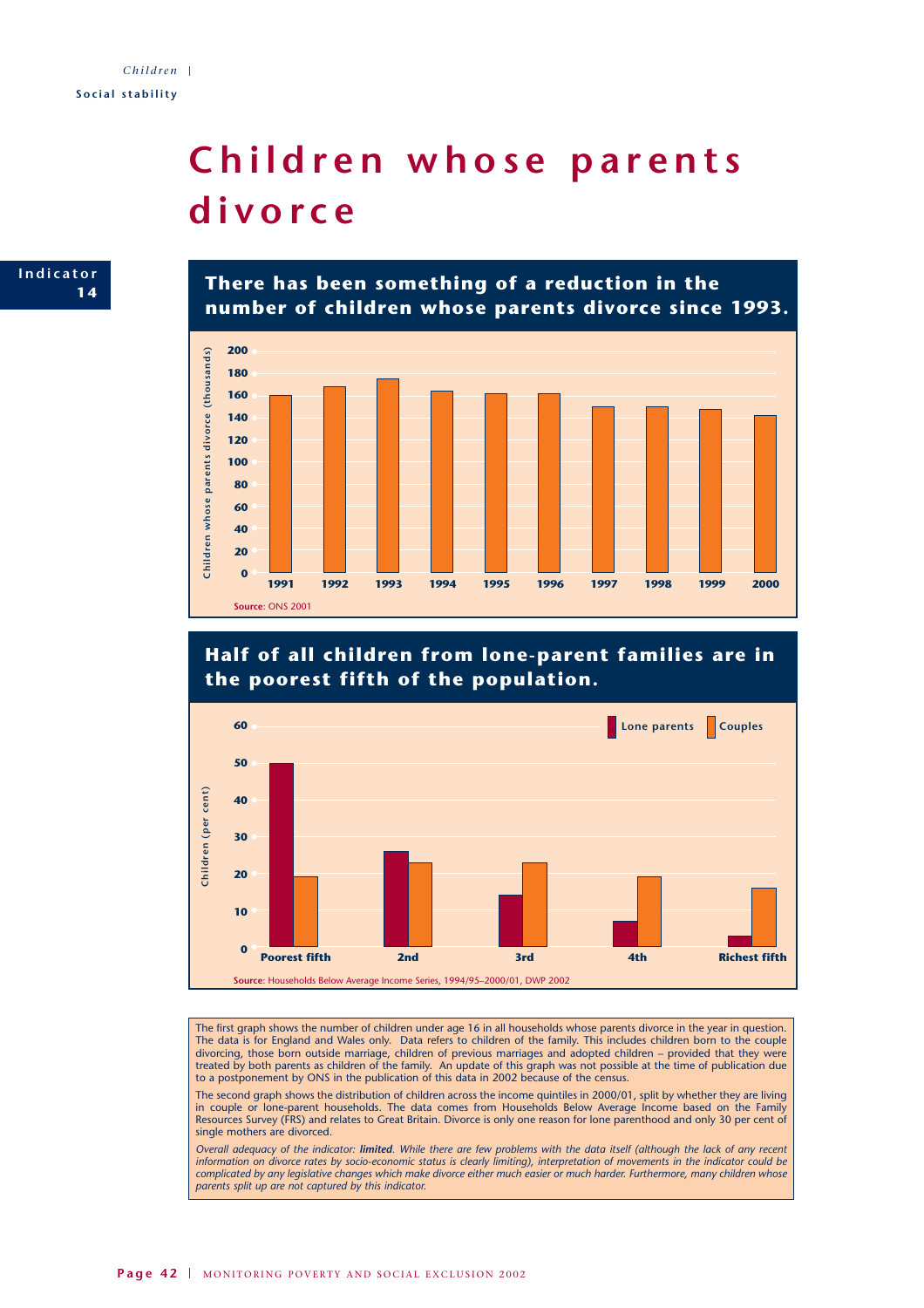# **Births to girls conceiving under age 16**





**Girls whose partners are from manual backgrounds are much more likely to become mothers under the age of 20 than girls whose partners are from non-manual backgrounds.**



The first graph shows the number of births per year to girls under the age of 16. English and Welsh conceptions leading to births are counted during the actual year of conception, whilst Scottish conceptions are counted after the birth of the child, which is commonly in the calendar year following conception. The data source is ONS and ISD Scotland.

The second graph shows the distribution of live births as a proportion of the female population across the social classes, combining five years' data from 1996 to 2000. It is based on births to girls under the age of 20 by the social class of the father of the baby. The female population by social class has been estimated by allocating girls aged 14 to 19 into social classes of persons aged 0 to 15, according to 1991 census figures. The data source is the ONS.

*Overall adequacy of the indicator: medium. The collection of these conception and births statistics is an established process. Note that the second graph leaves out around 40 per cent of live births either because social class data is not available or because they were sole registrations and therefore details of the father's social class could not be recorded.*

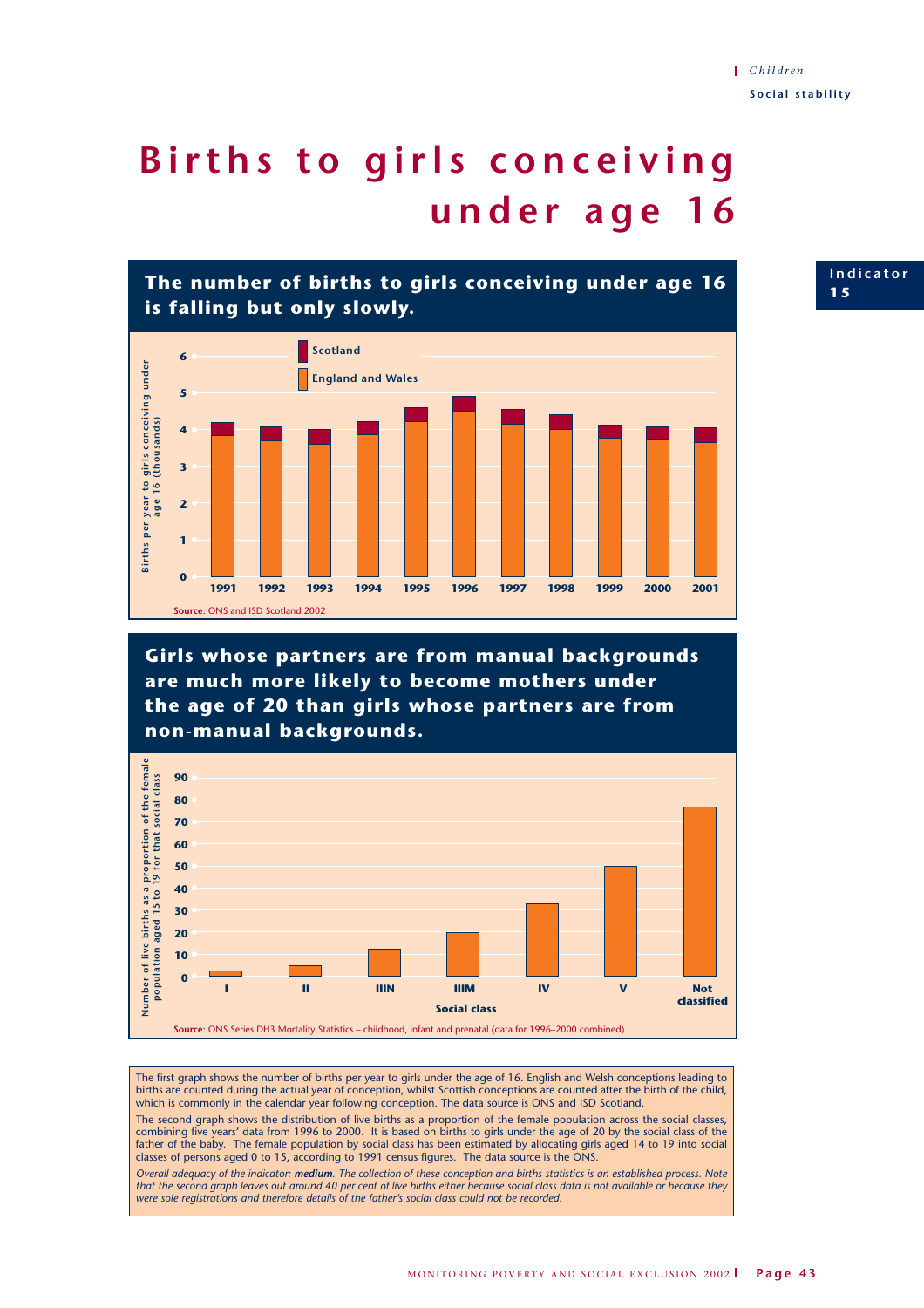# **In young offender institutions**



**The number of children aged 10 to 16 who are in custody has doubled in the last decade.**



**The number of children aged 10 to 17 in England and Wales found guilty of or cautioned for indictable offences has fallen by a fifth over the last decade.**



The first graph shows the number of children aged 10 to 16 held in young offender institutions, prison or local authority secure accommodation units. The data relates to England and Wales (note that data for Wales is from 1997 onwards only). Also, since 1993, 14-year-olds have not been held in young offender institutions.

The data for secure accommodation units measures all held on 31st March of each year.

The second graph shows the number of children between the ages of 10 and 17 who were either cautioned for or convicted of an indictable offence. Figures for 2000 are provisional at the time of publication. The update for this graph was not available at the time of publication due to a change in the publication cycle of this data by the Home Office. The data relates to England and Wales.

The figures in the two graphs reflect police-identified crime and police practice, and should not be taken as estimates of the extent of crime carried out by children.

*Overall adequacy of the indicator: medium. The cautions are formal cautions only, including reprimands and final warnings introduced under the Crime and Disorder Act 1998 (from September 1998) in seven pilot areas. Informal cautions are not recorded in the statistics but, according to 1995 Home Office Criminal Statistics, rates of informal cautioning have increased in recent years.*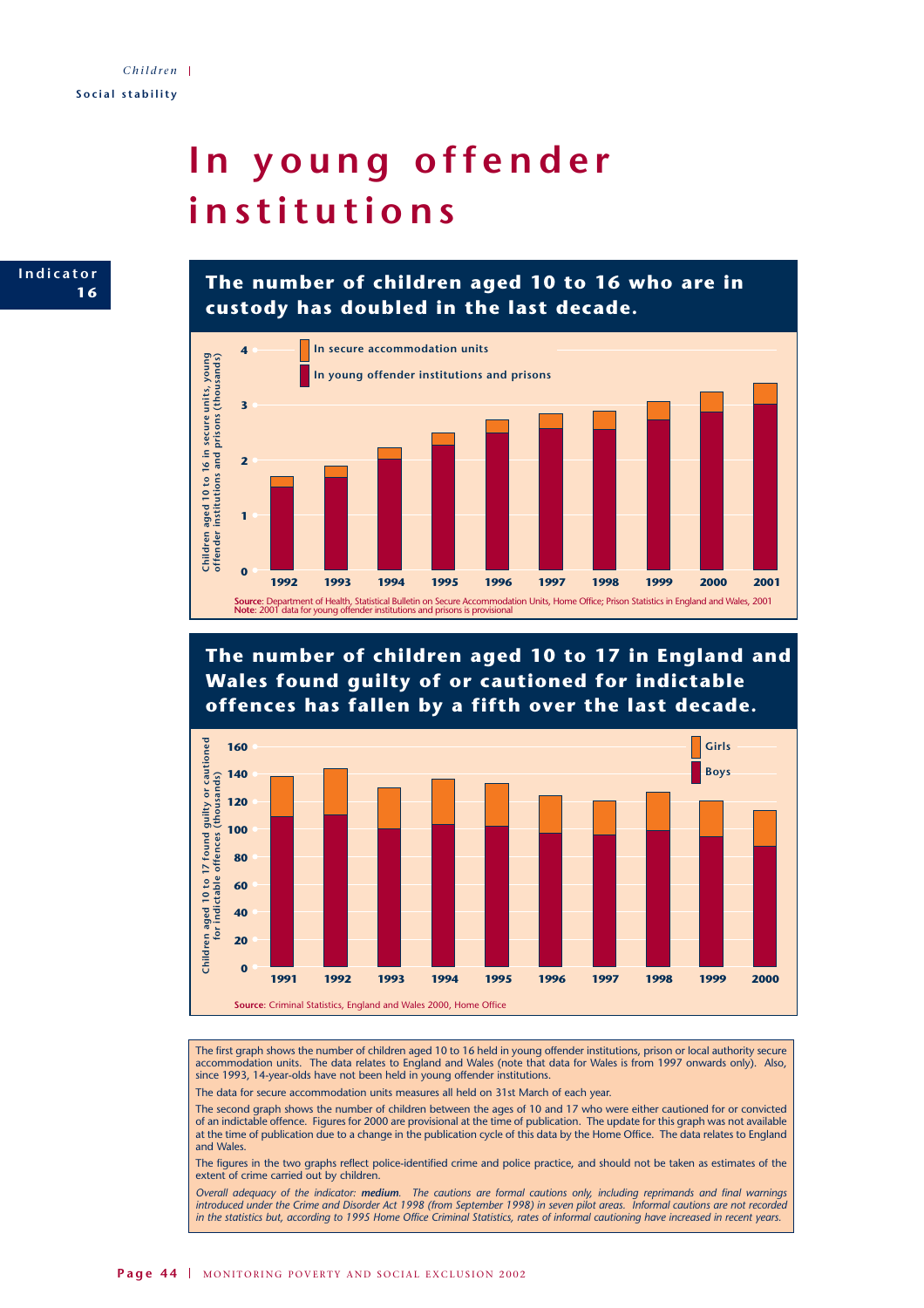# **3 Y oung adults**

### **Why the indicators were chosen**

This chapter concerns young adults aged 16 to 24. This age group has often been ignored, with much of the literature focusing on either children or adults. In part, this is because it is widely believed that young adults are healthy and resilient. But the transition from childhood to adulthood is a critical life stage and, as with children, the well-being of this age group is an important determinant of health and well-being later in life.

#### *Economic circumstances*

There is a great diversity of economic circumstances among young adults. Some remain dependent on their parents well into their early 20s, while others become parents themselves in their late teens. Whereas the well-paid young man or woman with few commitments can have a large part of their income available for discretionary expenditure, many of those who are not in education, training or work can not.

The unemployment rate among young adults is significantly higher than for adults over 25. As with other age groups, unemployment for young people is a major cause of low income and deprivation. The first indicator is the '**number of people aged under 25 who are unemployed**'.

Low wages disproportionately affect young adults and the second indicator is the '**number of 16- to 24-year-olds on low rates of pay**'.

A particularly vulnerable group are those young adults who have fallen through all the nets and are neither employed, in training or education. The third economic indicator is the '**number of 16- to18-year-olds not in education, training or employment**'.

#### *Health and well-being*

The indicators selected in this section reflect two areas – misuse of drugs and suicide rates – where recent trends have caused considerable concern, and where reported rates stand out when compared internationally.<sup>1</sup>

The first indicator is the '**number of young adults aged 15 to 24 starting drug treatment episodes**'. Apart from the serious health consequences that can arise from drug addiction, drug addicts are at increased risk of suicide and of developing mental health difficulties.<sup>2</sup> Whilst there are problems with this indicator, especially the fact that it will in part reflect the availability of agencies to help with the problem, it is the best statistic available for tracking what appear to have been sharply growing numbers of one very vulnerable group.

The second indicator is the '**suicide rate amongst 15- to 24-year-olds**'. Suicide is the second most common cause of death of young men after accidents. What makes suicide an important issue for this report is the connection between suicide and socio-economic conditions.

#### *Barriers to work*

The first barrier to work concerns lack of educational qualifications and the indicator adopted is the '**number of 19-year-olds who do not have at least an NVQ Level 2 (NVQ2) or equivalent**'.

The second barrier to work concerns criminality amongst young adults, with the indicator being the '**number of 18- to 20-year-olds convicted of an indictable offence**'. As well as employer discrimination, the barriers that face ex-offenders include the low levels of skills and qualifications amongst offenders, their poor self-esteem, and behavioural and health problems, which can reduce their chances of securing a job.3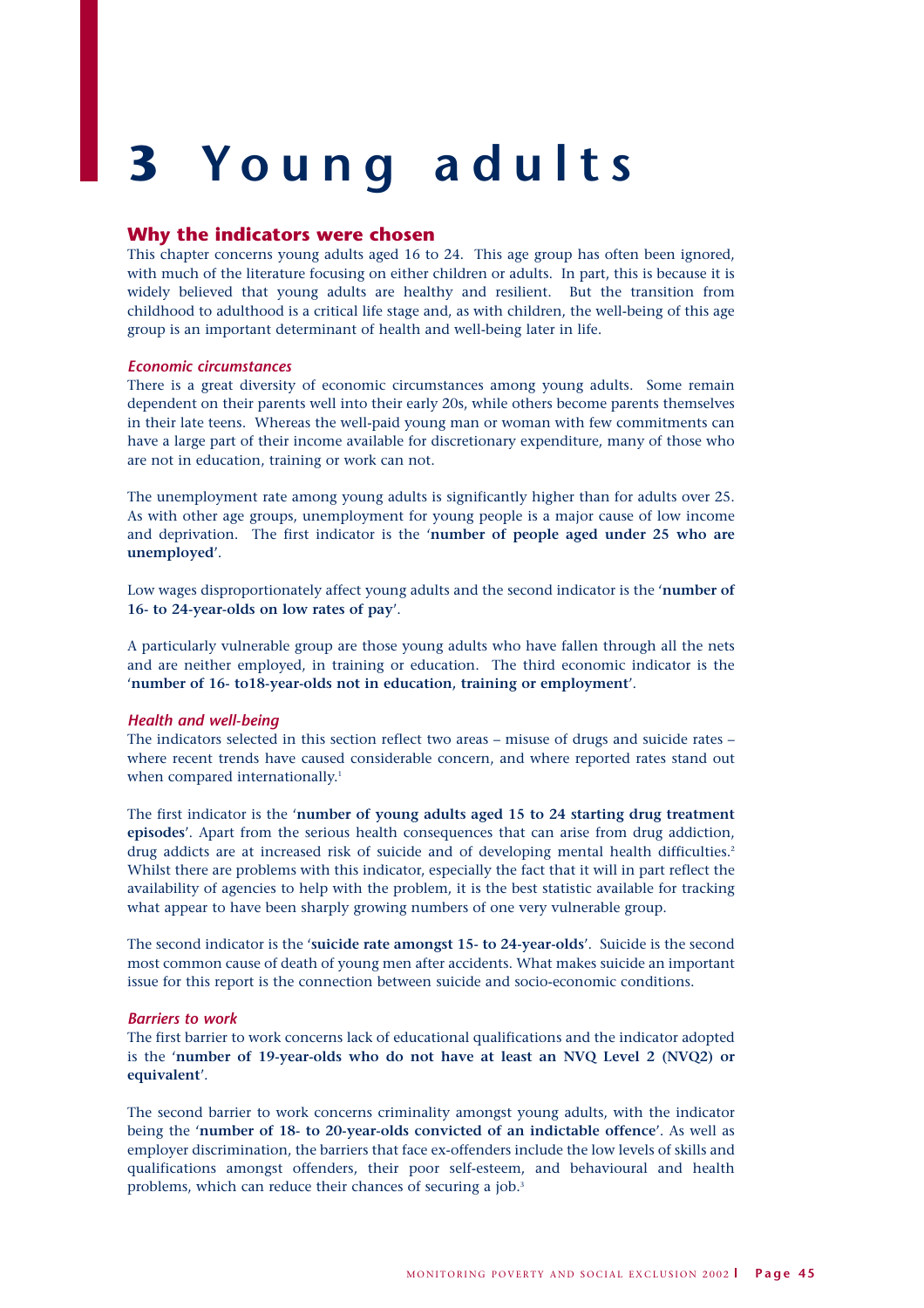## **What the indicators show**

#### *Despite some progress, lack of well-paid work remains prevalent*

There were 500,000 young adults ILO-defined unemployed in Spring 2002, compared with almost a million a decade ago. The numbers fell sharply between 1993 and 1998, when they reached 550,000. Since then, the rate of progress has slowed and, indeed, there was a small rise in the numbers in 2002.

The unemployment rate amongst 18- to 24-year-olds is still more than twice that of older workers, and this gap has widened somewhat since 1996.<sup>4</sup> Rates vary by a factor of two between the worst region (Wales) and the best (East Midlands).<sup>5</sup> Government analysis suggests that much of young adult unemployment is now short term only, perhaps indicating that young adults find it relatively easy to obtain work (or training) but not to keep it on a long-term basis.<sup>6</sup>

Interestingly, the proportion of 19-year-olds **without a basic qualification** (at least NVQ2 or equivalent) shows a similar pattern of change over time: sharp falls over much of the 1990s, with much more limited progress in recent years, and a small rise in 2002. More specifically, 38 per cent of 19-year-olds lacked such a qualification in 1993, 26 per cent in 1999 and 26 per cent in 2002, this latter figure representing 190,000 19-year-olds. There is also a similar pattern for 19-year-olds without any qualifications (at least GCSEs at grade G or above): 15 per cent in 1993, 8 per cent in 1999 and 8 per cent in 2002, this latter figure representing 60,000 19-year-olds.

Whereas there are no specific government Public Service Agreement targets for either unemployment or low pay amongst young adults, there are two targets that directly relate to educational achievement, namely to increase the proportion of 19-year-olds who obtain at least five GCSEs at grades A\* to C by three percentage points between 2002 and 2004, with a further increase of three percentage points by 2006, and to reduce by at least 40 per cent the number of adults in the UK workforce who lack NVQ2 or equivalent qualifications by 2010.

Since the introduction of the national minimum wage in 1998, the number of young adults paid below this **hourly rate of pay** has dropped substantially from 120,000 in 1998 to 50,000 in 2001. In contrast, the trend is much less favourable when considering the numbers below a somewhat higher rate of hourly pay: in 1998, 650,000 young adults aged 18 to 21 were paid less than £4 per hour; by 2001, an estimated 600,000 were still being paid less than this hourly rate, after up-rating for inflation. Two-thirds of these people were employed in the distribution, hotel and restaurant trades.

This apparent lack of progress reinforces our concerns about the lack of proper official data about the extent of low pay. Since 2000, such data has only been made available for the 18 to 21 age group, rather than the 18 to 24 age group. The data is somewhat out-of-date, the methods for deriving it are not available for public scrutiny, and the underlying dataset itself is not publicly available.<sup>7</sup>

The suggestion that there is a continuing and substantial minority of young adults who are poorly placed for the employment market is supported by the observation that there were around 50,000 18- to 20-year-olds with a criminal record in 2000, the same as in 1993. Men are seven times as likely to have a criminal record as women, and young black people are seven times as likely to be in prison as young white people.

Finally, there continue to be around 150,000 young adults aged 16 to 18 at any time who are not in education, training or work. This is nearly 10 per cent of the age group.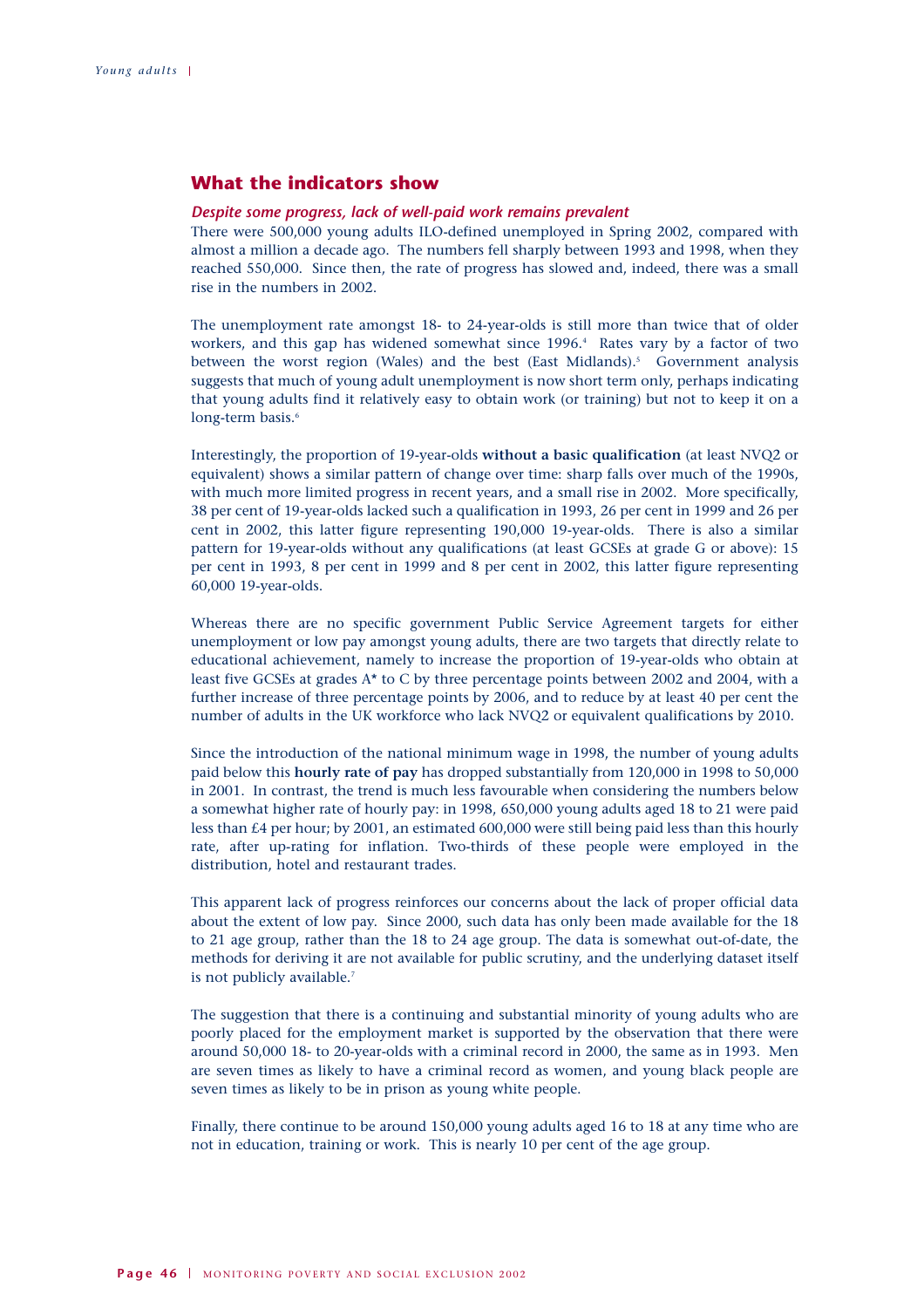#### *A mixed picture for severe ill-health*

The number of suicides amongst 15- to 24-year-olds in England and Wales has been declining since 1997, and the government's target to reduce suicide rates by 20 per cent of the 1997 rate by 2010 already appears to have been achieved for young adults.

However, there have been no such decreases in Scotland, where suicide rates now appear to be around three times higher than in England and Wales. Young men are still four times as likely as young women to take their lives, and 1997 data suggests that young men from manual backgrounds are twice as likely to commit suicide as those from non-manual backgrounds.

Around 30,000 young people aged 15 to 24 start treatment for problem drug use each year, double the levels of the early 1990s. It is unclear whether these increases reflect increasing drug usage, or an increasing inclination of drug misusers to seek treatment. Some support for the former hypothesis is provided by the increased levels of declared drug misuse between 1998 and 2000.<sup>8</sup> Some support for the latter hypothesis is provided by the government's Public Service Agreement, which includes a specific target to increase the participation of problem drug users in drug treatment programmes by 55 per cent by 2004, and by 100 per cent by 2008.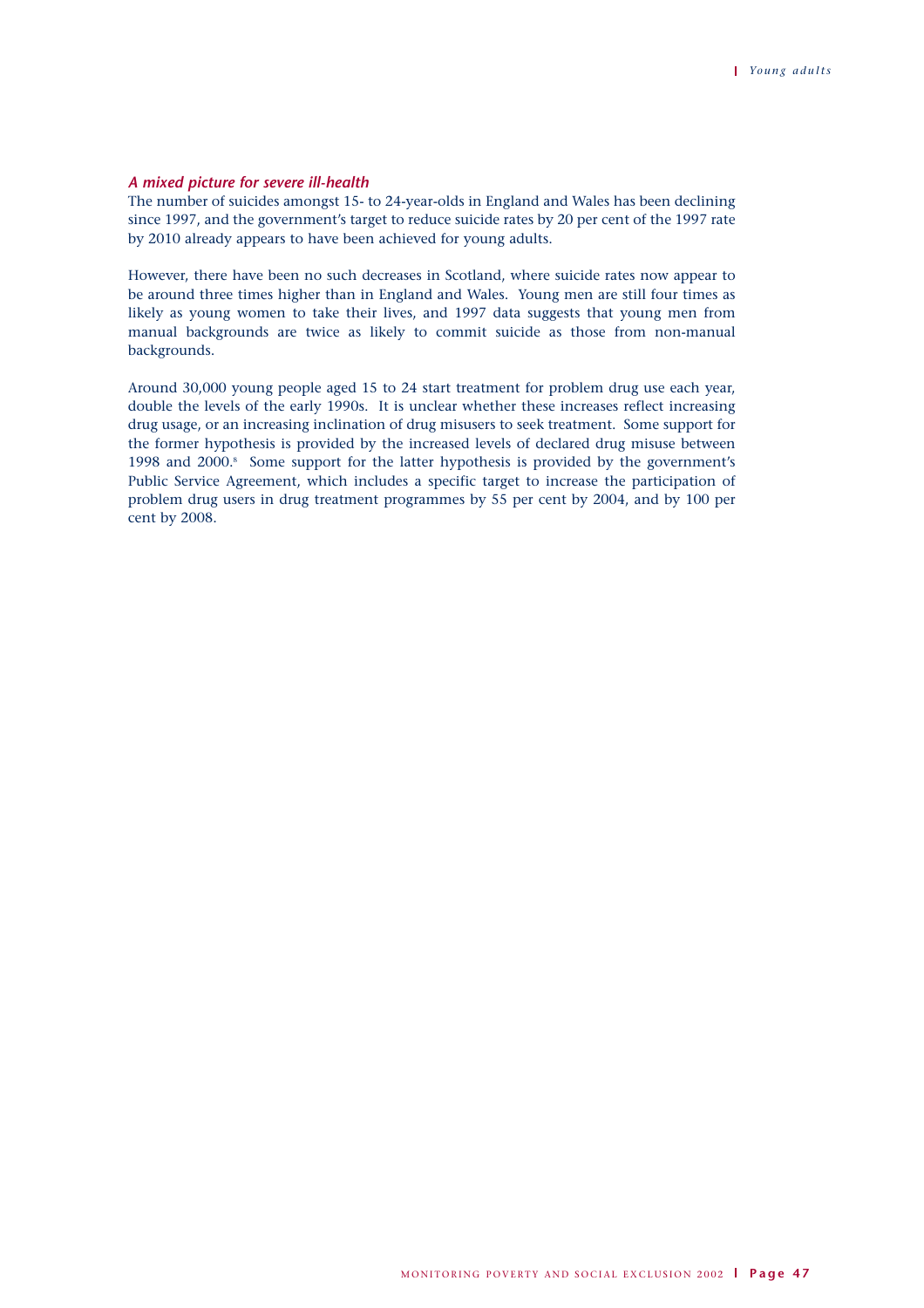| Selected major initiatives under way | Budget/target/comments<br>Key delivery agency<br>Key department<br>Start date<br>Policy | Government figures are that 310,000 young people moved into employment<br>between April 1998 and June 2001, 75% of which were sustained jobs.<br>Aims to reduce the claimant count by 250,000 between 1998 and 2002<br>Budget of £2.6bn from 1998 to 2004.<br>Jobcentre Plus<br>DfES/DWP<br>April 2001: made permanent<br>April 1998: introduced<br>New Deal for 18- to 24-year-olds<br>Indicator 18: Low pay | Selected major initiatives under way | <b>Budget/target/comments</b><br>Key delivery agency<br>Key department<br>Start date<br>Policy | The Low Pay Commission estimated that the original national minimum wage<br>affected 1.3 million jobs, potentially rising to 1.5m after the 2001 and 2002<br>Raised in October 2000 to £3.70 (£3.20 for those aged 18 to 21).<br>When first introduced, set at £3.60 for those over 22 years, unless<br>which case only £3.20). £3.00 per hour for those aged 18 to 21.<br>Raised in October 2001 to £4.10 (£3.50 for those aged 18 to 21)<br>in an exempt category or on a registered training scheme (in<br>To be increased to £4.20 (and £3.60) in October 2002.<br>increases.<br>Inland Revenue and<br>employers<br>Б<br>October 2002: to be uprated<br>October 2001: uprated<br>October 2000: uprated<br>April 1999: introduced<br>National minimum wage | When first introduced, guaranteed a weekly gross income of £200 for a family<br>full-timer (55p taper, down from 70p under Family Credit). The level of the<br>with one full-time worker. No tax until £235 per week for families with one<br>Raised in April 2001, minimum income guarantee to £214. Also, no tax is<br>paid until earnings of £250 are reached, for a family with one full-timer.<br>credit depends on number of children, how many hours are worked (the<br>element for each child. Help towards childcare cost is also available.<br>for a minimum of 16 hours per week. It consists of a basic element,<br>For families/lone parents with one child or more, who are working<br>an element for those working 30 hours plus per week, and an<br>Raised in October 2000, minimum income guarantee to £208.<br>Raised in October 2001, minimum income guarantee to £225.<br>minimum is 16 hours), childcare costs and levels of savings.<br>Raised in April 2002, minimum income guarantee to £227<br>Raised in June 2002, minimum income guarantee to £230.<br>Inland Revenue and<br>employers<br>Treasury and DWP<br>To be replaced by a combination<br>Child<br>October 2002: to be uprated<br>of Working Tax Credit and<br>Working Families Tax Credit (WFTC) October 1999: introduced<br>Tax Credit in April 2003<br>October 2000: uprated<br>October 2001: uprated<br>April 2002: uprated<br>April 2001: uprated<br>une 2002: uprated<br>(replaced Family Credit) |  |  |  |  |  |
|--------------------------------------|-----------------------------------------------------------------------------------------|---------------------------------------------------------------------------------------------------------------------------------------------------------------------------------------------------------------------------------------------------------------------------------------------------------------------------------------------------------------------------------------------------------------|--------------------------------------|------------------------------------------------------------------------------------------------|---------------------------------------------------------------------------------------------------------------------------------------------------------------------------------------------------------------------------------------------------------------------------------------------------------------------------------------------------------------------------------------------------------------------------------------------------------------------------------------------------------------------------------------------------------------------------------------------------------------------------------------------------------------------------------------------------------------------------------------------------------------|-------------------------------------------------------------------------------------------------------------------------------------------------------------------------------------------------------------------------------------------------------------------------------------------------------------------------------------------------------------------------------------------------------------------------------------------------------------------------------------------------------------------------------------------------------------------------------------------------------------------------------------------------------------------------------------------------------------------------------------------------------------------------------------------------------------------------------------------------------------------------------------------------------------------------------------------------------------------------------------------------------------------------------------------------------------------------------------------------------------------------------------------------------------------------------------------------------------------------------------------------------------------------------------------------------------------------------------------------------------------------------------------------------------------------------------------------------------------------------------------|--|--|--|--|--|
|--------------------------------------|-----------------------------------------------------------------------------------------|---------------------------------------------------------------------------------------------------------------------------------------------------------------------------------------------------------------------------------------------------------------------------------------------------------------------------------------------------------------------------------------------------------------|--------------------------------------|------------------------------------------------------------------------------------------------|---------------------------------------------------------------------------------------------------------------------------------------------------------------------------------------------------------------------------------------------------------------------------------------------------------------------------------------------------------------------------------------------------------------------------------------------------------------------------------------------------------------------------------------------------------------------------------------------------------------------------------------------------------------------------------------------------------------------------------------------------------------|-------------------------------------------------------------------------------------------------------------------------------------------------------------------------------------------------------------------------------------------------------------------------------------------------------------------------------------------------------------------------------------------------------------------------------------------------------------------------------------------------------------------------------------------------------------------------------------------------------------------------------------------------------------------------------------------------------------------------------------------------------------------------------------------------------------------------------------------------------------------------------------------------------------------------------------------------------------------------------------------------------------------------------------------------------------------------------------------------------------------------------------------------------------------------------------------------------------------------------------------------------------------------------------------------------------------------------------------------------------------------------------------------------------------------------------------------------------------------------------------|--|--|--|--|--|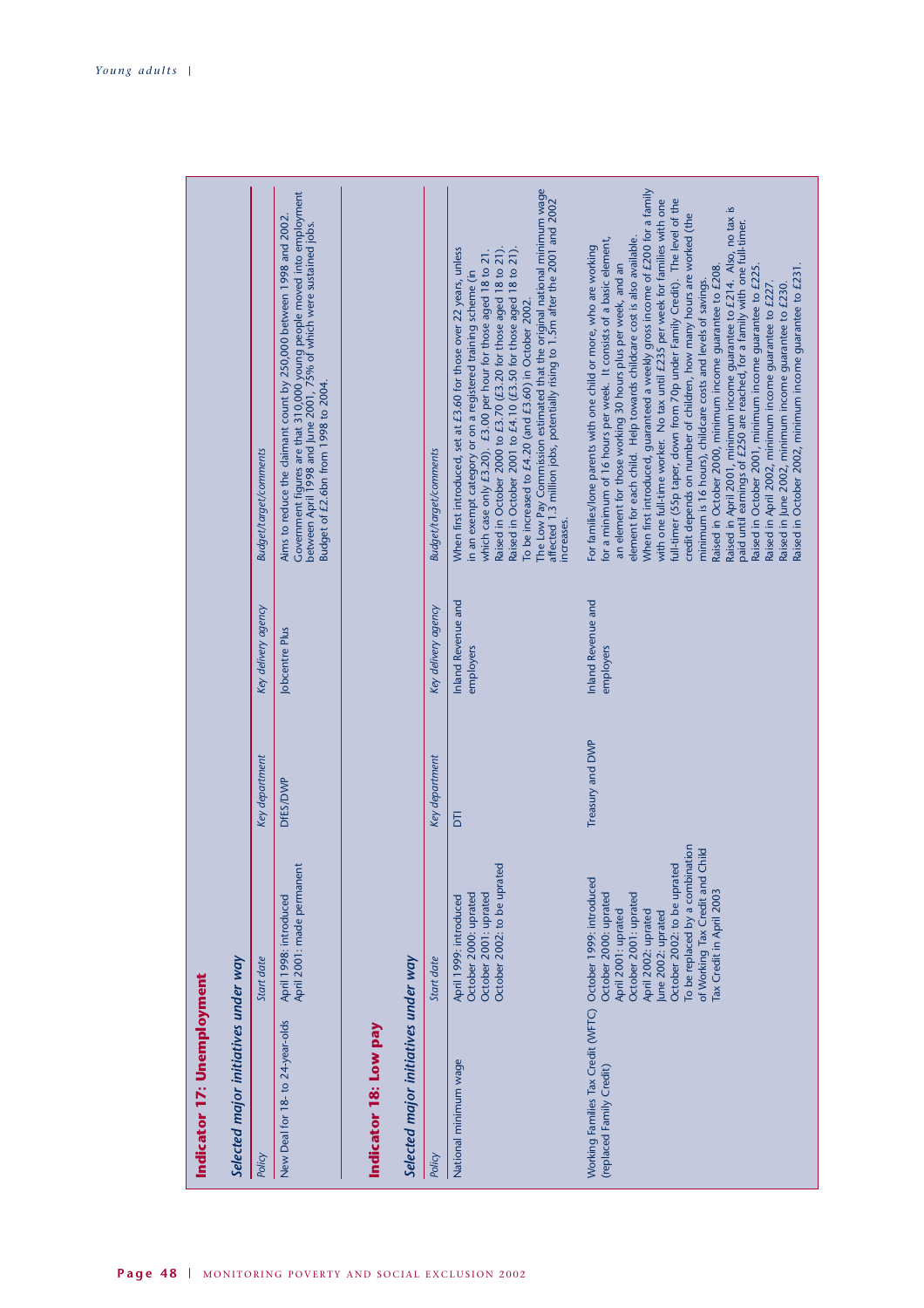|                                                                                                                                         |                                                      |                                                               |                     | Benefit, Housing Benefit, Disability Living Allowance and Council Tax Benefit,<br>is not included in the calculation for entitlement to WFTC.<br>maximum WFTC. Above that, for every pound earned over that level, 55p is<br>those with over £8,000 cannot claim WFTC and those with savings of under<br>£3,000 are unaffected. For every £250 over £3,000 savings, £1 is added to<br>As of November 2001, 1.3 million families were claiming (nearly <sup>1</sup> /2 million<br>Credit. The 2002 budget estimated that families on WFTC are on average<br>the net weekly income. Income from most other benefits, including Child<br>deducted from the amount payable. Savings are also taken into account:<br>Provides £5bn of help each year, compared with £31/2 billion for Family<br>Those with a net weekly income below £92.90 per week receive the<br>£40 a week better off than they were under Family Credit.<br>more than Family Credit). |
|-----------------------------------------------------------------------------------------------------------------------------------------|------------------------------------------------------|---------------------------------------------------------------|---------------------|-------------------------------------------------------------------------------------------------------------------------------------------------------------------------------------------------------------------------------------------------------------------------------------------------------------------------------------------------------------------------------------------------------------------------------------------------------------------------------------------------------------------------------------------------------------------------------------------------------------------------------------------------------------------------------------------------------------------------------------------------------------------------------------------------------------------------------------------------------------------------------------------------------------------------------------------------------|
| Indicator 22: Without a basic qualification<br>Indicator 19: Not in education, training or<br>Relevant Public Service Agreement targets | work                                                 |                                                               |                     |                                                                                                                                                                                                                                                                                                                                                                                                                                                                                                                                                                                                                                                                                                                                                                                                                                                                                                                                                       |
| Public Service Agreement, DfES, Target 5                                                                                                |                                                      | Raise standards in schools and colleges so that:<br>2006; and |                     | 2<br>• between 2002 and 2006 the proportion of those aged 16 who get qualifications equivalent to 5 GCSEs at grades A* to C rises by<br>percentage points each year on average and in all schools at least 20% of pupils achieve this<br>• the proportion of 19-year-olds who achieve this standard rises by 3 percentage points<br>between 2002 and 2004, with a further increase of 3 percentage points by 2006.                                                                                                                                                                                                                                                                                                                                                                                                                                                                                                                                    |
| Public Service Agreement, DfES, Target 9                                                                                                |                                                      | by 2004                                                       |                     | Improve the basic skill levels of 1.5 million adults between the launch of Skills for Life in 2001 and 2007, with a milestone of 750,000                                                                                                                                                                                                                                                                                                                                                                                                                                                                                                                                                                                                                                                                                                                                                                                                              |
| Public Service Agreement, DfES, Target 10                                                                                               |                                                      |                                                               |                     | Reduce by at least 40% the number of adults in the UK workforce who lack NVQ 2 or equivalent qualifications by 2010. Working<br>towards this, one million adults already in the workforce to achieve level 2 between 2003 and 2006.                                                                                                                                                                                                                                                                                                                                                                                                                                                                                                                                                                                                                                                                                                                   |
| Selected major initiatives under way                                                                                                    |                                                      |                                                               |                     |                                                                                                                                                                                                                                                                                                                                                                                                                                                                                                                                                                                                                                                                                                                                                                                                                                                                                                                                                       |
| Policy                                                                                                                                  | Start date                                           | Key department                                                | Key delivery agency | <b>Budget/target/comments</b>                                                                                                                                                                                                                                                                                                                                                                                                                                                                                                                                                                                                                                                                                                                                                                                                                                                                                                                         |
| attainment of 14- to 19-year-olds<br>Improving participation and                                                                        | December 1997: introduced<br>September 2000: widened | <b>DfES</b>                                                   | Careers Service     | more GCSEs at grade A* to C by 4 percentage points between 2002/04. With<br>38% of LEAs to achieve this standard by 2004.<br>As a milestone towards this, 80% to achieve Level 5 in Maths, 75% in English<br>Targets (14-year-olds): By 2007, 85% to achieve Level 5 or above in each of<br>Targets (16-year-olds): Increase the percentage of pupils obtaining five or<br>the Key Stage 3 tests in English, Maths and ICT, and 80% in Science.<br>and ICT and 70% in Science by 2004.                                                                                                                                                                                                                                                                                                                                                                                                                                                                |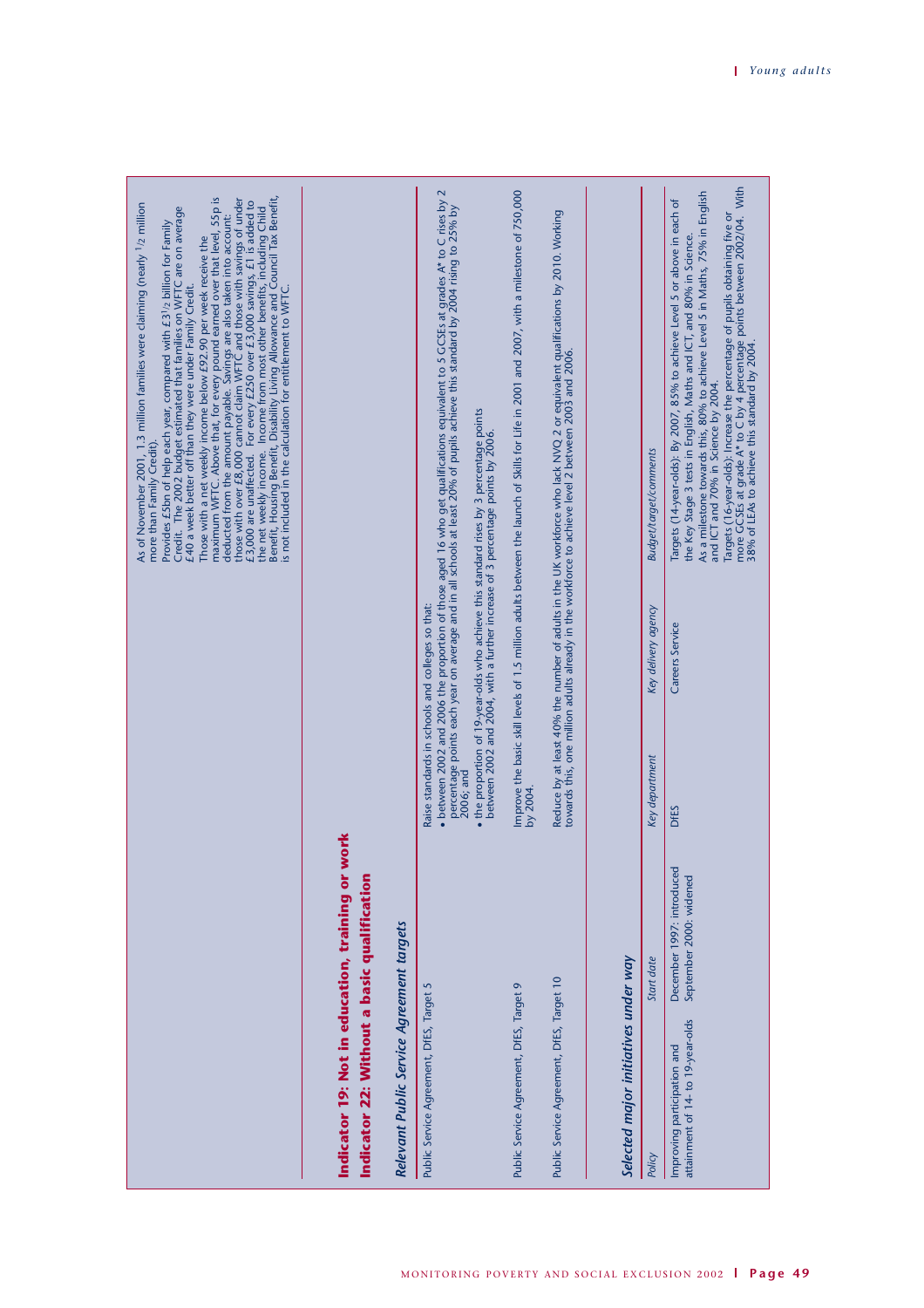|                                                                                                              |                                                                                               |                                                                                   |                                                | Increase the percentage of pupils obtaining five or more GCSEs at grade A* to<br>G (including English and maths by 2004. By 2004, 92% of 16-year-olds<br>of 19-year-olds achieving a qualification equivalent to NVQ Level 2 compared<br>More vocational qualifications introduced at Key Stage 4 in September 2000.<br>Targets (19-year-olds): By 2004, increase by 3 percentage points the number<br>should reach this standard.<br>with 2002.                                        |
|--------------------------------------------------------------------------------------------------------------|-----------------------------------------------------------------------------------------------|-----------------------------------------------------------------------------------|------------------------------------------------|-----------------------------------------------------------------------------------------------------------------------------------------------------------------------------------------------------------------------------------------------------------------------------------------------------------------------------------------------------------------------------------------------------------------------------------------------------------------------------------------|
| Education Maintenance Allowance                                                                              | September 1999: introduced<br>September 2000: extended                                        | <b>DfES</b>                                                                       | LEAs, schools, colleges,<br>careers service    | An initial budget of £100m for three years, increased by £93m in 2000/01.<br>Funding of up to £40 per week to those who stay in education, with<br>Budget for 2001/02 around 160m, but not yet confirmed.<br>Total of 56 pilot areas. £160m for pilot scheme 1999/02<br>additional retention and achievement bonuses.                                                                                                                                                                   |
| Connexions (replacing<br>careers service)                                                                    | March 2003: should cover al<br>April 2001: phased launch<br>April 2000: pilots<br>of England. | A range of departments:<br>DFES, DWP, DCMS, HO,<br>Cabinet Office, DTLR<br>and DH | <b>Connexions Service</b><br>National Unit for | A budget of £320m in 2001/02, covering both Connexions (£110m) and the Careers Service (£210m). Budget of £420m for 2002/03 and £455m for<br>A universal service providing advice, guidance and support for 13- to 19-year-<br>olds, in particular to connect and reconnect with learning. Brings together<br>Various targets involving education, care, drugs, offending and teenage<br>new and existing services to a coherent whole.<br>pregnancy.<br>2003/04.                       |
| Indicator 20: Problem drug use                                                                               |                                                                                               |                                                                                   |                                                |                                                                                                                                                                                                                                                                                                                                                                                                                                                                                         |
| Relevant Public Service Agreement targets                                                                    |                                                                                               |                                                                                   |                                                |                                                                                                                                                                                                                                                                                                                                                                                                                                                                                         |
| Public Service Agreement, Department of Health, Target 10<br>Public Service Agreement, Home Office, Target 6 |                                                                                               | by the most vulnerable young people; and<br>Reduce the harm caused by drugs by:   |                                                | • reducing the use of Class A drugs and the frequent use of any illicit drug among all young people under the age of 25, especially<br>Increase the participation of problem drug users in drug treatment programmes by 55% by 2004 and by 100% by 2008, and<br>increase year-on-year the proportion of users successfully sustaining or completing treatment programmes<br>reduce drug-related crime, including as measured by the proportion of offenders testing positive at arrest. |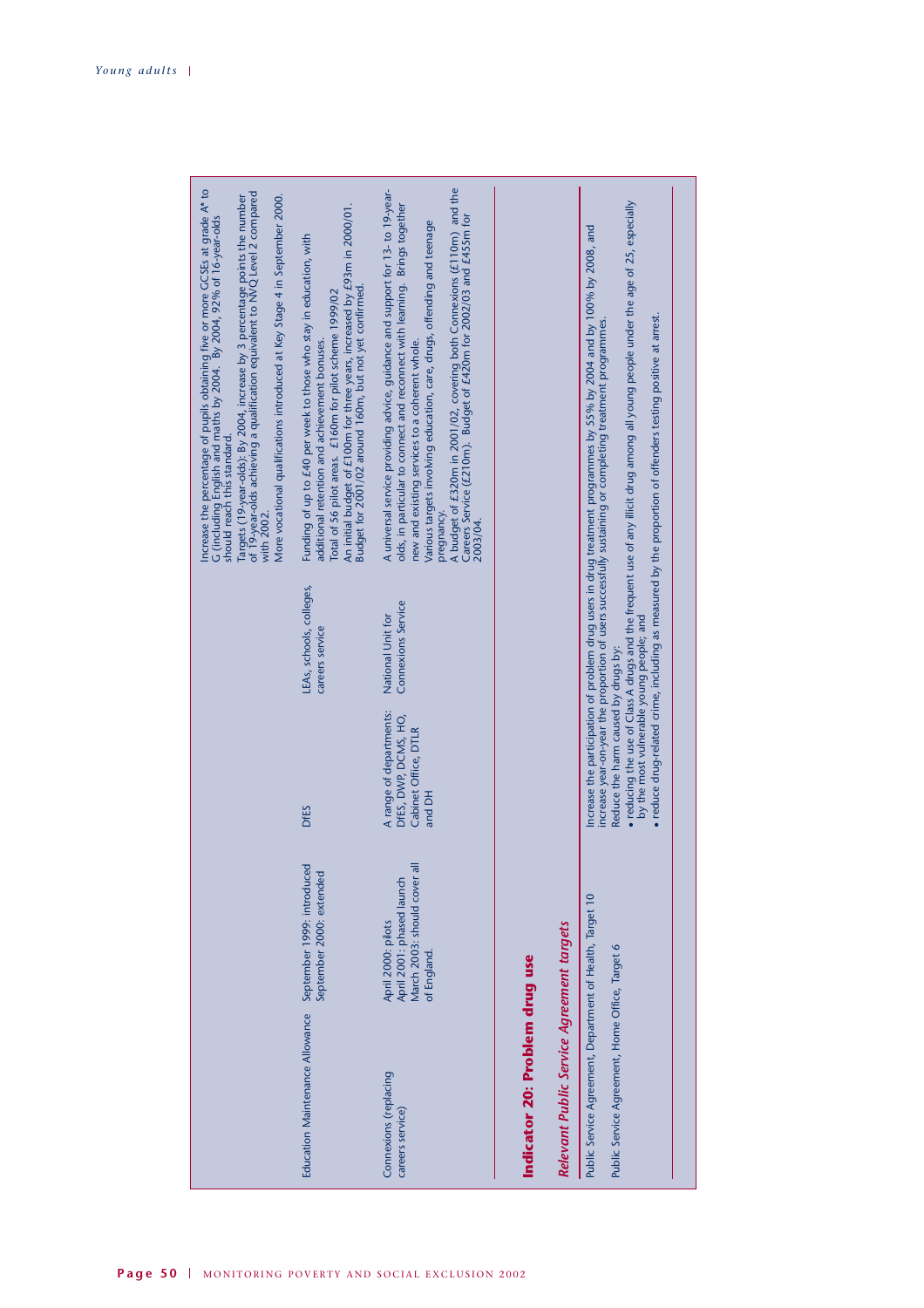|                                      | <b>Budget/target/comments</b><br>Key delivery agency<br>Key department<br>Start date | 4. To reduce availability of class A drugs by 25% by 2005 and 50% by 2008.<br>3. To increase the participation of problem drug mis-users, including<br>prisoners, in drug treatment programmes by 66% by 2005 and by 100% by<br>1. Amongst under-25s, to reduce heroin and crack use by 25% in five years<br>2. To reduce repeat offending by drug mis-users by 25% by 2005, and by<br>A 10-year programme with a variety of targets:<br>A budget of £3.5bn for 2000/04.<br>and by 50% in ten years.<br>50% by 2008.<br>2008.<br>Drug Action Teams<br>Cabinet Office, Home<br>Office, DH<br>1998 |                       |                                           | Improve life outcomes of adults and children with mental health problems through year on year improvements in access to crisis and<br>CAMHS services, and reduce the mortality rate from suicide and undetermined injury by at least 20% by 2010. | <b>Budget/target/comments</b><br>Key delivery agency<br>Key department<br>Start date | Health, 1998) and 'Modernising Mental Health' (Department of Health, 1998).<br>The National Suicide Prevention Strategy for England (which incorporates and<br>Incorporated into both 'Saving Lives - Our Healthier Nation' (Department of<br>expands existing targets) is currently under consultation and is due to be<br>Aims to reduce suicides by 20% of 1997 rate by 2010.<br>A budget of £700m over three years (1999/02).<br><b>NHS</b><br>$\overline{a}$<br>1998 |
|--------------------------------------|--------------------------------------------------------------------------------------|--------------------------------------------------------------------------------------------------------------------------------------------------------------------------------------------------------------------------------------------------------------------------------------------------------------------------------------------------------------------------------------------------------------------------------------------------------------------------------------------------------------------------------------------------------------------------------------------------|-----------------------|-------------------------------------------|---------------------------------------------------------------------------------------------------------------------------------------------------------------------------------------------------------------------------------------------------|--------------------------------------------------------------------------------------|---------------------------------------------------------------------------------------------------------------------------------------------------------------------------------------------------------------------------------------------------------------------------------------------------------------------------------------------------------------------------------------------------------------------------------------------------------------------------|
|                                      |                                                                                      |                                                                                                                                                                                                                                                                                                                                                                                                                                                                                                                                                                                                  |                       |                                           |                                                                                                                                                                                                                                                   |                                                                                      |                                                                                                                                                                                                                                                                                                                                                                                                                                                                           |
| Selected major initiatives under way | Policy                                                                               | UK Anti-Drugs Strategy                                                                                                                                                                                                                                                                                                                                                                                                                                                                                                                                                                           | Indicator 21: Suicide | Relevant Public Service Agreement targets | Public Service Agreement, Department of Health, Target 7<br>Selected major initiatives under way                                                                                                                                                  | Policy                                                                               | Measures to tackle suicide rates                                                                                                                                                                                                                                                                                                                                                                                                                                          |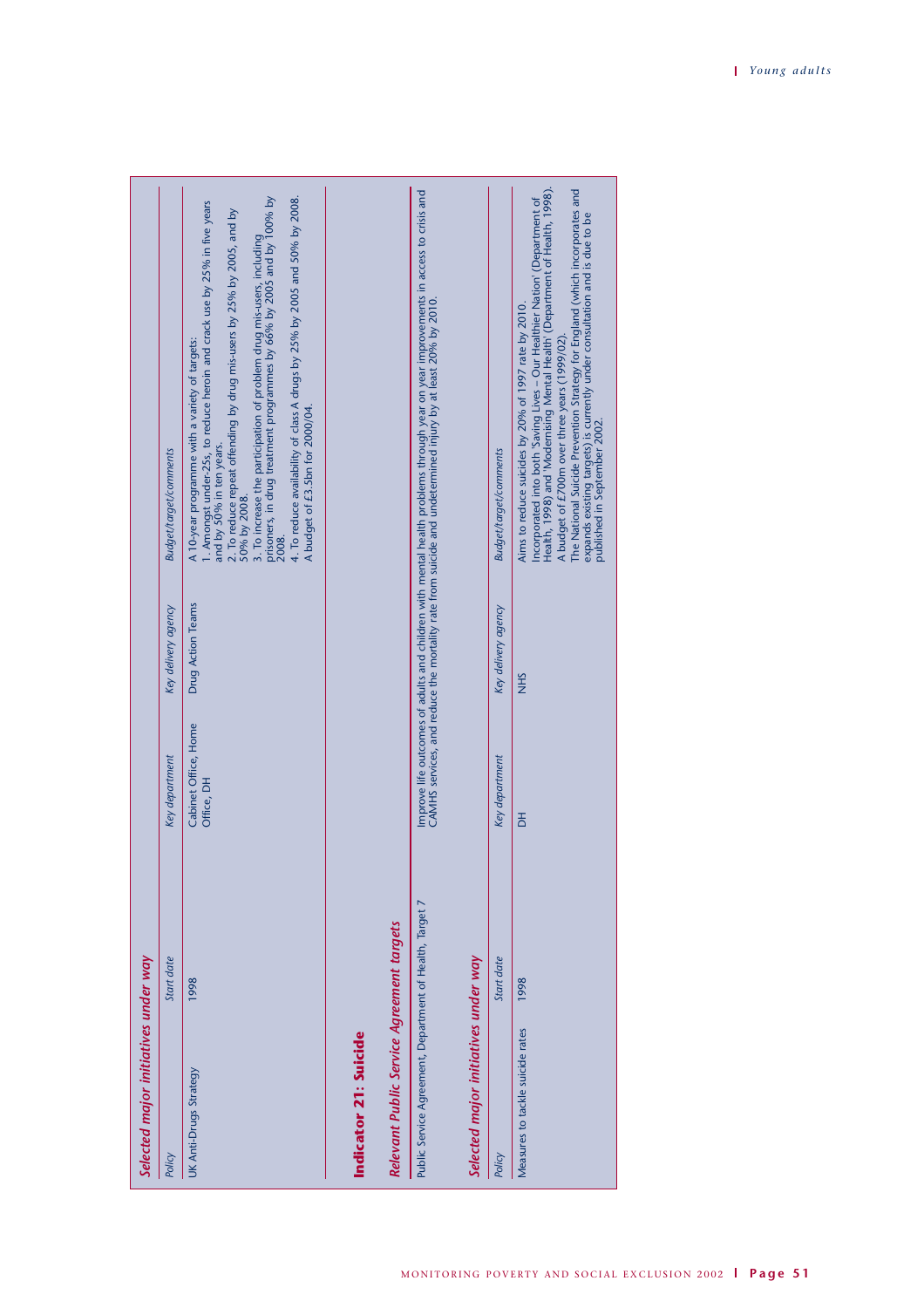## **1 7Unemployment**



**Half a million young adults are unemployed. The total dropped by a third in the five years to 1998 but has not changed substantially since.**



## **The unemployment rate for 18- to 24-year-olds is more than twice that for older workers.**



The first graph shows the number of unemployed people aged 16 to 24, as recorded each spring.

The second graph shows the rate of unemployment for those aged 18 to 24, compared with those aged 25 and over (up to retirement) for the latest year. 'Unemployment' is the ILO definition, which is used for the official UK unemployment numbers and is obtained from the Labour Force Survey (LFS). It includes all those with no paid work in the survey week who were available to start work in the next fortnight and who either looked for work in the last month or were waiting to start a job already obtained. The ILO unemployment rate is the percentage of the economically active population who are unemployed on the ILO measure. The data is not seasonally adjusted and refers to the United Kingdom. *Overall adequacy of the indicator: high. The LFS is a well-established, three monthly government survey, designed to be*

*representative of the population as a whole.*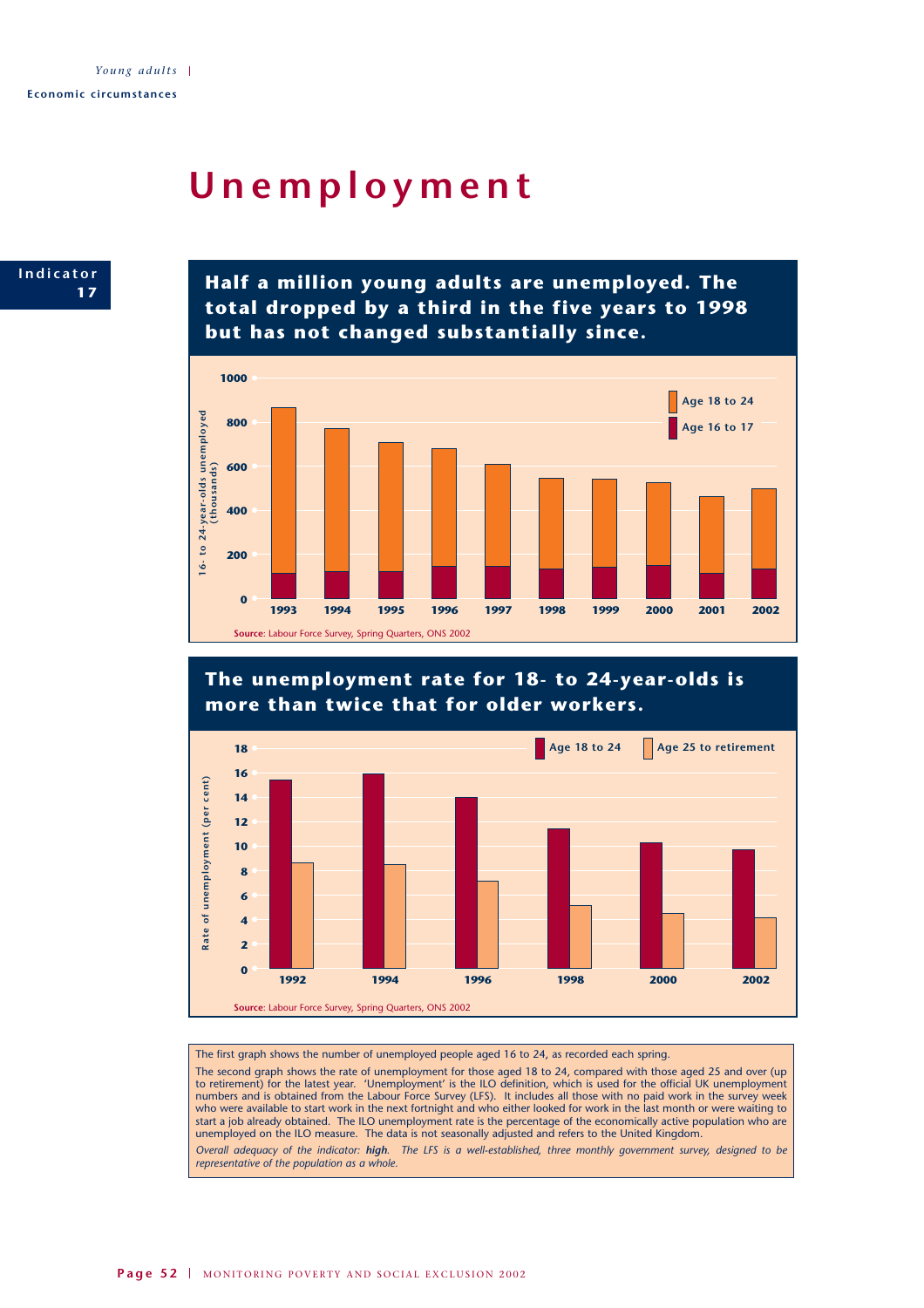## **On low rates of pay**





The first graph shows the estimated number of employees aged 18 to 21 who were paid below various hourly rates of pay in each year shown. No data is yet available for 2002 and none is available for years before 1998. The first threshold is the national minimum wage, which was £3.00 per hour in 1998 to 2000 and £3.20 in 2001. The second threshold is £4.00 per hour in 1998, rising in l0p increments in each year thereafter to reflect inflation (£4.10 in 1999, £4.20 in 2000 and £4.30 in 2001). The threshold of £4.00 per hour was chosen because it roughly corresponds with half male median hourly pay. The l0p increments were chosen for two reasons: first, the percentage rise represented by each increment is an amount which is somewhere between price inflation and earnings inflation; and, second, the data limitations are such that only increments rounded to the nearest l0p are possible. The figures are from published ONS statistics which were themselves derived from a combination of data from the Labour Force Survey and New Earnings Survey (NES), with adjustments by the ONS.

The second graph shows the distribution of employees aged 16 to 24 earning less than £4.30 per hour across different sectors of the economy. The £4.30 figure is used to provide some consistency with the first graph. The data is from a direct question in the spring quarter of LFS 2002, and only includes those people who answered this question.

*Overall adequacy of the indicator: limited. The LFS and NES are well-established government surveys, designed to be representative of the population as a whole. However, neither survey accurately measures low pay in its own right. The ONS method for combining and adjusting the data is not available for public scrutiny and the underlying dataset itself is not publicly available. In other words, outside researchers now have to rely on whatever data the Office decides to publish.* 

**Indicator X1 8**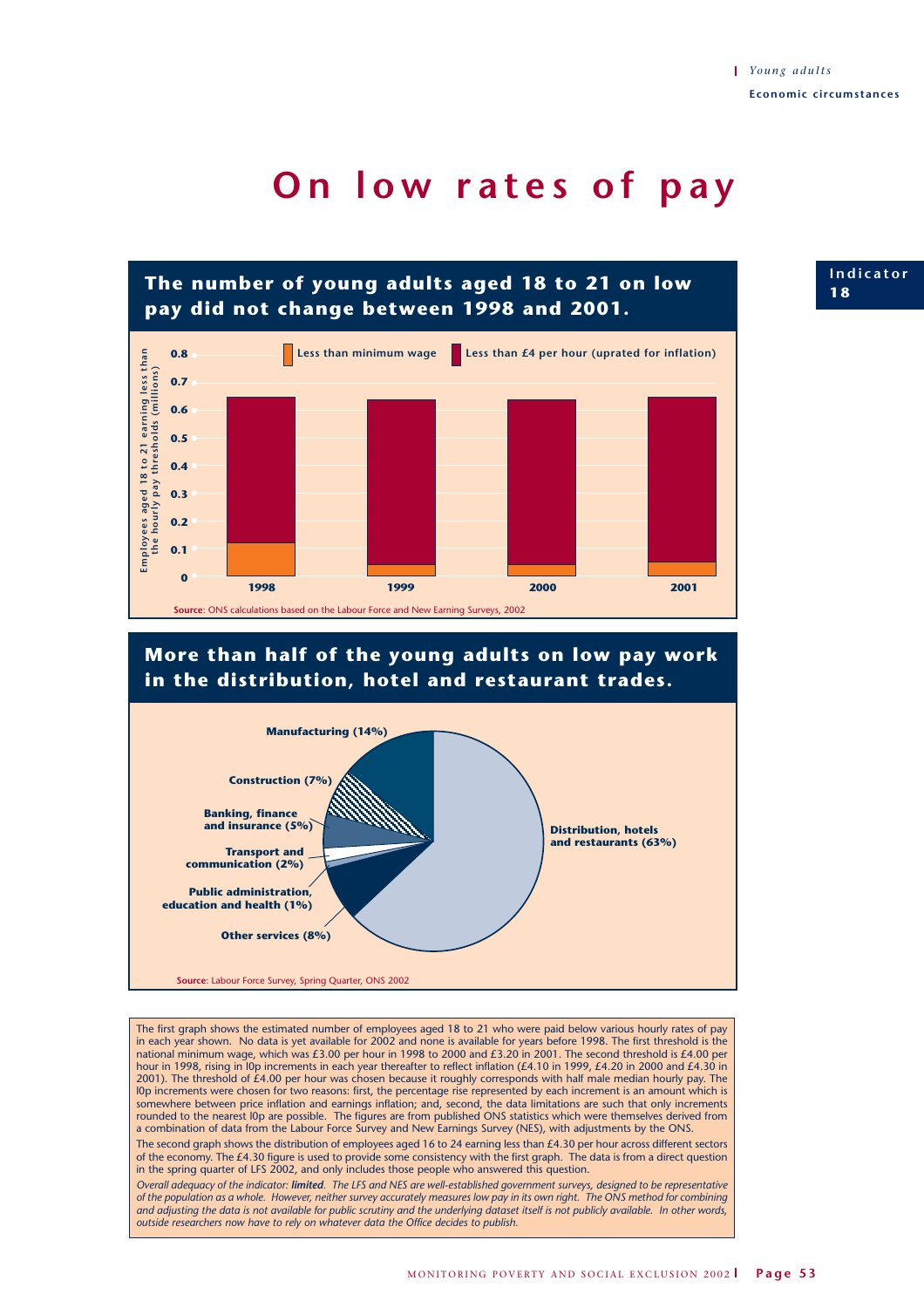# **Not in education, training or work**

**Indicator 1 9**

**At 170,000 (9 per cent of the age group), the number of 16- to 18-year-olds not in education, training or work has remained broadly unchanged since 1993.**



## **A fifth of 16- to 18-year-olds not in education, training or work have left home.**



The first graph shows the number of 16- to 18-year-olds not in education, training or work. The data has been put together by DfES statisticians, combining the Labour Force Survey with school, college and trainee records.

The second graph is based on the Labour Force Survey alone (for the winter quarter 2001). It takes all those found within the survey not to be in education, training or work and shows whether they are living independently (head of household, spouse, cohabitee or with other non-relative) or living with family (child, step-child, brother, sister, grandchild or other relation). The data also shows whether the young person is dependent on any of the following benefits: Income Support, Jobseeker's Allowance, Sickness/Disability Benefit, Housing or Council Tax Benefit.

Note that comparisons cannot be made between figures for those not in education, training or work and unemployment statistics as it is possible to be both in education/training and unemployed at the same time.

*Overall adequacy of the indicator: high. The Labour Force Survey is a well-established, three-monthly government survey, designed to be representative of the population as a whole.*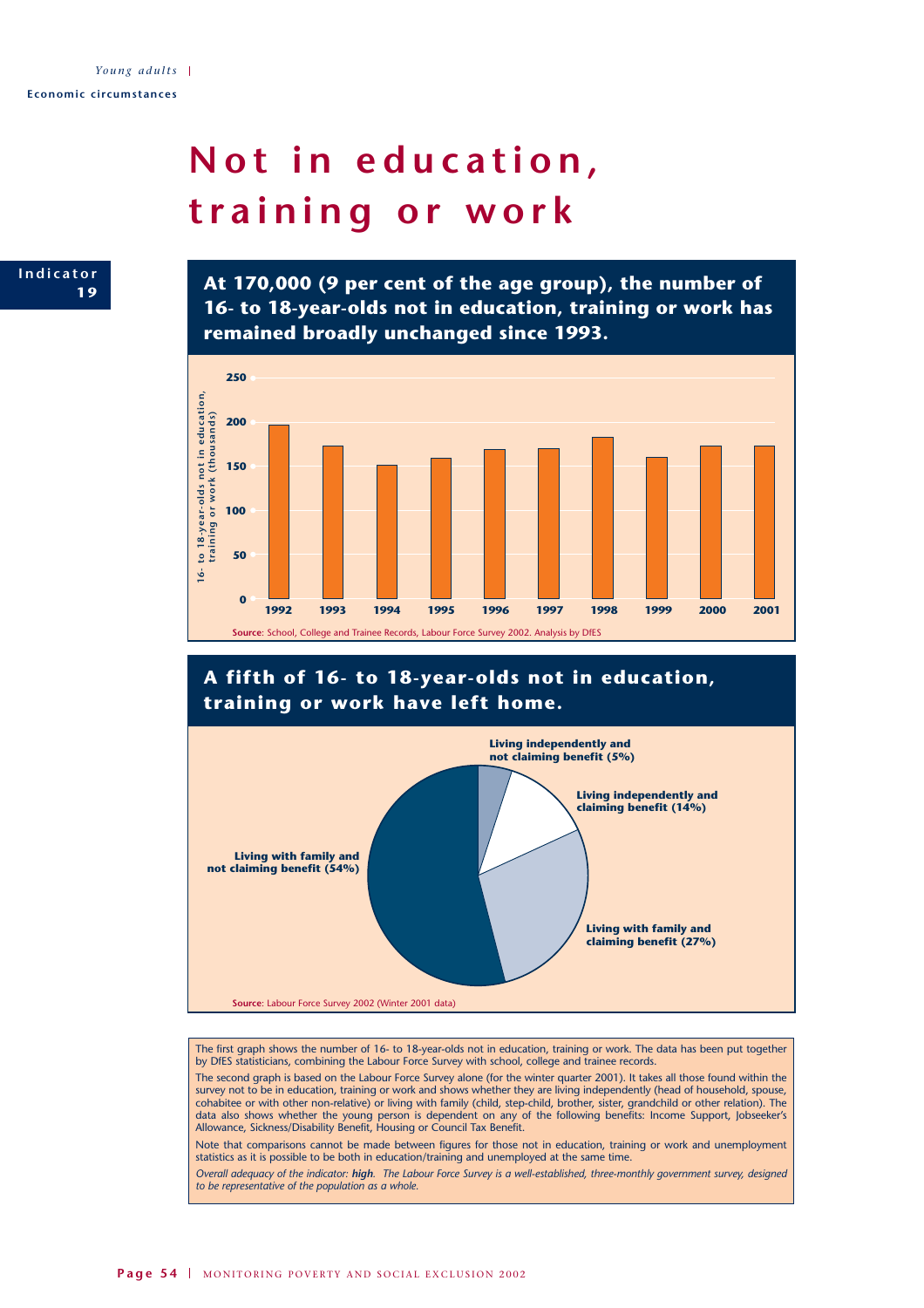## **Problem drug use**



## **Heroin is the main drug of misuse for two-thirds of under-25s starting treatment in England.**



The first graph shows the number of 15- to 24-year-olds in Great Britain starting an episode with any agency offering services to drug misusers. Note that a new way of counting treatment episodes was introduced in April 1997. The data for Scotland for the latest year is based partly on actual returns and partly on estimates. This is due to 'missing data' in one of the databases.

The second graph shows the breakdown by drug type among users in England starting an agency episode for April to September 2000 (the most recent six months for which data is available). An 'episode' is defined as a person presenting to a treatment agency for the first time or after a break in contact of six months or more. The update for this graph was not available at the time of publication due to a change in the publication cycle of this data by the Drugs Misuse Database.

*Overall adequacy of the indicator: limited. The numbers count individuals presenting for treatment in each six-month period, but do not include those in treatment who presented in an earlier six-month period. Furthermore, services such as needle exchange schemes, outreach work and most services for those in prison are excluded. Finally many problem drug users do not present for treatment at all.*

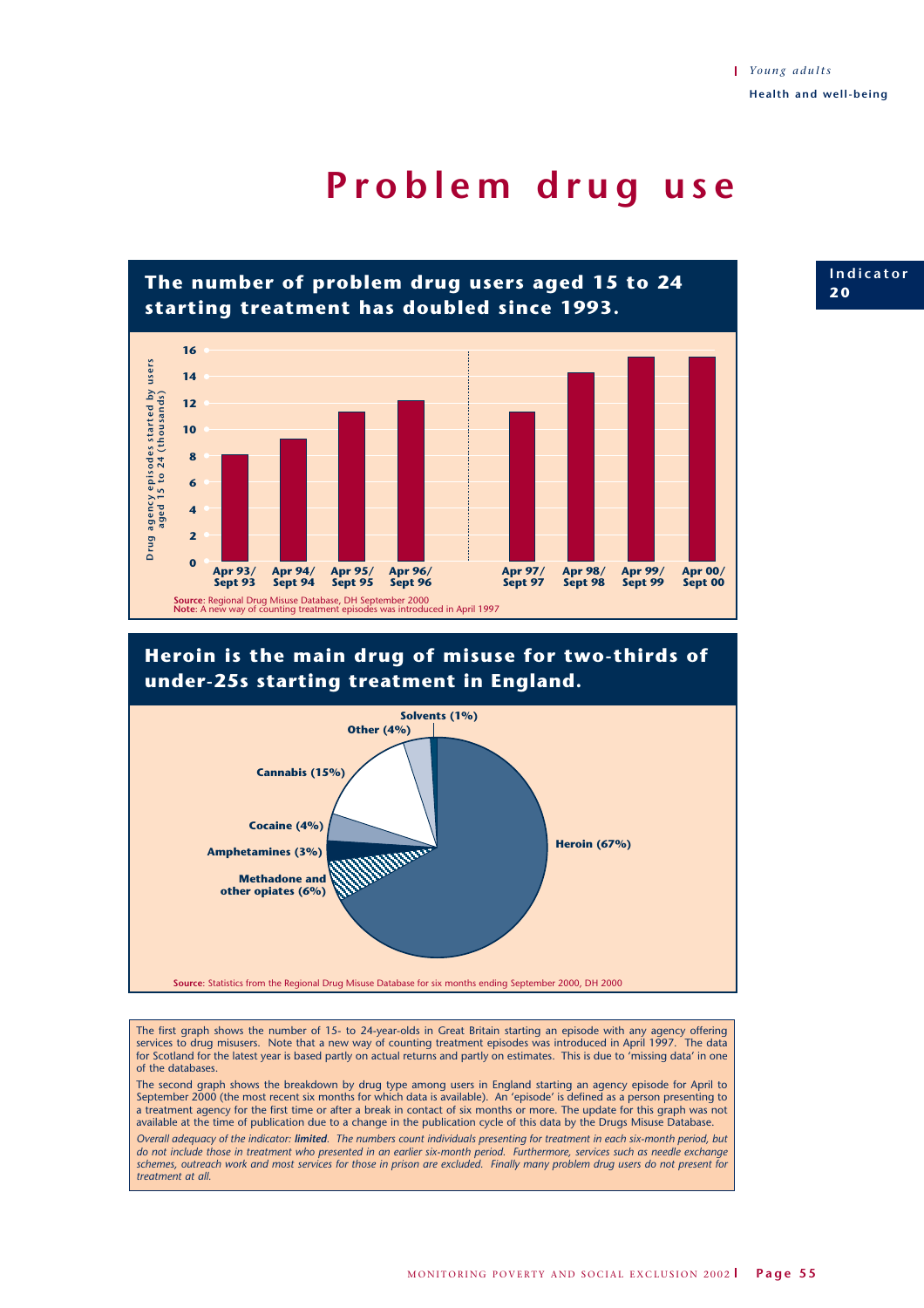## **Suicide**



**The number of suicides amongst young adults aged 15 to 24 has fallen in recent years in England and Wales, but not in Scotland.**



**Young men from manual backgrounds are twice as likely to commit suicide as those from non-manual backgrounds.**



The first graph shows the number of suicides in Great Britain, showing the statistics separately for England and Wales and for Scotland. Suicide data includes deaths recorded as 'undetermined', where there is an open verdict, and therefore includes deaths where suicide was the probable verdict as well as those where suicide was formally given as the verdict. Note that data for England and Wales for 1993 onwards published this year is based on year of occurrence (whereas year of registration was used in previous years).

Updates of mortality data were not available at the time of going to press.

The second graph relates to England and Wales only. It shows the suicide rate per 100,000 for men aged 20 to 24 for the years 1991–93, broken down by social class. The 'other' group includes both those for whom insufficient information was available to determine a social class and those 'without an occupation', including those with no previous job, students, fulltime carers and/or dependant relatives, those permanently sick and mentally or physically disabled people.

*Overall adequacy of indicator: medium. However, classification of a death as suicide depends upon the practices of coroners' courts and is therefore potentially affected by administrative or procedural changes.*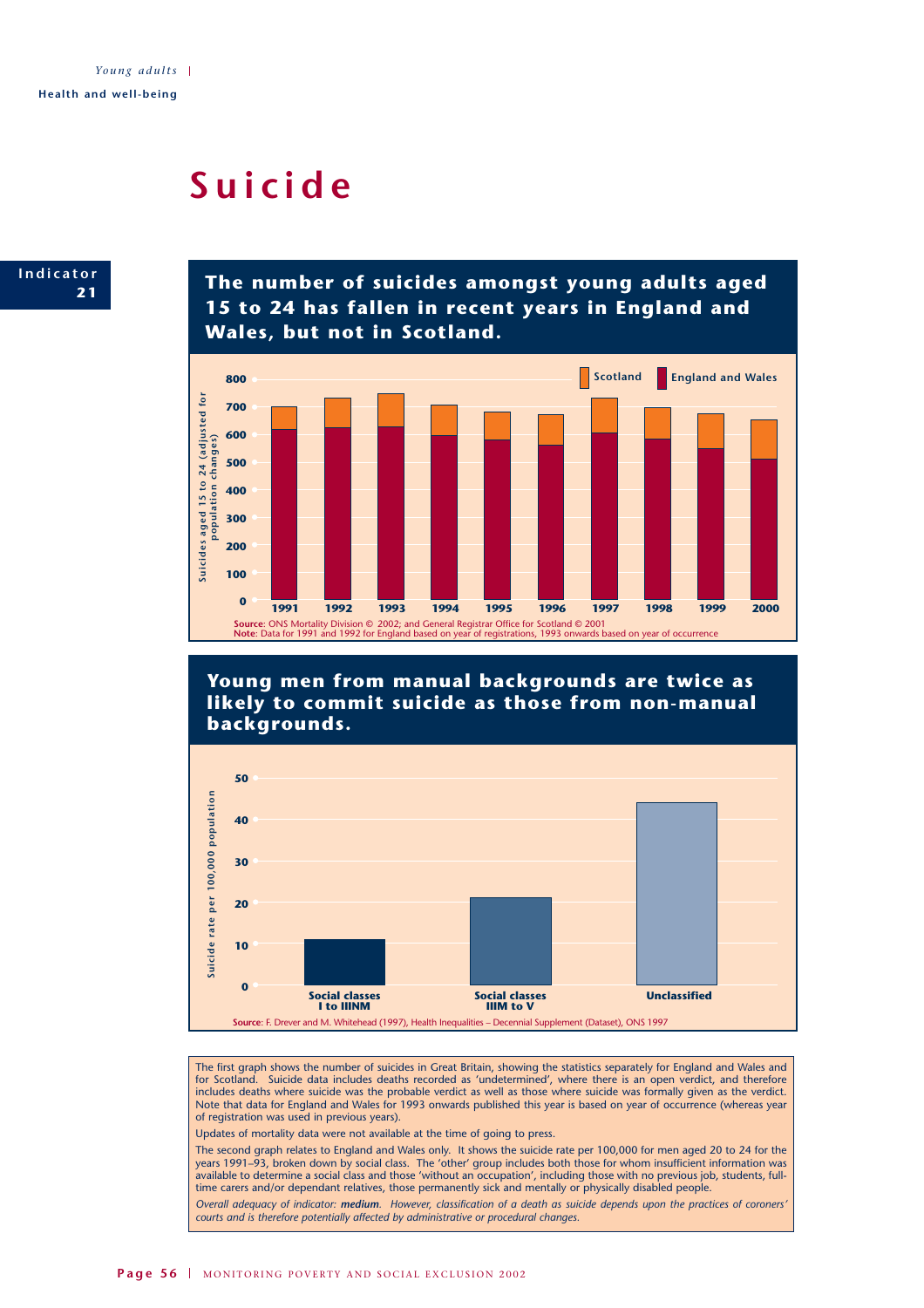# **Without a basic qualification**

**The number of 19-year-olds without a basic qualification has remained unchanged since 1996.**



**One in four 19-year-olds still fails to achieve a basic level of qualification. One in twelve has no qualifications at all.**



The first graph shows the number of 19-year-olds without a basic qualification.

The second graph expresses this as a percentage of all 19-year-olds. It also shows the percentage of 19-year-olds with no qualification at all.

A basic qualification means an NVQ2 or equivalent (i.e. including five GCSEs at grade C or above; GNVQ level 2; two AS levels or one A level). 'Unqualified' means no GCSE passes at grade G or above and/or no NVQs. In line with DfES equivalence scales, 45 per cent of those with an 'other qualification' are considered to have NVQ2 or equivalent. The data is for the United Kingdom and the data source is the Labour Force Survey (LFS).

*Overall adequacy of the indicator: high. The LFS is a well-established, three-monthly survey designed to be representative of the population as whole. Note, however, that the data for 1995 and earlier does not explicitly include NVQs themselves.*

**Indicator X2 2**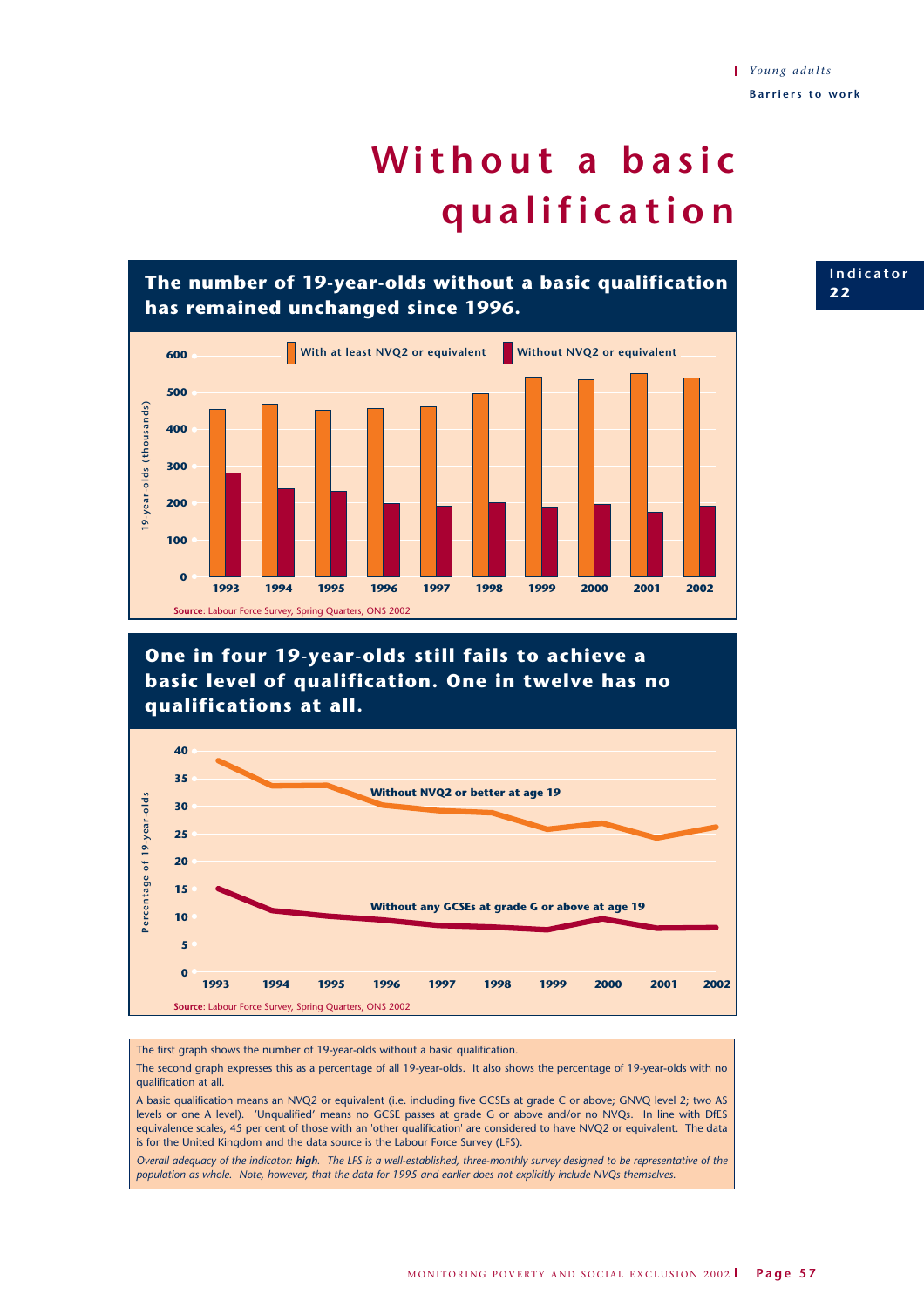## **With a criminal record**



**The number of 18- to 20-year-olds found guilty of an indictable offence has remained broadly unchanged since 1993.**







The first graph shows the number of young men and women aged 18 to 20 who were convicted of an indictable offence in each year. The data relates to England and Wales. The update for this graph was not available at the time of publication due to a change in the publication cycle of this data by the Home Office.

The second graph shows the likelihood of being in prison under sentence across different ethnic groups in England and Wales in June 2001. It is based on provisional data. In putting together prison data with population data, it has been assumed that the relative sizes of the ethnic groups in the 16- to 20-year-old prison population in England and Wales in 1998 can reasonably be mapped onto the total populations of different ethnic groups aged 15 to 20 in Great Britain in the 1991 census. 'Asians' include people from Bangladeshi, Indian and Pakistani communities. 'Chinese and other' includes people from other Asian communities, Chinese ethnic groups and other.

*Overall adequacy of the indicator: medium. The data is dependent upon administrative practices of the police and the judicial system. For example, according to Home Office Criminal Statistics (1995), rates of informal cautioning (which are not included in the graphs) have increased in recent years, which may have had a downward impact on the trends illustrated above.*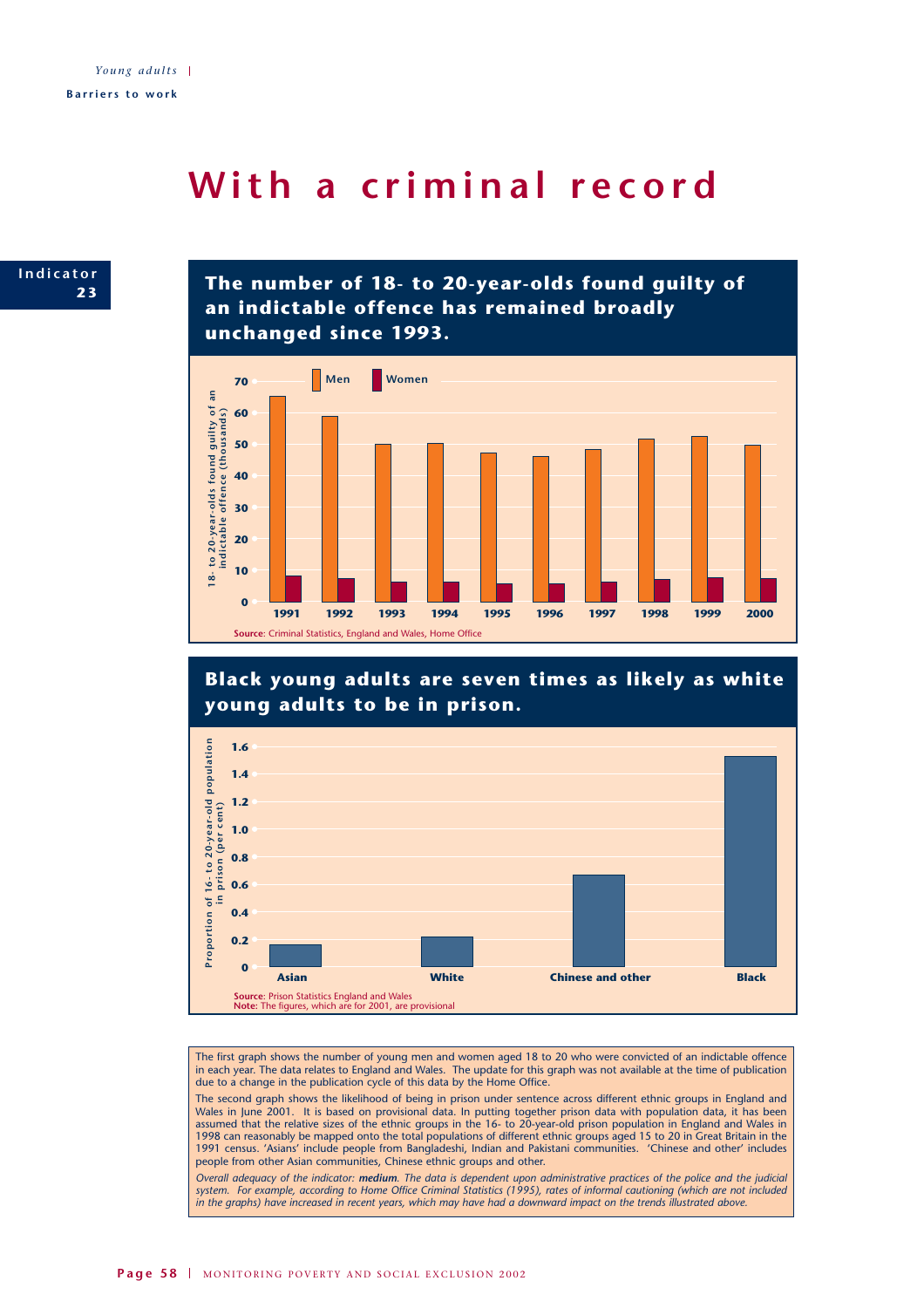# **4 Adults**

## **Why the indicators were chosen**

Those aged from 25 to retirement age make up about half of the total population. Although they are in some ways the least vulnerable of all age groups, they are often under considerable and multiple pressures to support others as well as themselves.

#### *Exclusion from work*

The first indicator is the '**numbers of people who would like paid work but do not have it**'. This indicator recognises that it is not sufficient to look only at those officially unemployed since they are actually a minority of working age adults who would like to have a job.

The second indicator is the '**number of workless households in which no one has worked for over two years**'. As with individuals, certain sorts of households are particularly vulnerable to being workless long-term. Lone parent households, households headed by someone sick or someone with a disability, and ethnic minority households all have an above average likelihood of being workless long-term.1 Long-term unemployment also has many negative effects on health.2

#### *Disadvantaged at work*

The working conditions and pay of some workers leave them only marginally better off than people without work, particularly if they are single and childless, and therefore ineligible for the major in-work tax credits. The last 20 years have seen a gap open between average earnings and the earnings of the lowest paid. The chosen low-pay indicator is the '**number of working age adults on low rates of pay**'.

Frequent moves in and out of low paid employment has become the experience of many workers, predominantly those with below-average skill levels. The chosen indicator of work insecurity is '**people making a new claim for unemployment benefit who were last claiming less than six months ago**'. The indicator also looks at the number of workers in temporary employment.

The chosen indicator on training is the '**chance of receiving job-related training by level of qualifications**', which examines the inequality in access to training between those with and without qualifications. Work-related training and gaining new qualifications are both means of reducing the chances of negative labour market outcomes.<sup>3</sup>

#### *Health and well-being*

The first health indicator is the '**number of local authorities where the death rate for under 65s is 10 per cent or more above the British average**', providing an overall indicator of health inequalities.

The second indicator shows the '**proportion of working-age women who are obese**'. Obesity is a major risk factor for a range of lethal diseases, from heart disease to cancers<sup>4</sup> and, in the case of women, differs substantially by social class.

Self-reported health has been shown to be a reliable predictor of mortality, independent of other measures,<sup>5</sup> and the chosen indicator here is the 'number of self-reported, limiting long**standing illness, disability or infirmity**'.

Depression is one of the most common forms of mental illness, and its effects can spread into all dimensions of a person's life, including their work, home and social environments. Triggers identified for development of depression include unemployment, redundancy or the threat of it, and financial difficulties.<sup>6</sup> The chosen indicator of mental health is 'adults classified as **being at high risk of developing mental illness**'.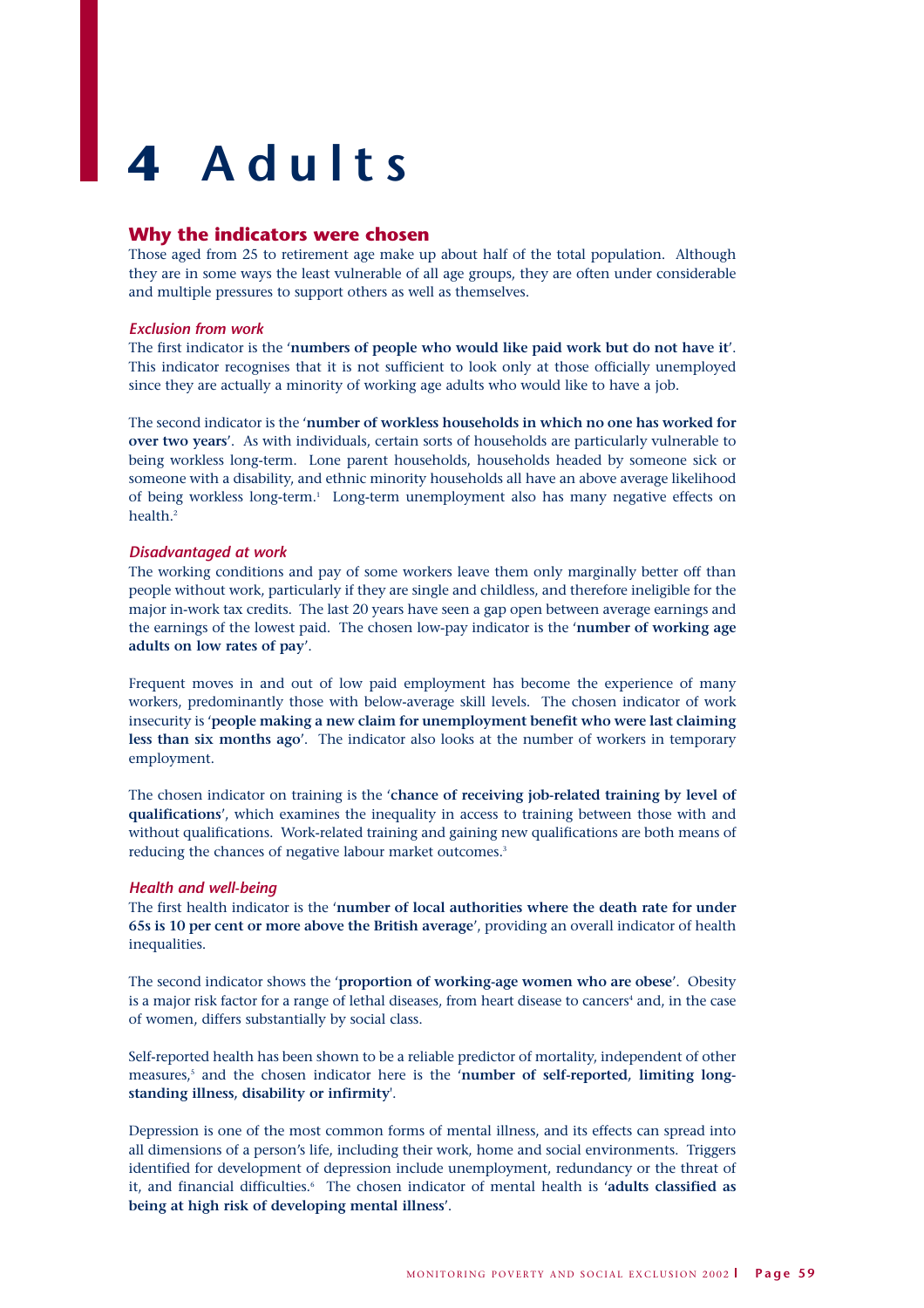## **What the indicators show**

#### *The majority of those wanting paid work are now not officially unemployed*

At 11/2 million, the number of ILO-defined unemployed is now half the figure of 1993. But the number of people who are economically inactive but want paid work – chiefly those who are sick and disabled and lone parents – has remained at around  $2^{1/2}$  million throughout the same period. The combined effect is that the total number of people who would like to work has fallen much more slowly than the level of unemployed, from around 5 million in 1993 to 4 million in 2002. For differing reasons, many lone parents and the sick and disabled find it difficult to obtain paid work. Given that such people now form the substantial majority of those wanting paid work, this clearly poses a serious challenge to the strategy of reducing poverty by encouraging people into work.

The scale of this challenge is reinforced by the lack of change in the number of long-term workless households, which has remained at about 2 million since 1996.

It is also illustrated by the substantial number of those aged 45 to 64 who suffer a long-standing illness or disability which, at 31/2 million, is also unchanged since 1993.

Within these overall totals, significant differences remain between groups. People of Caribbean, Bangladeshi and African ethnic backgrounds are twice as likely to be excluded from work as the white population. Although there have been significant steady rises throughout the last decade,<sup>7</sup> more than two-fifths of lone parents still did not have paid work in 2002, compared with one in twenty couples with children. The proportion of the working age population wanting paid work varies significantly by region, from 13 per cent in the 'worst' region (North East) to 7 per cent in the 'best' (Eastern).<sup>8</sup> Those from manual backgrounds are twice as likely to have a longstanding illness or disability as those from professional or managerial backgrounds.

Some of the groups most excluded from work – the long-term unemployed, lone parents, people with disabilities and the over 50s – are the target of New Deal policies to increase their labour market participation. The government's Public Service Agreement 2002 does not, however, provide any quantified targets for what it is aiming to achieve.

#### *Disadvantage at work continues to be a major problem*

Since the introduction of the national minimum wage, the number of adults paid below this **hourly rate of pay** has dropped substantially, from  $1\frac{1}{2}$  million in 1998 to 200,000 in 2001.<sup>9</sup> But the trend is much less favourable when looking at slightly higher rates of hourly pay: in 1998,  $2^{1/2}$  million adults aged 22 or over were paid less than £4 per hour; by 2001, an estimated 2 million were still being paid less than this hourly rate, after up-rating for inflation. The vast majority of these are women, and represent a particularly high proportion of the workforce in the distribution, hotel and restaurant trades.

This apparent continuing prevalence of low pay is reinforced by the observation that half of all children and working age adults living in low income households have at least one of the adults in the household in paid work.<sup>10</sup>

It also reinforces our concerns about the lack of proper official data about the extent of low pay. Such data is now only available at government discretion, with a substantial time lag, and with methods for deriving the data that are not available for public scrutiny.<sup>11</sup>

Other aspects of disadvantage at work continue largely unchanged. Around two-fifths of people who make a new claim for Jobseeker's Allowance last claimed less than six months ago, the same as in 1995. One and a half million adults are employed on temporary contracts, also the same as in 1995, but after having risen and then fallen during the intervening period. Those without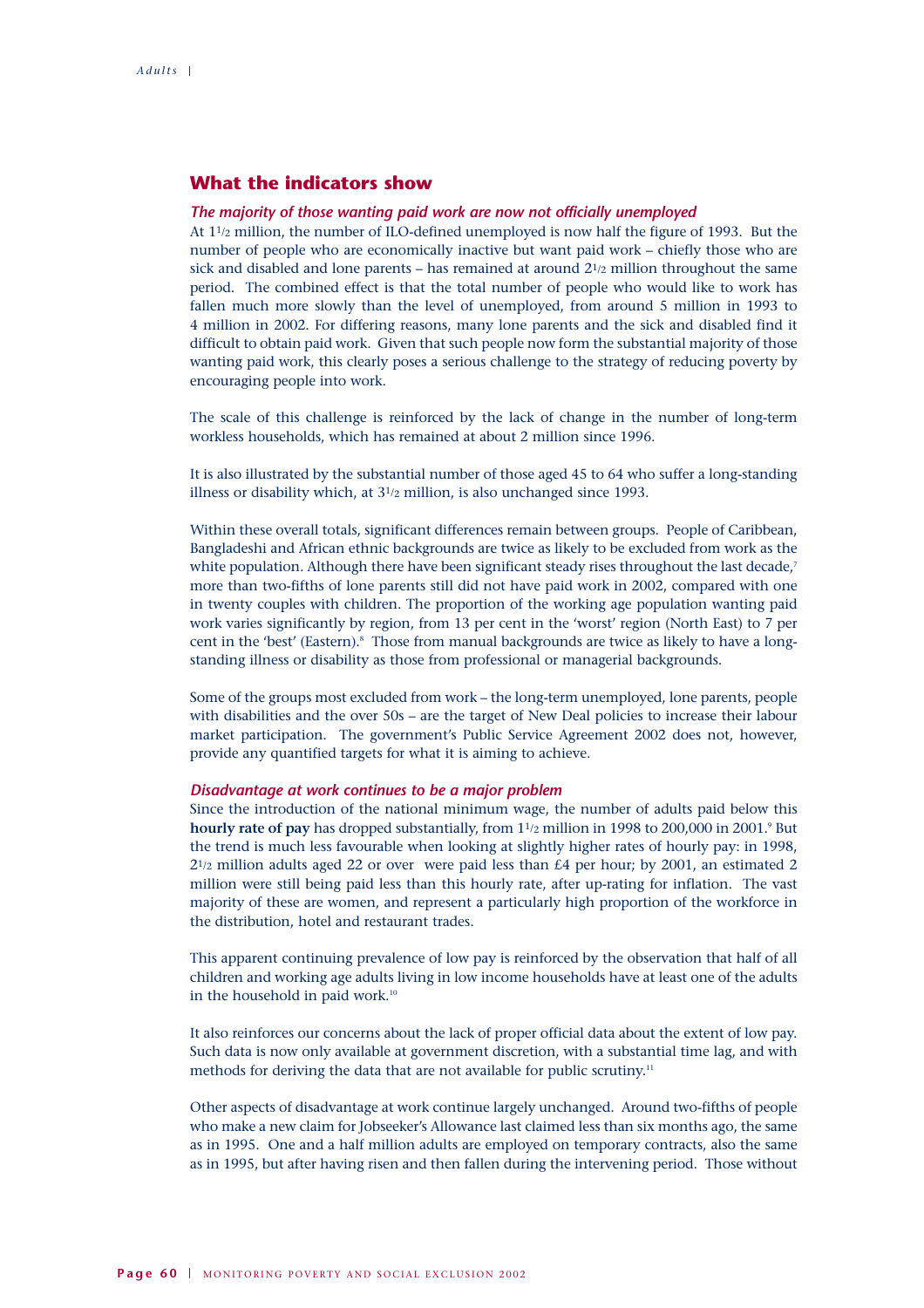qualifications are three times less likely to get work-related training as those with qualifications, and the fewer qualifications a person has the less likely they are to receive such training.

#### *Continuing health inequalities*

Government processing of the 2001 mortality data has apparently been delayed and thus the latest data on **premature death** remains for the year 2000. The 2001 data will be important to see if the significant fall in geographic concentration of health inequalities that occurred in 2000 – measured according to the number of local authority areas with mortality rates which are significantly above average – represents the start of a downward trend or a blip in the statistics. Within Great Britain, Scotland had by far the highest proportion of premature deaths for men: a third of its local authorities had high male mortality rates, compared with one in ten for Great Britain as a whole.

Levels of **obesity** remain at a historic high, a fifth of working age women were obese in 2000, and women from manual backgrounds are somewhat more likely to be obese than women from non-manual backgrounds (although there is no such pattern for men).

There are signs of some improvement in the prevalence of **mental health** problems: the Health Survey for England (2000) suggests that the proportion of the working age population at high risk of developing a mental illness has dropped by a fifth since its peak in 1995. Any improvements, however, appear to have been concentrated in those with above-average incomes, and the poorest two-fifths of the population have become twice as likely to be at risk than the richest two-fifths.

The government's 2002 Public Service Agreement does not mention health inequalities amongst adults. Rather, in terms of specific initiatives, it has chosen to focus on the geographical dimension of health inequalities through its Health Action Zones. Clearly, not all disadvantaged people live in disadvantaged areas and one issue for future monitoring will therefore be the extent to which the government's primarily geographic approach reduces the overall inequalities, or whether new non-geographic initiatives are also needed.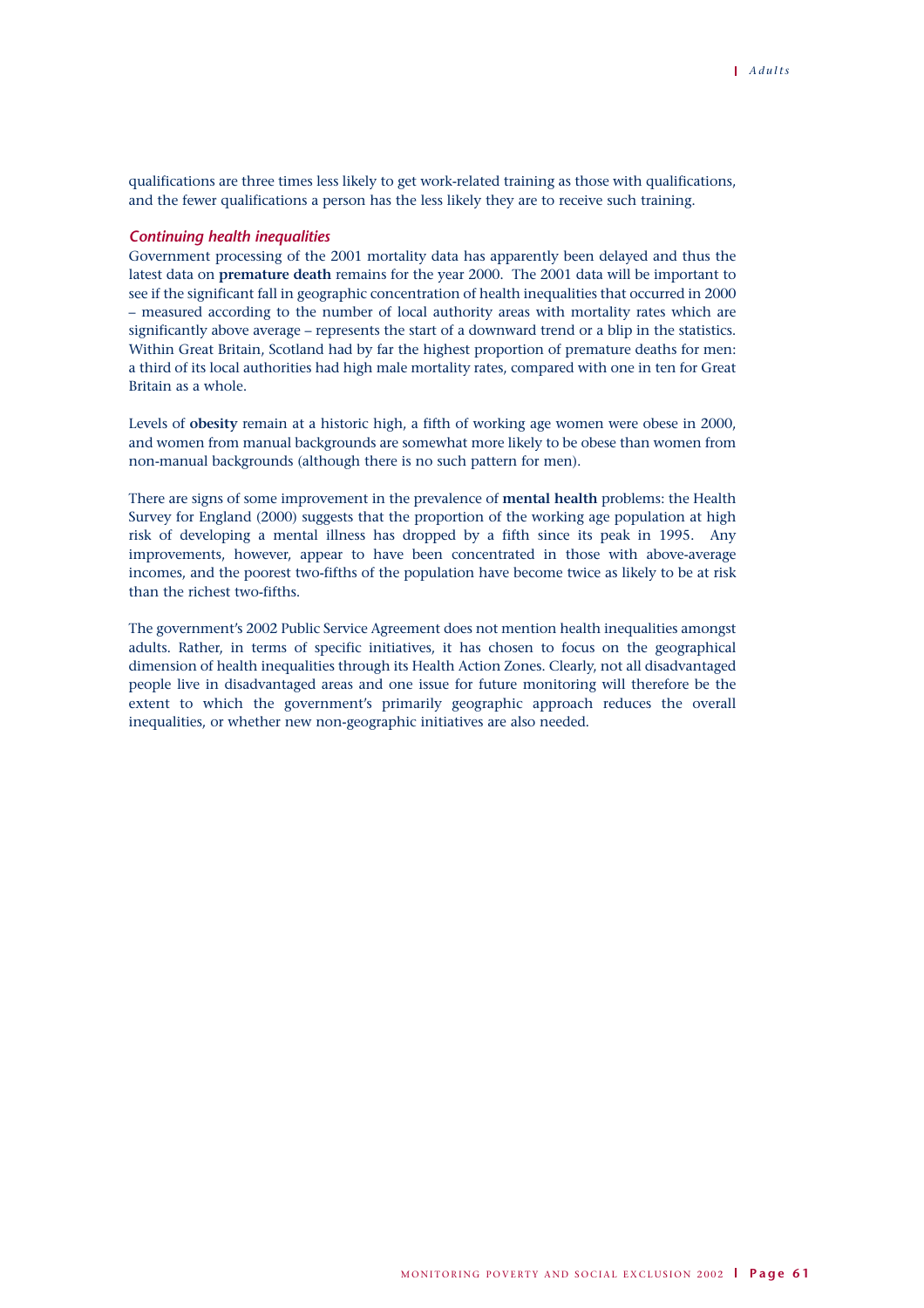|                                                                                                               |                                           | Demonstrate progress by Spring 2006: increasing the employment rate and reducing the unemployment rate over the economic | Over the three years to Spring 2006, increase the employment rates of disadvantaged areas and groups, taking account of the<br>economic cycle – lone parents, ethnic minorities, people aged 50 and over, those with the lowest q | In the three years to 2006, increase the employment rate of people with disabilities, taking account of the economic cycle, and<br>significantly reduce the difference between their employment rate and the overall rate. Work t<br>people and to remove barriers to their participation in society. |                                      | <b>Budget/target/comments</b><br>Key delivery agency | Aimed to move 38,000 people unemployed for 2 years or more into work in<br>scheme pre-April 2001, of whom 73,000 found jobs. After April 2001,<br>100,000 more estimated to have started, of whom 22,000 have found jobs.<br>As of January 2002, Government figures were that 350,000 started on the<br>1999/2000, 32,000 people in 2000/01 and 62,000 people in 2001/02.<br>Employment Service | As of January 2002, there were 30,000 participants, with 10,000 finding jobs.<br>Budgets of £5m 1998/99 and £20m each year from 2000 to 2004.<br>Aimed to move 85,000 disabled people into work.<br>Jobcentre Plus with<br>variety of local<br>partnerships | Budget of £20m for 1998/99, £40m for 1999/00, £50m for 2000/01, £100m<br>for 2001/02, £180m for 2002/03 and £250m for 2003/04.<br>including 15,000 lone parents in 1999/2000, 29,000 in 2000/01 and 62,000<br>providing financial support for training and childcare, as well as to all lone<br>In 1998, the programme focused on those lone parents making a new or<br>As of January 2002, Government figures state that 320,000 lone parents<br>parents claiming benefits or on low income. Now includes a mentoring<br>Aims to achieve an overall 70% employment for lone parents by 2010,<br>In 2001, the initiative was extended in a number of ways, for example<br>started the scheme, with 145,000 finding jobs.<br>repeat claim for income support.<br>in 2001/02.<br>service.<br>Jobcentre Plus with<br>variety of local<br>partnerships |
|---------------------------------------------------------------------------------------------------------------|-------------------------------------------|--------------------------------------------------------------------------------------------------------------------------|-----------------------------------------------------------------------------------------------------------------------------------------------------------------------------------------------------------------------------------|-------------------------------------------------------------------------------------------------------------------------------------------------------------------------------------------------------------------------------------------------------------------------------------------------------|--------------------------------------|------------------------------------------------------|-------------------------------------------------------------------------------------------------------------------------------------------------------------------------------------------------------------------------------------------------------------------------------------------------------------------------------------------------------------------------------------------------|-------------------------------------------------------------------------------------------------------------------------------------------------------------------------------------------------------------------------------------------------------------|----------------------------------------------------------------------------------------------------------------------------------------------------------------------------------------------------------------------------------------------------------------------------------------------------------------------------------------------------------------------------------------------------------------------------------------------------------------------------------------------------------------------------------------------------------------------------------------------------------------------------------------------------------------------------------------------------------------------------------------------------------------------------------------------------------------------------------------------------|
| two years or more<br>Indicator 24: Individuals wanting paid worl<br>Indicator 25: Households without work for |                                           | cycle.                                                                                                                   | rates and the overall rate.                                                                                                                                                                                                       |                                                                                                                                                                                                                                                                                                       |                                      | Key department                                       | DfES/DWP                                                                                                                                                                                                                                                                                                                                                                                        | DfES/DWP                                                                                                                                                                                                                                                    | DfES/DWP                                                                                                                                                                                                                                                                                                                                                                                                                                                                                                                                                                                                                                                                                                                                                                                                                                           |
|                                                                                                               |                                           |                                                                                                                          |                                                                                                                                                                                                                                   |                                                                                                                                                                                                                                                                                                       |                                      | Start date                                           | April 2001: extended to the<br>lune 1998: introduced for<br>those 25 and over<br>under 25s                                                                                                                                                                                                                                                                                                      | September 1998: introduced<br>April 2001: extended                                                                                                                                                                                                          | October 1998: national rollout<br>October 2001: uprated and<br>July 1997: prototype<br>April 2000: uprated<br>extended                                                                                                                                                                                                                                                                                                                                                                                                                                                                                                                                                                                                                                                                                                                             |
|                                                                                                               | Relevant Public Service Agreement targets | Public Service Agreement 2002, DWP, Target 3                                                                             | Public Service Agreement 2002, DWP, Target 4                                                                                                                                                                                      | Public Service Agreement 2002, DWP, Target 7                                                                                                                                                                                                                                                          | Selected major initiatives under way | Policy                                               | New Deal for the long-term<br>unemployed                                                                                                                                                                                                                                                                                                                                                        | New Deal for disabled people                                                                                                                                                                                                                                | New Deal for lone parents                                                                                                                                                                                                                                                                                                                                                                                                                                                                                                                                                                                                                                                                                                                                                                                                                          |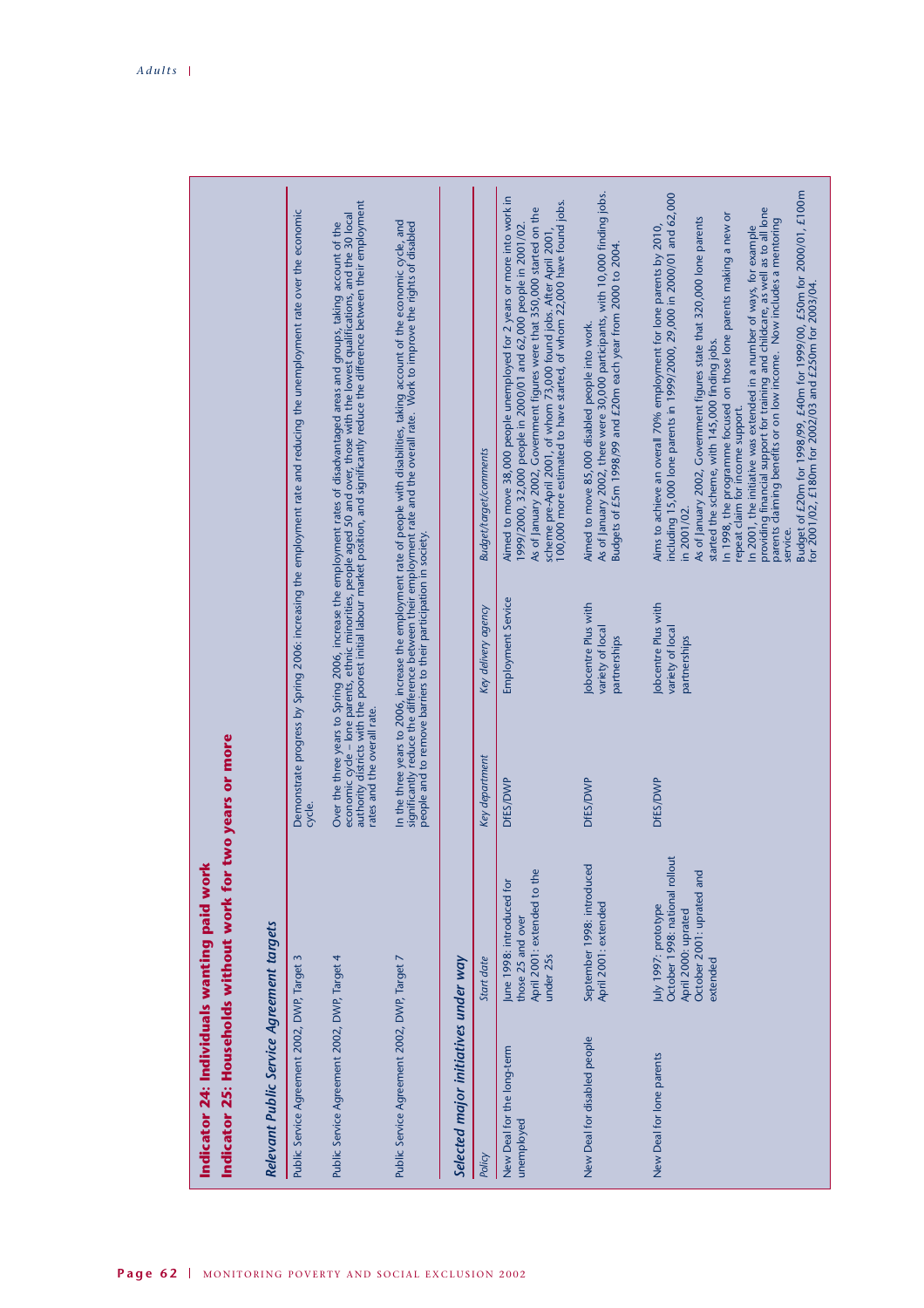| Aimed to move 3000 eligible people into work in 2000/01 and a further 3000<br>Budgets of £5m for 1999/00 and £20m for each subsequent year until 2004.<br>Aimed to move 14,000 over-50s into voluntary work in 2000/01 and 30,000<br>in 2001/02. As of January 2002, Government figures were that over 61,000<br>people had found jobs through the scheme.<br>includes payments of tax-free employment credit, a training grant, and<br>Budgets of £5m for 1999/2000 and £20m for each year until 2004<br>A voluntary scheme: 1 million people are eligible to participate. |                                                                    | By 2006 working with all departments bring about measurable improvements in gender equality across a range of indicators, as part<br>of the Government's objectives on equality and social inclusion. | <b>Budget/target/comments</b> | The Low Pay Commission estimated that the original national minimum wage<br>affected 1.3 million jobs, potentially rising to 1.5m after the 2001 and 2002<br>Raised in October 2000 to £3.70 (£3.20 for those aged 18 to 21).<br>When first introduced, set at £3.60 for those over 22 years, unless<br>which case only £3.20). £3.00 per hour for those aged 18 to 21.<br>Raised in October 2001 to £4.10 (£3.50 for those aged 18 to 21)<br>in an exempt category or on a registered training scheme (in<br>To be raised to £4.20 (and £3.60) in October 2002. | When first introduced, guaranteed a weekly gross income of £200 for a family<br>a minimum of 16 hours per week. It consists of a basic element, an element<br>full-timer (55p taper, down from 70p under Family Credit). The level of the<br>with one full-time worker. No tax until £235 per week for families with one<br>for those working 30 hours plus per week, and an element for each child.<br>credit depends on number of children, how many hours worked (the<br>For families/lone parents with one child or more who are working for<br>Raised in October 2000, minimum income guarantee to £208<br>minimum is 16 hours), childcare costs and levels of savings.<br>Help towards childcare cost is also available. |
|-----------------------------------------------------------------------------------------------------------------------------------------------------------------------------------------------------------------------------------------------------------------------------------------------------------------------------------------------------------------------------------------------------------------------------------------------------------------------------------------------------------------------------------------------------------------------------|--------------------------------------------------------------------|-------------------------------------------------------------------------------------------------------------------------------------------------------------------------------------------------------|-------------------------------|------------------------------------------------------------------------------------------------------------------------------------------------------------------------------------------------------------------------------------------------------------------------------------------------------------------------------------------------------------------------------------------------------------------------------------------------------------------------------------------------------------------------------------------------------------------|--------------------------------------------------------------------------------------------------------------------------------------------------------------------------------------------------------------------------------------------------------------------------------------------------------------------------------------------------------------------------------------------------------------------------------------------------------------------------------------------------------------------------------------------------------------------------------------------------------------------------------------------------------------------------------------------------------------------------------|
| support and advice.<br>in 2001/02.                                                                                                                                                                                                                                                                                                                                                                                                                                                                                                                                          |                                                                    |                                                                                                                                                                                                       |                               | increases.                                                                                                                                                                                                                                                                                                                                                                                                                                                                                                                                                       |                                                                                                                                                                                                                                                                                                                                                                                                                                                                                                                                                                                                                                                                                                                                |
| Jobcentre Plus with<br><b>Jobcentre Plus with</b><br>variety of local<br>variety of local<br>partnerships<br>partnerships                                                                                                                                                                                                                                                                                                                                                                                                                                                   |                                                                    |                                                                                                                                                                                                       | Key delivery agency           | <b>Inland Revenue and</b><br>employers                                                                                                                                                                                                                                                                                                                                                                                                                                                                                                                           | Inland Revenue and<br>employers                                                                                                                                                                                                                                                                                                                                                                                                                                                                                                                                                                                                                                                                                                |
| DfES/DWP<br>DfES/DWP                                                                                                                                                                                                                                                                                                                                                                                                                                                                                                                                                        |                                                                    |                                                                                                                                                                                                       | Key department                | Б                                                                                                                                                                                                                                                                                                                                                                                                                                                                                                                                                                | Treasury and DWP                                                                                                                                                                                                                                                                                                                                                                                                                                                                                                                                                                                                                                                                                                               |
| April 2000: became mandatory<br>November 1999: pathfinders<br>April 2000: implementation<br>February 1999: started                                                                                                                                                                                                                                                                                                                                                                                                                                                          |                                                                    |                                                                                                                                                                                                       | Start date                    | October 2002: to be uprated<br>October 2001: uprated<br>October 2000: uprated<br>April 1999: introduced                                                                                                                                                                                                                                                                                                                                                                                                                                                          | To be replaced by a combination<br>of Working Tax Credit and Child<br>October 2002: to be uprated<br>Tax Credit in April 2003<br>October 2000: uprated<br>October 2001: uprated<br>April 2001: uprated<br>April 2002: uprated<br>June 2002: uprated                                                                                                                                                                                                                                                                                                                                                                                                                                                                            |
| New Deal for the over 50s<br>New Deal for partners of<br>unemployed people                                                                                                                                                                                                                                                                                                                                                                                                                                                                                                  | Relevant Public Service Agreement targets<br>Indicator 26: Low pay | Selected major initiatives under way<br>Public Service Agreement 2002, DTI, Target 9                                                                                                                  | Policy                        | National minimum wage                                                                                                                                                                                                                                                                                                                                                                                                                                                                                                                                            | Working Families Tax Credit (WFTC) October 1999: introduced<br>(replaced Family Credit)                                                                                                                                                                                                                                                                                                                                                                                                                                                                                                                                                                                                                                        |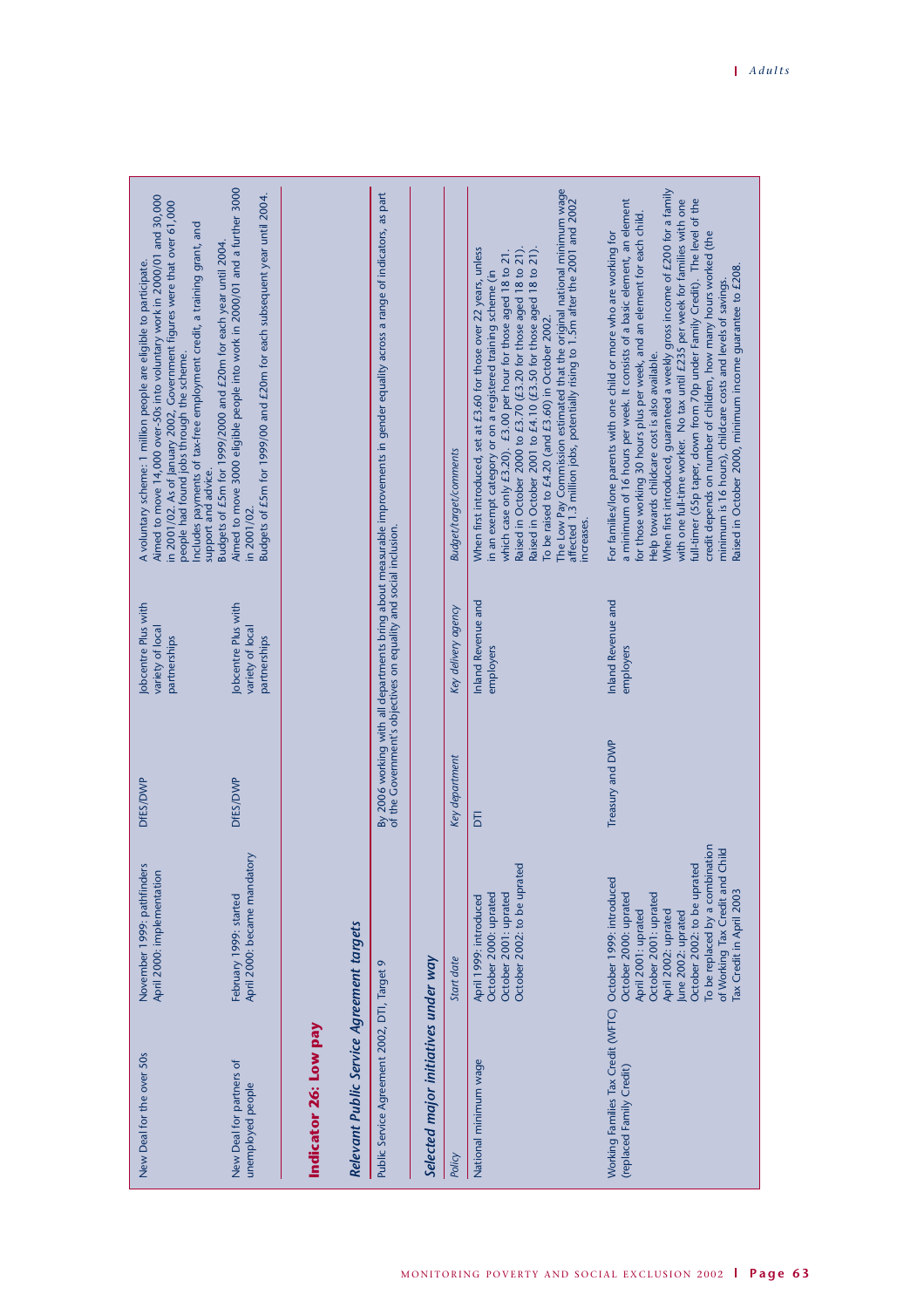| Indicator 29: Premature death |
|-------------------------------|
|                               |

# Relevant Public Service Agreement targets *Relevant Public Service Agreement targets*

|                                      | Public Service Agreement 2002, Department of Health, Target<br><b>The company of the company of the company of the company of the company of the company of the company of the company of the company of the company of the company of the company of the company of the company of the company</b> |                | 75; from cancer by at least 20% in people under 75.                                  | Reduce substantially the mortality rates from the major killer diseases by 2010: from heart disease by at least 40% in people under                                                                                                                               |
|--------------------------------------|-----------------------------------------------------------------------------------------------------------------------------------------------------------------------------------------------------------------------------------------------------------------------------------------------------|----------------|--------------------------------------------------------------------------------------|-------------------------------------------------------------------------------------------------------------------------------------------------------------------------------------------------------------------------------------------------------------------|
|                                      | Public Service Agreement 2002, Department of Health, Target                                                                                                                                                                                                                                         |                |                                                                                      | Improve life outcomes of adults and children with mental health problems through year-on-year improvements in access to crisis and<br>CAMHS services, and reduce the mortality rate from suicide and undetermined injury by at least 20% by 2010.                 |
| Selected major initiatives under way |                                                                                                                                                                                                                                                                                                     |                |                                                                                      |                                                                                                                                                                                                                                                                   |
| Policy                               | Start date                                                                                                                                                                                                                                                                                          | Key department | Key delivery agency                                                                  | <b>Budget/target/comments</b>                                                                                                                                                                                                                                     |
| <b>Health Action Zones</b>           | April 1999: second wave<br>April 1998: first wave                                                                                                                                                                                                                                                   | 품              | (NHS, Local Authorities,<br>voluntary and private<br>Health partnerships<br>sectors) | health need and deprivation. There are 26 zones that will operate for seven<br>Aims to improve health and to modernise services in areas of high<br>A budget of £320m for the three years from 1999/00.<br>years and collectively cover around 13 million people. |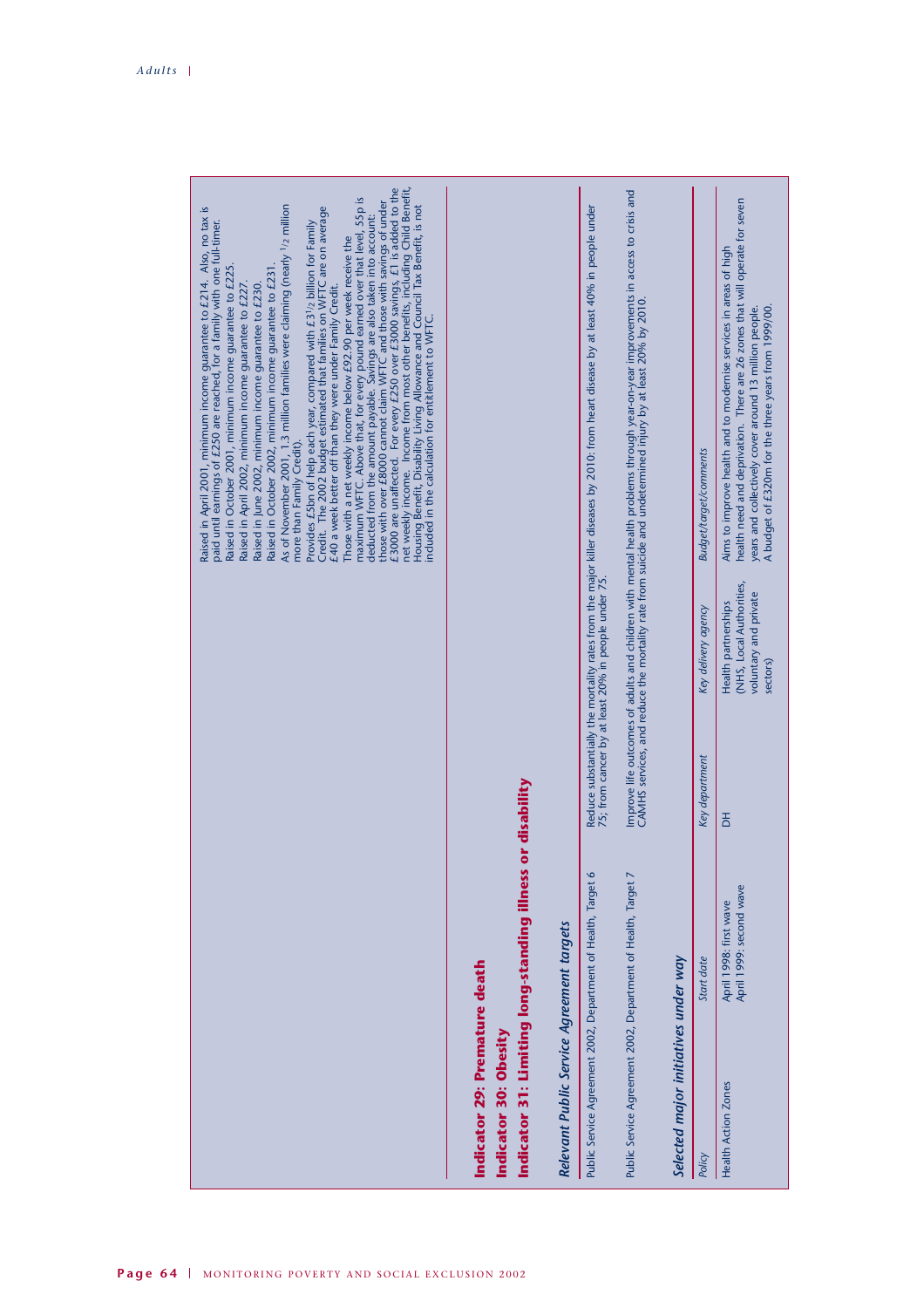|                             |                                      | Budget/target/comments<br>Key delivery agency<br>Key department | The only specific target is on suicides: to reduce the rate of suicides by at least<br>Aims to reduce mental health problems, including depression.<br>A budget of £700m for 1999/02.<br>20% by 2010.<br><b>Health Authorities</b> |
|-----------------------------|--------------------------------------|-----------------------------------------------------------------|------------------------------------------------------------------------------------------------------------------------------------------------------------------------------------------------------------------------------------|
|                             |                                      |                                                                 |                                                                                                                                                                                                                                    |
| Indicator 32: Mental health | Selected major initiatives under way | Start date<br>Policy                                            | 1999<br><b>Modernising Mental Health</b><br>Services                                                                                                                                                                               |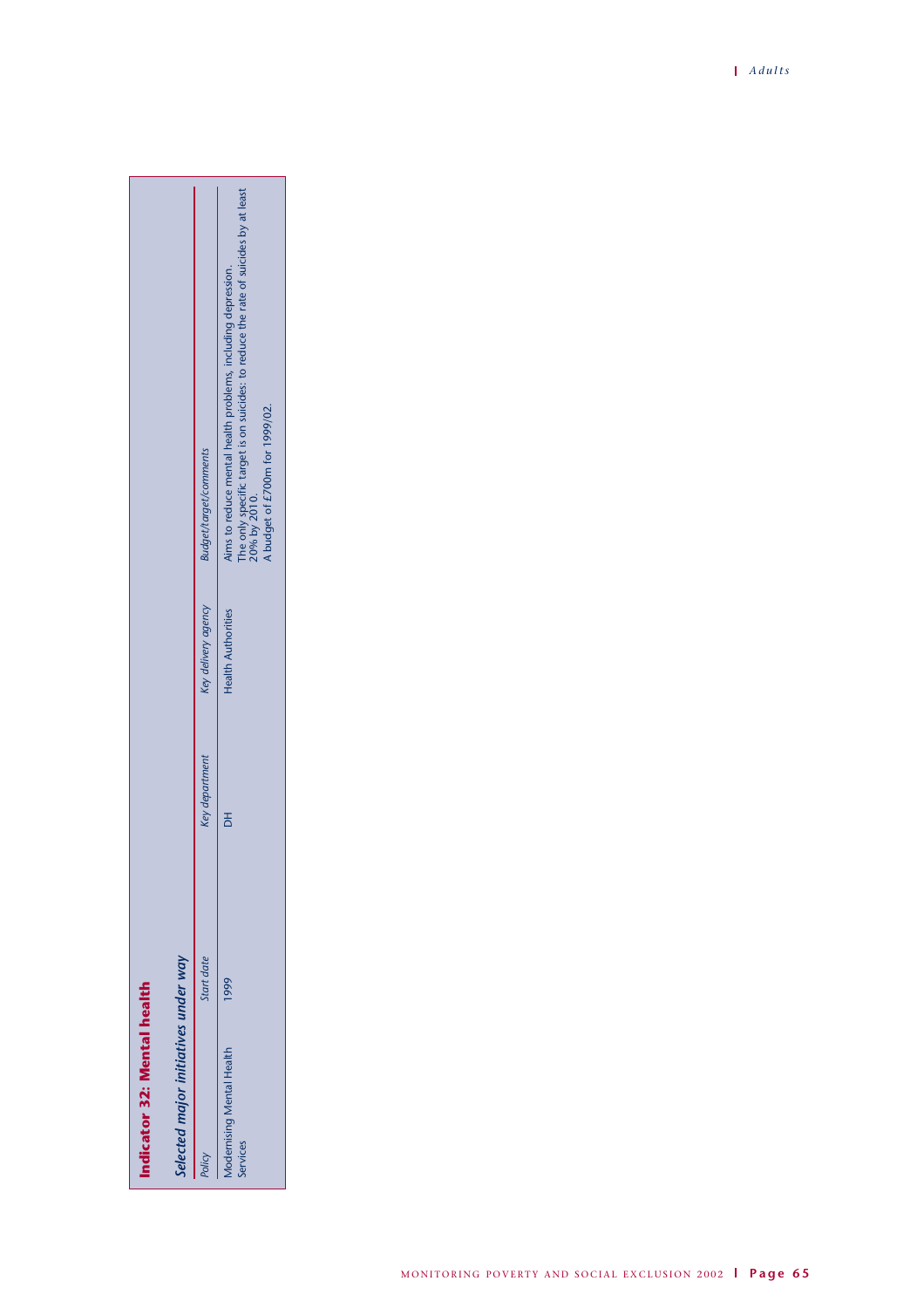# **Individuals wanting paid work**



**Whereas the number officially unemployed has dropped substantially over the last decade, the number who are 'economically inactive but would like work' has remained unchanged.**



**People of Caribbean, Bangladeshi and African descent are much more likely than others to be out of work but wanting work.**



The first graph shows the number of working age people wanting work. It is divided between the unemployed (as defined by the ILO) and those counted as 'economically inactive' who nevertheless want work. This latter group includes people not available to start work for some time and those not actively seeking work. The data is based on a question in the Labour Force Survey (LFS) asking the economically inactive whether they would like paid work or not. The data relates to the United Kingdom.

The second graph shows the same data for Great Britain by different ethnic groups for 2002 expressed as a percentage of the total population of the relevant group. Because the data is in percentages rather than absolute numbers, it excludes both 16- and 17-year-olds on the grounds that these may distort the percentages. Because the data is about ethnicity, it also excludes Northern Ireland.

*Overall adequacy of the indicator: high. The LFS is a well-established, three-monthly government survey of 60,000 households, designed to be representative of the population as a whole.*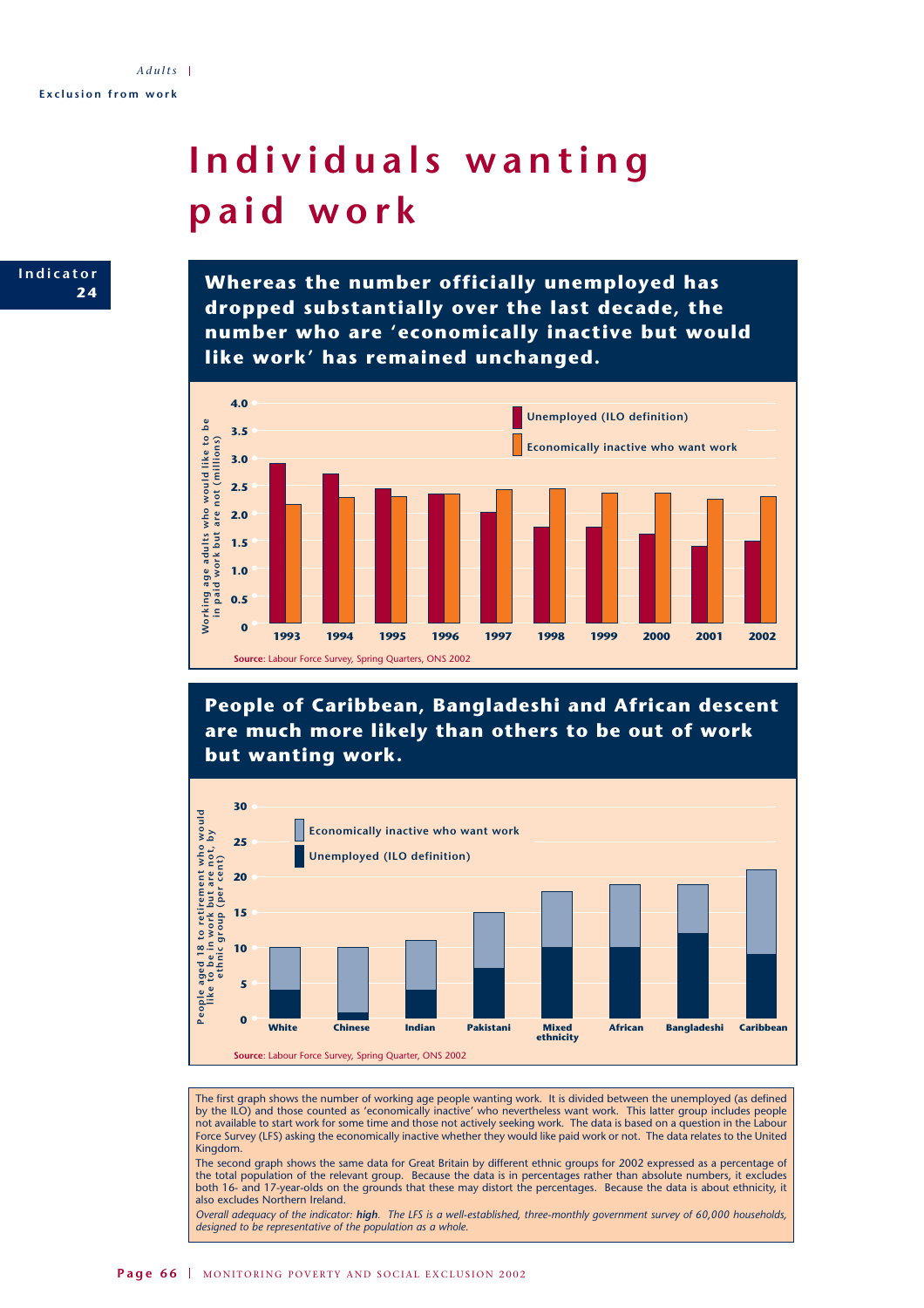# **Households without work for two years or more**





The first graph shows the total number of working age households where no one has worked for two years or more. The upper part of the bar shows how many have been workless for between two and three years. The lower part shows how many have been workless for three years or more.

The second graph analyses data for 2002 by family type.

Data is for the spring quarter of the Labour Force Survey (LFS) of each year and relates to the United Kingdom. It looks at the whole labour force from age 16 upwards and so applies to 'young adults' as well.

*Overall adequacy of the indicator: high. The LFS is a well-established, three-monthly government survey of 60,000 households designed to be representative of the population as a whole.*

**Indicator 2 5**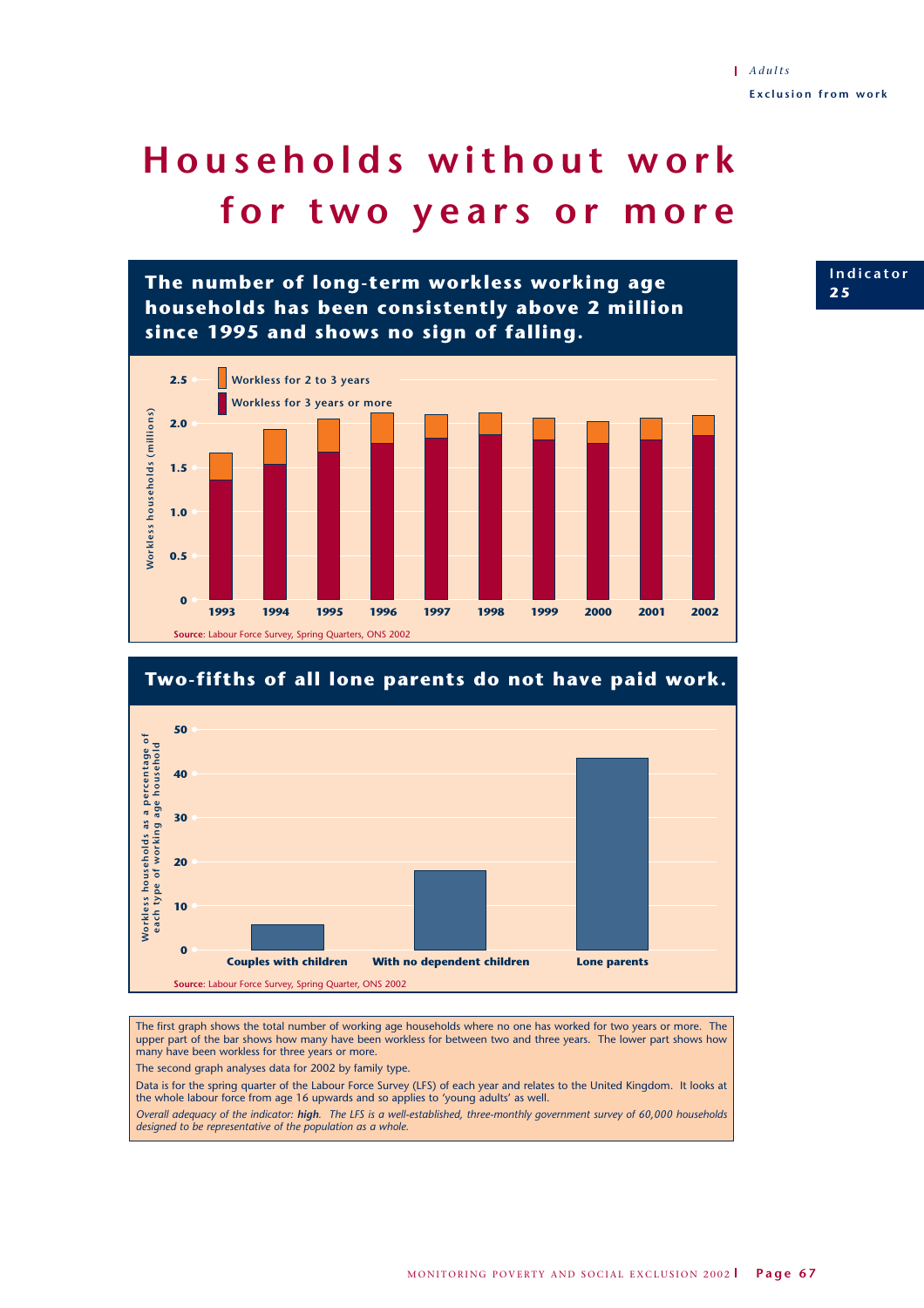## **On low rates of pay**



**The number of people on low pay fell between 1998 and 2001, but by much less than the number paid below the national minimum wage.**



## **There is a much higher proportion of low paid workers in the distribution, hotel, restaurant and other service sectors than in other sectors.**



The first graph shows the estimated number of employees aged 22 to retirement age who were paid below various hourly rates of pay in each year shown. No data is yet available for 2002 and none is available for years before 1998. The first threshold is the national minimum wage, which was £3.60 per hour in 1998 to 2000 and £3.70 in 2001. The second threshold is £4.00 per hour in 1998, rising in l0p increments in each year thereafter to reflect inflation (£4.10 in 1999, £4.20 in 2000 and £4.30 in 2001). The threshold of £4.00 was chosen because it roughly corresponds with half male median hourly pay. The IOp increments were chosen for two reasons: first, the percentage rise represented by each increment is an amount which is somewhere between price inflation and earnings inflation; and, second, the data limitations are such that only increments rounded to the nearest l0p are possible. The figures are from published ONS statistics which were themselves derived from a combination of data from the Labour Force Survey and New Earnings Survey (NES), with adjustments by the ONS.

The second graph shows the proportion of workers aged 25 and over who were paid below £4.30 per hour by industry sector. The £4.30 figure is used to provide some consistency with the first graph. The data is from a direct question in the spring quarter of the LFS 2002 and only includes those people who answered this question.

*Overall adequacy of the indicator: limited. The LFS and NES are well-established government surveys, designed to be representative of the population as a whole. However, neither survey accurately measures low pay in its own right. The ONS method for combining and adjusting the data is not available for public scrutiny, and the underlying dataset itself is not publicly available. In other words, outside researchers now have to rely on whatever data the Office decides to publish.*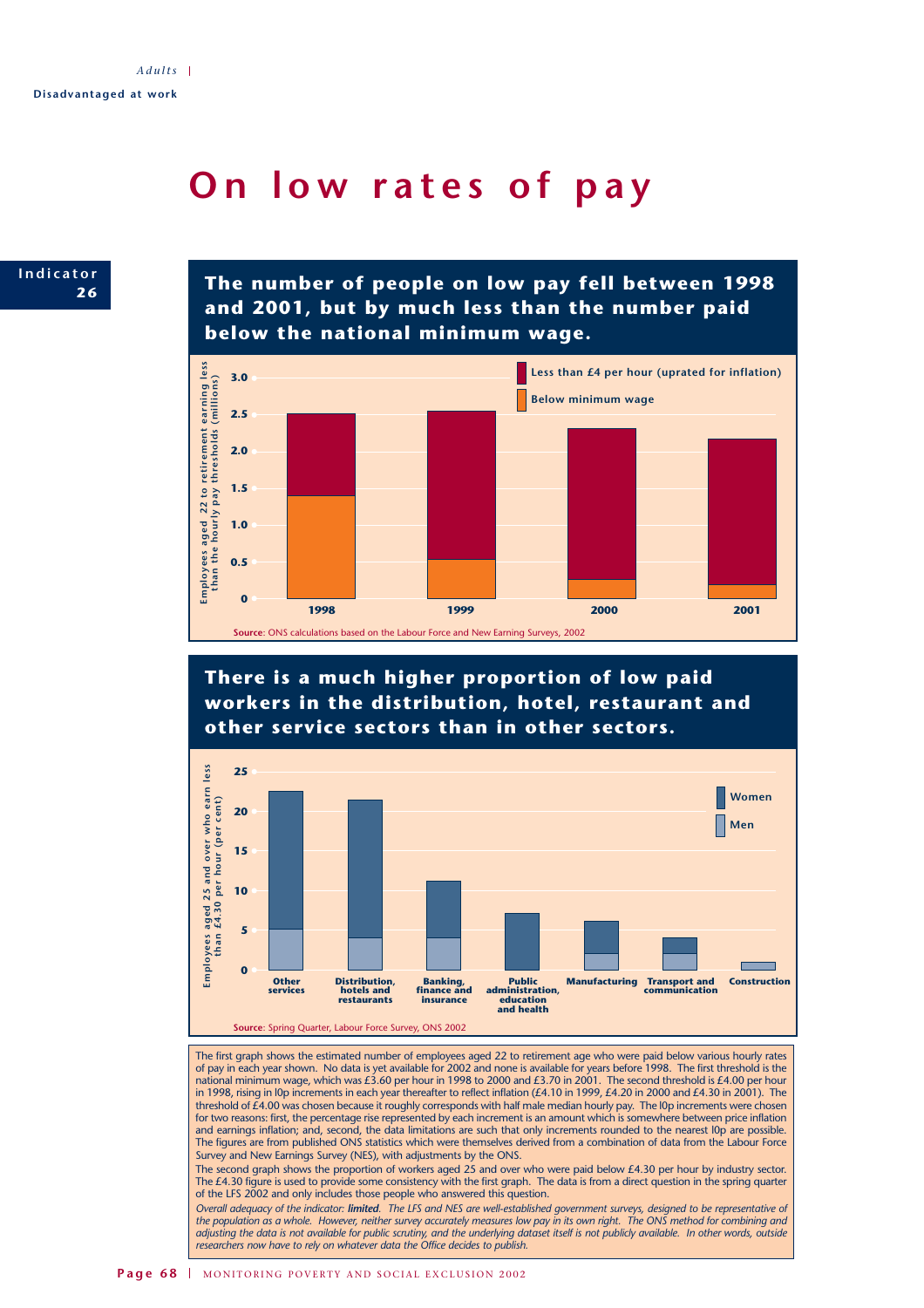## **Insecure at work**

**Two-fifths of those making a new claim for Jobseeker's Allowance were last claiming less than six months ago. This figure has been gradually declining since 1997.**



## **The number of people on temporary contracts was the same in 2002 as in 1995, after rising then falling. 2.0** Temporary employees (millions) **Temporary employees (millions) 1.5 1.0 0.5 0 1999 2000 1993 1994 1995 1996 2001 1997 1998 2002 Source**: Labour Force Survey, Spring Quarters, ONS 2002

The first graph shows the probability that someone who makes a new claim for Jobseeker's Allowance (started during the quarter January to April) was last claiming that benefit less than six months previously. Figures are shown separately for men and women. The data relates to Great Britain and is taken from the spring quarters of the Joint Unemployment and Vacancies Operating System (JUVOS) cohort. Note that data published this year is based on revised statistics and is therefore not comparable to that published in previous years.

The second graph shows the number of temporary workers who are of working age. A temporary employee is one who said that his/her main job is non-permanent in one of the following ways: fixed period contracts; agency temping; casual work; seasonal work; and other temporary work. The data is based on non-seasonally adjusted spring quarters of the Labour Force Survey. The data relates to the United Kingdom.

*Overall adequacy of the indicator: medium. While the claimant count data is sound, the narrower definition of unemployment that it represents means that it understates the extent of short-term working interspersed with spells of joblessness.*

## **Indicator 2 7**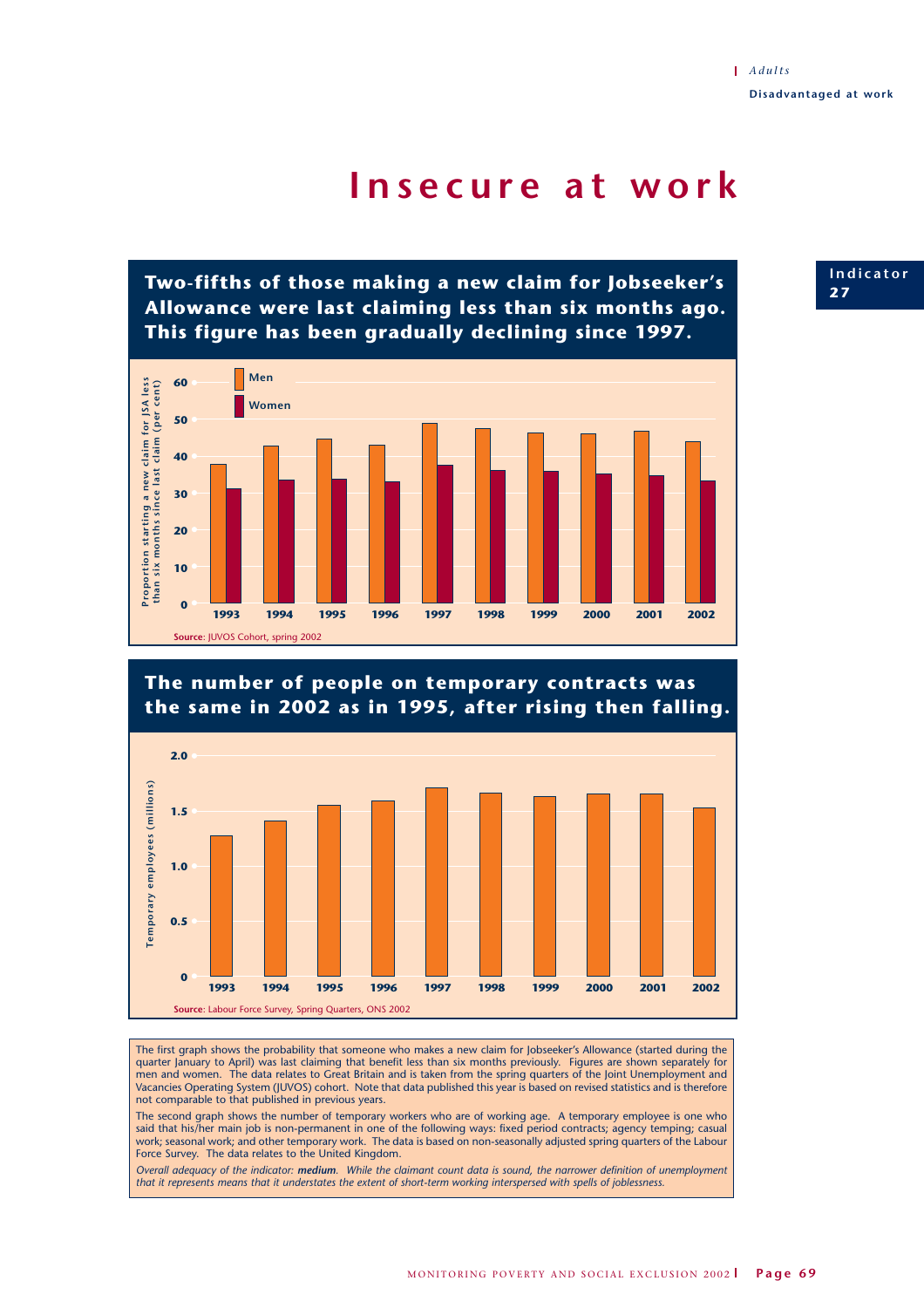# **Without access to training**



**One in ten people without qualifications received some job-related training in the last three-month period. This compares with one in three for those with qualifications.**







The first graph shows the proportion of employees aged 25 to retirement age who are economically active who have received some job-related training in the previous three months according to whether they have some qualification or not. The qualifications include both current qualifications (e.g. GCSEs) and qualifications which have been awarded in the past (e.g. O levels).

The second graph breaks down the latest year data according to the level of the employees' highest qualification.

In both graphs, the data refers to the United Kingdom, the data source is the Labour Force Survey (LFS) Spring Quarter and the training includes that paid for by employers and by employees themselves.

Note that in previous years Autumn Quarter LFS data was used for this indicator. Data published this year is therefore not comparable with data published in previous years.

*Overall adequacy of the indicator: medium. The LFS is a well-established, quarterly government survey, designed to be representative of the population as a whole. But a single, undifferentiated notion of 'training,' without reference to its length or nature, lessens the value of the indicator.*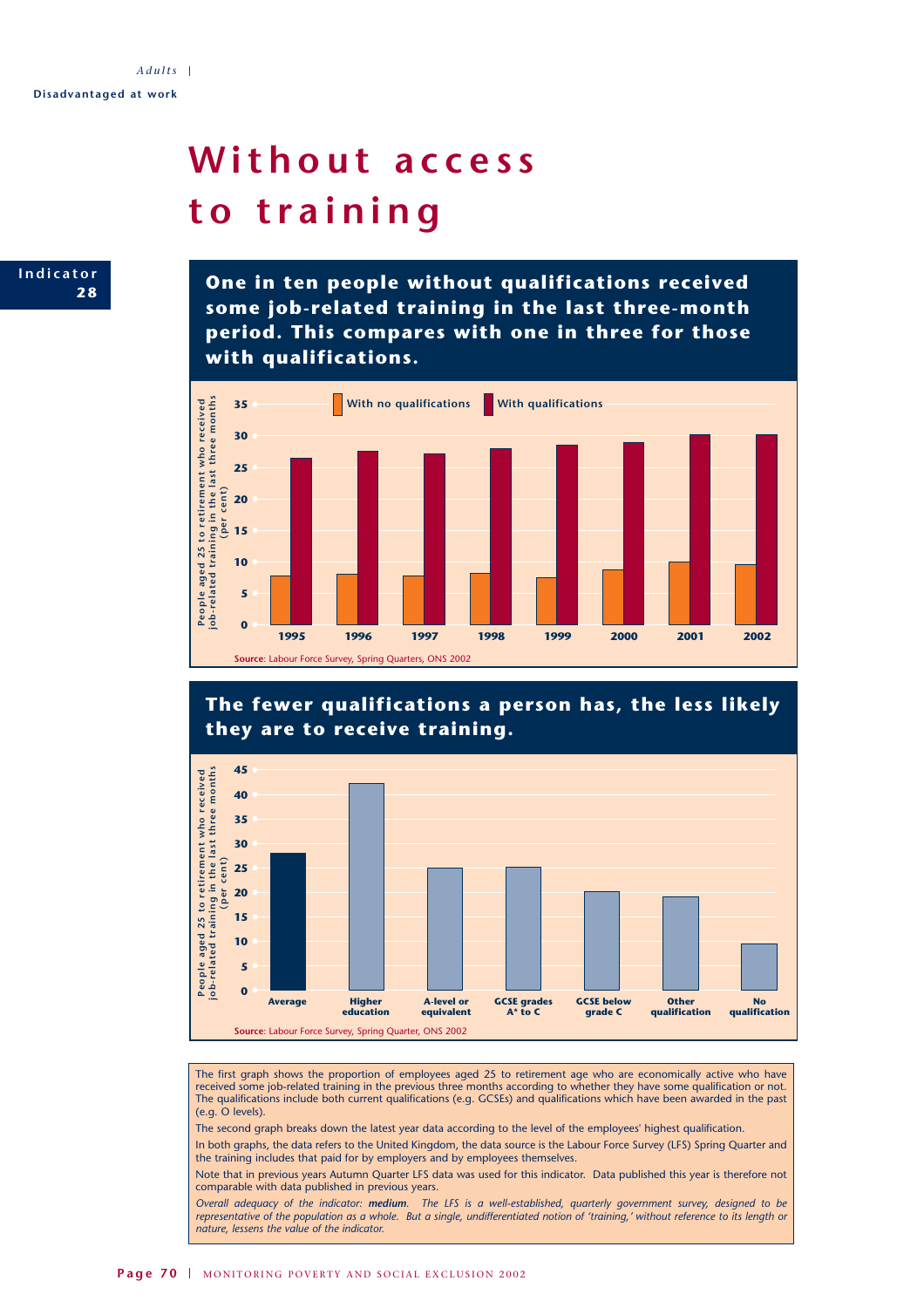## **Premature death**



## **Scotland has the highest proportion of local authorities with high male mortality rates.**



The first graph shows, separately for men and women, the number of local authorities where the age standardised mortality rate (based on the European Standard Population) for those aged under 65 is at least 10 per cent above the Great Britain rate for the year in question. The strict definition of '10 per cent above average' is that the lower bound of the 95 per cent interval estimate for the authority, and the upper bound of the 95 per cent interval estimate for Great Britain as whole, differ by 10 per cent of the British average.

The second graph shows where those 33 local authorities which in 2000 had mortality rates amongst men aged under 65 which were more than 10 per cent above national average are located. Note that, over the period 1991 to 2000, premature deaths fell by some 16 per cent for men on average and by 12 per cent for women.

Updates of mortality data were not available from the ONS and the Scottish General Register Office at the time of going to press.

*Overall adequacy of the indicator: high. The underlying data are deaths organised according to the local authority area of residence of the deceased by the ONS in England and Wales and by the Registrar General for Scotland.*

**Indicator 2 9**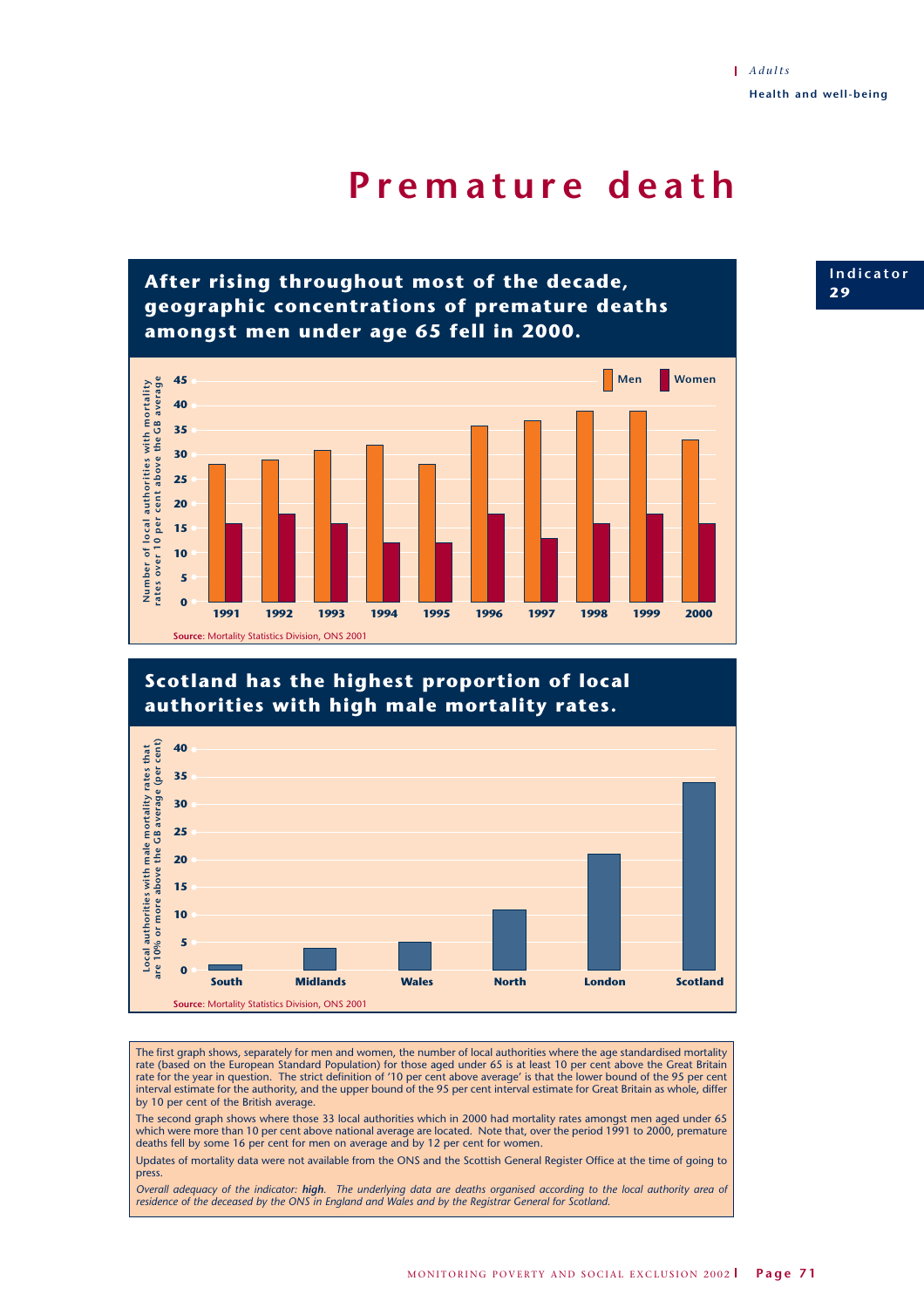## **Obesity**





**Women from manual backgrounds are more likely to be obese than women from non-manual backgrounds. There is no clear difference for men.**



The first graph shows the number of women aged 16 to 64 who are obese, where obesity is defined as those with a body mass index greater than  $30\text{kg/m}^2$ .

The second graph shows the variation in 2000 across social classes in the percentage of men and women aged 25 to 64 who were obese. The data relates to England only.

*Overall adequacy of the indicator: high. The Health Survey for England is a large survey which is designed to be representative of the population in England as a whole.*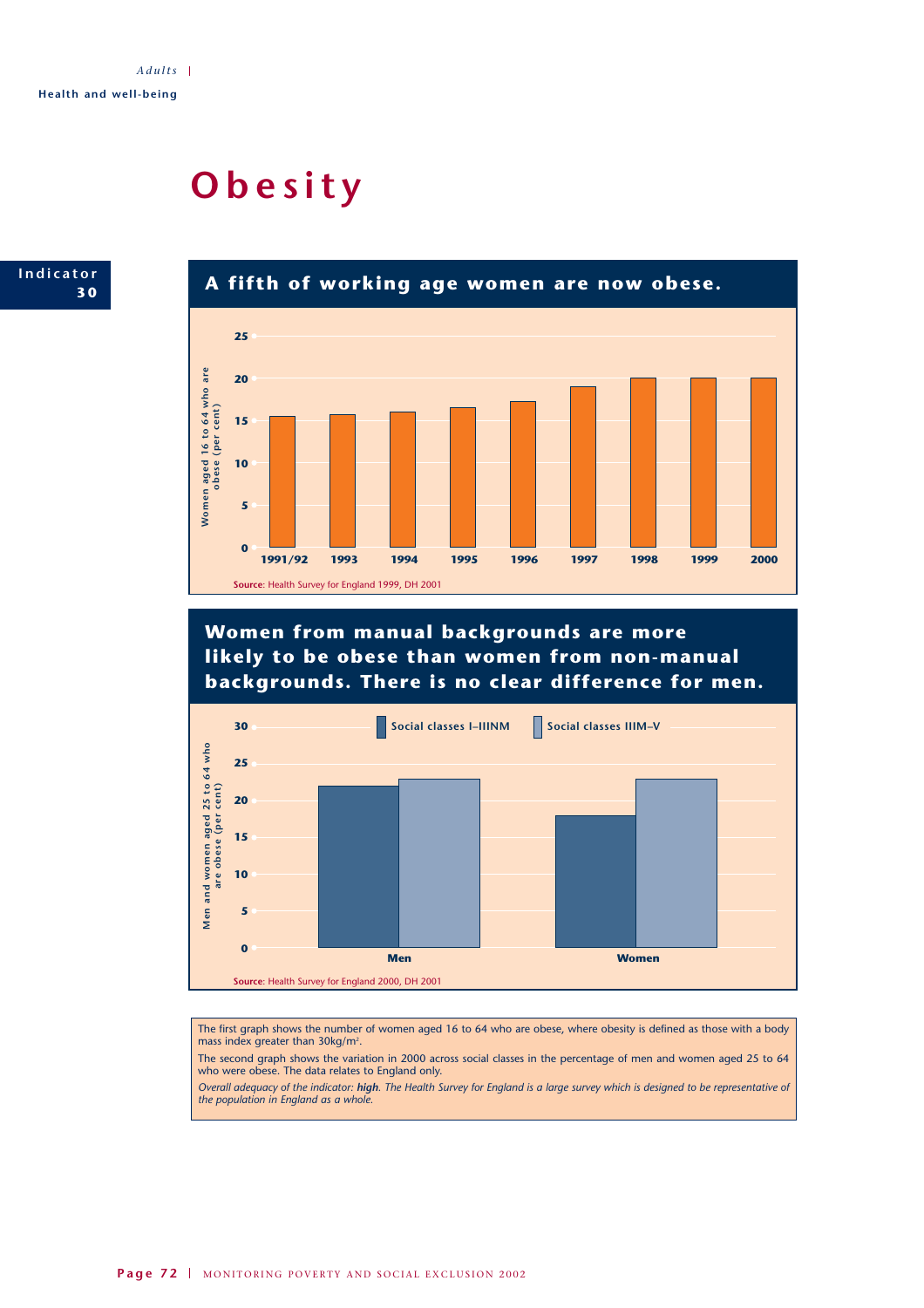# **Limiting long-standing illness or disability**

**Nearly 4 million adults aged 45 to 64 suffer a long-standing illness or disability that limits their activity.**



### **Adults in manual occupational groups are more at risk of a long-standing illness or disability than those in non-manual work.**



The first graph shows the number of adults aged 45 to 64 who report having a long-term illness or disability that limits the activities they are able to carry out. The question asked is "Do you have any long-standing illness, disability or infirmity? Long-standing is anything that has troubled you over a period of time or that is likely to affect you over a period of time. Does this illness or disability limit your activities in any way?"

Note that the data for 1997 and 1999 is missing because the GHS was not carried out in those years. Also the data for 2000 is weighted, but for all previous years it is unweighted. Unweighted data is no longer published by the GHS. The second graph shows how the level of self-reported ill health and disability varies between occupational groups in 2000. The data relates to Great Britain.

*Overall adequacy of the indicator: medium. While the General Household Survey is a well-established government survey designed to be representative of the population as a whole, the inevitable variation in what respondents understand and interpret as 'longstanding' and 'limiting activity', diminishes the value of the indicator.* 

**Indicator 3 1**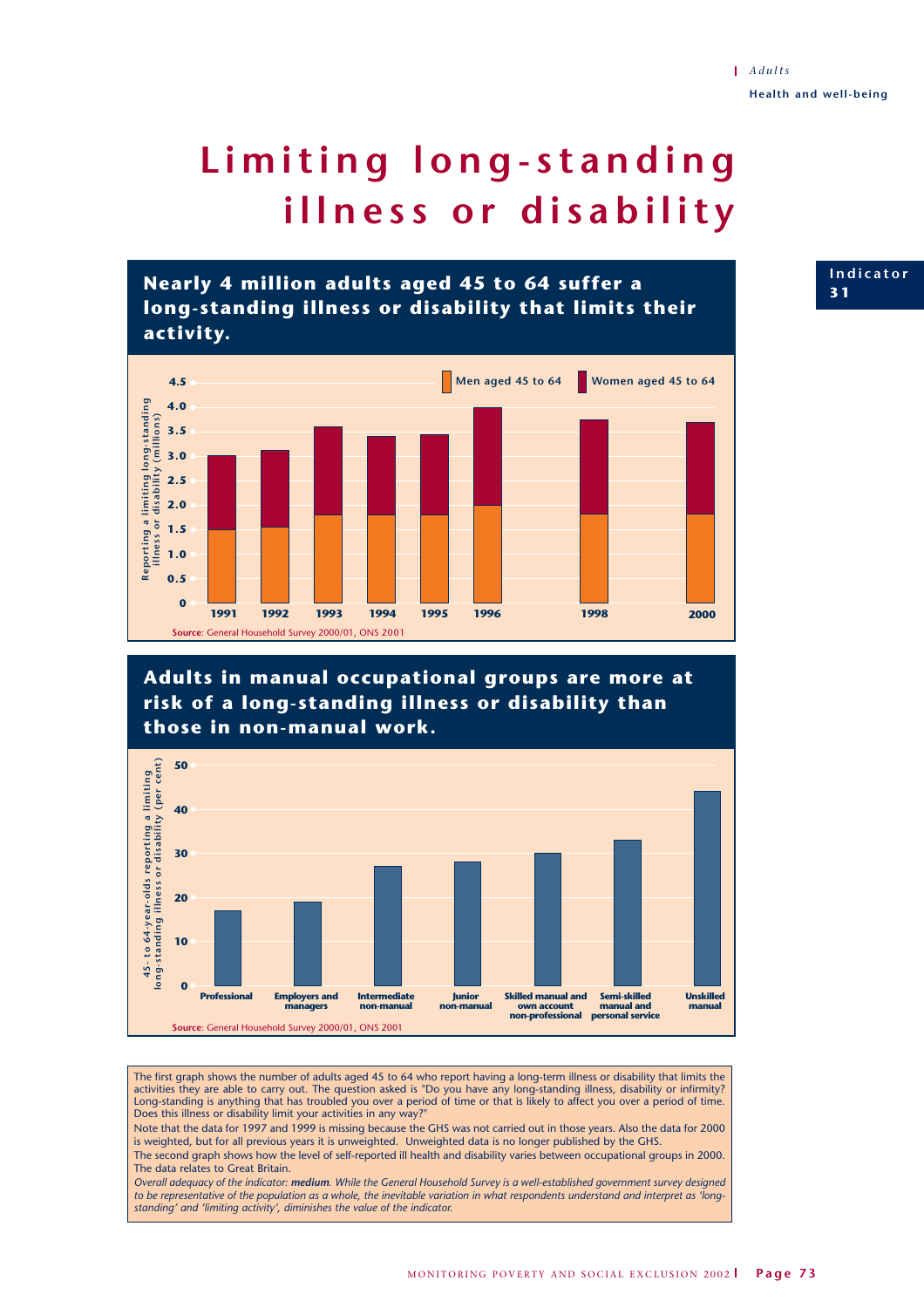## **Mental health**



**The proportion of the working age population at high risk of developing a mental illness has remained steady throughout the last decade. Women are more at risk than men.**



**People on below-average incomes are at much higher risk of developing a mental illness than those on average and higher incomes.**



The first graph shows the proportion of adults aged 16 to 64 who are classified as being at high risk of developing a mental illness. This is determined by asking informants a number of questions about general levels of happiness, depression, anxiety and sleep disturbance over the previous four weeks, which are designed to detect possible psychiatric morbidity. A score is constructed from the responses, and the figures published show those with a score of 4 or more. This is referred to as a 'high GHQ12 score'.

Note that data for 1996 is not available from the Health Survey for England.

The second graph shows the variation of the above in 2000 across income groups.

The data relates to England only.

*Overall adequacy of the indicator: high. The Health Survey for England is a large survey which is designed to be representative of the population in England as a whole.*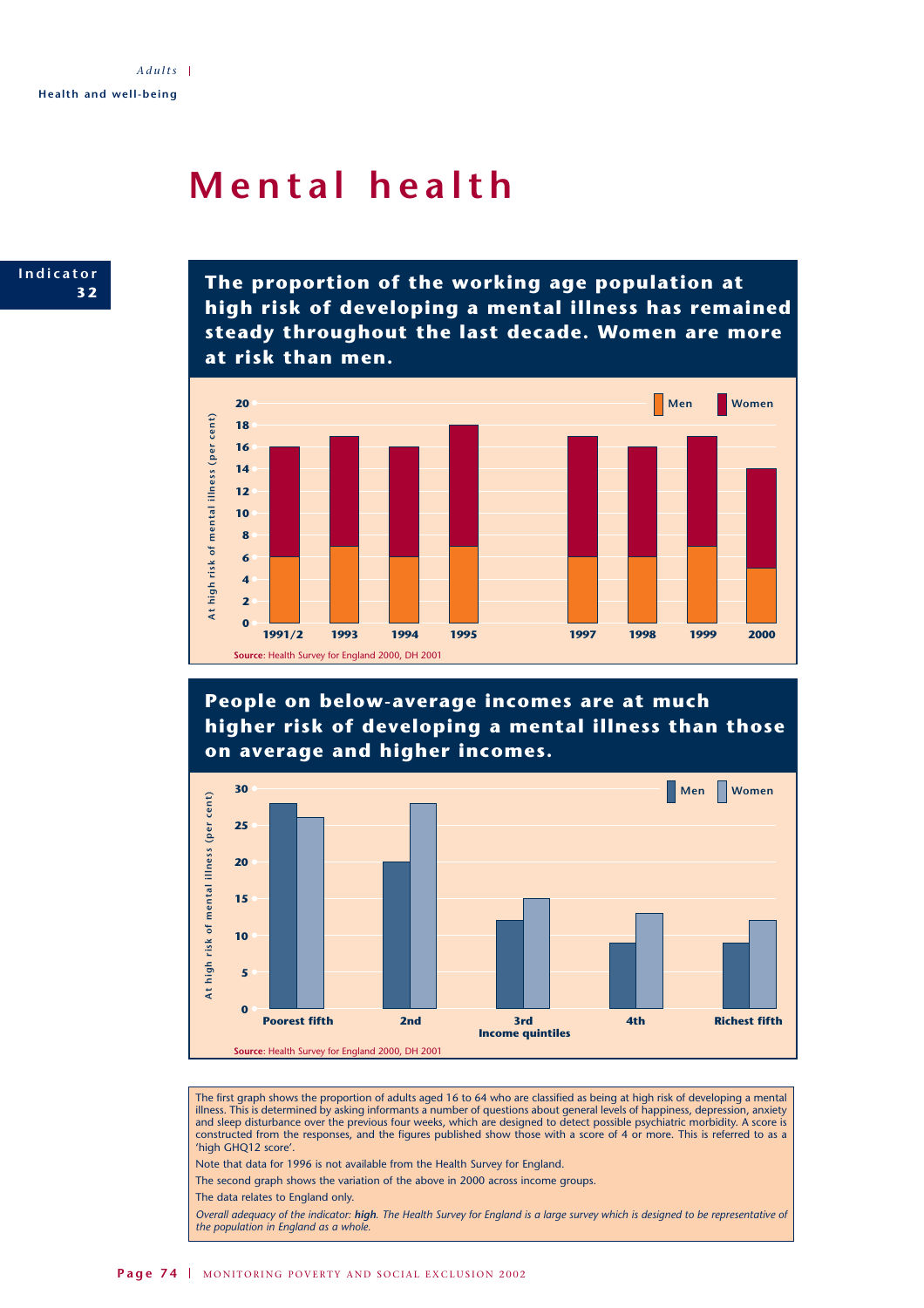# **5 Older people**

#### **Why the indicators were chosen**

#### *Economic circumstances*

Although pensioners on average enjoy better incomes than they have in the past, this rising average conceals a large minority who have no additional resources other than the state retirement pension and means-tested benefits. The first indicator of pensioner economic circumstances is the '**number of pensioners without a private income (i.e. no income other than the state retirement pension and state benefits)**'.1

The second chosen indicator for pensioner economic circumstances is the '**level of expenditure on essentials**', tracked separately for pensioners solely reliant on income from the state and other pensioners with additional incomes.

#### *Health and well-being*

As with other age groups, health problems amongst older people are not evenly distributed but are concentrated amongst the poorest. While life expectancy has been increasing overall, in many cases the number of years free of sickness and pain have not.<sup>2</sup>

Failing health is an inevitable consequence of growing older, but some of the effects of poor health can be avoided, and preventative healthcare can reduce the overall burden of ill health suffered. Older people occupy much of the substandard housing in Britain, and the link between ill health and housing is strong for older people. This is particularly important because many older people spend such a lot of time at home. The first health-related indicator is the '**number of excess winter deaths amongst older people**', which also includes a graph showing the relationship between poor insulation and low income amongst older people.

Many disabled people are aged over 60. The second indicator is the '**proportion of older people reporting ill health or a disability that limits their activities**', with the second graph showing the disparity across occupational groups.

Many older people suffer anxiety and depression, caused and compounded by bereavement and indeed retirement itself – which for many is a disorientating and stressful experience. One symptom of anxiety and depression is fear of leaving the house and the third indicator is the '**proportion of older people feeling unsafe out alone after dark**'.

#### *Access to services*

The quality and appropriateness of services that older people receive is critical to their well-being and quality of life.

Both the quality of the experience older people have at home and the feasibility of remaining at home will depend on the support that they receive.3 The first indicator is the '**proportion of those aged 75 and over who receive help from social services to live independently at home**'.

The second indicator of access to services is the '**proportion of pensioner households without a telephone**'. Telephone access for older people varies with income and is an important means of connection to the outside world, particularly to family and friends, as well as providing access to a range of services. Most of the population believe that a telephone is now a necessity of modern life.4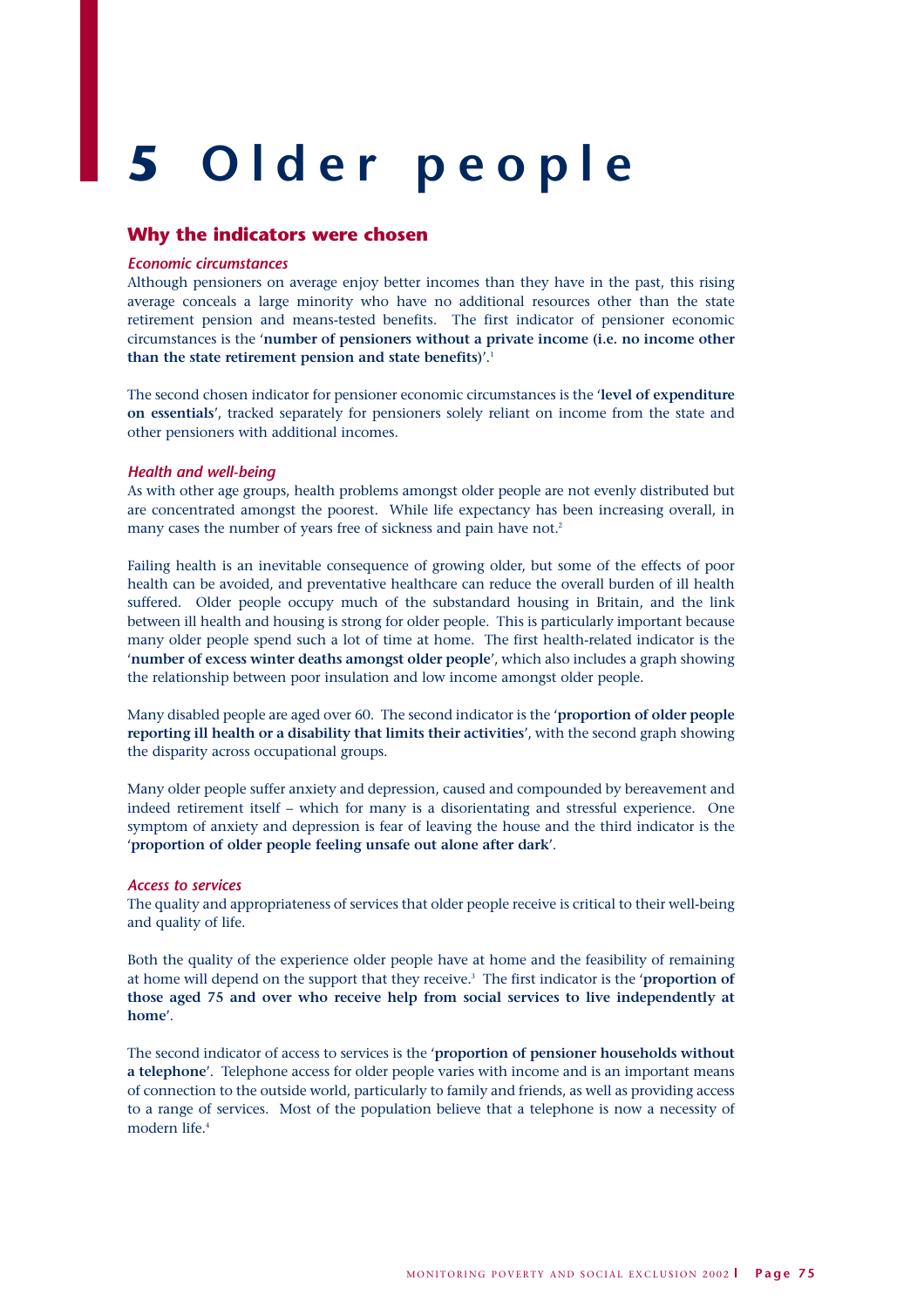### **What the indicators show**

#### *Favourable trends for telephone usage*

At 21/2 per cent, or 170,000 households, the proportion of pensioner households without a telephone is a quarter of the levels of a decade ago. Although there was no reduction in the latest year (2000/01), the fact that poorer pensioners are still twice as likely to be without a telephone as other pensioners shows that there is scope for further reduction.

#### *Unfavourable trends for help from social services*

The proportion of people aged 75 and over who receive support from social services to help them live at home continues to fall, and is now less than two-thirds of what it was at the peak in 1994.<sup>5</sup> Most county councils support fewer households than other types of authority. Whereas the same was also true for unitary authorities in the past, these now divide roughly equally between above-average and below-average provision.

#### *1.3 million pensioners still reliant on state pensions and benefits*

The number of pensioners with no income other than their state pension and state benefits has remained within the 1.2 to 1.4 million range since at least 1994/95. A substantial reduction in this level would depend on more people of working age starting to contribute to a non-state pension and, as such, would take a long time to come into effect.<sup>6</sup>

In 2000/01, around 25 per cent of the pensioner population were living on incomes below 60 per cent of the median (after housing costs). This represents a small fall since 1996/97, when the figure was 27 per cent, and is a lower proportion than for the rest of the population.

In this context, it is worth noting that more than half of low income pensioners have a weekly income within £25 of the low income threshold, compared with only a quarter of the rest of the population on low incomes.7 Furthermore, although the government's Minimum Income Guarantee (MIG) for pensioners was introduced in April 1999, the big rises in the amounts actually came into effect in April 2001 and are thus not included in the 2000/01 figures.<sup>8</sup> Whilst the 2001 increases are unlikely to lift pensioners above the low income threshold, it will move them much closer to it.<sup>9</sup>

Within the overall figures, there are significantly fewer younger pensioner couples who are on low income than either single or older pensioners. For example, only 15 per cent of pensioner couples aged 75 and under were in the poorest fifth of the population.

Finally, spending on essentials by pensioner households who mainly depend on the state pension increased by 7 per cent in real terms between 1992 and 2000/01, a similar percentage increase to that for better-off pensioners.<sup>10</sup>

#### *Little change in the other indicators, with poorer people continuing to fare worse*

Around 4 million people aged 65 and over report **a long-standing illness or disability**, the same as a decade ago. People from manual backgrounds are around 11/2 times as likely to report such illness or disability as those from professional or managerial backgrounds.

Among those aged 60 or over, 60 per cent of women and 25 per cent of men, **feel unsafe out** at night, the same as a decade ago.<sup>11</sup> People from manual backgrounds are more likely to feel anxious or depressed than those from non-manual backgrounds.

Whilst the numbers change substantially from year-to-year, with little overall pattern, around 20,000 to 50,000 more pensioners always **die each year in winter months** than in other months. In this context, it is noteworthy that poorer pensioners are around twice as likely to live in energy inefficient housing as the best-off pensioners.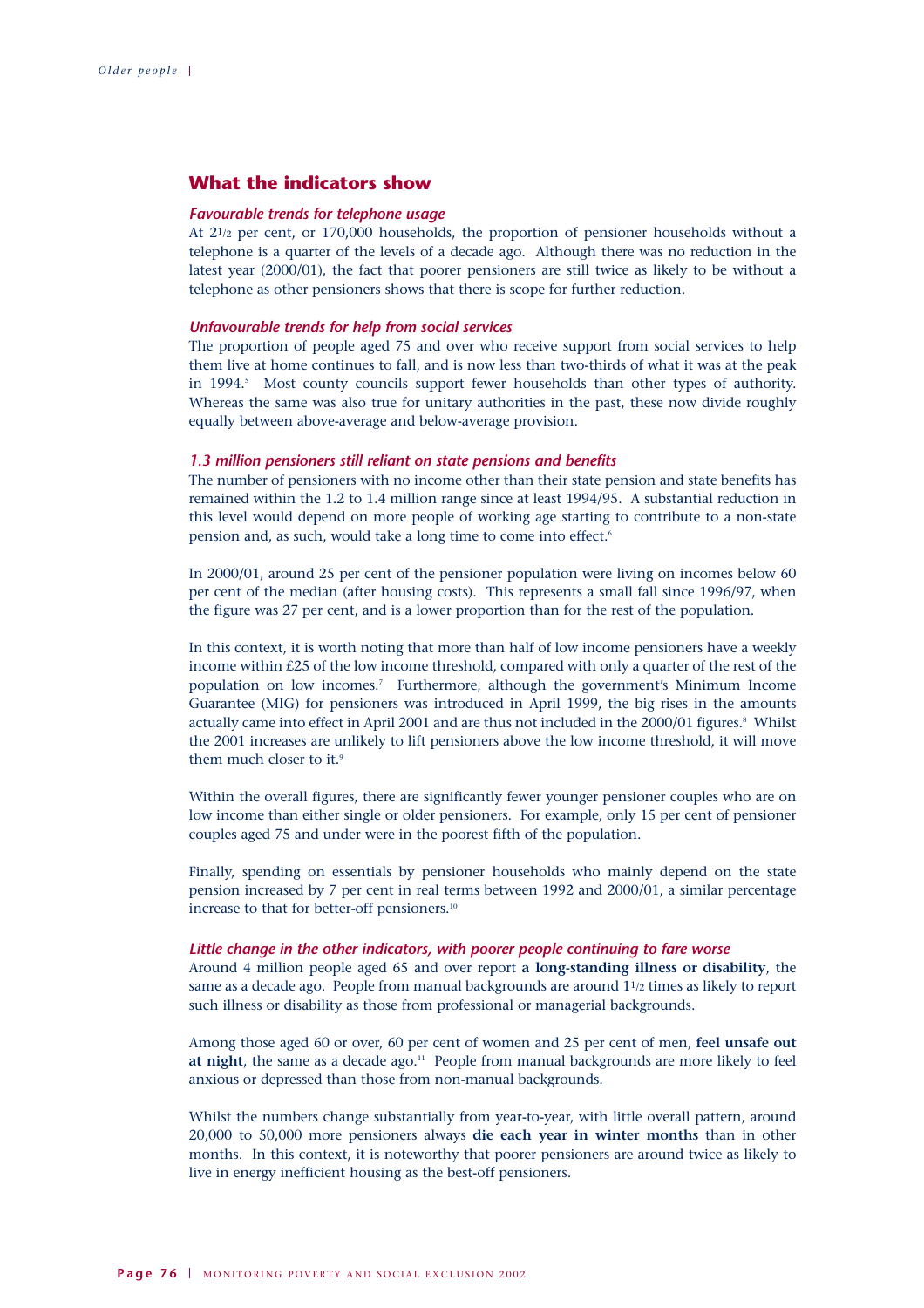Given that much of the population of older people in the latest statistics will also have been in statistics from a decade ago, the general lack of change is perhaps not surprising. It does, however, suggest that nothing is happening in society to alter the essential elements of social exclusion amongst older people, and it is in this context that we continue in our view that a proper debate about what social exclusion actually means for older people is long overdue. In this context, we note that only two of the government's Public Service Agreement targets relate to older people (as opposed to ten for children).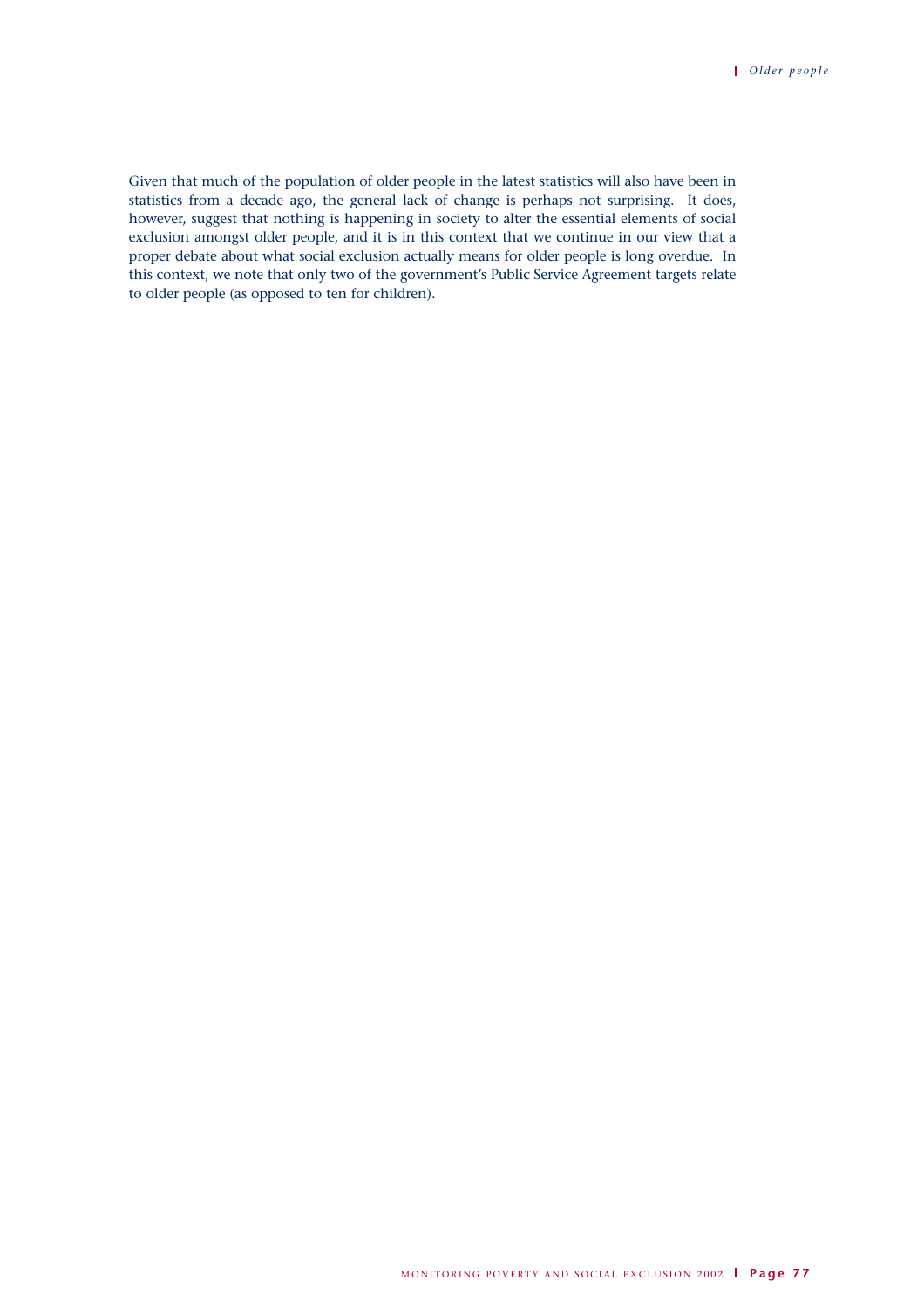| Indicator 33: No private income                           |                                                                                                                                                      |                |                                                             |                                                                                                                                                                                                                                                                                                                                                                                                                                                                                                                                                                                                                                                                                                                                                                                                                                                                                                                                                                    |
|-----------------------------------------------------------|------------------------------------------------------------------------------------------------------------------------------------------------------|----------------|-------------------------------------------------------------|--------------------------------------------------------------------------------------------------------------------------------------------------------------------------------------------------------------------------------------------------------------------------------------------------------------------------------------------------------------------------------------------------------------------------------------------------------------------------------------------------------------------------------------------------------------------------------------------------------------------------------------------------------------------------------------------------------------------------------------------------------------------------------------------------------------------------------------------------------------------------------------------------------------------------------------------------------------------|
| Selected major initiatives under way                      |                                                                                                                                                      |                |                                                             |                                                                                                                                                                                                                                                                                                                                                                                                                                                                                                                                                                                                                                                                                                                                                                                                                                                                                                                                                                    |
| Policy                                                    | Start date                                                                                                                                           | Key department | Key delivery agency                                         | Budget/target/comments                                                                                                                                                                                                                                                                                                                                                                                                                                                                                                                                                                                                                                                                                                                                                                                                                                                                                                                                             |
| Pensioners' Minimum Income<br>Guarantee (MIG)             | Pension Credit in April 2003<br>To be subsumed within<br>April 1999: introduced<br>April 2000: uprated<br>April 2001: uprated<br>April 2002: uprated | <b>DWP</b>     | Pension Service                                             | benefiting, and announced the set up of the Pension Service (a network of 26<br>Budget estimated at £3.8bn for 1999/2000, £4.1bn for 2000/01, and £4.4bn<br>Increased in April 2000 to £78.45 for single pensioners and £121.95 a week<br>pensioner couples, representing increases of around £4 and £7 respectively<br>When introduced, set at £75 a week for single pensioners and £116.60 for<br>Take-up was estimated to be 64-78% - almost 1 <sup>1</sup> /2 million for 1999/2000<br>In April 2002, the Government estimated that 2 million pensioners were<br>over the levels of Income Support that were previously available.<br>Increased in April 2001 to £92.15 and £140.55 respectively.<br>Increased in April 2002 to £98.15 and £149.80 respectively.<br>Available to anyone with savings of no more than £12,000.<br>Pension Centres) to promote further take-up.<br>(most recent statistics available).<br>for pensioner couples.<br>for 2002/03. |
| Second State Pension                                      | April 2002: introduced                                                                                                                               | <b>DWP</b>     | Pension Service                                             | An extension to SERPS that will double income provided by SERPS for those<br>18 million people are expected to benefit.<br>on incomes of less than £10,800.                                                                                                                                                                                                                                                                                                                                                                                                                                                                                                                                                                                                                                                                                                                                                                                                        |
| (part of Fuel Poverty Initiative)<br>Winter Fuel Payments | 1997/98: introduced<br>2000/01: uprated                                                                                                              | DWP/Treasury   | Benefits Agency                                             | All pensioners in receipt of the State Retirement Pension or a social security<br>benefit (excluding Child, Housing and Council Tax Benefits) are eligible.<br>Eligible households received £100 in 1999/2000 and £200 in 2000/01,<br>Total government spending was £1.76bn for 2000/01.<br>2001/02, and 2002/03.                                                                                                                                                                                                                                                                                                                                                                                                                                                                                                                                                                                                                                                  |
| Indicator 35: Excess winter deaths                        |                                                                                                                                                      |                |                                                             |                                                                                                                                                                                                                                                                                                                                                                                                                                                                                                                                                                                                                                                                                                                                                                                                                                                                                                                                                                    |
| Selected major initiatives under way                      |                                                                                                                                                      |                |                                                             |                                                                                                                                                                                                                                                                                                                                                                                                                                                                                                                                                                                                                                                                                                                                                                                                                                                                                                                                                                    |
| Policy                                                    | Start date                                                                                                                                           | Key department | Key delivery agency                                         | <b>Budget/target/comments</b>                                                                                                                                                                                                                                                                                                                                                                                                                                                                                                                                                                                                                                                                                                                                                                                                                                                                                                                                      |
| Warm Front Scheme                                         | May 2000: introduced                                                                                                                                 | ODPM           | Local authorities, health<br>bodies and voluntary<br>groups | Aims to improve heating and insulation of vulnerable households through<br>Estimated to help around 800,000 fuel-poor households by 2004.<br>Previously called the Home Energy Efficiency Scheme.<br>A budget of £600m for 2000/04.<br>Focused on the private sector.<br>grants of up to £2,000.                                                                                                                                                                                                                                                                                                                                                                                                                                                                                                                                                                                                                                                                   |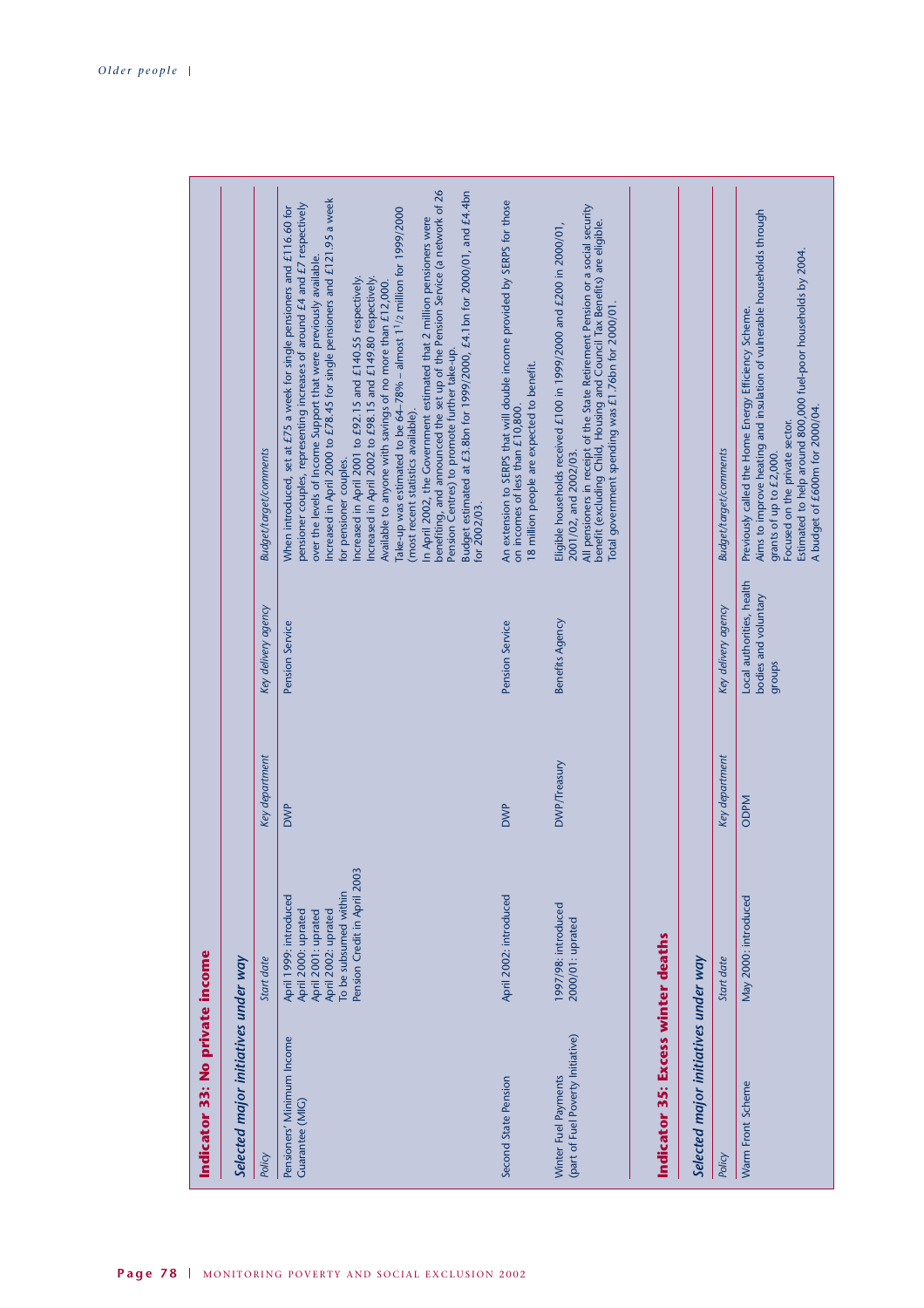| UK Fuel Poverty Strategy                                  | November 2001: launched                                                                                              | <b>DTI/DEFRA</b>             | devolved administrations<br>DTI, DEFRA and          | households, with a target of ending fuel poverty in vulnerable households by<br>Aims to improve energy efficiency and reduce the costs of fuel for fuel-poor<br>Other households will be addressed after progress is made on vulnerable<br>No specific budget.<br>2010 in the UK.<br>households.                              |
|-----------------------------------------------------------|----------------------------------------------------------------------------------------------------------------------|------------------------------|-----------------------------------------------------|-------------------------------------------------------------------------------------------------------------------------------------------------------------------------------------------------------------------------------------------------------------------------------------------------------------------------------|
| (part of Fuel Poverty Initiative)<br>Winter Fuel Payments | 1997/88: introduced<br>2000/01: uprated                                                                              | DWP/Treasury                 | Benefits Agency                                     | Eligible households received £100 in 1999/2000, £200 in 2000/01, 2001/02,<br>All pensioners in receipt of the State Retirement Pension or a social security<br>benefit (excluding Child, Housing and Council Tax Benefits) are eligible.<br>Total government spending was £1.76bn for 2000/01.<br>and 2002/03.                |
| Relevant Public Service Agreement targets                 | Indicator 38: Help from social services to live at home                                                              |                              |                                                     |                                                                                                                                                                                                                                                                                                                               |
| Public Service Agreement, Department of Health, Target 8  |                                                                                                                      | home or in residential care. |                                                     | March 2006 the number of those supported intensively to live at home to 30% of the total being supported by social services at<br>Improve the quality of life and independence of older people so that they can live at home wherever possible, by increasing by                                                              |
| Selected major initiatives under way                      |                                                                                                                      |                              |                                                     |                                                                                                                                                                                                                                                                                                                               |
| Policy                                                    | Start date                                                                                                           | Key department               | Key delivery agency                                 | <b>Budget/target/comments</b>                                                                                                                                                                                                                                                                                                 |
| Better Services for Vulnerable<br>People Initiative       | April 1999: Joint investment<br>April 2000: extended to all<br>plans for older people<br>October 1997<br>care groups | 품                            | local authorities jointly<br>Health authorities and | necessary provision while minimising unnecessary admissions to hospitals and<br>Requires all local and health authorities to draw up Joint Investment Plans<br>(JIPs) to co-ordinate development of services with the aims of ensuring<br>£650m over 3 years for the prevention and rehabilitation services.<br>care centres. |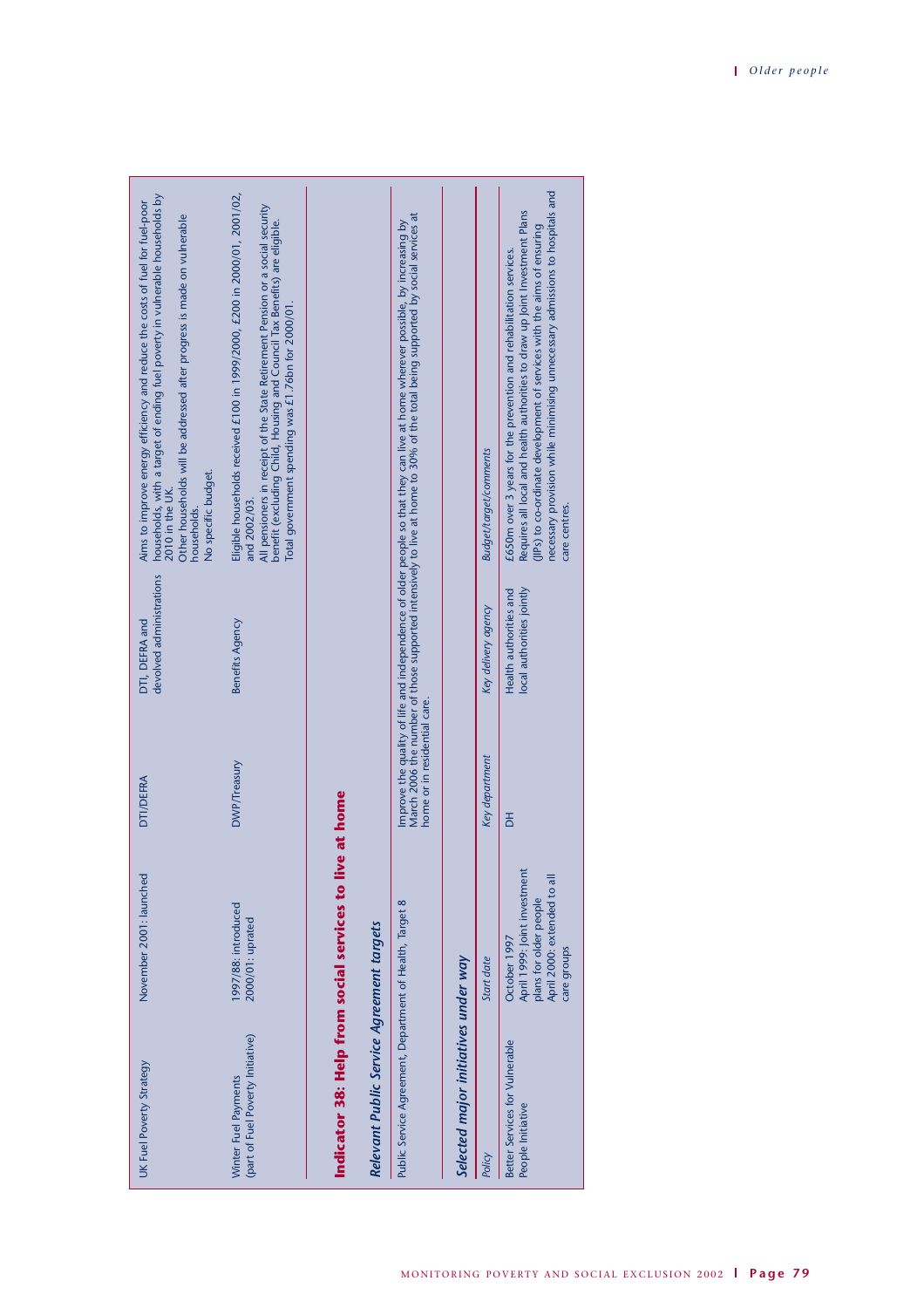## **No private income**

**Indicator 3 3**

**1.3 million pensioners (21 per cent of single pensioners and 8 per cent of pensioner couples) rely on the state retirement pension and state benefits alone.**



**Pensioner couples aged 75 and under are less heavily concentrated in the bottom half of the income distribution than other pensioners.**



The first graph shows the number of pensioner families (individuals in pensioner benefit units) with no income other than the state retirement pension and state benefits.

The data is from the Pensioners' Income Series and is based on the Family Resources Survey (FRS). Note that this graph omits those who have small amounts of occupational pension, a State Earnings Related Pension or some limited investment income, many of whom are badly off.

The second graph shows the distribution of pensioners across the income quintiles, split by pensioner type and age.

The data is from Households Below Average Income, based on the Family Resources Survey (FRS) and relates to Great Britain. *Overall adequacy of the indicator: high. The FRS is a well-established government survey designed to be representative of the population as a whole. However, since it only covers people living in private households, and not residential institutions (such as nursing homes), it does leave out a significant group of older people.*

Page 80 | MONITORING POVERTY AND SOCIAL EXCLUSION 2002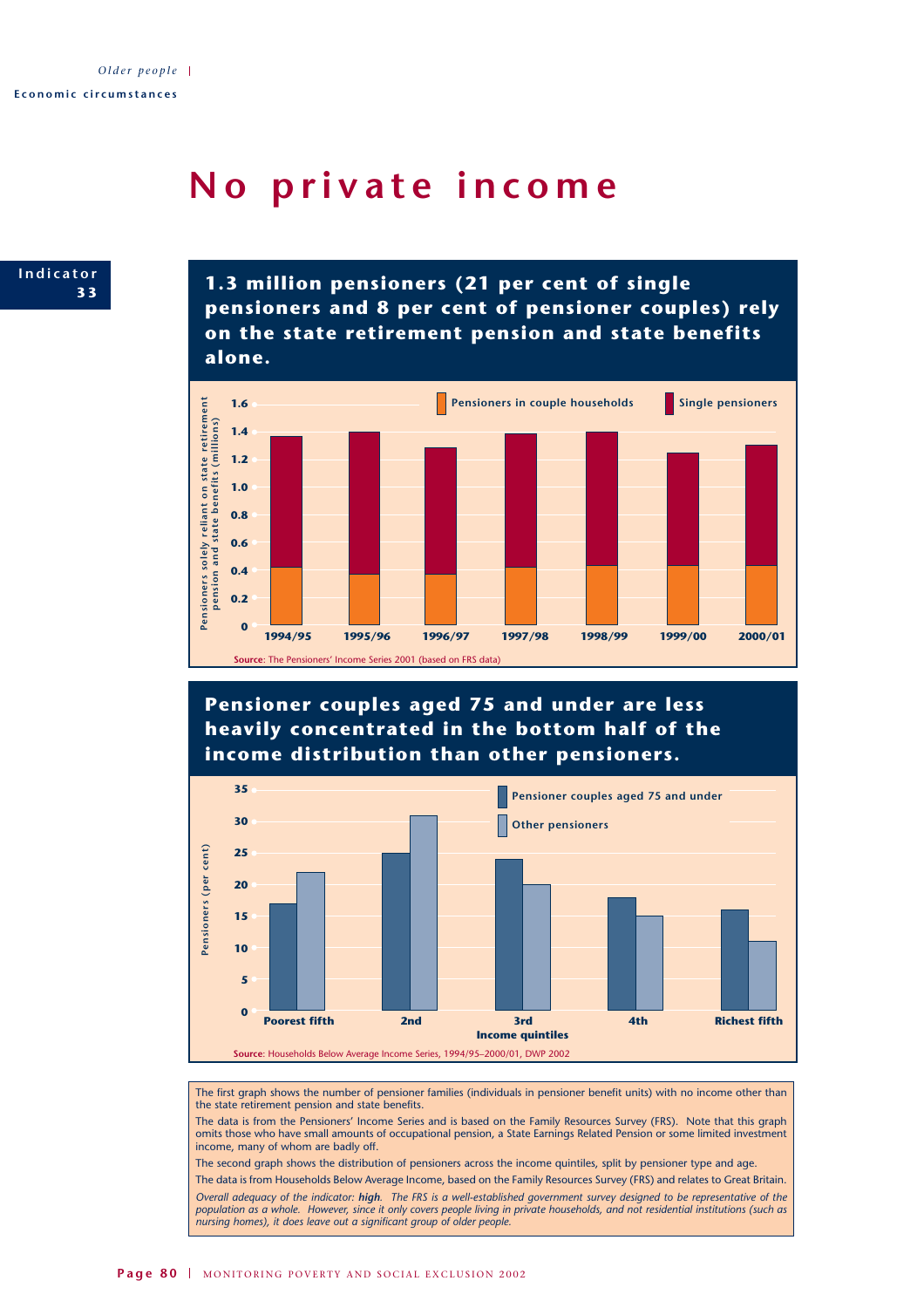## **Spending on 'essentials'**



### **Pensioners dependent on the state pension spend less on food, household goods and clothing than better off pensioners, but the same amount on fuel.**



The first graph shows pensioners' weekly spending on 'essential' items of expenditure (besides housing) for pensioners mainly dependent on the state retirement pension and for pensioners with other sources of income. The categories of expenditure counted as 'essential' include food, fuel, clothing and footwear, and household goods. Note that some spending on other categories such as travel may also be essential though they have not been included. The figures are per person. In the case of pensioner couple households, this has meant dividing their expenditure in two and assuming that spending is equally divided across the household. The series are at 2001 prices and have been deflated using pensioner retail price indices separately for one-person and two-person pensioner households.

The second graph shows spending per head on various items in pensioner households split by those whose income comes from the state retirement pension only and those who have other sources on income on top. Data is at 2000/01 prices. The data is unweighted.

*Overall adequacy of the indicator: medium. The Family Expenditure Survey is a well-established government survey, designed to be representative of the population as a whole. However, the spending categories chosen do not necessarily cover all essential spending, and include some items which might be considered non-essential. The data shown is therefore a proxy for spending on essentials by pensioner households.*

**Indicator 3 4**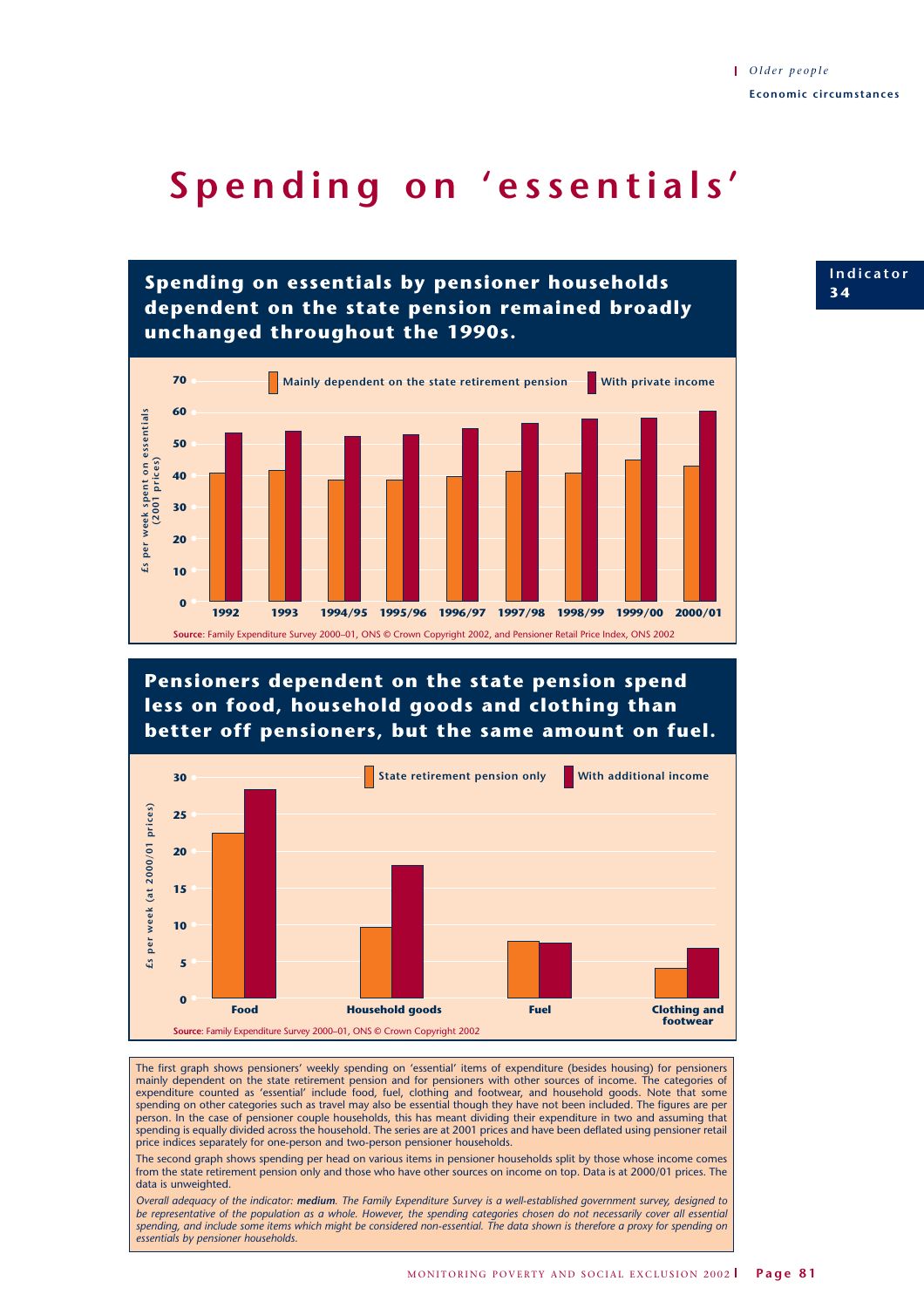### **Excess winter deaths**



**Each year, 20,000 to 45,000 more people aged 65 or over die in winter months than in other months.**



**The poorest pensioners are almost twice as likely to be in energy inefficient housing as the best off pensioners.**



The first graph shows excess winter deaths each year in the '65 and above' age group, where 'excess winter deaths' is defined as the difference between the number of deaths which occurred in winter (December to March) and the average number of deaths during the preceding four months (August to November) and the subsequent four months (April to July). The graph also shows a five-year moving average, which is less affected by year-by-year fluctuations due to particularly cold and warm winters. The data is for England and Wales. Note that data for 2000/01 is provisional.

The second graph shows the percentage of pensioner households in each quintile (fifth) of the pensioner income distribution that live in an energy inefficient home. The energy efficiency of a household is measured by looking at the cost of heating per unit of floor space. The energy ratings given to households are a measure of the annual unit cost of heating the dwelling to a standard regime.

*Overall adequacy of the indicator: medium. Whilst the data sources used here are reliable ones, there is no data providing evidence of a direct causal relationship between winter deaths and energy inefficient housing.*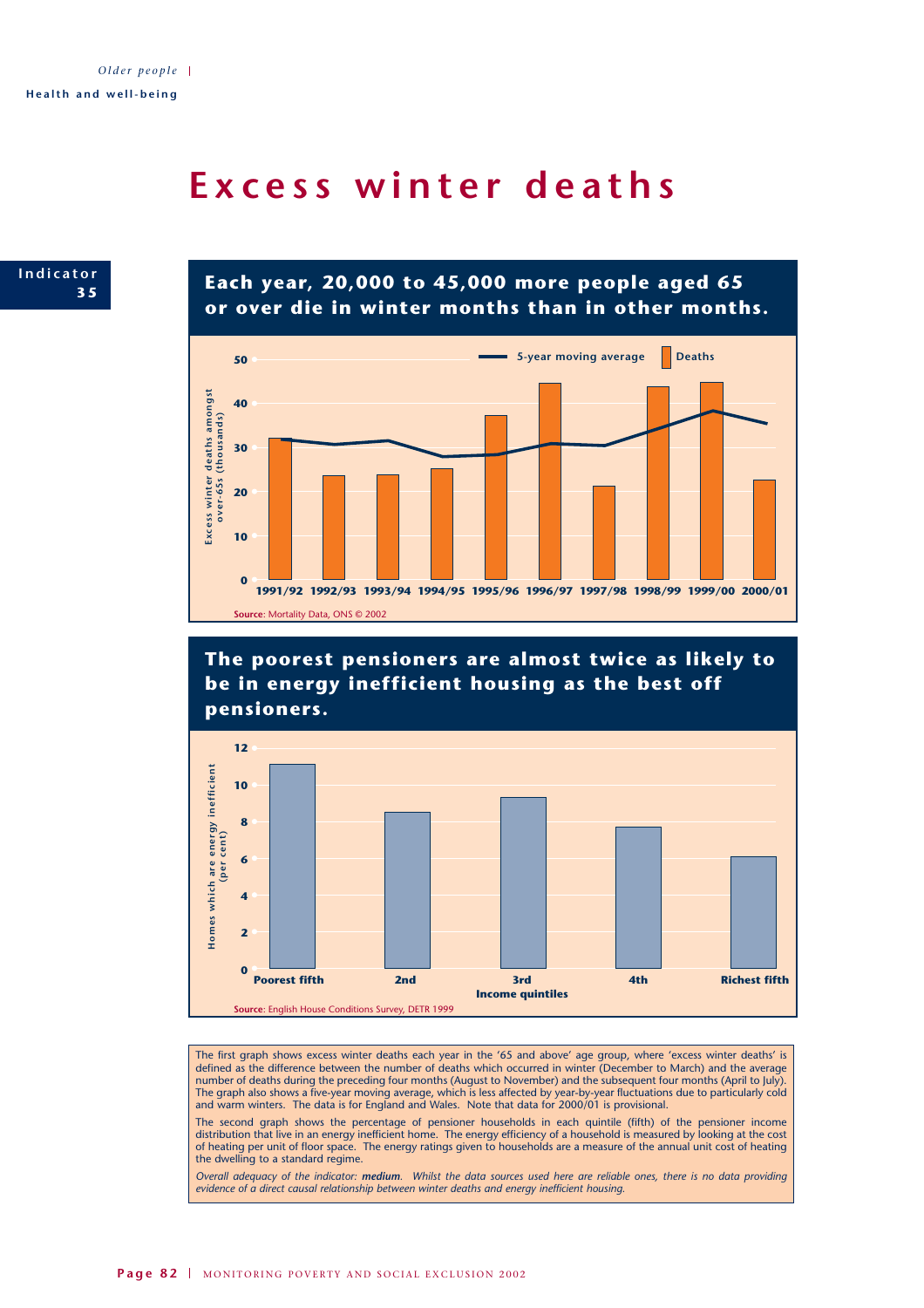## **Limiting long-standing illness or disability**



**Those aged 65 and over who had manual jobs are more likely to suffer a long-standing illness or disability than those with professional or managerial work histories.**



The first graph shows the number of older people aged 65 and over who report having a long-term illness or a disability that limits the activities they are able to carry out. The question asked was "Do you have any long-standing illness, disability<br>or infirmity? Long-standing is anything that has troubled you over a period of time or that i of time. Does this illness or disability limit your activities in any way?

Note that the data for 1997 and 1999 is missing because the GHS was not carried out in those years. Also note that the data for 2000 is weighted, but for all previous years it is unweighted. Unweighted data is no longer published by the GHS. The second graph shows how levels of self-reported ill health and disability vary between occupational groups amongst men aged 65 and over. The data is for 2000 and relates to Great Britain.

*Overall adequacy of the indicator: medium. While the General Household Survey is a well-established government survey designed* to be representative of the population as a whole, the inevitable variation in what respondents understand and interpret as 'long-<br>standing' and 'limiting activity' diminishes the value of the indicator. Furthermore, for w *not particularly sensitive to their real socio-economic circumstances.* 

**Indicator 3 6**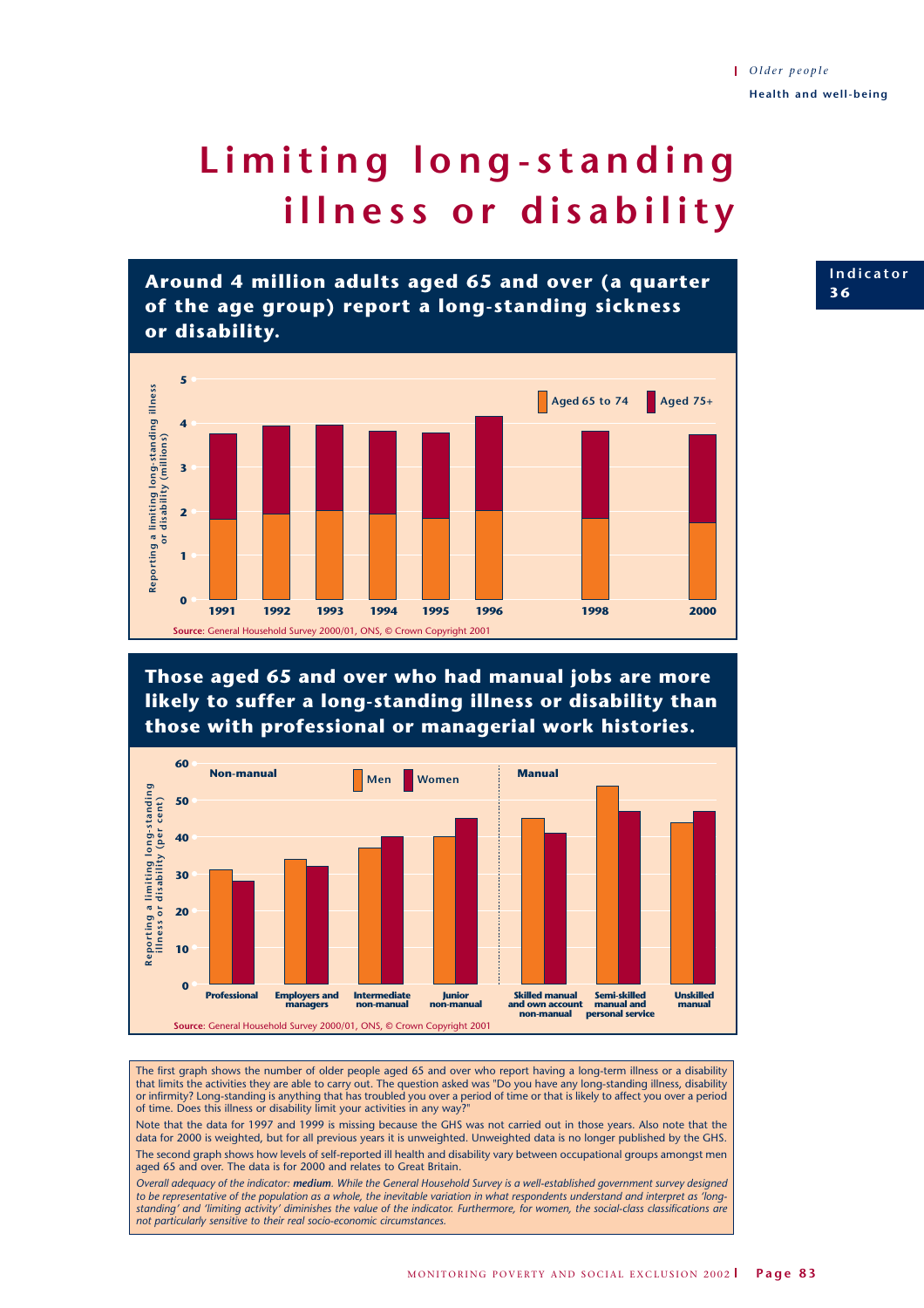## **Anxiety**



**Women aged 60 or over are twice as likely to feel unsafe out at night as men.**



**People aged 60 and over from manual backgrounds are more likely to feel unhappy and depressed than those from non-manual backgrounds.**



The first graph shows the proportion of men and women aged 60 and over according to whether they feel safe or not walking alone in their area after dark. Those counted as feeling unsafe are those who replied that they felt 'a bit unsafe' or 'very unsafe'. The data is based on the British Crime Survey and relates to England and Wales.

Note that British Crime Survey results from 1996 onwards have been re-calibrated using a revised methodology for weighting the data for non-response. Data since 1996 and prior to 1996 is therefore not directly comparable.

The second graph shows how people aged 60 and over differ in their reported levels of unhappiness and depression according to their occupational background – split by manual and non-manual.

*Overall adequacy of the indicator: medium. The British Crime Survey is a well established annual government survey and the fact that the proportions feeling unsafe have changed little over successive surveys suggests a degree of robustness to this result. However, it is unclear to what extent these feelings reflect anxiety more generally or simply with respect to walking at night.*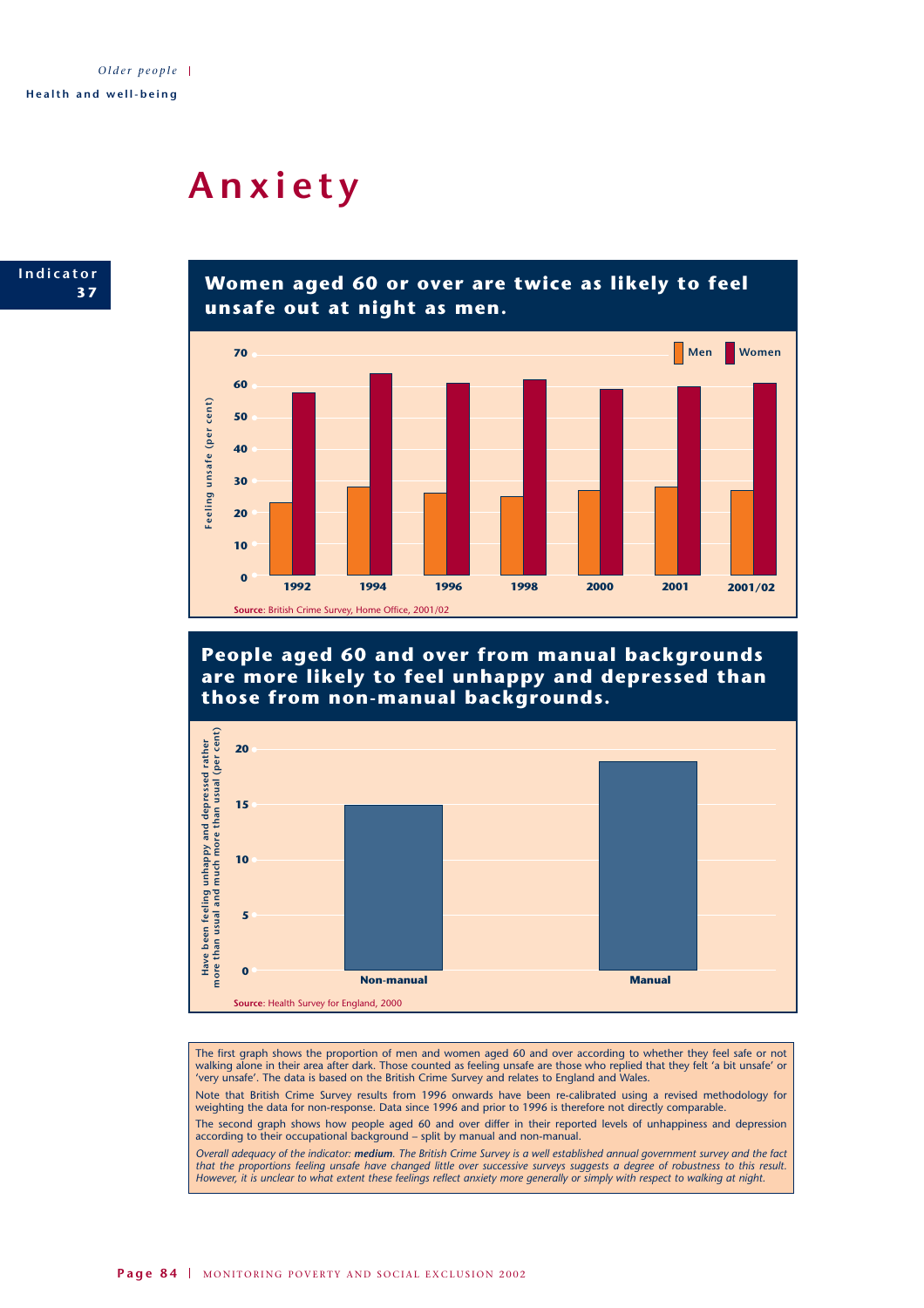# **Help from social services to live at home**



**County councils support fewer pensioners to live independently at home than urban or Welsh authorities.**



The first graph shows the proportion of households aged 75 and over receiving home help/care from their local authority. The statistics are collected by the Department of Health from all local authority social services departments in England. 'Being helped to live at home' includes provision of the following services: traditional home help services, including home help provided by volunteers; practical services which assist the client to function as independently as possible and/or continue to live in their own homes (for example routine household tasks within or outside the home); personal care of the client; shopping; respite care in support of the client's regular carers; overnight, live-in and 24-hour services. The data relates to England.

Note that data is collected in a sample week in September of the year stated and divided by the numbers of hundreds in the population at 30 June in the same year. The figures for 2001 are likely to change as June 2000 population estimates have been used to calculate the indicator.

The second graph, which relates to those over 65, counts local authorities in England and Wales according to whether they help an above- or a below-average number to live at home, with the results shown by five types of authority. A small number of authorities have been omitted where the advice was that the data was unreliable. The data is for 2000/01.

*Overall adequacy of the indicator: medium. The underlying data has been collected for a number of years and can be considered reliable. However, comparisons between local authorities have to be qualified by the fact that statistics ought ideally to be measured in relation to need and levels of support from friends and relatives.* 

**Indicator 3 8**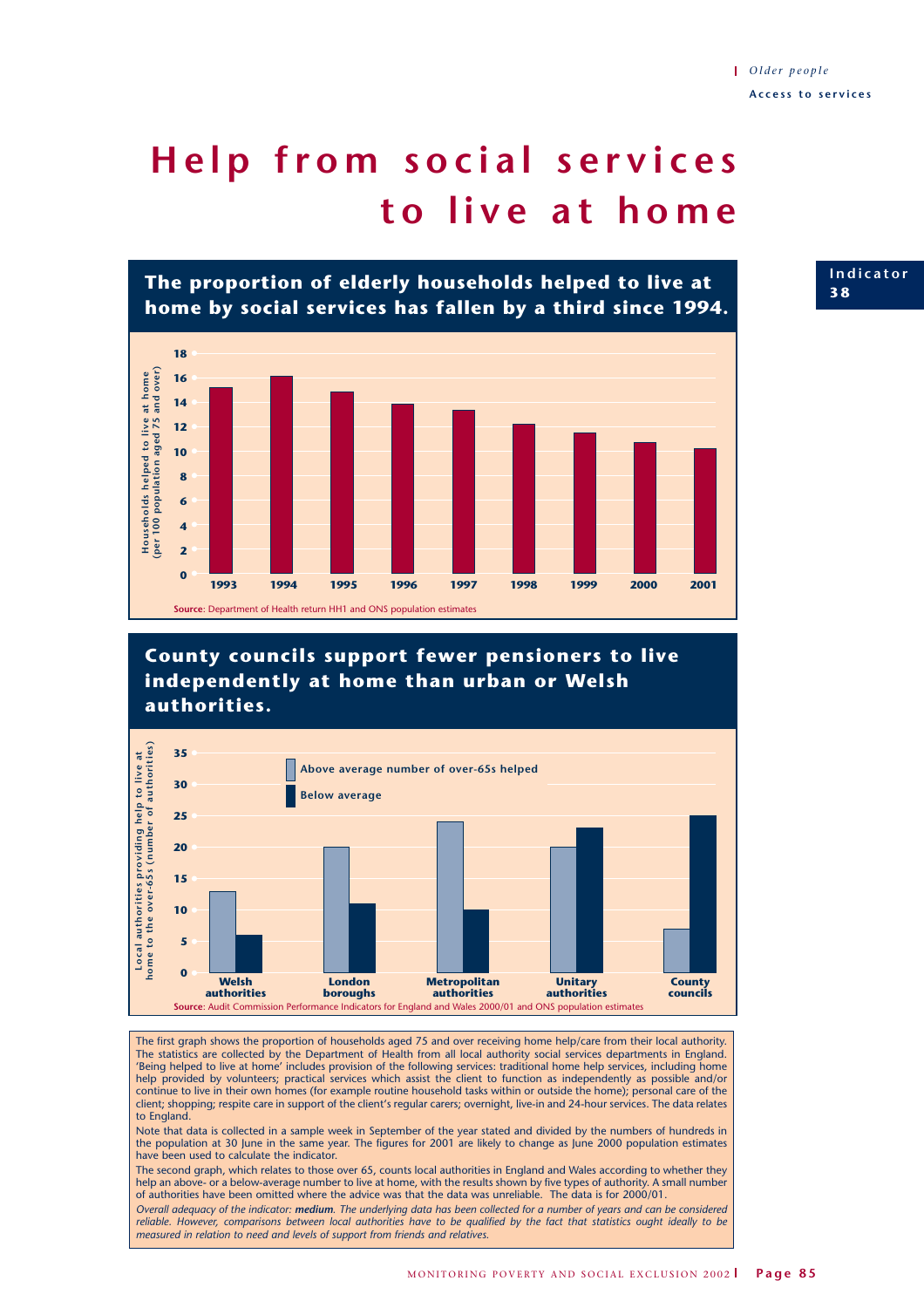### **Without a telephone**



**The number of pensioner households without a telephone continues to fall, and is now a quarter of what it was ten years ago.**



**Pensioners who are mainly dependent on state pensions are much more likely to be without a telephone than other pensioners.**



The first graph shows the number of pensioner households without a telephone. Pensioner households are all those where the head of household is retired: all male heads of household are 65 years of age or more; all female heads of household are 60 years of age or more.

The second graph shows how the lack of access to a telephone varies according to income. A retired household mainly dependent upon state pensions is one in which at least three-quarters of total household income is derived from national insurance retirement pension and similar pensions, and from housing and other benefits paid in supplement to or instead of the retirement pension. 'Other households' are those where more than a quarter of the household's income derives from occupational retirement pensions and/or income from investments, annuities, etc. The data is for 2000/01 and relates to the United Kingdom.

*Overall adequacy of the indicator: high. The Family Expenditure Survey is a well-established government survey, designed to be representative of the population as a whole.*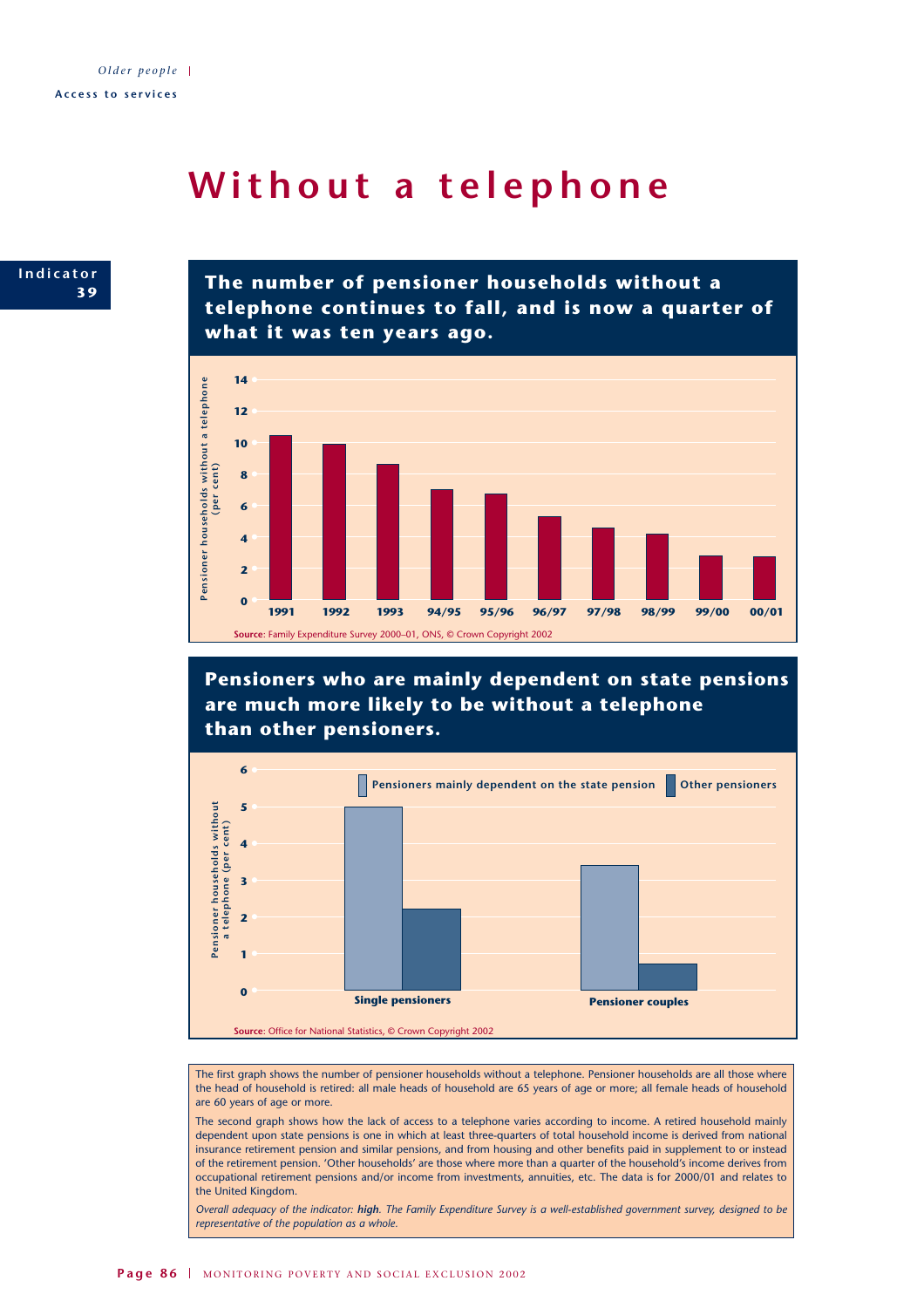# **6 Communities**

#### **Why the indicators were chosen**

The indicators in this chapter cover the physical and social environment in which people live, reflecting the fact that neither poverty nor social exclusion depend upon an individual's personal resources alone.

One sense in which 'community' is used here is spatial, pertaining to the local area. A second sense is that of a network of personal contacts, from family and friends, to colleagues and fellow citizens.

#### *Social cohesion*

People's local communities can provide both opportunities for being helped and the chance to help.1 The first indicator is the '**proportion of individuals who are not involved in any civic organisation**'. These range from political parties, trade unions and tenants groups to social groups and sports clubs. The indicator shows how involvement varies across the income distribution.

The second indicator, the '**proportion of households in social housing where the head of household is not in work**', reflects the polarisation that has taken place between areas of housing with large numbers of workless households and areas with a high proportion of twoearner households.

Gaining access is in many ways the opposite of being excluded, and the ability to travel is a crucial aspect of access. The indicator of access to transport is the '**level of expenditure on travel'**, which varies markedly across the income distribution.

Finally, it is becoming increasingly important for people to have the benefits of modern financial services, which create access to a range of other benefits and conveniences. The indicator here is the '**proportion of households that have neither a bank nor building society account**'.

#### *Crime and its costs*

Crime is the most commonly reported problem in people's neighbourhoods. In addition to the risk of crime being greater in certain types of area, some individuals and households are especially vulnerable to it.

The first indicator shows the '**total number of burglaries**' and the greater vulnerability of particular groups to that crime.

The second indicator is the '**proportion of households without household insurance**', showing the variation across income distribution in this proportion.

The last crime indicator shows the '**proportion of individuals expressing dissatisfaction with their neighbourhood**', plus how fear of crime varies across different population groups.

#### *Housing*

The indicators in this section cover housing from a number perspectives: living conditions, availability of amenities and modernisation of housing, pressure on housing stock, and insecurity of house occupation.

The physical conditions in which people live affect their health, relations between household members, and the development of children. The first indicator is the '**proportion of households that do not have central heating**'.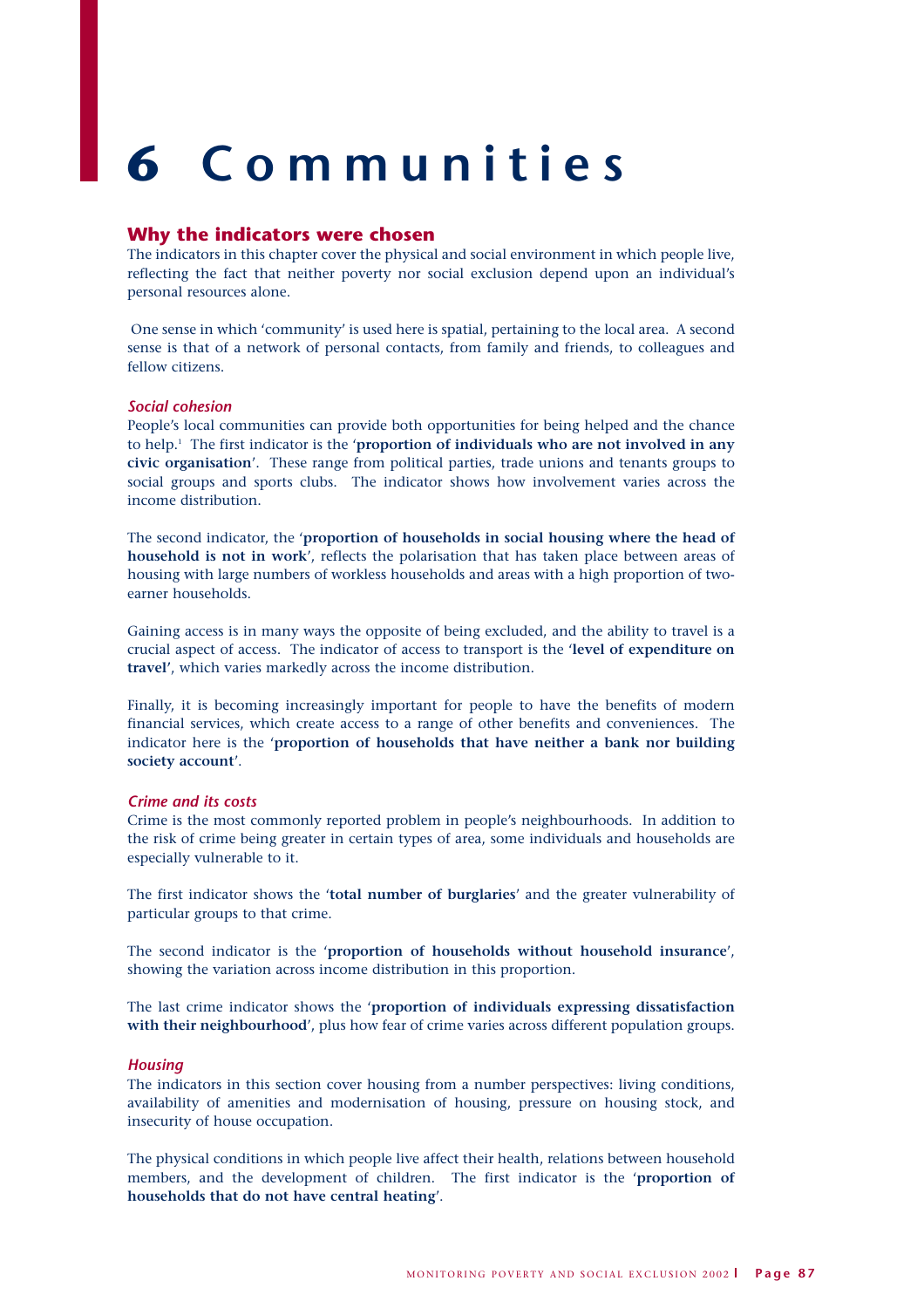Overcrowding almost invariably occurs in households with large numbers of children. It is associated with a higher rate of child accidents, $2$  it encourages infection, $3$  and the resulting lack of privacy can be a considerable cause of mental stress.4 The second indicator is the '**proportion of households that are overcrowded**'.

Local authorities have a responsibility to provide accommodation for those accepted as homeless, who are given at least some form of temporary accommodation. The third housing indicator is the '**number of households living in temporary accommodation provided by a local authority**'.

Finally, mortgage debts continue to represent a problem for many people, with powerful detrimental effects on standards of living and on stress. The fourth indicator is the '**number of households over 12 months in arrears with their mortgage**'.

#### **What the indicators show**

#### *Significant change in housing, mostly favourable…*

Less than 15 per cent of poorer families now lack central heating, down from 25 per cent in 1994/95. The scale of progress is illustrated by the fact that a greater proportion of poorer families now have central heating than did the population as a whole in 1994/95.

Together with insulation, central heating is viewed by the government as one of the main ways of reducing fuel usage in the home, and both the Home Energy Efficiency Scheme and the National Fuel Poverty Strategy aim to encourage such developments. The government has a specific Public Service Agreement target on this issue – namely to reduce fuel poverty among vulnerable households by improving the energy efficiency of 600,000 homes between 2001 and 2004, where 'fuel poverty' is defined as those households who spend more than 10 per cent of their disposable income on fuel. Using this definition, there are currently around 4 million households suffering from fuel poverty.<sup>5</sup>

The number of **mortgage holders in serious arrears** continues to fall and is now lower than at any time in the last decade. The number is, however, still double that of the late 1980s, illustrating the potential for further reductions.

Notwithstanding an apparent rise in the latest statistics (2000), the proportion of households that are **overcrowded** is still down by a third compared with a decade ago. Overcrowding is, however, almost three times as prevalent in the social rented sector as for those with mortgages, and this ratio has not reduced over the decade.<sup>6</sup>

#### *…but very adverse in the area of temporary accommodation*

The number of households in temporary accommodation continues to rise and has now doubled over the last five years, from 45,000 in 1997 to 85,000 in 2002. Temporary accommodation is used when a local authority accepts a family as homeless, but has no social housing available for them. More than half of the households accepted by local authorities as homeless have dependent children.

There are a number of government initiatives in train to improve the quality and quantity of the housing stock, including reforms to the Housing Investment Programme and the initiative to release money from council house sales. Providing permanent housing for the 85,000 households currently in temporary accommodation would require an increase of less than 2 per cent in the stock of the 5 million homes in the social rented sector.

Where progress has been made is on the narrower subject of rough sleepers, who are the subjects of a specific government target and where the numbers have reduced by two-thirds since 1998.<sup>7</sup>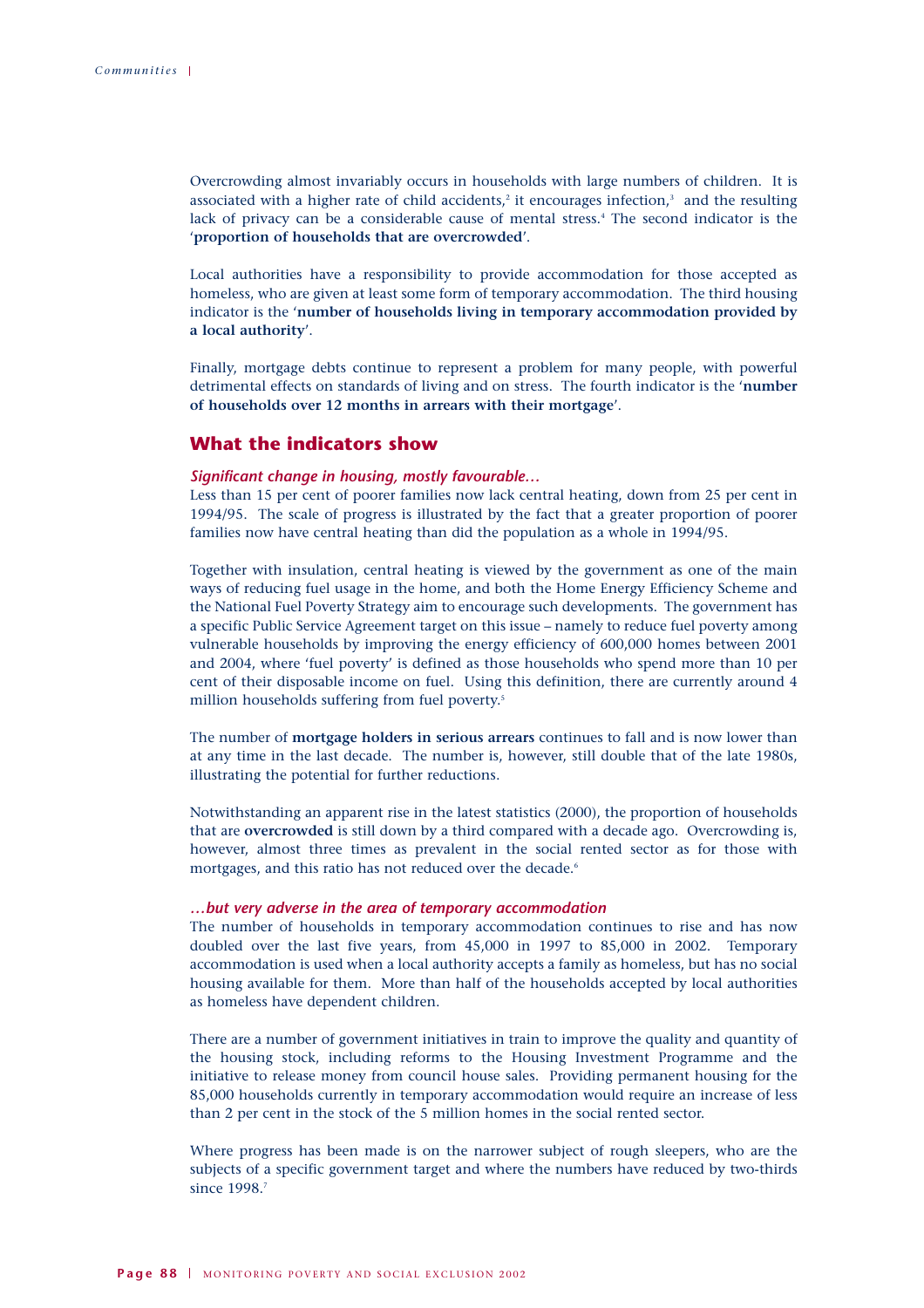#### *Continuing progress on crime…*

The number of burglaries continues to decline, down to almost half of its peak in 1993 and lower than at any time in the previous 15 years. Lone parents and households headed by young people (aged 16 to 24) are three times more likely to be burgled than the average.

The government has a specific Public Service Agreement target on this issue, namely to reduce domestic burglary by 25 per cent from 1998/99 to 2005.

#### *…but no reduction in financial exclusion…*

In 2000/01, one in five of the poorest households did not have any type of **bank or building society account**, the same as in 1994/95. This compares with one in twenty households on average incomes. This lack of change is despite government initiatives to encourage the development of bank accounts for people who are not comfortable with the products currently on the market.<sup>8</sup> It is also despite the fact that the lack of a bank account leads to both cost and difficulty: people paying for their electricity and gas using pre-payment meters pay up to 20 per cent more,<sup>9</sup> employers want to pay their employees by bank transfer, and cheques can no longer be easily and cheaply cashed except into a bank account.

Half of all low income households still lack household insurance, the same as five years ago.<sup>10</sup> This compares with a fifth of households on average income who lack such insurance. The seriousness of this situation is illustrated by the fact that households with no household insurance are around three times as likely to be burgled as those with insurance, and the impact is obviously particularly serious for those on low incomes who, by definition, are less able to replace stolen goods themselves. It is made worse by the likelihood that insurance in areas with high levels of crime costs much more than in other areas.

#### *…or in access to work by those in social housing*

Two-thirds of heads of households in social housing do not have paid work, the same as a decade ago. This compares with one-third of those in other tenures. This lack of paid work is reflected in the relatively low incomes of social housing tenants, with two-thirds living on a weekly income of less than £200, compared with a quarter of those living in other tenures.

Reflecting these differences, people in low income households are twice as likely to report that their quality of life is significantly affected by fear of crime than the average, and one and a half times as likely to feel very dissatisfied with the area in which they live.

The government has established a whole range of area-based initiatives aimed at regenerating selected geographic areas and lessening the differences between these areas and the rest of the country. These include the Single Regeneration Budget, the Employment Zones, the New Deal for Communities initiative and the National Strategy for Neighbourhood Renewal. Most of these initiatives are still relatively recent and it remains to be seen how successful they will be in reducing the disparities.

Finally, 10 million people not in paid employment or full-time education do not participate in any social, political, cultural or community organisations, unchanged since a decade ago.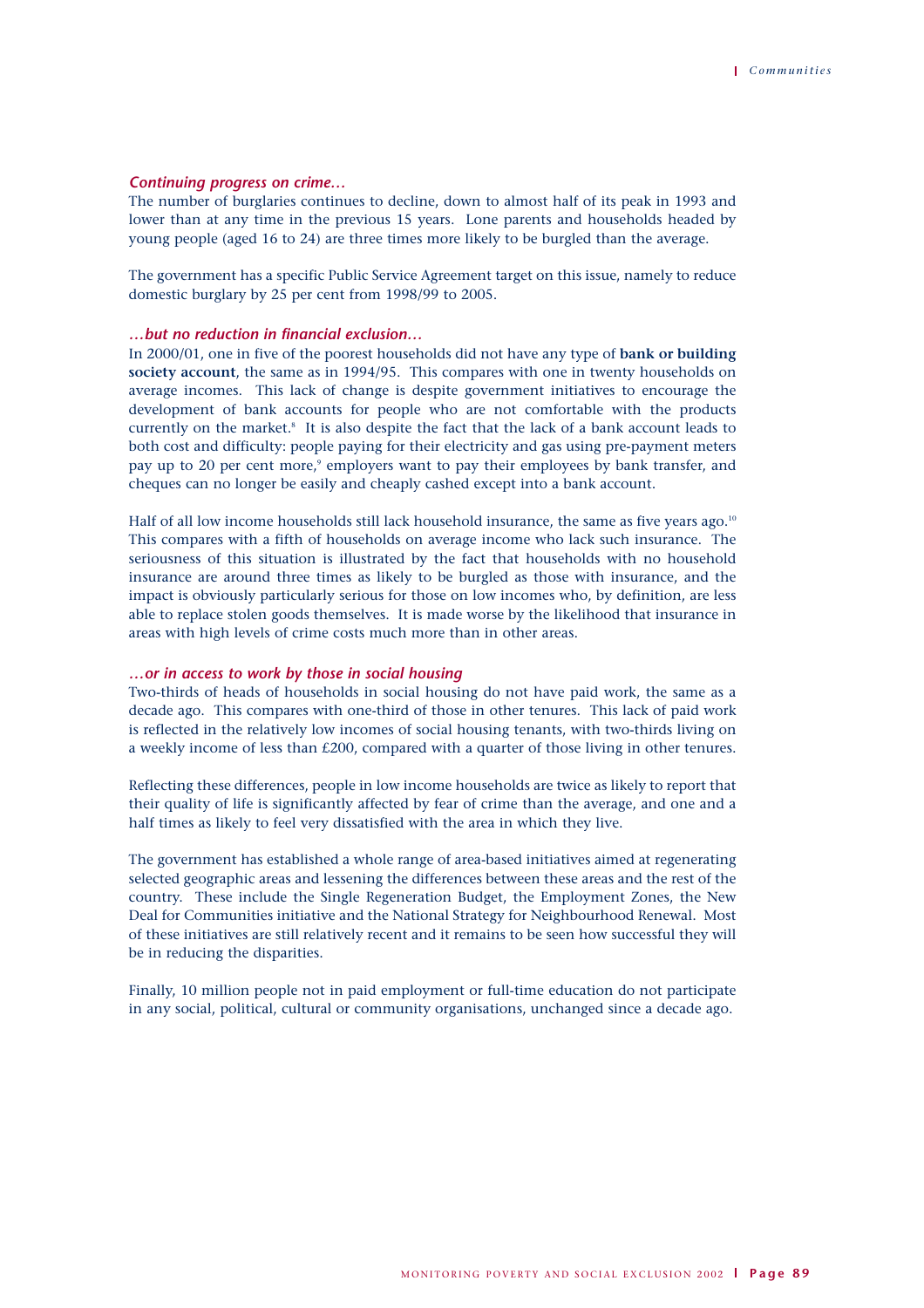|                                                        |                                           | Increase voluntary and community sector activity, including increasing community participation, by 5% by 2006 |                                    |                                      | <b>Budget/target/comments</b> | The original objectives were to improve employment prospects, address social<br>strategies within 11 overall targets (which include a reduction of 10% in the<br>RDA funding was boosted by 40% in July 2000 and was £1.2bn in 2000/01.<br>Under SRB rounds 1-6, 900 schemes have been approved worth £5.5bn in<br>exclusion, promote sustainable regeneration, protect the environment and<br>From March 2001, RDAs had more flexibility in the development of their<br>deprivation of those wards that are currently in the bottom 20% of the<br>infrastructure, and support and promote economic growth.<br>regions identified by the Indices of Multiple Deprivation)<br>SRB support over their lifetime of up to 7 years.<br>It will rise to £1.7bn in 2003/04. | So far, an average of 40% of those starting on the scheme move to full-time<br>15-20% improvement in moving selected groups into work. There are 15<br>Each Zone is situated in an area of high unemployment and aims to get<br>A budget of £250m for 1998/03.<br>zones in total.<br>employment. | between 2001 and 2004 in the number of households living in social housing<br>with a ten-year time-frame, funding of £20-50m, and some local flexibility in<br>Each initiative focuses on a small geographic area of up to 4,000 households,<br>An initiative to tackle deprivation in selected areas. Aims to reduce poor job<br>prospects, high levels of crime, educational underachievement, and poor<br>Within this, there are a variety of targets including a reduction by a third<br>health in 39 of the poorest neighbourhoods.<br>that does not meet defined standards. |
|--------------------------------------------------------|-------------------------------------------|---------------------------------------------------------------------------------------------------------------|------------------------------------|--------------------------------------|-------------------------------|----------------------------------------------------------------------------------------------------------------------------------------------------------------------------------------------------------------------------------------------------------------------------------------------------------------------------------------------------------------------------------------------------------------------------------------------------------------------------------------------------------------------------------------------------------------------------------------------------------------------------------------------------------------------------------------------------------------------------------------------------------------------|--------------------------------------------------------------------------------------------------------------------------------------------------------------------------------------------------------------------------------------------------------------------------------------------------|-----------------------------------------------------------------------------------------------------------------------------------------------------------------------------------------------------------------------------------------------------------------------------------------------------------------------------------------------------------------------------------------------------------------------------------------------------------------------------------------------------------------------------------------------------------------------------------|
|                                                        |                                           |                                                                                                               |                                    |                                      | Key delivery agency           | Regional Development<br>Agencies (RDAs)                                                                                                                                                                                                                                                                                                                                                                                                                                                                                                                                                                                                                                                                                                                              | voluntary and private<br>Partnership of public,<br>sector organisations                                                                                                                                                                                                                          | community and voluntary<br>organisations and local<br>authorities. RDAs also<br>Partnerships of local<br>people, business,<br>involved                                                                                                                                                                                                                                                                                                                                                                                                                                            |
|                                                        |                                           |                                                                                                               |                                    |                                      | Key department                | ODPM; interdepartmental                                                                                                                                                                                                                                                                                                                                                                                                                                                                                                                                                                                                                                                                                                                                              | DfES (DWP also involved)                                                                                                                                                                                                                                                                         | <b>ODPM</b> leads a cross-<br>Whitehall initiative                                                                                                                                                                                                                                                                                                                                                                                                                                                                                                                                |
|                                                        |                                           |                                                                                                               |                                    |                                      | Start date                    | there will be no further rounds<br>2001: announcement that<br>1994: introduced<br>2000: round 6<br>1999: round 5                                                                                                                                                                                                                                                                                                                                                                                                                                                                                                                                                                                                                                                     | extension to March 2004<br>March 2002: announced<br>February 1998: round 1<br>April 2000: round 2                                                                                                                                                                                                | 2001: announced there will be<br>1999: 22 new areas invited to<br>2000: implementation begins<br>1998: first round of 17 areas<br>in the first round areas<br>no further rounds<br>bid for funding<br>announced                                                                                                                                                                                                                                                                                                                                                                   |
| Indicator 40: Non-participation in civic organisations | Relevant Public Service Agreement targets | Public Service Agreement, Home Office Target 8                                                                | Indicator 41: Polarisation of work | Selected major initiatives under way | Policy                        | Single Regeneration Budget                                                                                                                                                                                                                                                                                                                                                                                                                                                                                                                                                                                                                                                                                                                                           | <b>Employment Zones</b>                                                                                                                                                                                                                                                                          | New Deal for Communities                                                                                                                                                                                                                                                                                                                                                                                                                                                                                                                                                          |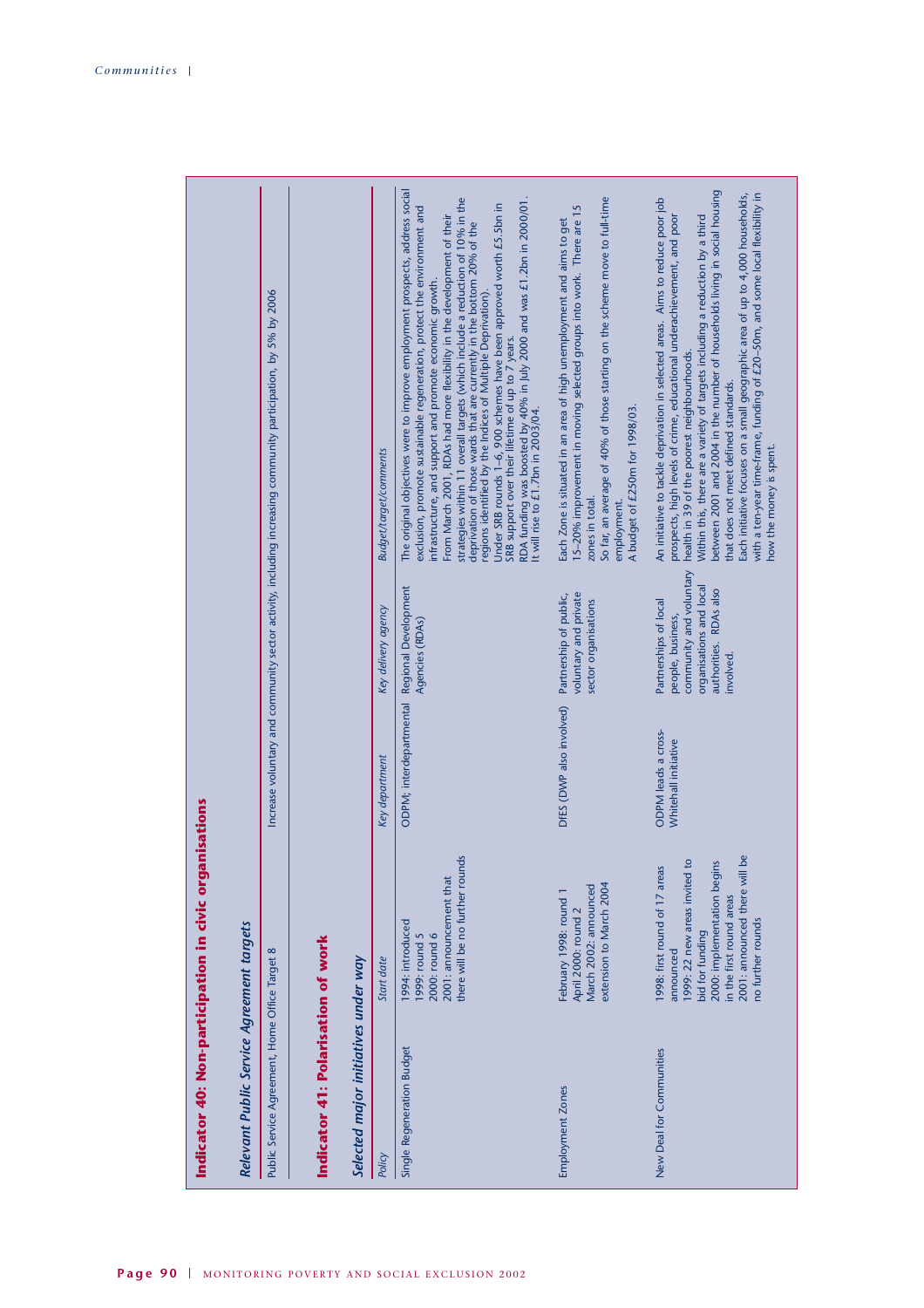| A budget of £800 million over 1999/02, with a ten-year commitment to<br>England only, with the devolved administrations having their own<br>programmes.<br>£2bn. | 2. In the worst neighbourhoods to achieve lower long-term worklessness, less<br>poorest initial labour market position, to narrow the gap between these areas<br>2. No LEA to have fewer than the 38% of pupils getting 5 GCSEs at A* to C<br>and no school fewer than 25% of pupils getting five GCSEs A* to C by 2004.<br>4. To reduce by 33% the number of households living in non-decent social<br>1. To bridge the gap between the most deprived neighbourhoods and the<br>housing by 2004, with the most improvement going to the most deprived<br>£45m for Neighbourhood Management, and £50m for Community Chest.<br>Neighbourhood Renewal Fund 2001/04 (for the 88 most deprived wards),<br>5. To narrow health inequalities between social and economic groups and<br>1. No district to have a burglary rate more than three times the national<br>3. To raise employment rates in the 30 local authority districts with the<br>Budget: funds are divided between various components. £900m to<br>between the most deprived areas and the rest of the country.<br>crime, better health and better educational qualifications.<br>Within this, there are a variety of targets including:<br>Two overall aims:<br>and overall rates.<br>rest of England.<br>average.<br>areas. |                                                                              | <b>Budget/target/comments</b> | Most banks now provide basic bank accounts (no overdraft facilities, but<br>direct debit and cash card available). | Will allow pensioners and benefit recipients to receive money over the counter<br>Funding arrangements are not currently public. Estimated set-up cost: £20m.<br>Major banks are expected to contribute up to £180m to the cost of running<br>A joint initiative between the government and the Post Office to provide<br>in cash when the automated credit transfer is introduced in April 2003.<br>access to basic bank accounts at post offices.<br>the Post Office accounts. |
|------------------------------------------------------------------------------------------------------------------------------------------------------------------|-----------------------------------------------------------------------------------------------------------------------------------------------------------------------------------------------------------------------------------------------------------------------------------------------------------------------------------------------------------------------------------------------------------------------------------------------------------------------------------------------------------------------------------------------------------------------------------------------------------------------------------------------------------------------------------------------------------------------------------------------------------------------------------------------------------------------------------------------------------------------------------------------------------------------------------------------------------------------------------------------------------------------------------------------------------------------------------------------------------------------------------------------------------------------------------------------------------------------------------------------------------------------------------------|------------------------------------------------------------------------------|-------------------------------|--------------------------------------------------------------------------------------------------------------------|----------------------------------------------------------------------------------------------------------------------------------------------------------------------------------------------------------------------------------------------------------------------------------------------------------------------------------------------------------------------------------------------------------------------------------------------------------------------------------|
|                                                                                                                                                                  | department varies by<br>Lead government<br>subject area                                                                                                                                                                                                                                                                                                                                                                                                                                                                                                                                                                                                                                                                                                                                                                                                                                                                                                                                                                                                                                                                                                                                                                                                                                 |                                                                              | Key delivery agency           | Banks and building<br>societies                                                                                    | individual post offices<br>The Post Office and                                                                                                                                                                                                                                                                                                                                                                                                                                   |
|                                                                                                                                                                  | Whitehall initiative<br>NRU leads a cross-                                                                                                                                                                                                                                                                                                                                                                                                                                                                                                                                                                                                                                                                                                                                                                                                                                                                                                                                                                                                                                                                                                                                                                                                                                              |                                                                              | Key department                | Treasury                                                                                                           | $\overline{5}$                                                                                                                                                                                                                                                                                                                                                                                                                                                                   |
|                                                                                                                                                                  | 2001: Neighbourhood Renewal<br>2001: strategy published<br>Unit (NRU) established                                                                                                                                                                                                                                                                                                                                                                                                                                                                                                                                                                                                                                                                                                                                                                                                                                                                                                                                                                                                                                                                                                                                                                                                       |                                                                              | Start date                    | October 2000: all banks to<br>have such accounts                                                                   | 2001: announced                                                                                                                                                                                                                                                                                                                                                                                                                                                                  |
|                                                                                                                                                                  | Neighbourhood Renewal<br>National Strategy for                                                                                                                                                                                                                                                                                                                                                                                                                                                                                                                                                                                                                                                                                                                                                                                                                                                                                                                                                                                                                                                                                                                                                                                                                                          | Indicator 43: Without a bank account<br>Selected major initiatives under way | Policy                        | Basic bank accounts                                                                                                | Universal Banking Services (UBS)                                                                                                                                                                                                                                                                                                                                                                                                                                                 |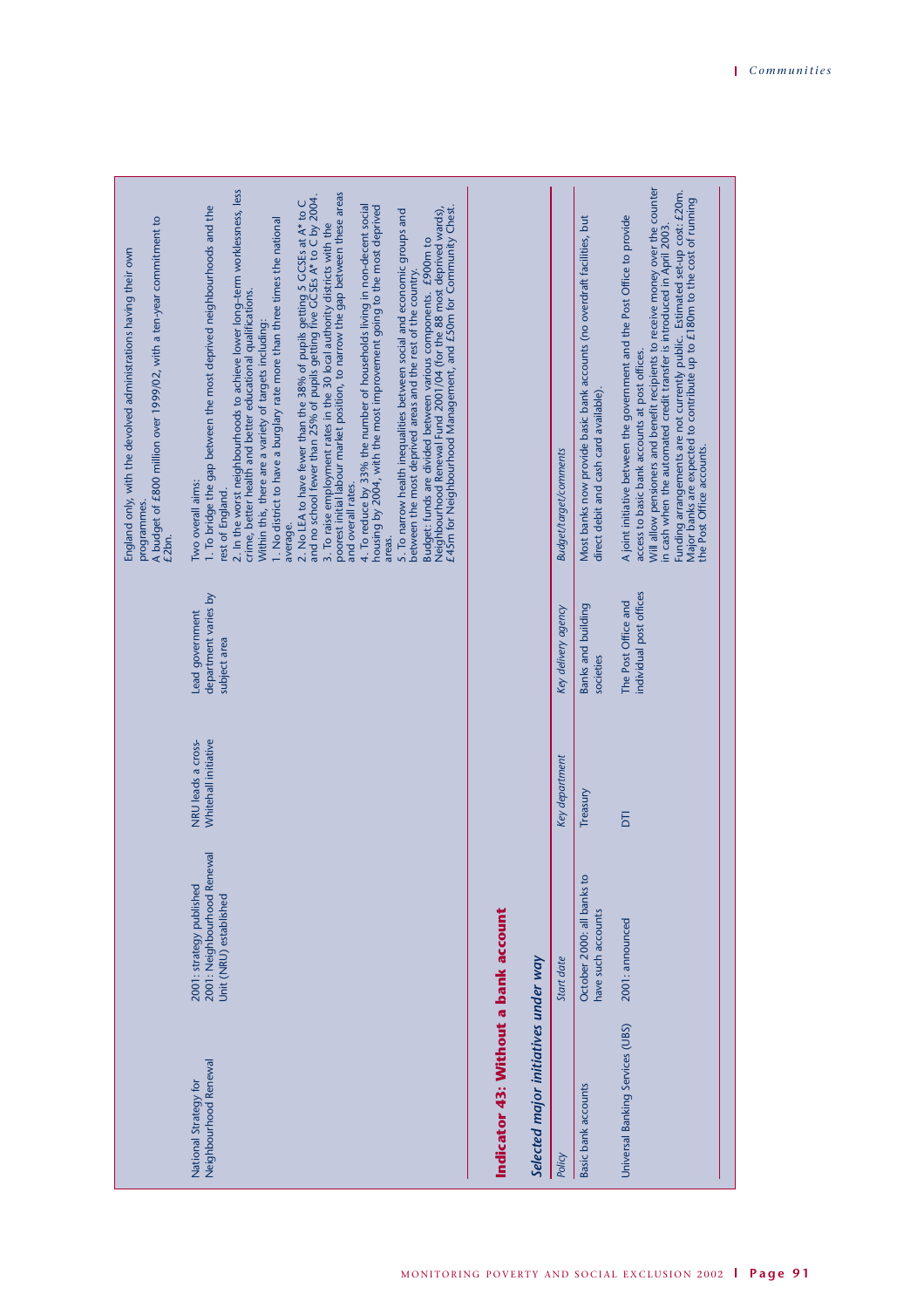| April 1999: initiated<br>Relevant Public Service Agreement targets<br>Public Service Agreement, Home Office Target 1<br>Selected major initiatives under way<br>Start date<br>Crime reduction programme<br>Policy |                |                                                                                                  |                                                                                                                                                                                                                                                                                                                                                                                                                                                                                                                                                          |
|-------------------------------------------------------------------------------------------------------------------------------------------------------------------------------------------------------------------|----------------|--------------------------------------------------------------------------------------------------|----------------------------------------------------------------------------------------------------------------------------------------------------------------------------------------------------------------------------------------------------------------------------------------------------------------------------------------------------------------------------------------------------------------------------------------------------------------------------------------------------------------------------------------------------------|
|                                                                                                                                                                                                                   |                | · domestic burglary by 25% from 1998/99 to 2005;<br>· vehicle crime by 30% from 1998/99 to 2004; | gap between the highest crime Crime and Disorder Reduction Partnership areas and the best comparable areas; and reduce:<br>· robbery in the ten Street Crime Initiative areas by 14% from 1999/00 to 2005; and maintain that level.<br>Reduce crime and the fear of crime; improve performance overall, including by reducing the                                                                                                                                                                                                                        |
|                                                                                                                                                                                                                   | Key department | Key delivery agency                                                                              | <b>Budget/target/comments</b>                                                                                                                                                                                                                                                                                                                                                                                                                                                                                                                            |
| Individual projects have varying<br>start dates                                                                                                                                                                   | Home Office    | Police, and prison<br>service                                                                    | An umbrella scheme covering 15 separate projects aimed at the Government's<br>baseline, with no local authority area having a rate more than three times the<br>A particular target is to reduce domestic burglary by 25% from a 1998/99<br>A budget of £250m for 2000/03, with a further £153m for the CCTV<br>general crime reduction targets.<br>national average by 2005.<br>initiative.                                                                                                                                                             |
| 2<br>October 1999: round<br>April 2000: round 3<br>April 1999: round 1<br>Reducing Burglary Initiative                                                                                                            | Home Office    | Local partnerships                                                                               | Aims to reduce burglary nationally by targeting areas with the worst domestic<br>national average, and schemes were limited to duration of one year. Round 3<br>applicants needed levels of burglaries 1 <sup>1</sup> /2 times the national average and are<br>Round 1 and 2 applicants needed to have a level of burglaries twice the<br>Between 1999 and 2002, an estimated 2 million homes were covered,<br>preventing an estimated 15,000 burglaries per year.<br>A budget of £25m over three years.<br>of unlimited duration.<br>burglary problems. |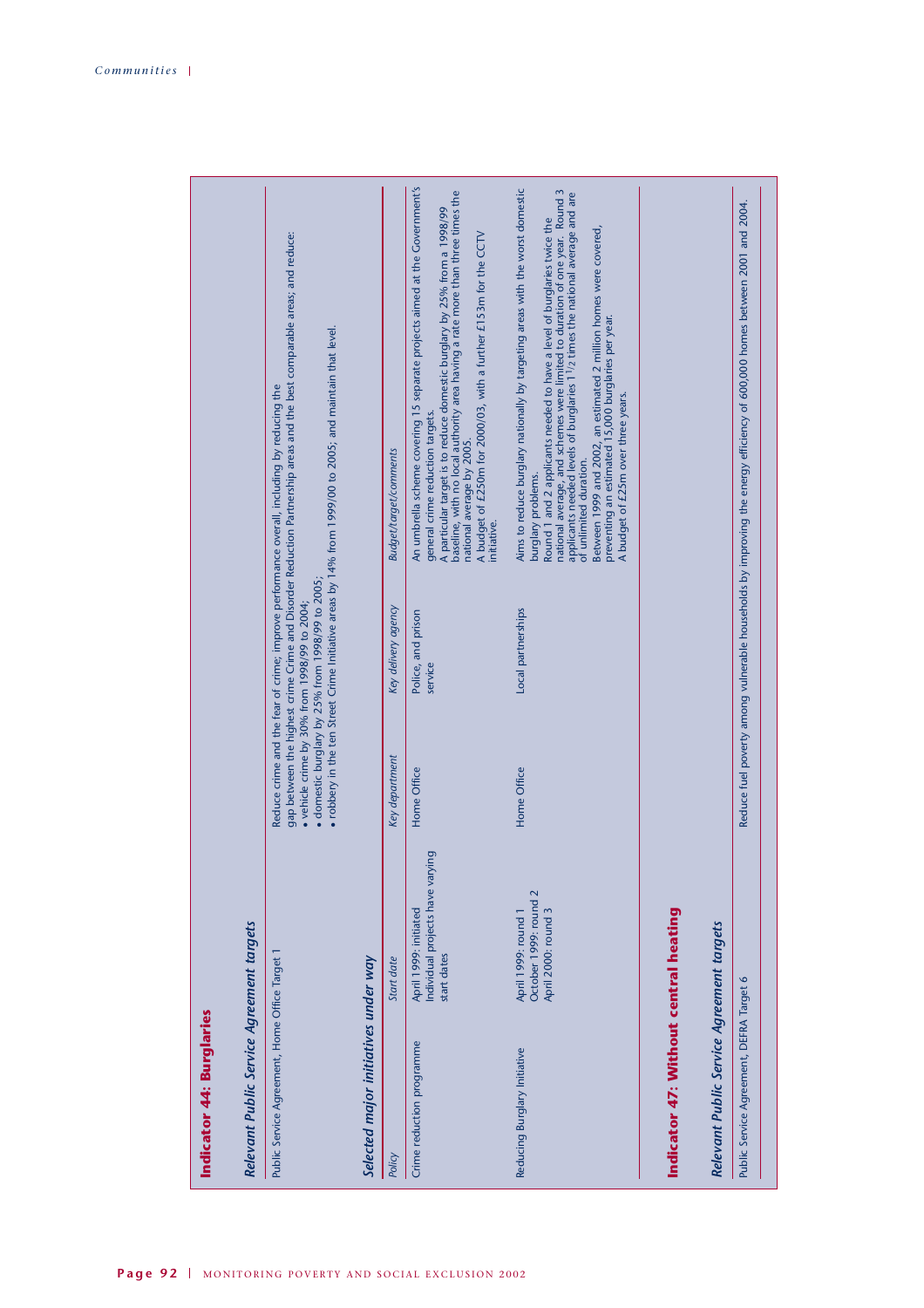| Selected major initiatives under way                                       |                         |                  |                                                             |                                                                                                                                                                                                                                                                                                                                                                                                                                                                                                                                                                                                                                                                                                                                                        |
|----------------------------------------------------------------------------|-------------------------|------------------|-------------------------------------------------------------|--------------------------------------------------------------------------------------------------------------------------------------------------------------------------------------------------------------------------------------------------------------------------------------------------------------------------------------------------------------------------------------------------------------------------------------------------------------------------------------------------------------------------------------------------------------------------------------------------------------------------------------------------------------------------------------------------------------------------------------------------------|
| Policy                                                                     | Start date              | Key department   | Key delivery agency                                         | Budget/target/comments                                                                                                                                                                                                                                                                                                                                                                                                                                                                                                                                                                                                                                                                                                                                 |
| Warm Front Scheme                                                          | May 2000: introduced    | <b>NdQO</b>      | Local authorities, health<br>bodies and voluntary<br>groups | Aims to improve heating and insulation of vulnerable households through<br>Estimated to help around 800,000 fuel-poor households by 2004.<br>Previously called the Home Energy Efficiency Scheme.<br>A budget of £600m for 2000/04.<br>Focused on the private sector.<br>grants of up to £2000.                                                                                                                                                                                                                                                                                                                                                                                                                                                        |
| UK Fuel Poverty Strategy                                                   | November 2001: launched | <b>DTI/DEFRA</b> | DTI, DEFRA and devolved<br>administrations                  | households, with a target of ending fuel poverty in vulnerable households by<br>Aims to improve energy efficiency and reduce the costs of fuel for fuel-poor<br>Other households will be addressed after progress is made on vulnerable<br>No specific budget.<br>2010 in the UK.<br>households.                                                                                                                                                                                                                                                                                                                                                                                                                                                       |
| Indicator 48: Overcrowding                                                 |                         |                  |                                                             |                                                                                                                                                                                                                                                                                                                                                                                                                                                                                                                                                                                                                                                                                                                                                        |
| Relevant Public Service Agreement targets                                  |                         |                  |                                                             |                                                                                                                                                                                                                                                                                                                                                                                                                                                                                                                                                                                                                                                                                                                                                        |
| Public Service Agreement, Office Of The Deputy<br>Prime Minister, Target 6 |                         |                  |                                                             | deprived areas, and increase the proportion of private housing in decent condition occupied by vulnerable groups.<br>By 2010, bring all social housing into decent condition with most of this improvement taking place in                                                                                                                                                                                                                                                                                                                                                                                                                                                                                                                             |
| Selected major initiatives under way                                       |                         |                  |                                                             |                                                                                                                                                                                                                                                                                                                                                                                                                                                                                                                                                                                                                                                                                                                                                        |
| Policy                                                                     | Start date              | Key department   | Key delivery agency                                         | <b>Budget/target/comments</b>                                                                                                                                                                                                                                                                                                                                                                                                                                                                                                                                                                                                                                                                                                                          |
| Programme (HIP) reforms<br>Housing Investment                              | Gradual                 | <b>ODPM</b>      | Local authorities                                           | 2. To reduce the number of people sleeping rough by two-thirds from current<br>As from 2002/03, HIP became part of the Single Capital Pot process, whereby<br>1. By March 2002, to reduce the backlog of council house repairs by at least<br>250,000, with more than $1^{1}/2$ million council houses benefiting from the new<br>An overall budgetary allocation of £2.65bn in 2001/02 (HIP = £0.98bn, MRA<br>the bulk of capital resources are allocated to local authorities through a cross<br>service Basic Credit Approval. However, the mechanics of the HIP process<br>have remained largely unaffected.<br>$=$ £1.67bn) and £2.55bn in 2002/03.<br>A variety of targets including:<br>investment by March 2002.<br>levels by 2002 (achieved). |
| release council house sale monies<br>The capital receipts initiative to    | 1997                    | <b>ODPM</b>      | Local authorities                                           | Aims include the tackling of poor housing and poor health in run-down<br>A budget of £1.3bn over the three years to 1999/2000.<br>estates.                                                                                                                                                                                                                                                                                                                                                                                                                                                                                                                                                                                                             |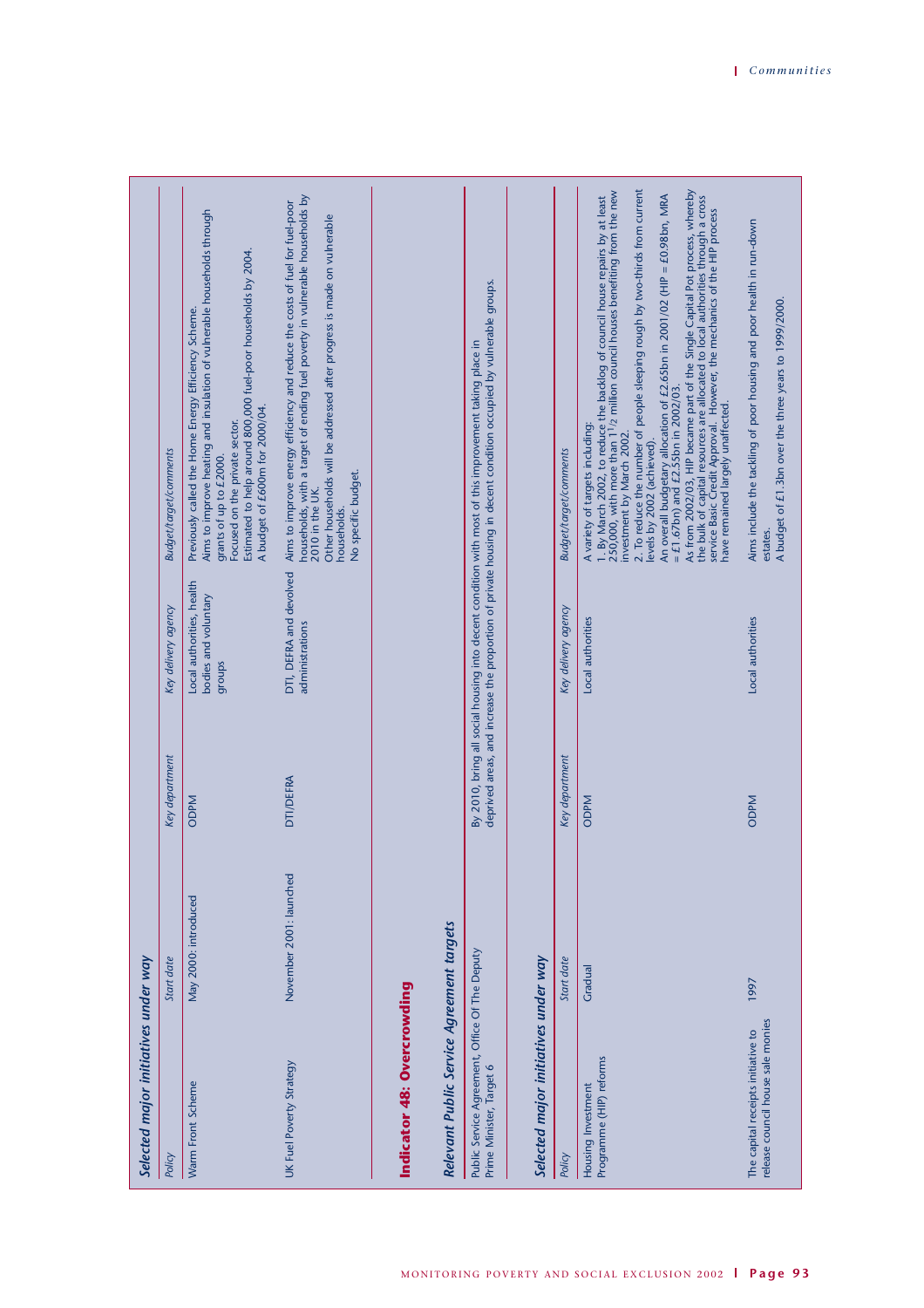# **Non-participation in civic organisations**

<sup>tor</sup> **Ten million adults who are not in paid work or fulltime education do not participate in any social, political, cultural or community organisations.**



**The poorest are less likely to participate in social, political or community organisations than those who are better off.**



The first graph shows the number of individuals over the age of 16 who are not in work and who report themselves as being active in none of a range of social and other organisations.

The second graph shows the percentages of all those over 16 not active in any of these organisations, with results shown separately for those in the lowest, highest and middle three-fifths of the income distribution.

The social and other organisations are: trade unions and professional associations, parents' associations, pensioner groups, community and tenant groups, women's groups, religious groups, sports and social groups, and political parties. Income is net household income (note: gross income was used last year), equivalised for household membership. The data comes from the British Household Panel Survey and the results relate to Great Britain.

*Overall adequacy of the indicator: medium. The British Household Panel Survey is a smaller survey than the Family Resources Survey. Coupled with concern over the gradual fall in the number of respondents, it is felt that less weight can be placed on results from this source.*

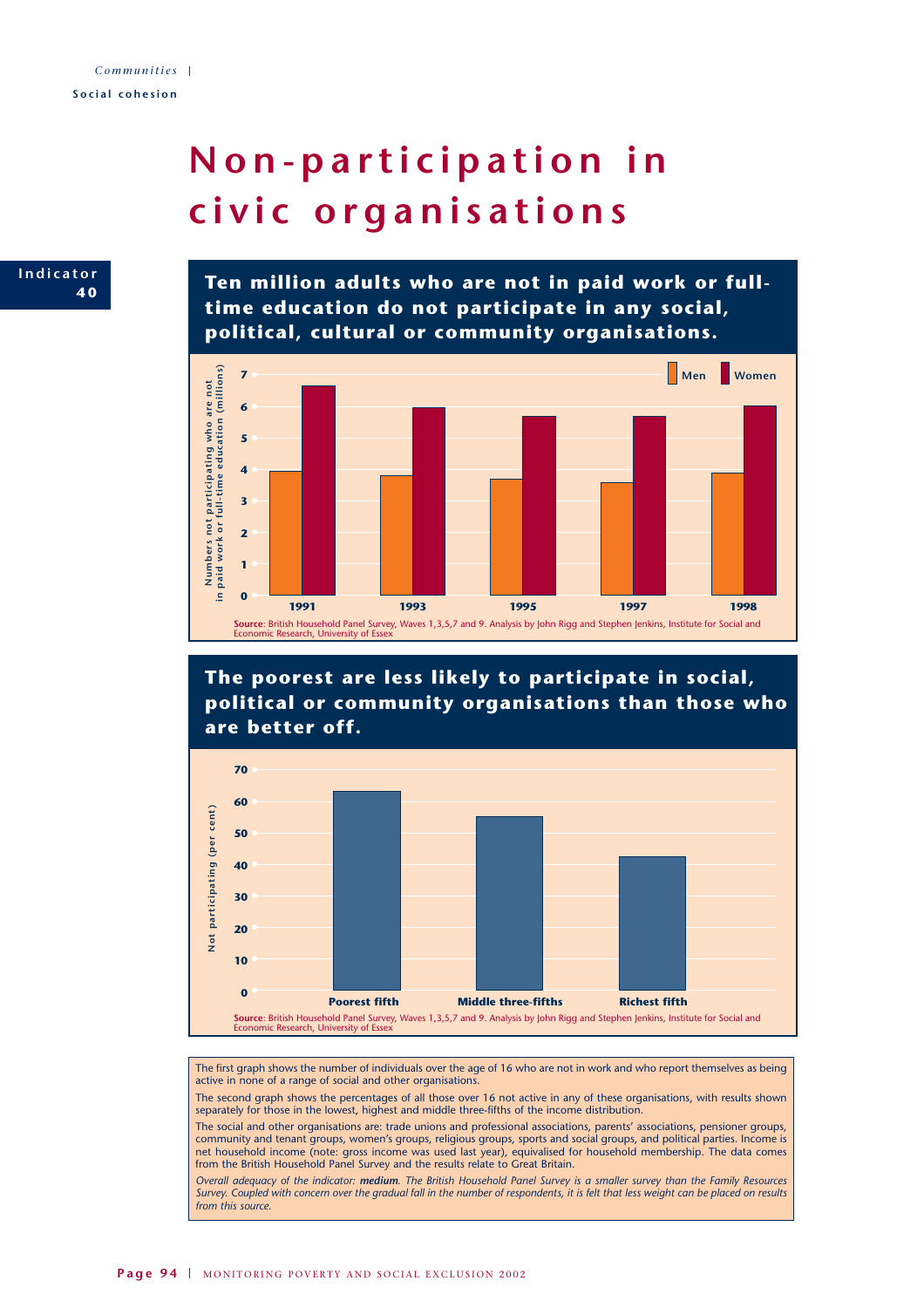## **Polarisation of work**





The first graph shows the percentage of households by tenure group where the head of household (and partner, if any) is in neither full nor part-time work. Two figures are given for each year: the percentage of households in the social rented sector where the head is not in full or part-time work; and the percentage for all other tenures.

For the latest year (2001/02) for the same two tenure groups, the second graph shows the percentage of households where the gross weekly income of the head of household and their partner is less than £100, plus the percentage where the gross household income lies between £100 and £200.

The graphs relate to England only and the data source is the Survey of English Housing.

*Overall adequacy of the indicator: high. The Survey of English Housing is a well established annual government survey, designed to be nationally representative.*

**Indicator 4 1**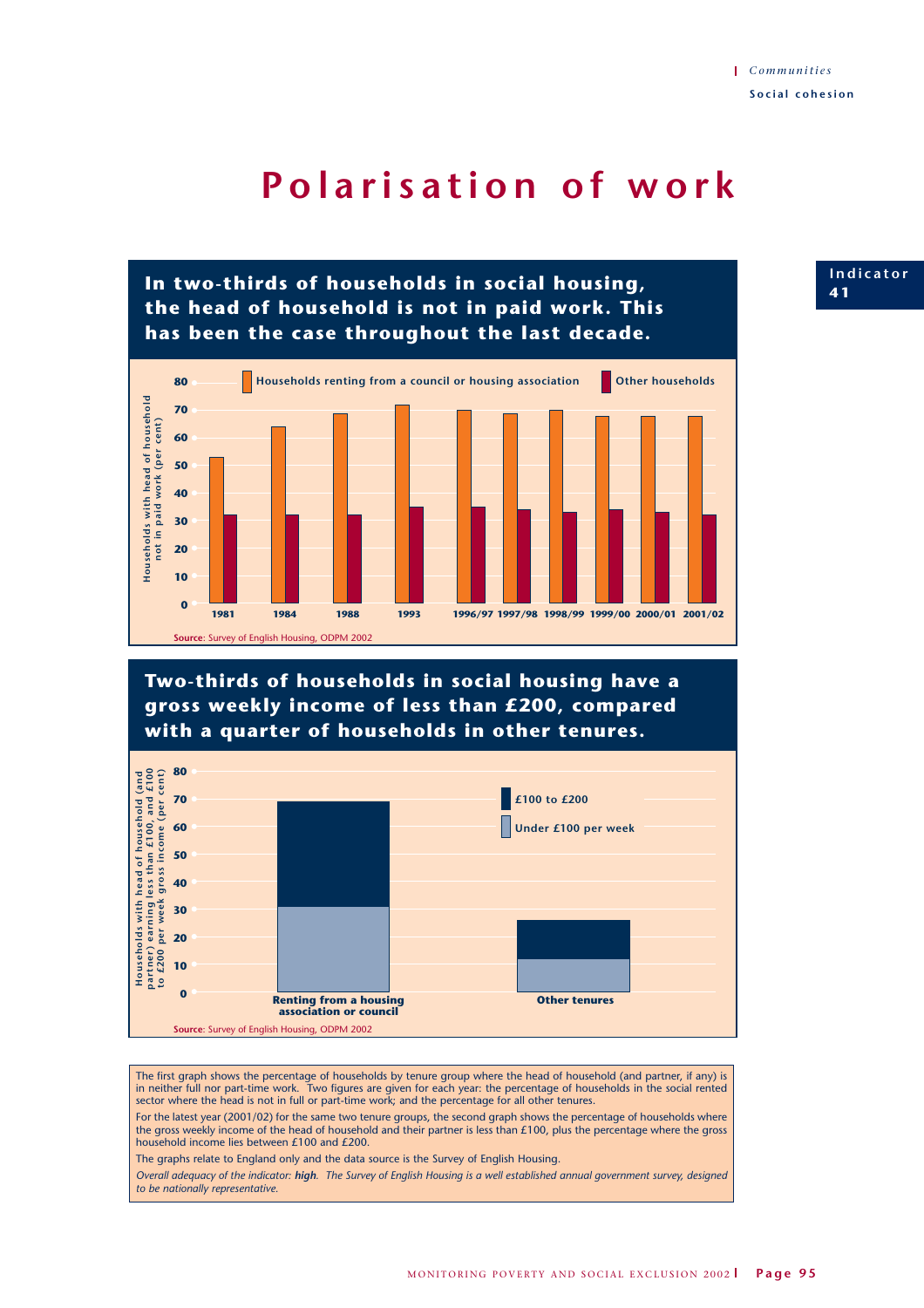## **Spending on travel**



**Households on low incomes spend a quarter as much on travel as those on average incomes.**



**People without a car living in small settlements are more likely to say that their public transport is bad than those living in major towns.**



The first graph shows weekly household spending on travel (motoring, fares and other travel costs) with separate figures for households in the poorest fifth of the income distribution and for households on average (middle fifth of the income distribution). Two categories of spending are included: 'motoring' and 'fares and other travel costs'. Income is gross weekly household income. The data is from the Family Expenditure Survey and relates to the United Kingdom.

The second graph shows the percentage of households who do not have access to a car, who said public transport was bad in their area. These answers were obtained from a special question asked in the Survey of English Housing in 2000/01. The results are for England only.

*Overall adequacy of the indicator: high. The Family Expenditure Survey and the Survey of English Housing are both wellestablished annual government surveys, designed to be nationally representative.*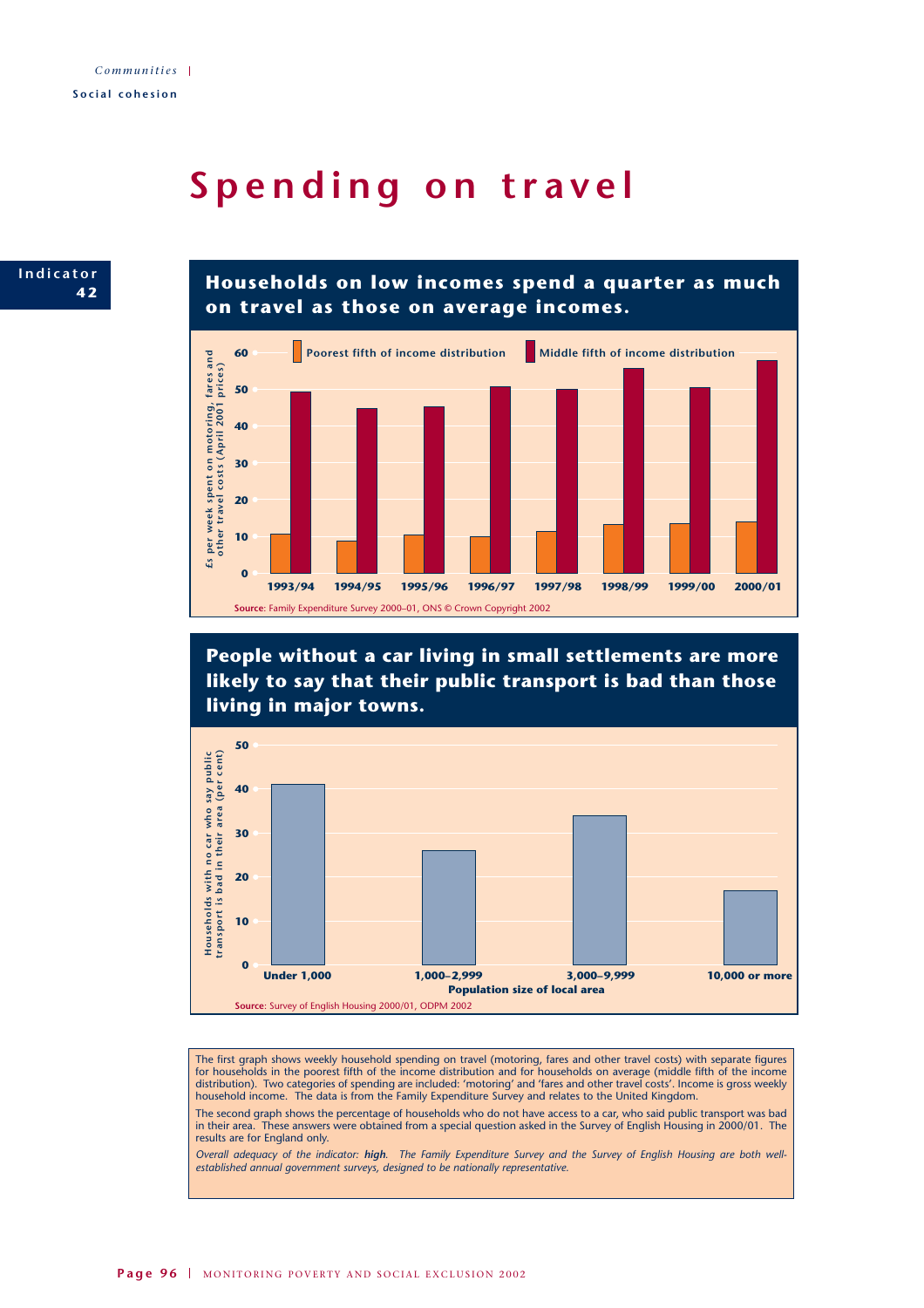# **Without a bank or building society account**

**A fifth of the poorest households still do not have any type of bank/building society account. This is four times the rate compared with households on average incomes.**



**Lone parents are three times as likely to have no acount as the average household. Bangladeshi and Pakistani households are twice as likely, as are households whose head is unemployed.**



The first graph shows the percentage of households without a bank, building society or any other kind of account. The data is split to show households in the lowest and the middle income quintiles separately. Income is household disposable income, equivalised to take account of household composition, and is measured before housing costs.

The second graph shows the percentages of different households in the population without any kind of account in 2000/01. A figure for all households is provided for comparison.

As well as bank, building society and post office accounts, the figures also count any stocks and shares, premium bonds, gilts and Save As You Earn arrangements. The results relate to Great Britain.

Note that care should be taken with the data, with year on year fluctuations for particular groups potentially due to small sample sizes.

*Overall adequacy of the indicator: medium. The Family Resources Survey is probably the most representative of the surveys that gather information on the extent to which people have bank and other types of account. The qualification is that it is not clear to what extent access to any kind of account is a proper measure of how far people have the banking services they need.* 

**Indicator 4 3**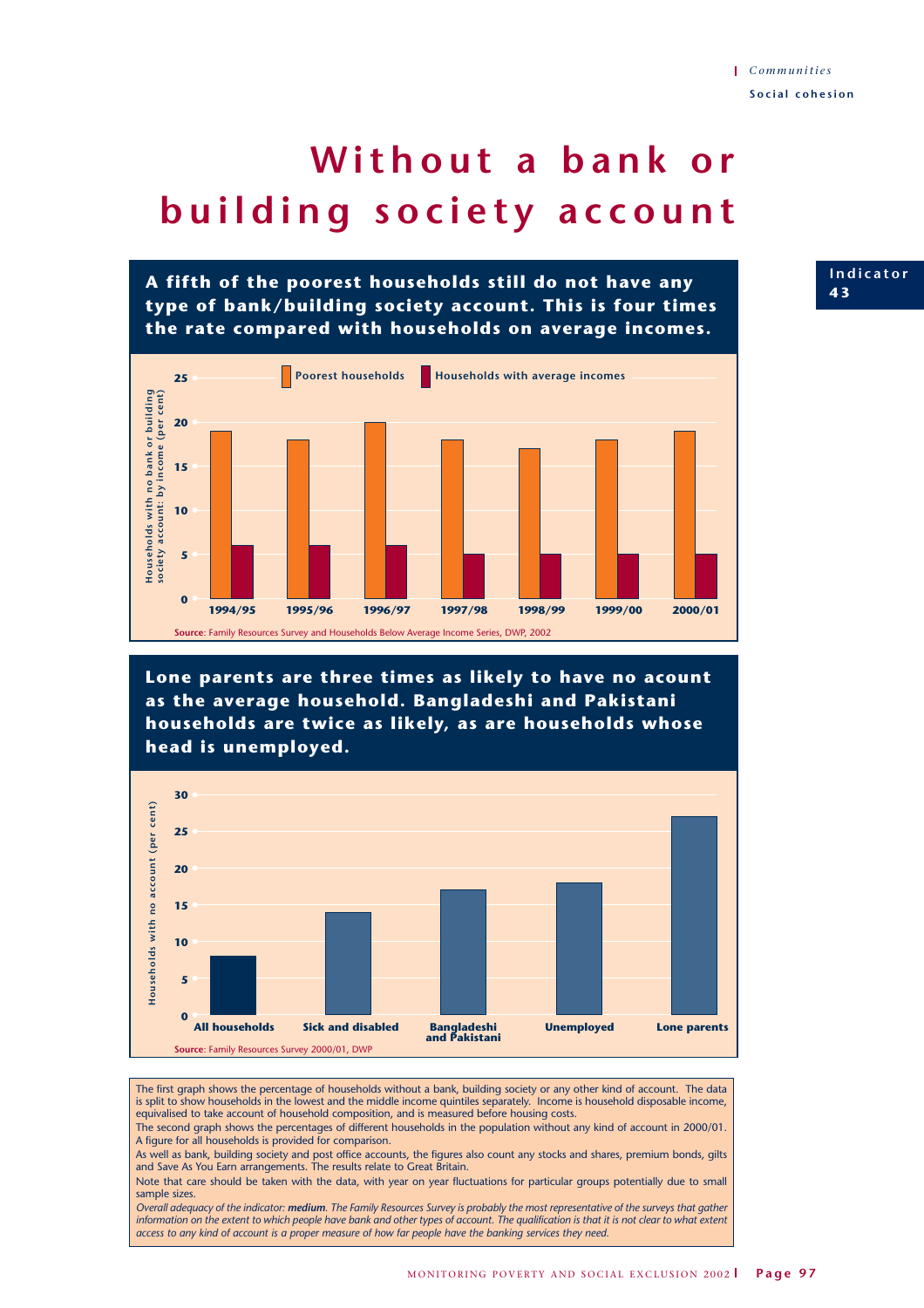## **Burglaries**



**In 2001/02, the number of burglaries was lower than at any time since the early 1980s.**



**Lone-parent and young households are much more likely to be burgled than the average household.**



The first graph shows the number of burglaries committed in Britain in each year shown, according to the British Crime Survey. Note that British Crime Survey results from 1996 onwards have been re-calibrated using a revised methodology for weighting the data for non-response. Data since 1996 and prior to 1996 is therefore not directly comparable.

The second graph, again from the British Crime Survey, shows the vulnerability to burglary of different household types, set against the national average for 2001/02.

*Overall adequacy of the indicator: high. The British Crime Survey is a well-established government survey, which is designed to be nationally representative.*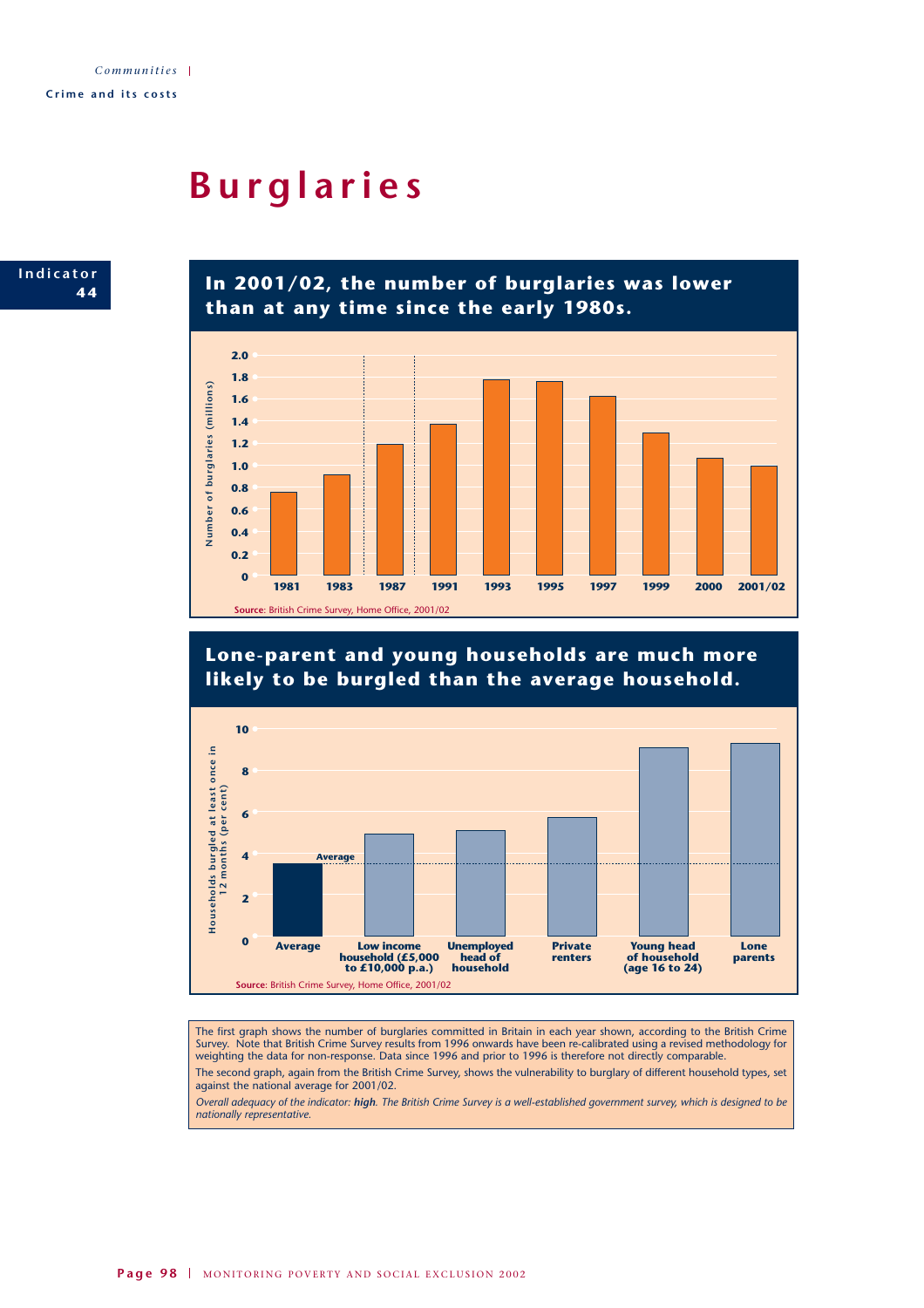# **Without household insurance**

**Households with no insurance cover are much more likely to be burgled than those with insurance.**



### **Half of the poorest households are uninsured, compared with one in four of households on average incomes.**



The first graph shows the percentage of households with, and without, home contents insurance that were victims of a burglary one or more times in each of the years shown. The rate is calculated by the New Policy Institute using data on burglaries from the British Crime Survey (BCS) and data on household insurance and household population data from the Family Resources Survey (FRS).

Note that data for years earlier than 1999 has not been included in the graph, as it was collected on a different basis (via a direct question in the BCS) and is therefore not comparable.

The second graph shows how the percentage of households without insurance cover for household contents varies according to the household's income. It is based on Family Expenditure Survey (FES) data. The data is for the UK, and the definition of income is gross weekly household income.

*Overall adequacy of the indicator: medium. The BCS, FRS and FES are well-established government surveys, which are designed to be nationally representative.*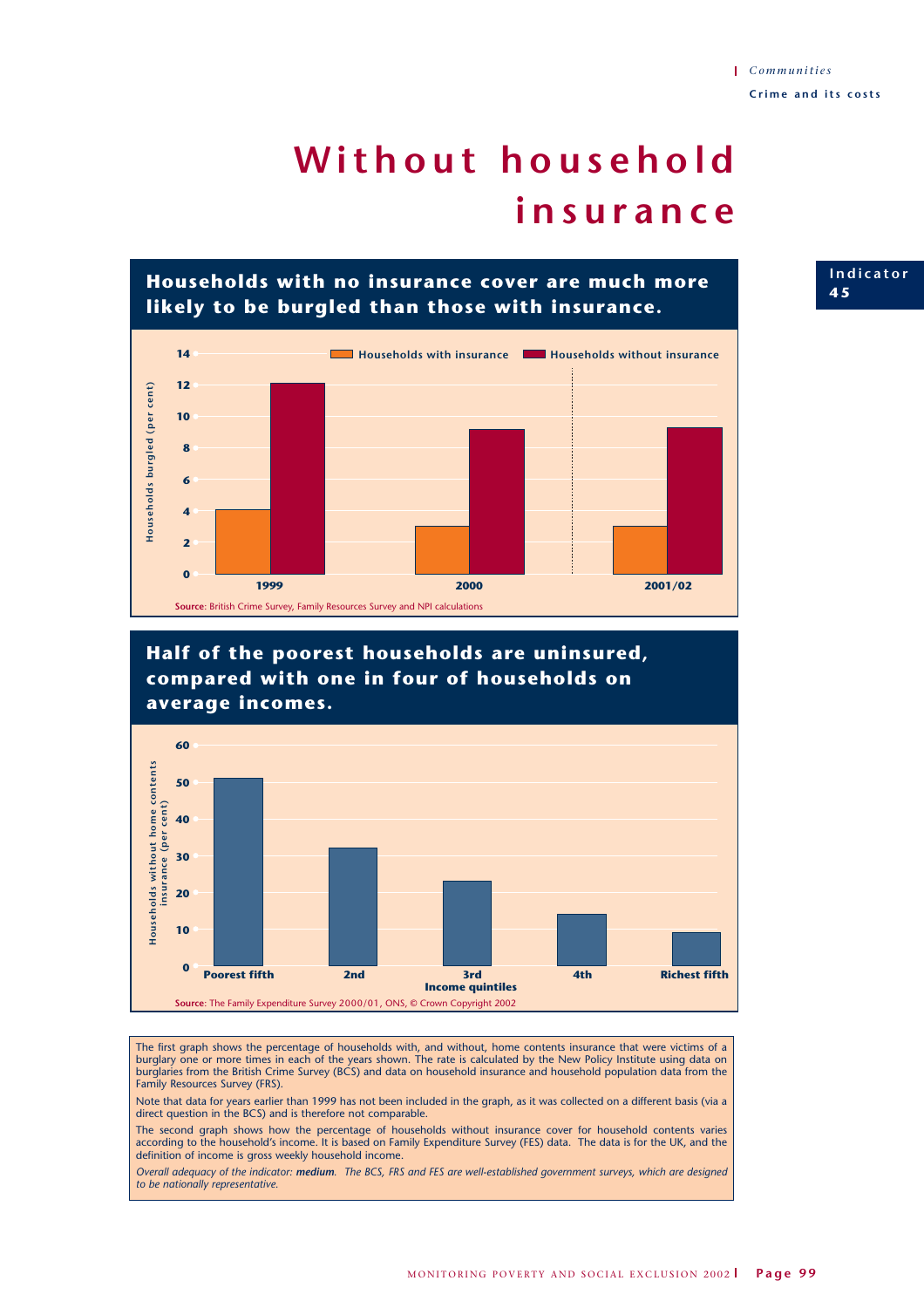# **Dissatisfaction with local area**

**Indicator 4 6**

**Low income households are more likely to feel very dissatisfied with the area they live in than households on average.**



**People with poor health and those living in inner city areas are much more likely to report that their quality of life is greatly affected by the fear of crime than people on average.**



The first graph shows the proportion of households saying they are very dissatisfied with their local area, with separate results for those with a gross weekly household income below £200 and for all households. 'Household income' is the income of the head of household and their partner. The figures count those who replied 'very dissatisfied' to the question, the lowest of five possible responses. The data relates to England.

Note that this indicator was revised in 2002. Data published this year is not comparable with that published in previous years.

The second graph shows the percentage of different groups in the population who report that fear of crime affects their quality of life. The data is based on the 2000/01 British Crime Survey.

*Overall adequacy of the indicator: high. The Survey of English Housing and the British Crime Survey are both well-established government surveys, designed to be nationally representative.*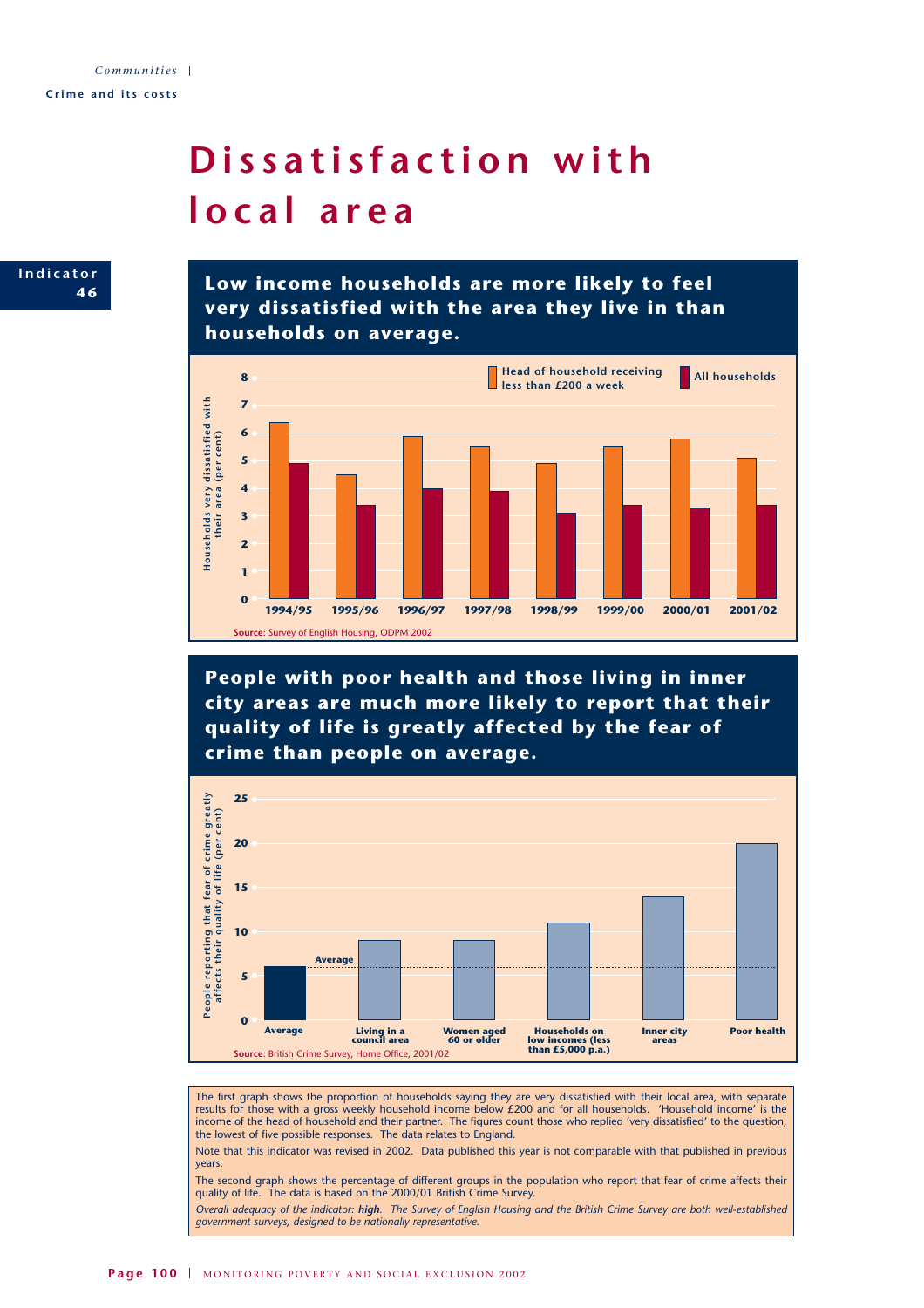### Without central heating

**Although poorer families remain more likely to lack central heating, the proportion who do so is now actually less than for the average family in 1994/95.**



### **Those living in the private rented sector are the most likely to be without central heating.**



The first graph shows the percentage of households without central heating, with separate figures given for the poorest fifth of households and for households on average.

The second graph breaks down the 2000/01 figures according to household tenure.

The data for both graphs is from the Family Expenditure Survey. Income is gross weekly household income. The results relate to the United Kingdom.

*Overall adequacy of the indicator: high. The Family Expenditure Survey is a well-established, regular government survey, designed to be nationally representative.*

#### **Indicator 4 7**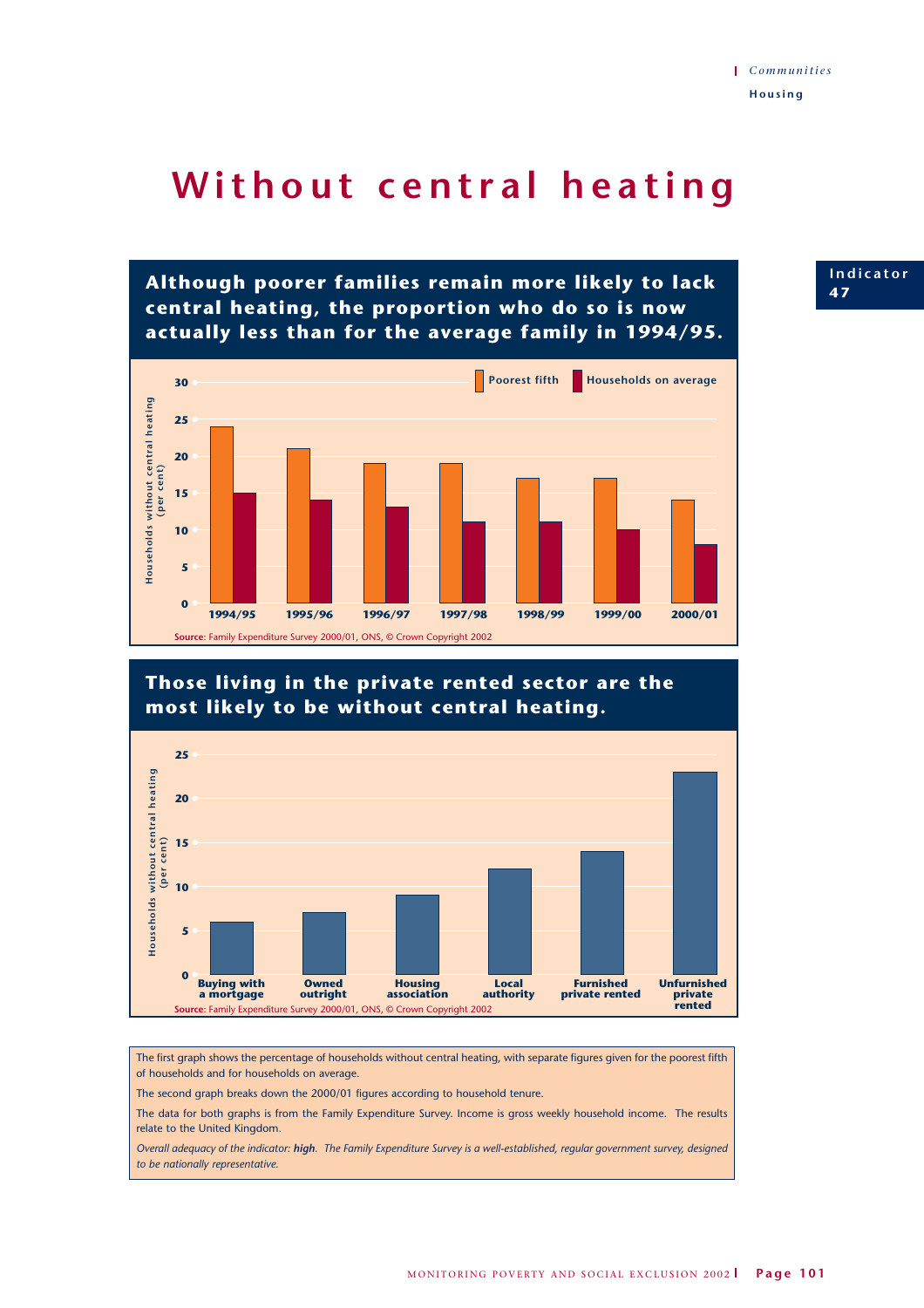## **Overcrowding**



**Notwithstanding the apparent rise in 2000, the proportion of households which are overcrowded has reduced by a third since 1990.**



### **Overcrowding is much more prevalent in rented housing than in owner-occupation.**



The first graph shows the percentage of households that fall below a measure of occupation density known as the 'bedroom<br>standard' The 'bedroom standard' is calculated in relation to the number of bedrooms and the number o The 'bedroom standard' is calculated in relation to the number of bedrooms and the number of household members, and their relationship to each other. One bedroom is allocated to each married or cohabiting couple, any other person over 21, each pair aged 10 to 20 of the same sex and each pair of children under 10. The data relates to Great Britain.

The second graph shows the percentage of households overcrowded by tenure for 2001/02 using the same standard. The data relates to England and the data source is the Survey of English Housing.

*Overall adequacy of the indicator: limited. The bedroom standard itself is low, particularly for those aged over 10, and the overall level of overcrowding it indicates may therefore be too low. Due to an insufficient degree of accuracy in the published data, the values for individual years shown in the first graph are to be regarded as illustrative only.*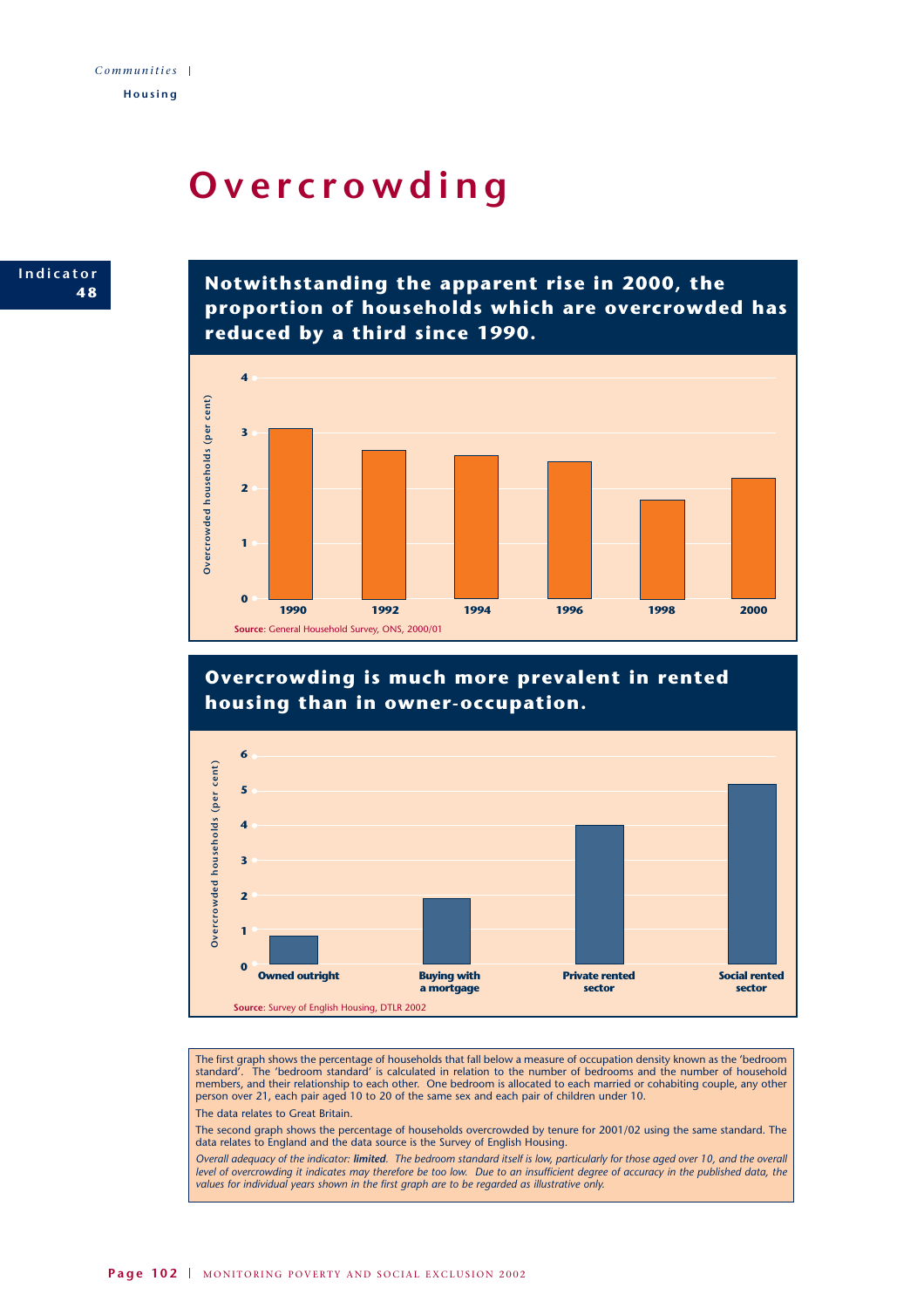## **Households in temporary accommodation**



### **The majority of households that English local authorities consider to be in priority need have dependent children.**



The first graph shows the number of households in temporary accommodation in Great Britain, measured at the end of the first quarter of each year. 'Temporary accommodation' includes bed and breakfast, hostel accommodation, private renting, and other. For 2002, first quarter data was not available for Scotland, so data for the third quarter of the previous year (2001) was used instead. Due to the late publication of the Welsh data by the Welsh Assembly this year, fourth quarter 2001 data had to be used instead of first quarter 2002 statistics.

The second graph shows the breakdown of households that were accepted by local authorities in England as being homeless in the first quarter of 2001 according to the reason why the household was accepted as being in priority need.

*Overall adequacy of the indicator: limited. While there is no reason to believe there is any problem with the underlying data, the extent to which it leaves 'homelessness' dependent on administrative definition is clearly unsatisfactory. In particular, the figures do not include any single people, towards whom local authorities have no general duty.*

#### **Indicator 4 9**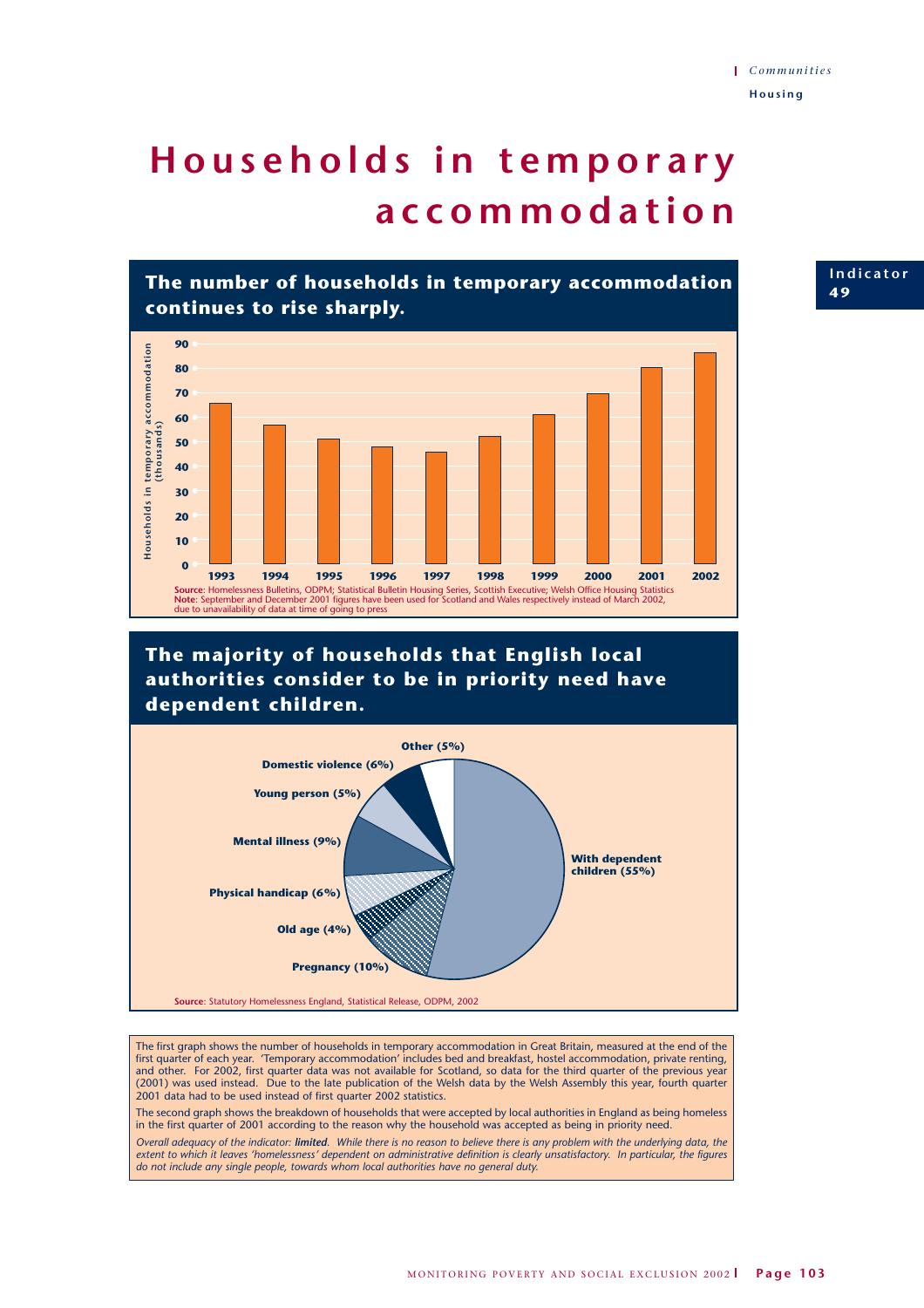### **Mortgage arrears**



**The number of mortgage holders in serious arrears is now at its lowest for more than a decade.**



**One in seven working age heads of households with a mortgage is in an economically vulnerable position – in part-time work, unemployed or economically inactive.**



The first graph shows the number of residential mortgage holders who were 12 months or more in arrears with their mortgage repayments. The data relates to the United Kingdom. Figures are based on the statistics provided by a sample of members of the Council of Mortgage Lenders. Figures are based on a sample of approximately 88 per cen of members of the Council of Mortgage Lenders. Figures are based on a sample of approximately 88 per cent and are grossed up to represent the whole of CML membership, which accounts for around 98 per cent of the total mortgage lending market.

The second graph shows the economic status of the heads of households with mortgages. It is based on the Survey of English Housing and relates to England only. The data is for 2001/02.

*Overall adequacy of the indicator: high. The data for the first graph is produced regularly by the CML from surveys among their members. The data for the second graph is from a well-established government survey designed to be nationally representative.*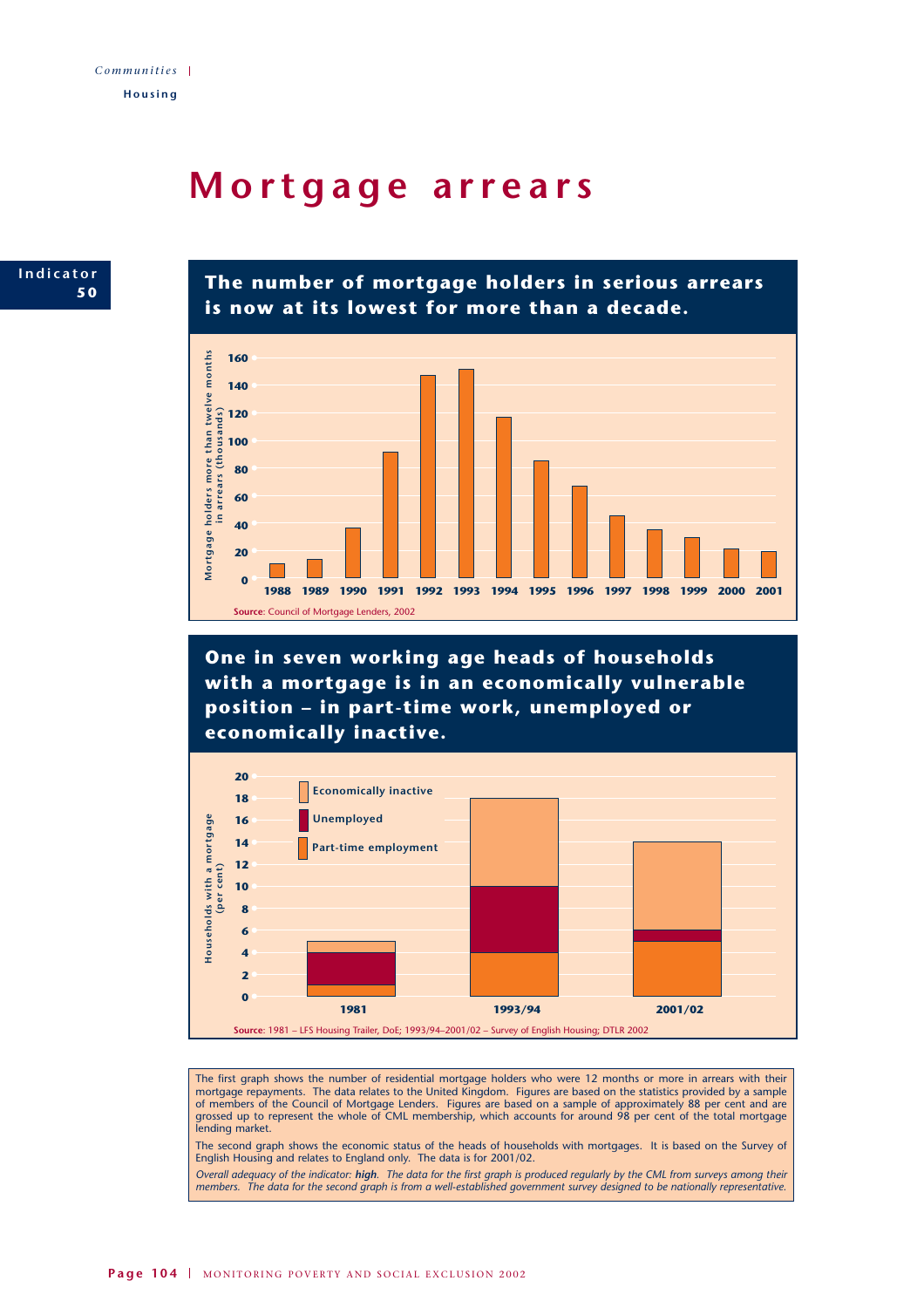### **References**

#### **Executive summary**

1 Howarth, C., Kenway, P. and Palmer, G. *Responsibility For All: A National Strategy For Social Inclusion*, New Policy Institute and the Fabian Society, 2001.

#### **Chapter 1 Income**

1 From Table 2 in *Households Below Average Income 2000/01*, DWP 2002, 60 per cent of median income in 2000/01 after deducting housing costs was (in pounds per week):

| Single adult                | £84  |
|-----------------------------|------|
| Lone parent with 1 child    | £124 |
| Lone parent with 2 children | £156 |
| Couple with no children     | £153 |
| Couple with 1 child         | £193 |
| Couple with 2 children      | £225 |

- 2 Kenway, P. and Palmer, G. *What Do The Poverty Numbers Really Show?* New Policy Institute, 2002. With isolated exceptions, which come directly from the graphs, all of the statistics on who was on low income, the depth of low income and why the numbers on low income have fallen are from analysis of the *Households Below Average Income 2000/01*, DWP 2002 dataset by the New Policy Institute.
- 3 Analysis of the *Households Below Average Income 2000/01*, DWP 2002 dataset gives the following estimates of the proportions of the population living in households below 60 per cent of contemporary median income.

| Region         | 1996/97 | 2000/01 | % Fall |
|----------------|---------|---------|--------|
| <b>SE</b>      | 19%     | 16%     | 3%     |
| <b>Fastern</b> | 22%     | 17%     | 5%     |
| <b>SW</b>      | 24%     | 22%     | 2%     |
| E. Midlands    | 23%     | 22%     | 1%     |
| Yorks.         | 27%     | 23%     | 4%     |
| Scotland       | 25%     | 24%     | 1%     |
| <b>Wales</b>   | 26%     | 24%     | 3%     |
| <b>NW</b>      | 26%     | 24%     | 3%     |
| W. Midlands    | 24%     | 26%     | $-1\%$ |
| <b>NE</b>      | 28%     | 28%     | 0%     |
| London         | 30%     | 28%     | 2%     |

4 Kenway, P. and Palmer, G. *What Do The Poverty Numbers Really Show?* New Policy Institute, 2002. Based on the analysis of the *Households Below Average Income 2000/01*, DWP 2002 dataset by the New Policy Institute, the numbers (in millions) were as set out in the table below.

| Difference between weekly<br>disposable income and 60%<br>of median income after<br>deducting housing costs | At least one adult<br>in paid work | <b>Workless</b><br>households | Head of household<br>aged over 60 |
|-------------------------------------------------------------------------------------------------------------|------------------------------------|-------------------------------|-----------------------------------|
| Less than $£10$                                                                                             | 0.6                                | 0.4                           | 0.8                               |
| $£10$ to $£25$                                                                                              | 0.8                                | 0.9                           | 0.8                               |
| £25 to $£50$                                                                                                | 1.0                                | 1.4                           | 0.7                               |
| £50 to £100                                                                                                 | 1.1                                | 1.4                           | 0.3                               |
| More than £100                                                                                              | 1.4                                |                               | 0.1                               |

5 Table A1, Households Below Average Income 2000/01, DWP 2002.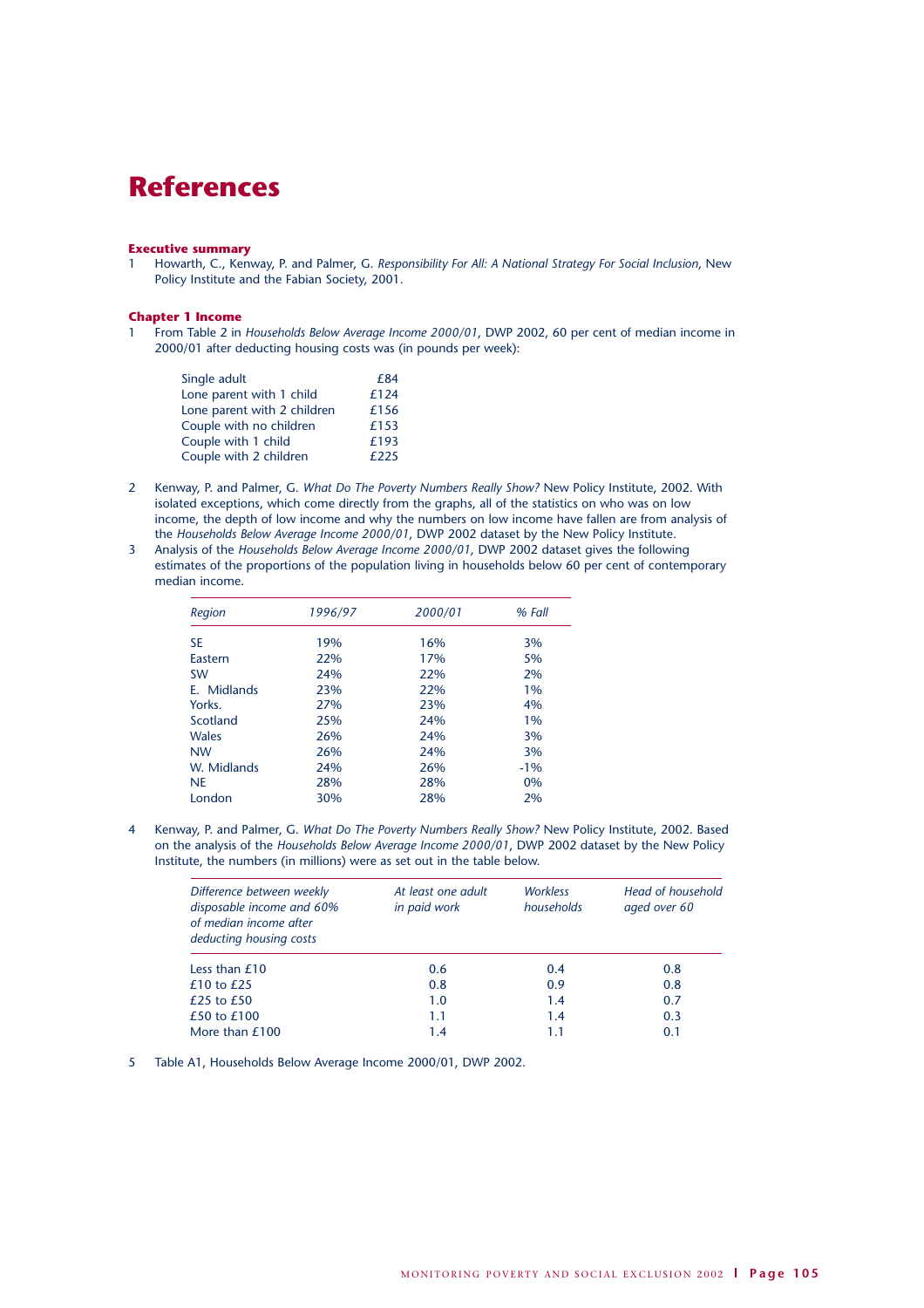6 All these statistics are from Table 3.5, *Households Below Average Income 2000/01*, DWP 2002, with the full set of statistics being as set out in the table below.

| Economic status                         | Risk of being below 60% of median<br>income, after deducting housing costs |  |
|-----------------------------------------|----------------------------------------------------------------------------|--|
| Single or couple, all in full-time work | 4%                                                                         |  |
| Couple, 1 full-time, 1 part-time work   | 5%                                                                         |  |
| Couple, 1 full-time work, 1 not working | 19%                                                                        |  |
| No full-time, 1 or more part-time work  | 29%                                                                        |  |
| Workless, head or spouse aged over 60   | 27%                                                                        |  |
| Unemployed, head or spouse unemployed   | 77%                                                                        |  |
| Workless, other inactive                | 60%                                                                        |  |
| Total                                   | 23%                                                                        |  |

- 7 For example, see Bradshaw, J. (ed.), *Household Budgets and Living Standards*, Joseph Rowntree Foundation, 1993. Also see Gordon D. et al., *Poverty and Social Exclusion In Britain*, Joseph Rowntree Foundation, 2000.
- 8 The table below is taken from Appendix 2, *Households Below Half Average Income 1994/5 1999/00*, DWP 2001, where further details of equivalisation are also discussed.

|                      | After housing costs | Before housing costs |  |
|----------------------|---------------------|----------------------|--|
| Head                 | 0.55                | 0.61                 |  |
| Spouse               | 0.45                | 0.39                 |  |
| Other second adult   | 0.45                | 0.46                 |  |
| Third adult          | 0.45                | 0.42                 |  |
| Subsequent adults    | 0.40                | 0.36                 |  |
| Each dependant aged: |                     |                      |  |
| $0 - 1$              | 0.07                | 0.09                 |  |
| $2 - 4$              | 0.18                | 0.18                 |  |
| $5 - 7$              | 0.21                | 0.21                 |  |
| $8 - 10$             | 0.23                | 0.23                 |  |
| $11 - 12$            | 0.26                | 0.25                 |  |
| $13 - 15$            | 0.28                | 0.27                 |  |
| 16 and over          | 0.38                | 0.36                 |  |

#### **Chapter 2 Children**

- 1 Spencer, N., *Poverty and Child Health*, Radcliffe Press, 1996, page 112; Carr-Hill, R, 'The Measurement of Inequalities in Health: Lessons from the British Experience', *Social Science and Medicine*, 31(3), 1990, pages 393–404; Botting, B. (ed.) *The Health of our Children*, Decennial Supplement Series DS No. 11, 1995, page 71.
- 2 Jarvis, S., Towner, E. and Walsh, S., in Botting B. (ed.) *The Health of our Children*, Decennial Supplement Series DS No. 11, 1995, page 95.
- 3 *The Health of Children in Wales*, The Welsh Office, 1997, page 49.
- 4 Note that young people in care are estimated to make up a third of all secondary school exclusions and two-thirds of all primary school exclusions: Smith, R., *No Lessons Learnt*, The Children's Society, 1998.
- 5 Health Advisory Service (1995) and Health Committee (1997), cited in Malek, M., *Nurturing Healthy Minds*, National Children's Bureau, 1997, table 1 page 10.
- 6 *The Health of Children in Wales*, The Welsh Office, 1997, page 29.
- 7 Many young teenage mothers drop out of school early: Gustavsson, N. and Segal, E., *Critical Issues in Child Welfare*, Sage Publications, 1994, page 26. More than half never resume their education, even though they are below the statutory school leaving age: *The Needs and Cares of Adolescents*, British Paediatric Association, 1985, page 20.
- 8 In 1993, 89 per cent of young offenders were re-convicted within 2 years: Criminal Statistics, England and Wales 1996, Home Office, 1996, page 48.
- 9 Although not as favourable as one might assume from some government publicity, with its references to "1 million children lifted out of poverty during the first term". It appears that such statements were, in fact, comparisons between what had happened and what *might* have happened if Labour had not come into power in 1997.
- 10 *Households Below Average Income 2000/01*, DWP 2002, Tables 4.5 and 4.3.
- 11 *Households Below Average Income 2000/01*, DWP 2002, Table 4.6.
- 12 The other Public Service Agreement target on this subject is "To reduce the proportion of children in households with no one in work over the 3 years from Spring 2003 to Spring 2006 by 61/2 per cent." The reason for choosing 6<sup>1</sup>/<sub>2</sub> per cent is not immediately clear.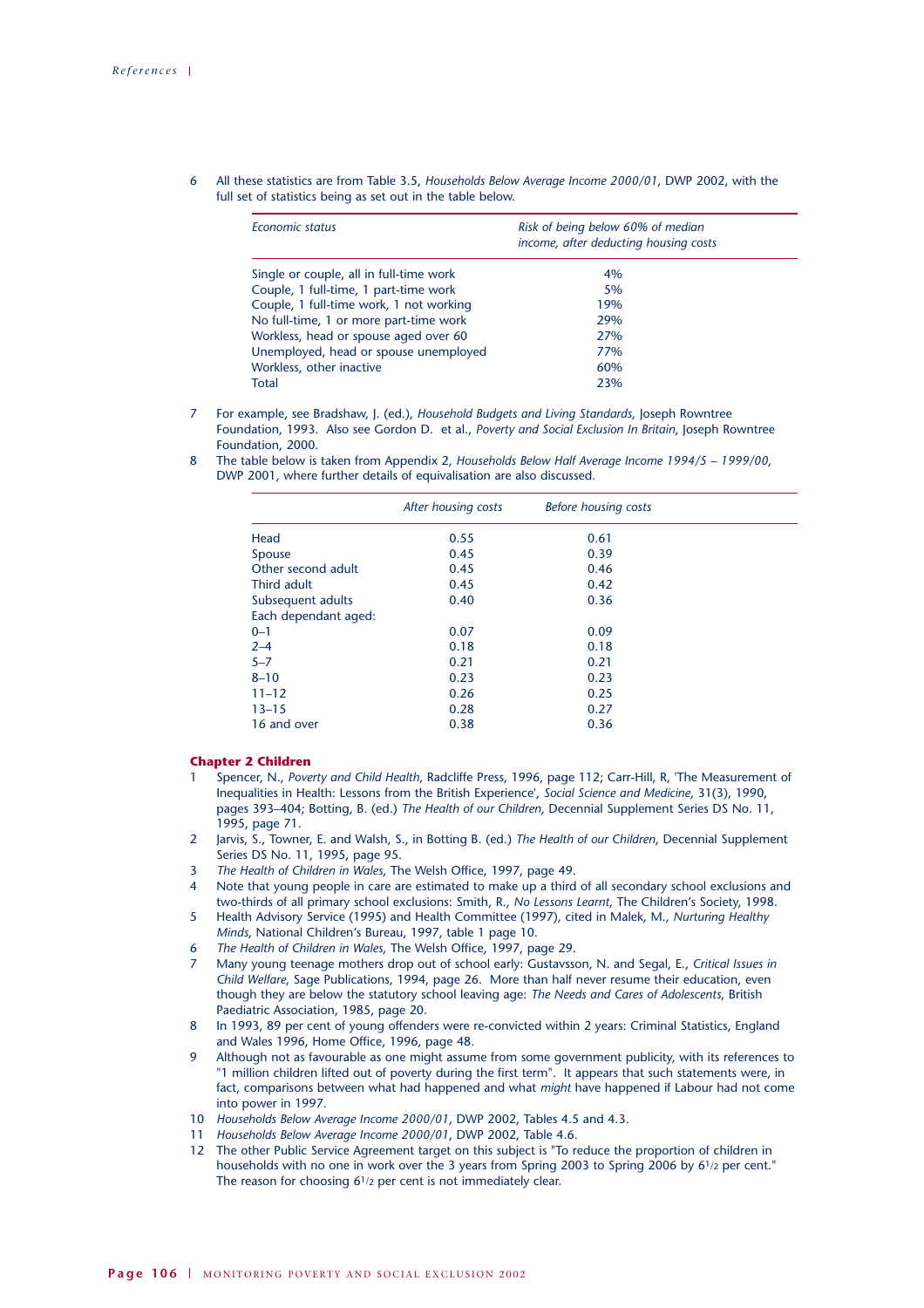- 13 See more detailed discussion in the Income chapter.
- 14 See indicator 24.
- 15 *Households Below Average Income 2000/01*, DWP 2002, Table 4.3.
- 16 Some of the government's policies for increasing the incomes of low income families with children apply to all families (e.g. Child Benefit increases and the forthcoming Child Tax Credit), others only apply to families in work (e.g. Working Families Tax Credit, national minimum wage), whilst others only apply to families not in work (e.g. increases in Income Support for recipients with children).
- 17 Admission rates to hospital as a result of unintentional injury for children aged under 16 also dropped by a third between 1996/97 and 2000/01. Infant mortality amongst those from manual backgrounds dropped by a quarter during the 1990s. Both statistics from *Opportunity For All, Fourth Annual Report 2002*, DWP, 2002.
- 18 *A League Table of Child Deaths by Injury in Rich Nations,* Innocenti Report Card No. 2, UNICEF, February 2001.
- 19 For example, *Teenage Pregnancy*, Stationery Office, June 1999 stated that rates of teenage pregnancy are currently six times as high as in Holland and three times as high as in France.

#### **Chapter 3 Young adults**

- 1 Rushton, S., *Children in Europe*, NCH Action for Children, 1996, page 268.
- 2 Kelly, S. and Bunting, J., *Trends in Suicide in England and Wales 1982–1996*, ONS Population Trends, 1998.
- 3 Fletcher, D.R., Woodhill, D. and Herrington, A., 'Employment and training for ex-offenders', *Findings* Ref. 628, Joseph Rowntree Foundation, 1998.
- The Labour Force Survey data suggests that the unemployment rate for 16- and 17-year-olds is even higher, but given the high proportion of this age group who are in education this percentage may not be completely reliable.
- 5 Unemployment rates from the 2002 Spring Quarter of the Labour Force Survey:

|                          | Aged 18 to 24 | Aged 25 to retirement |
|--------------------------|---------------|-----------------------|
| East Midlands            | 6.6%          | 3.4%                  |
| Eastern                  | 6.6%          | 2.8%                  |
| South West               | 7.2%          | 2.9%                  |
| South East               | 7.4%          | $3.2\%$               |
| London                   | 10.5%         | 5.6%                  |
| <b>North East</b>        | 10.7%         | 5.8%                  |
| Yorkshire and Humberside | 10.8%         | 4.0%                  |
| North West               | 11.2%         | 4.1%                  |
| Northern Ireland         | 11.3%         | 4.6%                  |
| <b>West Midlands</b>     | 12.0%         | 4.1%                  |
| Scotland                 | 12.0%         | 5.4%                  |
| Wales                    | 13.4%         | 4.5%                  |

- 6 *Opportunity For All, Fourth Annual Report 2002*, DWP, 2002: in 2001, around 50,000 18- to 24-year-olds were unemployed for 6 months or more, compared with 120,000 in 1998 and 400,000 in 1993.
- In essence, the Office of National Statistics have declared the low pay data in both the Labour Force Survey and the New Earnings Survey to be unreliable and thus outside researchers now have to rely on whatever data the Office decides to publish. Currently, the published data only provides breakdowns for the age groups 18 to 21 and 22+, and only for the years 1998 to 2001.
- 8 British Crime Survey: from 8 per cent in 1998 to 9 per cent in 2000.

#### **Chapter 4 Adults**

- 1 Department of Social Security, *Social Security Statistics 1997*, Stationery Office, 1997, page 43.
- 2 The long-term unemployed are 50 per cent more likely to die of lung cancer and other respiratory
- diseases than people in secure work: Drever F. and Whitehead M., *Health Inequalities*, ONS, 1998. 3 For example, even those with quite modest qualifications averaged 20 per cent more in hourly earnings
- than those with no qualifications at all: *How Education and Training Make Work Pay for Lone Mothers*, DfEE, 1997.
- 4 McCormick, J., in '*Welfare in Working Order*', IPPR, 1998, page 177.
- 5 *Health Survey for England*, Department of Health, 1996, page 184.
- 6 'Introduction' booklet, Depression Alliance, 1995, page 10. A poor working environment and social isolation are also factors that heighten the risk of depressive illness.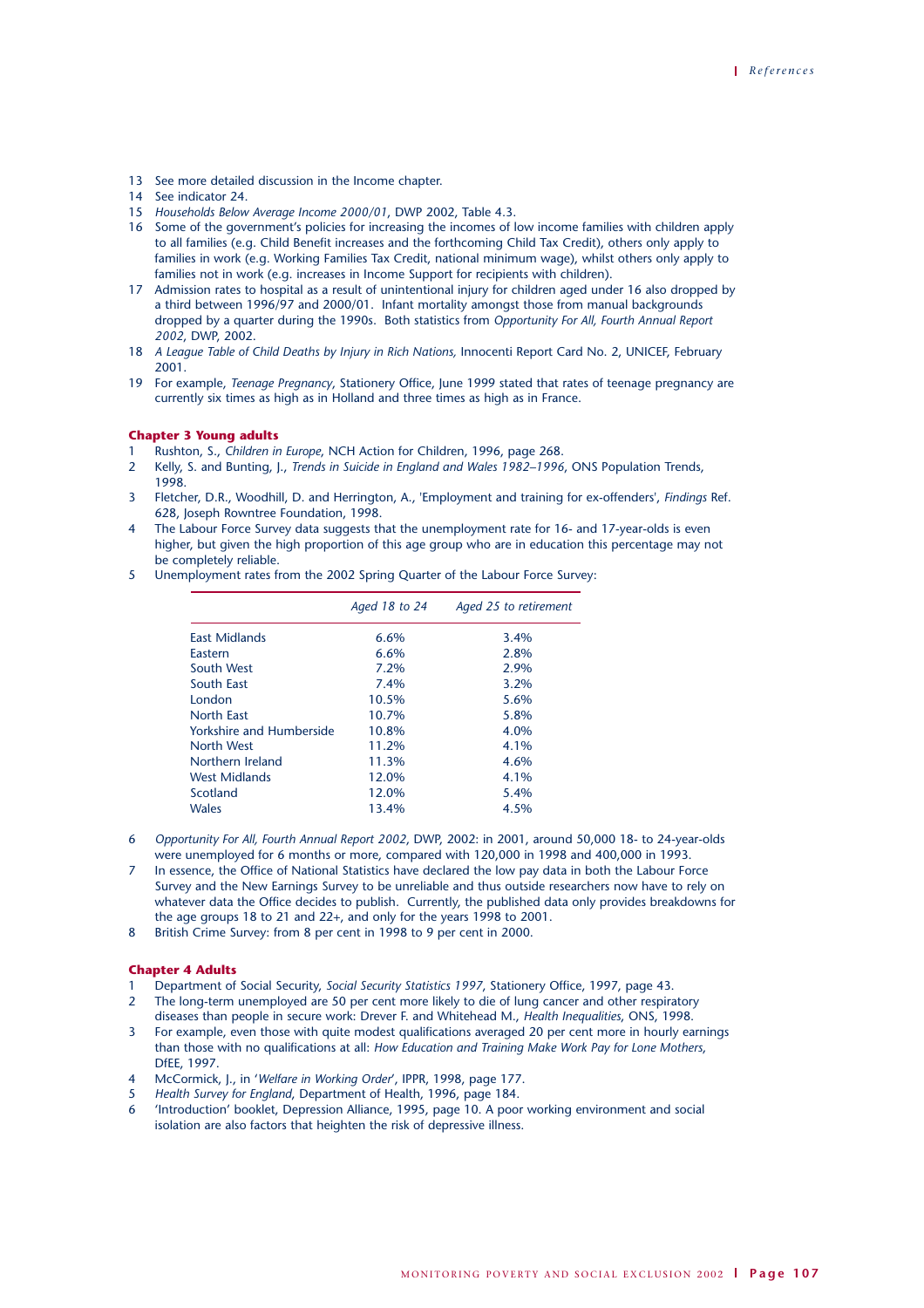- 7 *Opportunity For All, Fourth Annual Report 2002*, DWP, 2002: the employment rate for lone parents has increased steadily throughout the last decade, from 40 per cent in 1992 to 54 per cent in 2002. It also cites some, but smaller, improvements in the employment rates for people with disabilities (from 44 per cent in 1998 to 48 per cent in 2002) and for older workers (from 63 per cent in 1995 to 68 per cent in 2002), although not for ethnic minority people.
- 8 From the Spring 2002 quarter of the Labour Force Survey:

| Region                   | % economically inactive<br>who want work | % unemployed<br>(ILO definition) | Total % who<br>want paid work |
|--------------------------|------------------------------------------|----------------------------------|-------------------------------|
| Eastern                  | 5%                                       | 3%                               | 7%                            |
| South East               | 5%                                       | 3%                               | 8%                            |
| South West               | 5%                                       | 3%                               | 8%                            |
| <b>East Midlands</b>     | 5%                                       | 3%                               | 8%                            |
| Northern Ireland         | 6%                                       | 4%                               | 10%                           |
| West Midlands            | 6%                                       | 4%                               | 10%                           |
| North West               | 6%                                       | 4%                               | 10%                           |
| Yorkshire and the Humber | 6%                                       | 4%                               | 10%                           |
| Wales                    | 7%                                       | 4%                               | 11%                           |
| London                   | 7%                                       | 5%                               | 11%                           |
| Scotland                 | 7%                                       | 5%                               | 12%                           |
| <b>North East</b>        | 8%                                       | 5%                               | 13%                           |

- 9 Presumably the 200,000 employees being paid less than the minimum wage are from groups that are exempt from this legislation. For national minimum wage purposes, a 'worker' is someone who has a contract of employment, or someone who does work personally for someone else (under a 'worker's contract') and is not genuinely self-employed. The contract does not have to be written – it may be an oral contract, or it may be implied. The following groups are exempted from the minimum wage:
	- the self-employed
	- voluntary workers, where voluntary workers are classified as those who have no contractual agreement and who receive no payment or payment in kind
	- some trainees on Government-funded schemes or on programmes supported by the European Social Fund
	- some apprentices
	- people living and working within a family who share in the work and leisure activities of the household (e.g. au pairs, nannies and companions)
	- students doing work experience as part of a higher education course
	- company directors
	- members of the armed forces
	- share fishermen (those who do not receive a fixed wage or salary, but who agree to divide up amongst themselves the proceeds or profits from a catch)
	- prisoners.
- 10 *Households Below Average Income 2000/01*, DWP 2002, Table 3.3, using the low income threshold of 60 per cent of median income after deducting housing costs.
- 11 In essence, the Office of National Statistics have declared the low pay data in both the Labour Force Survey and the New Earnings Survey to be unreliable and thus outside researchers now have to rely on whatever data the Office decides to publish. Currently, the published data only provides breakdowns for the age groups 18 to 21 and 22+, and only for the years 1998 to 2001.

#### **Chapter 5 Older people**

- 1 Pensioners receiving the State Earnings Related Pensions are not included in this group. Note that, although pensioners relying solely on state benefits are obviously the worst off in their age group, many of those with investment income or second pensions have little extra from these sources.
- 2 Department of Health, *Our Healthier Nation: A Contract for Health*, Stationery Office, 1998, page 8. 3 Clark, H., Dyer, S. and Horwood, J., 'The importance of "low level" preventative services to older people', Joseph Rowntree Foundation *Findings*, Ref. 768, 1998.
- 4 From the Omnibus Survey in 2000, 71 per cent of those surveyed believed that a telephone was a necessity. Gordon D., et al., *Poverty And Social Exclusion In Britain*, Joseph Rowntree Foundation, 2000.
- 5 The government's report, *Opportunity For All* used to have a similar indicator, but in the 2002 edition this was changed to a somewhat wider indicator (including a wider variety of services). On this wider indicator, there was little change between 1998/99 and 2000/01. It also has an indicator for the number receiving intensive care, which rose from 7.8 to 9.3 per thousand population aged 65 and over between 1998/99 and 2000/01.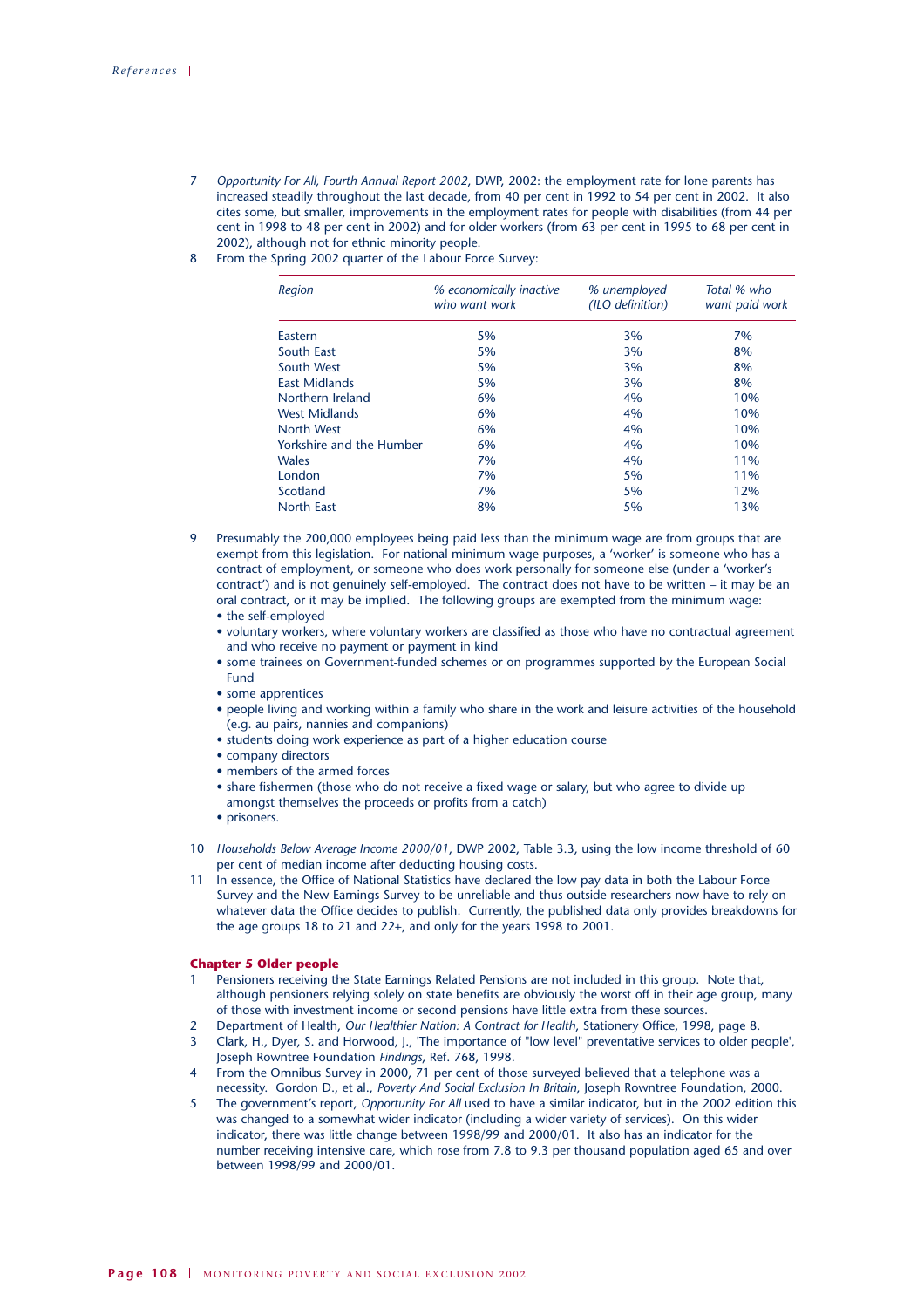- 6 There are no signs yet of this happening. *Opportunity For All, Fourth Annual Report 2002*, DWP, 2002: the proportion of working age people who contributed to a non-state pension in at least three out of four years was 59 per cent in 1992/95 and 57 per cent in 1997/2000.
- 7 Analysis from the dataset for 2000/01 in: *Households Below Average Income 2000/01*, DWP 2002
- 8 When introduced in April 1999, the Minimum Income Guarantee (MIG) was  $E$ 75 a week for single pensioners and £116.60 for couples. These figures represent increases of around £4 and £7 per week respectively, compared with the levels of Income Support that applied previously. In April 2000, MIG was raised to £78.45 for single pensioners and £121.95 for pensioner couples, representing increases of £3.45 and £5.35 over the previous year. In April 2001, it was raised to £92.15 for single pensioners and £140.55 for couples, representing increases of £13.70 and £18.60 over the previous year.
- 9 The table below compares the April 2001 figures with two thresholds of low income: half average income and *Low Cost But Acceptable Incomes For Older People*, Parker, H. (ed.) 2000.

|                | Minimum Income<br>Guarantee<br>(from April 2001) | 60% of median income<br>(2000/01, before<br>housing costs) | 'Low Cost But<br>Acceptable', 2000<br>£123 |  |
|----------------|--------------------------------------------------|------------------------------------------------------------|--------------------------------------------|--|
| <b>Singles</b> | £92                                              | £107                                                       |                                            |  |
| Couples        | f 141                                            | £176                                                       | £184                                       |  |

- 10 As illustrated in the graph for indicator 34, the estimated levels of spending on essentials by pensioners mainly dependent on the State Retirement Pension rose substantially in 1999/2000 and then fell back somewhat in 2000/01. Such fluctuations are probably due to statistical variability, given the relatively small size of the Family Expenditure Survey, and thus it is important to look at the overall trend rather than to read too much into any single year's figures.
- 11 The same source, the British Crime Survey, suggests that the proportion who report their lives are greatly affected by fear of crime has reduced somewhat in recent years, from 14 per cent in 1998 to 10 per cent in 2001/02.

## **Chapter 6 Communities**

- 1 Humm, J., *Progress Report of the Community Sector Observatory*, Community Development Foundation, 1997.
- 2 NCVCCO 1995, *No Fault Of Their Own*, cited in NCH Action for Children '98 *Factfile*, page 164.
- 3 Woodruffe, C., Glickman M., Barker M. and Power, C., *Children, Teenagers and Health: the Key Data*, OUP 1993, page 105.
- 4 Barrett, S. *Health Prospects for Young Citizens of the North West*, Department of Public Health, Liverpool University, 1998.
- 5 As illustrated in the table below, around 60 per cent of households in fuel poverty are in the private sector (owner occupied or rented) and 40 per cent in the social rented sector. As a share of each sector, however, only about one-fifth of all private sector properties are fuel poor, compared with one-third of all social rented sector properties.

*Households in Fuel Poverty: England, Scotland and Wales (1999) (millions)*

|                               | Vulnerable Households | Other Households | Total |  |
|-------------------------------|-----------------------|------------------|-------|--|
| Social rented sector          | 1.2                   | 0.5              | 1.7   |  |
| Private sector (rent and own) | 1.7                   | 0.7              | 2.4   |  |
| <b>Total</b>                  | 2.8                   |                  | 4.0   |  |

The figures in this table are a composite of published figures for England (which give this breakdown) and row totals for Wales and Scotland for 1996, factored down in line with estimates of the reduction in the number of UK fuel-poor between 1996 and 1999, and allocated between columns in line with the proportions for England).

The percentage of overcrowded households in the social rented sector, using the same definition of overcrowded as indicator 48 is:

|  |  | 1991 1993/94 1994/95 1995/96 1996/97 1997/98 1998/99 1999/00 2000/01 |  |  |
|--|--|----------------------------------------------------------------------|--|--|
|  |  | 7.0% 5.6% 5.2% 4.5% 5.0% 4.9% 4.5% 5.5% 5.7%                         |  |  |

Note: Data for 1993/94 onwards in the table above is from the Survey of English Housing. Data for 1991 is from the Labour Force Survey.